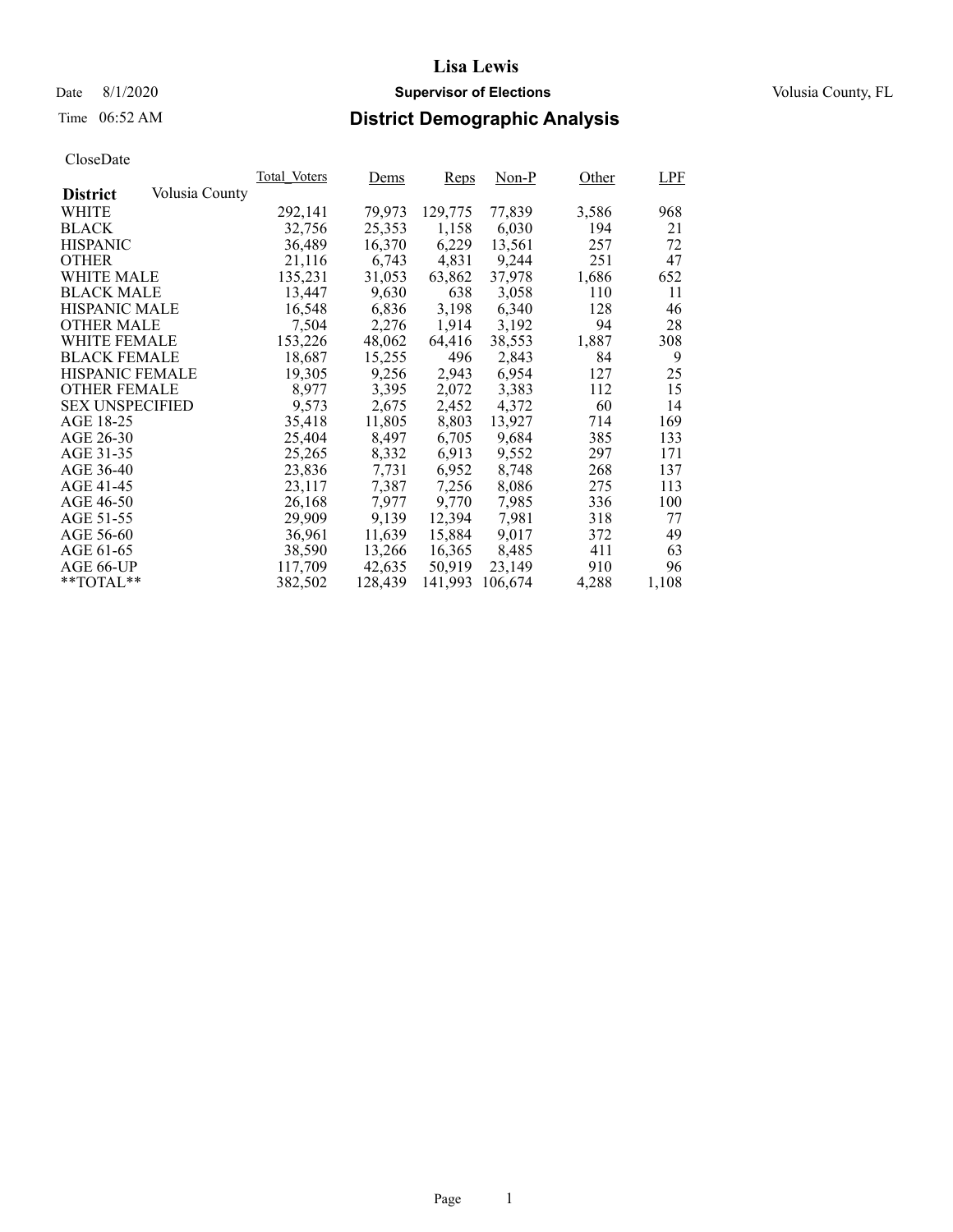## Date 8/1/2020 **Supervisor of Elections Supervisor of Elections** Volusia County, FL

## Time 06:52 AM **District Demographic Analysis**

|                        |                           | Total Voters | Dems   | Reps   | Non-P  | Other | <b>LPF</b>       |
|------------------------|---------------------------|--------------|--------|--------|--------|-------|------------------|
| <b>District</b>        | County Council District 1 |              |        |        |        |       |                  |
| WHITE                  |                           | 58,982       | 15,835 | 27,579 | 14,710 | 637   | 221              |
| <b>BLACK</b>           |                           | 5,704        | 4,484  | 210    | 980    | 28    | 2                |
| <b>HISPANIC</b>        |                           | 7,864        | 3,388  | 1,418  | 2,978  | 62    | 18               |
| <b>OTHER</b>           |                           | 4,214        | 1,356  | 995    | 1,809  | 44    | 10               |
| WHITE MALE             |                           | 26,861       | 5,999  | 13,332 | 7,085  | 298   | 147              |
| <b>BLACK MALE</b>      |                           | 2,314        | 1,703  | 107    | 488    | 14    | 2                |
| <b>HISPANIC MALE</b>   |                           | 3,390        | 1,333  | 695    | 1,322  | 27    | 13               |
| <b>OTHER MALE</b>      |                           | 1,470        | 454    | 400    | 603    | 8     | 5                |
| <b>WHITE FEMALE</b>    |                           | 31,417       | 9,683  | 13,936 | 7,390  | 336   | 72               |
| <b>BLACK FEMALE</b>    |                           | 3,275        | 2,692  | 95     | 474    | 14    | $\boldsymbol{0}$ |
| <b>HISPANIC FEMALE</b> |                           | 4,330        | 1,988  | 706    | 1,597  | 34    | 5                |
| <b>OTHER FEMALE</b>    |                           | 1,769        | 668    | 398    | 675    | 25    | 3                |
| <b>SEX UNSPECIFIED</b> |                           | 1,937        | 543    | 532    | 843    | 15    | $\overline{4}$   |
| AGE 18-25              |                           | 7,329        | 2,369  | 1,981  | 2,824  | 114   | 41               |
| AGE 26-30              |                           | 5,203        | 1,642  | 1,540  | 1,920  | 64    | 37               |
| AGE 31-35              |                           | 5,155        | 1,574  | 1,557  | 1,943  | 51    | 30               |
| AGE 36-40              |                           | 4,961        | 1,527  | 1,589  | 1,757  | 54    | 34               |
| AGE 41-45              |                           | 4,786        | 1,444  | 1,697  | 1,576  | 49    | 20               |
| AGE 46-50              |                           | 5,290        | 1,553  | 2,072  | 1,578  | 71    | 16               |
| AGE 51-55              |                           | 5,926        | 1,761  | 2,630  | 1,462  | 52    | 21               |
| AGE 56-60              |                           | 7,063        | 2,193  | 3,186  | 1,602  | 69    | 13               |
| AGE 61-65              |                           | 7,194        | 2,379  | 3,270  | 1,465  | 67    | 13               |
| AGE 66-UP              |                           | 23,828       | 8,613  | 10,673 | 4,336  | 180   | 26               |
| $*$ $TOTAL**$          |                           | 76,764       | 25,063 | 30,202 | 20,477 | 771   | 251              |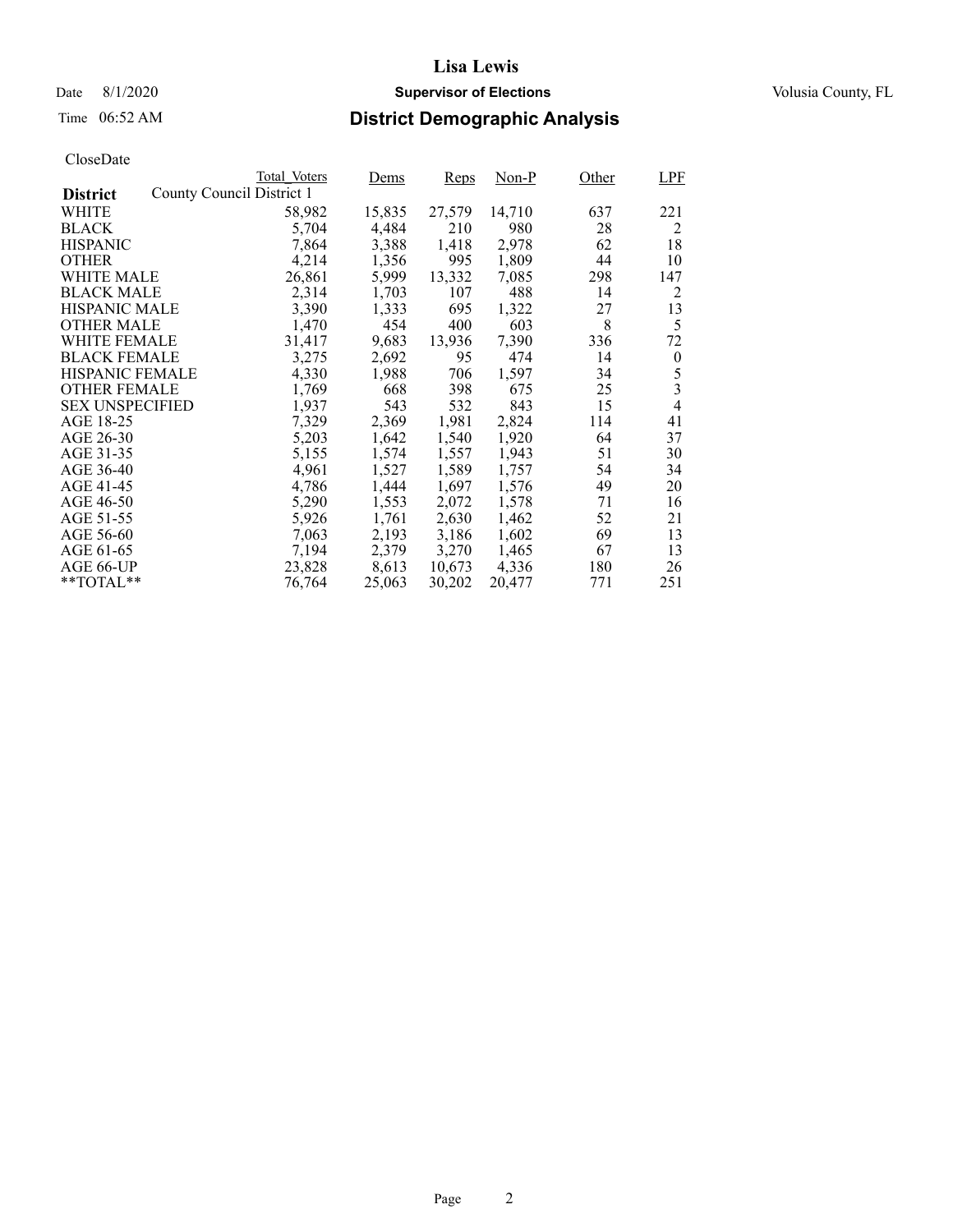## Date 8/1/2020 **Supervisor of Elections Supervisor of Elections** Volusia County, FL

## Time 06:52 AM **District Demographic Analysis**

|                        |                           | Total Voters | Dems   | <b>Reps</b> | Non-P  | Other | <b>LPF</b>     |
|------------------------|---------------------------|--------------|--------|-------------|--------|-------|----------------|
| <b>District</b>        | County Council District 2 |              |        |             |        |       |                |
| WHITE                  |                           | 55,076       | 15,841 | 23,099      | 15,141 | 811   | 184            |
| <b>BLACK</b>           |                           | 10,730       | 8,502  | 309         | 1,854  | 61    | 4              |
| <b>HISPANIC</b>        |                           | 2,981        | 1,285  | 609         | 1,049  | 29    | 9              |
| <b>OTHER</b>           |                           | 4,408        | 1,493  | 921         | 1,922  | 61    | 11             |
| WHITE MALE             |                           | 25,696       | 6,226  | 11,495      | 7,447  | 403   | 125            |
| <b>BLACK MALE</b>      |                           | 4,224        | 3,135  | 166         | 888    | 35    | $\overline{0}$ |
| <b>HISPANIC MALE</b>   |                           | 1,361        | 530    | 320         | 489    | 17    | 5              |
| OTHER MALE             |                           | 1,531        | 502    | 368         | 635    | 20    | 6              |
| <b>WHITE FEMALE</b>    |                           | 28,661       | 9,424  | 11,329      | 7,445  | 406   | 57             |
| <b>BLACK FEMALE</b>    |                           | 6,275        | 5,192  | 140         | 914    | 26    | 3              |
| HISPANIC FEMALE        |                           | 1,559        | 732    | 280         | 531    | 12    | $\overline{4}$ |
| <b>OTHER FEMALE</b>    |                           | 1,893        | 736    | 408         | 712    | 33    | $\overline{4}$ |
| <b>SEX UNSPECIFIED</b> |                           | 1,995        | 644    | 432         | 905    | 10    | $\overline{4}$ |
| AGE 18-25              |                           | 7,357        | 3,008  | 1,408       | 2,734  | 178   | 29             |
| AGE 26-30              |                           | 4,978        | 1,894  | 1,122       | 1,848  | 96    | 18             |
| AGE 31-35              |                           | 4,692        | 1,804  | 1,128       | 1,652  | 67    | 41             |
| AGE 36-40              |                           | 4,119        | 1,544  | 1,072       | 1,422  | 57    | 24             |
| AGE 41-45              |                           | 3,767        | 1,416  | 1,026       | 1,258  | 48    | 19             |
| AGE 46-50              |                           | 4,295        | 1,518  | 1,417       | 1,282  | 59    | 19             |
| AGE 51-55              |                           | 5,326        | 1,825  | 1,966       | 1,459  | 62    | 14             |
| AGE 56-60              |                           | 6,981        | 2,447  | 2,761       | 1,687  | 78    | 8              |
| AGE 61-65              |                           | 7,530        | 2,762  | 3,016       | 1,652  | 87    | 13             |
| AGE 66-UP              |                           | 24,128       | 8,900  | 10,017      | 4,960  | 228   | 23             |
| $*$ TOTAL $*$          |                           | 73,195       | 27,121 | 24,938      | 19,966 | 962   | 208            |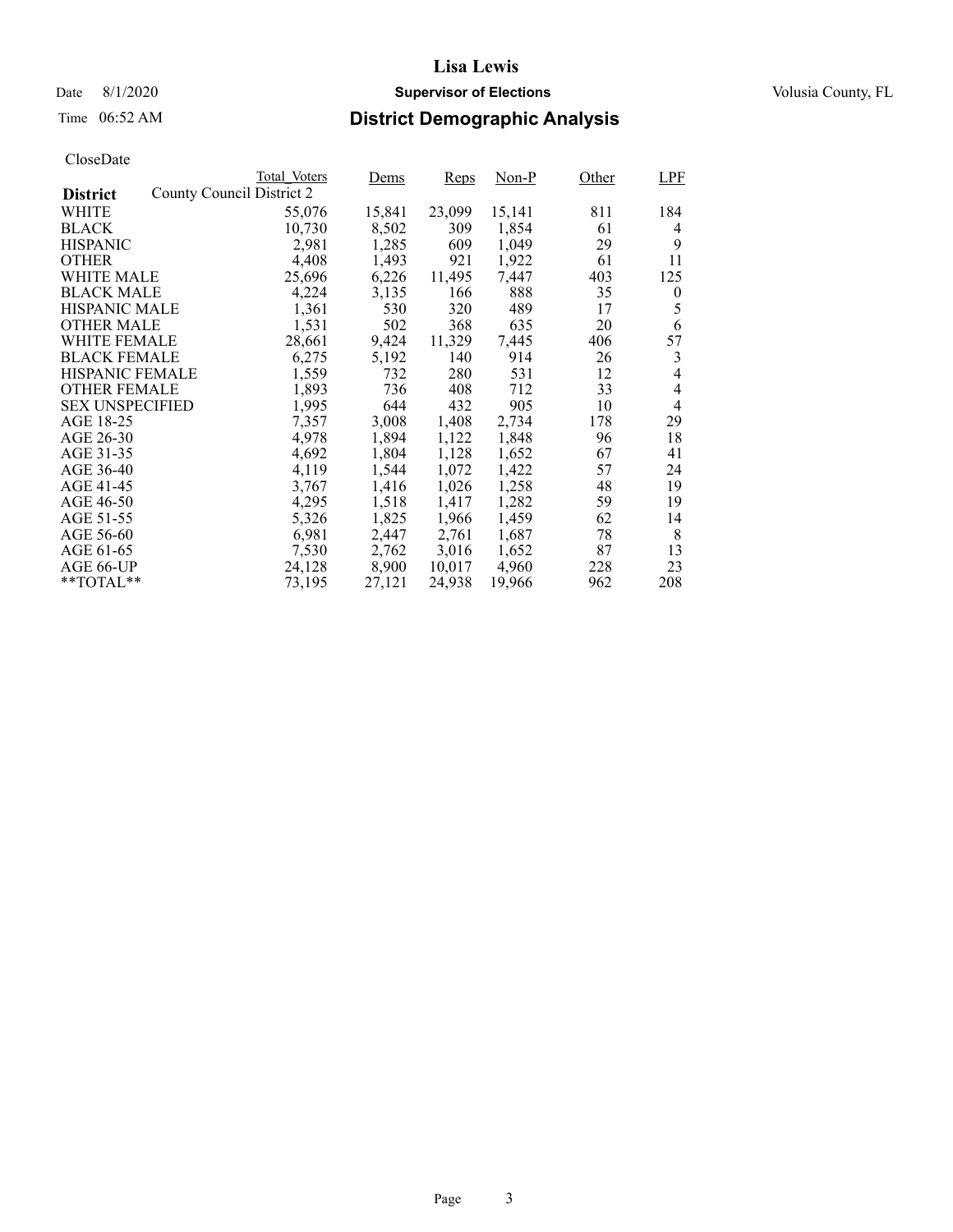## Date 8/1/2020 **Supervisor of Elections Supervisor of Elections** Volusia County, FL

# Time 06:52 AM **District Demographic Analysis**

|                        |                           | Total Voters | <u>Dems</u> | Reps   | Non-P  | Other | <b>LPF</b>     |
|------------------------|---------------------------|--------------|-------------|--------|--------|-------|----------------|
| <b>District</b>        | County Council District 3 |              |             |        |        |       |                |
| WHITE                  |                           | 74,020       | 19,708      | 33,635 | 19,484 | 981   | 212            |
| <b>BLACK</b>           |                           | 2,143        | 1,641       | 91     | 392    | 15    | 4              |
| <b>HISPANIC</b>        |                           | 2,047        | 746         | 542    | 725    | 30    | 4              |
| <b>OTHER</b>           |                           | 3,390        | 975         | 931    | 1,435  | 40    | 9              |
| WHITE MALE             |                           | 34,530       | 7,718       | 16,689 | 9,529  | 456   | 138            |
| <b>BLACK MALE</b>      |                           | 982          | 691         | 51     | 228    | 9     | 3              |
| <b>HISPANIC MALE</b>   |                           | 926          | 303         | 267    | 340    | 13    | 3              |
| <b>OTHER MALE</b>      |                           | 1,216        | 327         | 369    | 491    | 24    | 5              |
| <b>WHITE FEMALE</b>    |                           | 38,613       | 11,784      | 16,577 | 9,659  | 521   | 72             |
| <b>BLACK FEMALE</b>    |                           | 1,121        | 914         | 39     | 161    | 6     | 1              |
| HISPANIC FEMALE        |                           | 1,076        | 425         | 262    | 371    | 17    |                |
| <b>OTHER FEMALE</b>    |                           | 1,435        | 515         | 408    | 496    | 12    | 4              |
| <b>SEX UNSPECIFIED</b> |                           | 1,700        | 393         | 537    | 760    | 8     | $\overline{2}$ |
| AGE 18-25              |                           | 6,172        | 1,658       | 1,997  | 2,313  | 175   | 29             |
| AGE 26-30              |                           | 4,367        | 1,156       | 1,436  | 1,657  | 88    | 30             |
| AGE 31-35              |                           | 4,530        | 1,234       | 1,464  | 1,736  | 62    | 34             |
| AGE 36-40              |                           | 4,446        | 1,174       | 1,572  | 1,624  | 51    | 25             |
| AGE 41-45              |                           | 4,607        | 1,082       | 1,763  | 1,662  | 77    | 23             |
| AGE 46-50              |                           | 5,547        | 1,345       | 2,420  | 1,679  | 79    | 24             |
| AGE 51-55              |                           | 6,311        | 1,500       | 3,040  | 1,662  | 90    | 19             |
| AGE 56-60              |                           | 8,341        | 2,137       | 4,064  | 2,033  | 91    | 16             |
| AGE 61-65              |                           | 8,975        | 2,711       | 4,115  | 2,028  | 109   | 12             |
| AGE 66-UP              |                           | 28,273       | 9,068       | 13,315 | 5,629  | 244   | 17             |
| $*$ $TOTAL**$          |                           | 81,600       | 23,070      | 35,199 | 22,036 | 1,066 | 229            |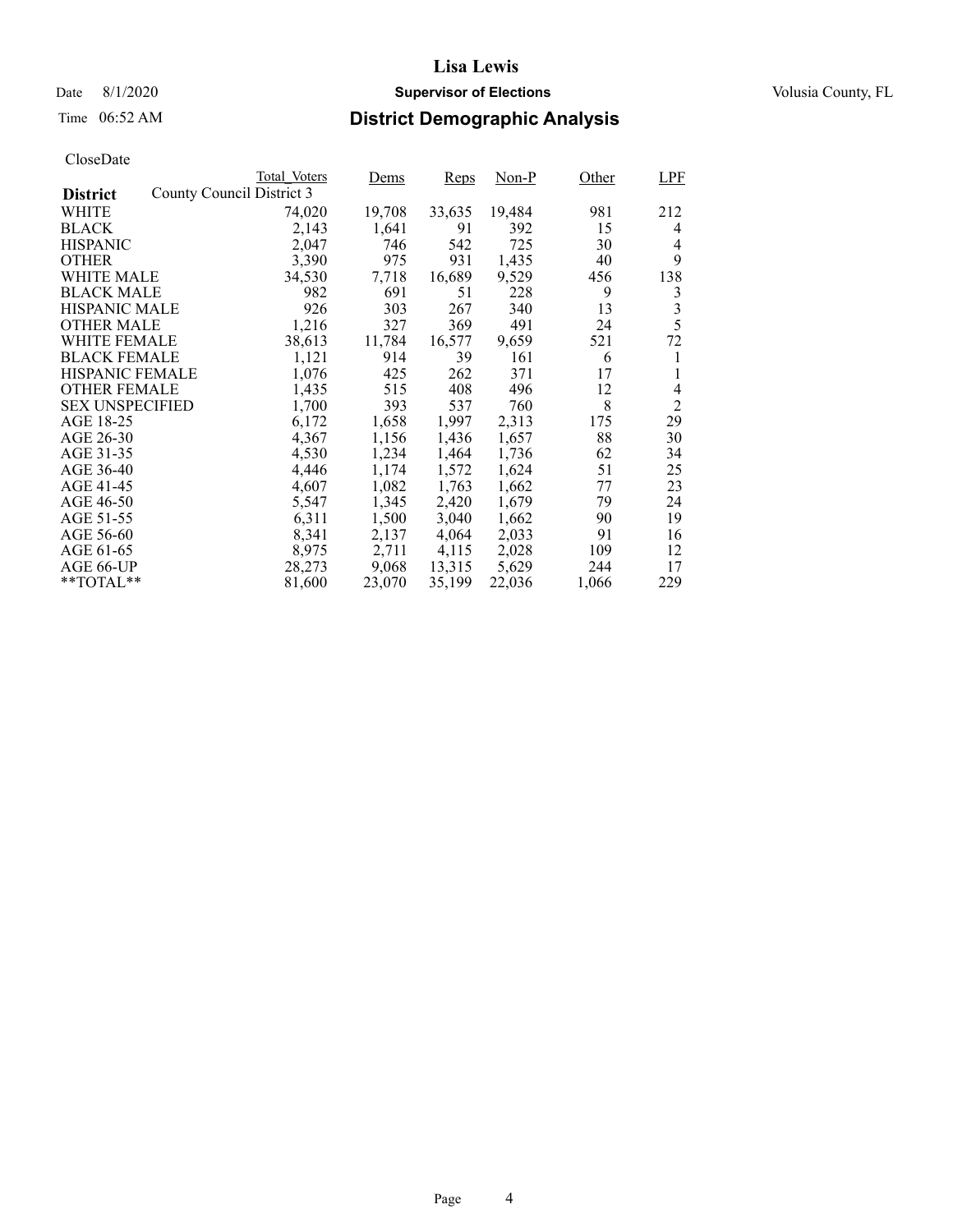## Date 8/1/2020 **Supervisor of Elections Supervisor of Elections** Volusia County, FL

## Time 06:52 AM **District Demographic Analysis**

|                        |                           | Total Voters | Dems   | Reps   | Non-P  | Other | <b>LPF</b>     |
|------------------------|---------------------------|--------------|--------|--------|--------|-------|----------------|
| <b>District</b>        | County Council District 4 |              |        |        |        |       |                |
| WHITE                  |                           | 61,565       | 17,540 | 27,142 | 15,944 | 755   | 184            |
| <b>BLACK</b>           |                           | 7,331        | 5,688  | 245    | 1,339  | 52    | 7              |
| <b>HISPANIC</b>        |                           | 2,646        | 1,077  | 589    | 931    | 37    | 12             |
| <b>OTHER</b>           |                           | 4,309        | 1,352  | 1,012  | 1,885  | 54    | 6              |
| WHITE MALE             |                           | 28,319       | 6,746  | 13,313 | 7,787  | 343   | 130            |
| <b>BLACK MALE</b>      |                           | 2,902        | 2,058  | 131    | 681    | 28    | 4              |
| <b>HISPANIC MALE</b>   |                           | 1,164        | 413    | 290    | 431    | 22    | 8              |
| <b>OTHER MALE</b>      |                           | 1,593        | 470    | 400    | 695    | 25    | 3              |
| WHITE FEMALE           |                           | 32,511       | 10,640 | 13,542 | 7,864  | 411   | 54             |
| <b>BLACK FEMALE</b>    |                           | 4,295        | 3,530  | 108    | 630    | 24    | 3              |
| <b>HISPANIC FEMALE</b> |                           | 1,419        | 642    | 286    | 472    | 15    | 4              |
| <b>OTHER FEMALE</b>    |                           | 1,790        | 664    | 437    | 667    | 20    | $\overline{2}$ |
| <b>SEX UNSPECIFIED</b> |                           | 1,857        | 494    | 480    | 872    | 10    | 1              |
| AGE 18-25              |                           | 6,722        | 2,221  | 1,836  | 2,495  | 136   | 34             |
| AGE 26-30              |                           | 4,719        | 1,667  | 1,276  | 1,685  | 74    | 17             |
| AGE 31-35              |                           | 4,498        | 1,581  | 1,226  | 1,602  | 58    | 31             |
| AGE 36-40              |                           | 4,207        | 1,414  | 1,243  | 1,480  | 45    | 25             |
| AGE 41-45              |                           | 4,071        | 1,307  | 1,274  | 1,412  | 50    | 28             |
| AGE 46-50              |                           | 4,879        | 1,455  | 1,916  | 1,414  | 73    | 21             |
| AGE 51-55              |                           | 5,855        | 1,771  | 2,473  | 1,531  | 69    | 11             |
| AGE 56-60              |                           | 7,477        | 2,332  | 3,229  | 1,814  | 97    | 5              |
| AGE 61-65              |                           | 8,138        | 2,846  | 3,429  | 1,736  | 111   | 16             |
| AGE 66-UP              |                           | 25,261       | 9,052  | 11,082 | 4,921  | 185   | 21             |
| $*$ $TOTAL**$          |                           | 75,851       | 25,657 | 28,988 | 20,099 | 898   | 209            |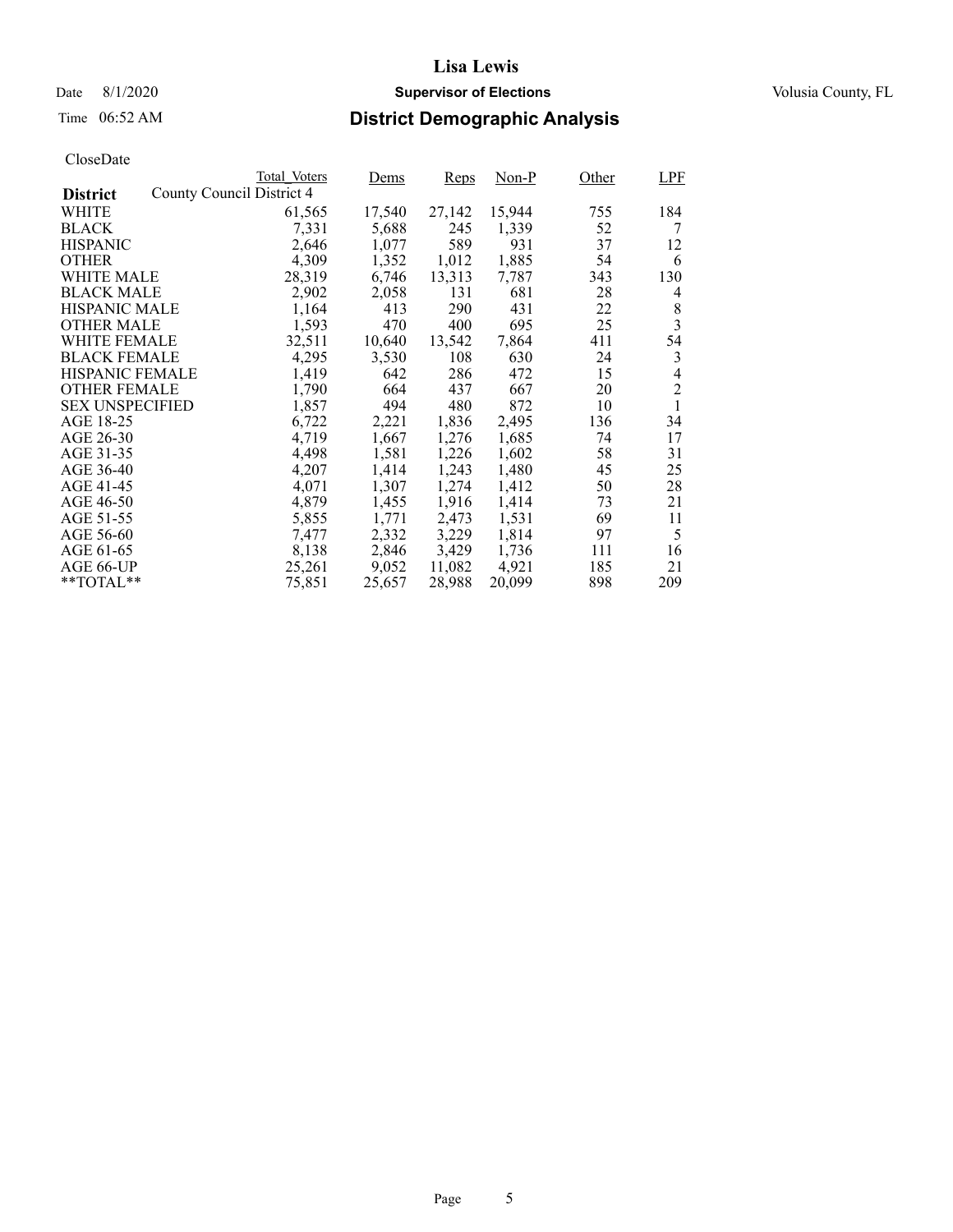## Date 8/1/2020 **Supervisor of Elections Supervisor of Elections** Volusia County, FL

## Time 06:52 AM **District Demographic Analysis**

|                        |                           | Total Voters | <u>Dems</u> | Reps   | $Non-P$ | Other | <b>LPF</b>              |
|------------------------|---------------------------|--------------|-------------|--------|---------|-------|-------------------------|
| <b>District</b>        | County Council District 5 |              |             |        |         |       |                         |
| WHITE                  |                           | 42,498       | 11,049      | 18,320 | 12,560  | 402   | 167                     |
| <b>BLACK</b>           |                           | 6,848        | 5,038       | 303    | 1,465   | 38    | 4                       |
| <b>HISPANIC</b>        |                           | 20,951       | 9,874       | 3,071  | 7,878   | 99    | 29                      |
| <b>OTHER</b>           |                           | 4,795        | 1,567       | 972    | 2,193   | 52    | 11                      |
| WHITE MALE             |                           | 19,825       | 4,364       | 9,033  | 6,130   | 186   | 112                     |
| <b>BLACK MALE</b>      |                           | 3,025        | 2,043       | 183    | 773     | 24    | 2                       |
| <b>HISPANIC MALE</b>   |                           | 9,707        | 4,257       | 1,626  | 3,758   | 49    | 17                      |
| <b>OTHER MALE</b>      |                           | 1,694        | 523         | 377    | 768     | 17    | 9                       |
| <b>WHITE FEMALE</b>    |                           | 22,024       | 6,531       | 9,032  | 6,195   | 213   | 53                      |
| <b>BLACK FEMALE</b>    |                           | 3,721        | 2,927       | 114    | 664     | 14    | 2                       |
| HISPANIC FEMALE        |                           | 10,921       | 5,469       | 1,409  | 3,983   | 49    | 11                      |
| <b>OTHER FEMALE</b>    |                           | 2,090        | 812         | 421    | 833     | 22    | $\overline{2}$          |
| <b>SEX UNSPECIFIED</b> |                           | 2,084        | 601         | 471    | 992     | 17    | $\overline{\mathbf{3}}$ |
| AGE 18-25              |                           | 7,838        | 2,549       | 1,581  | 3,561   | 111   | 36                      |
| AGE 26-30              |                           | 6,137        | 2,138       | 1,331  | 2,574   | 63    | 31                      |
| AGE 31-35              |                           | 6,390        | 2,139       | 1,538  | 2,619   | 59    | 35                      |
| AGE 36-40              |                           | 6,103        | 2,072       | 1,476  | 2,465   | 61    | 29                      |
| AGE 41-45              |                           | 5,886        | 2,138       | 1,496  | 2,178   | 51    | 23                      |
| AGE 46-50              |                           | 6,157        | 2,106       | 1,945  | 2,032   | 54    | 20                      |
| AGE 51-55              |                           | 6,491        | 2,282       | 2,285  | 1,867   | 45    | 12                      |
| AGE 56-60              |                           | 7,099        | 2,530       | 2,644  | 1,881   | 37    | 7                       |
| AGE 61-65              |                           | 6,753        | 2,568       | 2,535  | 1,604   | 37    | 9                       |
| AGE 66-UP              |                           | 16,219       | 7,002       | 5,832  | 3,303   | 73    | 9                       |
| $*$ $TOTAL**$          |                           | 75,092       | 27,528      | 22,666 | 24,096  | 591   | 211                     |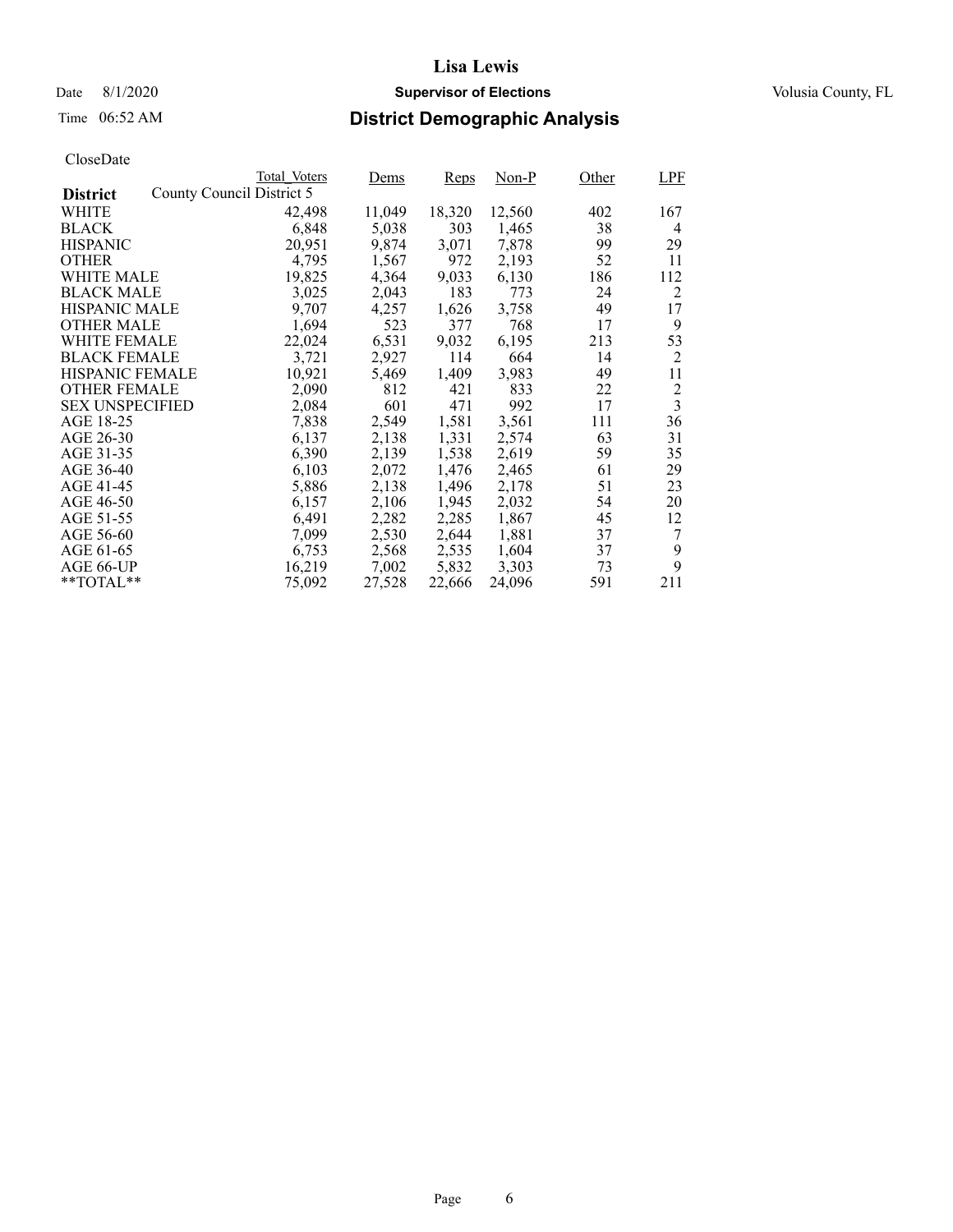## Date 8/1/2020 **Supervisor of Elections Supervisor of Elections** Volusia County, FL

## Time 06:52 AM **District Demographic Analysis**

|                        | Total Voters                 | Dems | <b>Reps</b> | $Non-P$ | Other            | LPF            |
|------------------------|------------------------------|------|-------------|---------|------------------|----------------|
| <b>District</b>        | Indigo Community Development |      |             |         |                  |                |
| WHITE                  | 1,403                        | 321  | 707         | 346     | 21               | 8              |
| <b>BLACK</b>           | 180                          | 120  | 15          | 42      | 3                | 0              |
| <b>HISPANIC</b>        | 86                           | 29   | 22          | 33      | $\overline{2}$   | 0              |
| <b>OTHER</b>           | 131                          | 33   | 34          | 62      |                  |                |
| WHITE MALE             | 688                          | 123  | 357         | 187     | 13               | 8              |
| <b>BLACK MALE</b>      | 92                           | 48   | 12          | 29      | 3                | 0              |
| <b>HISPANIC MALE</b>   | 34                           | 9    | 11          | 14      | 0                | 0              |
| <b>OTHER MALE</b>      | 52                           | 11   | 10          | 31      | 0                | 0              |
| <b>WHITE FEMALE</b>    | 703                          | 196  | 342         | 157     | 8                | 0              |
| <b>BLACK FEMALE</b>    | 83                           | 67   | 3           | 13      | 0                | 0              |
| <b>HISPANIC FEMALE</b> | 51                           | 19   | 11          | 19      | $\overline{c}$   | 0              |
| <b>OTHER FEMALE</b>    | 63                           | 19   | 18          | 24      |                  | 1              |
| <b>SEX UNSPECIFIED</b> | 33                           | 11   | 13          | 9       | 0                | $\theta$       |
| AGE 18-25              | 152                          | 52   | 44          | 53      |                  | 2              |
| AGE 26-30              | 127                          | 37   | 53          | 34      |                  | $\overline{2}$ |
| AGE 31-35              | 137                          | 34   | 45          | 54      | 3                | 1              |
| AGE 36-40              | 106                          | 36   | 34          | 36      | $\boldsymbol{0}$ | 0              |
| AGE 41-45              | 115                          | 43   | 33          | 36      | $\overline{c}$   |                |
| AGE 46-50              | 138                          | 30   | 65          | 39      | $\overline{c}$   | 2              |
| AGE 51-55              | 131                          | 33   | 58          | 39      |                  | $\theta$       |
| AGE 56-60              | 172                          | 41   | 81          | 45      | 5                | 0              |
| AGE 61-65              | 188                          | 59   | 94          | 32      | $\overline{2}$   |                |
| AGE 66-UP              | 533                          | 138  | 270         | 115     | 10               | 0              |
| **TOTAL**              | 1,800                        | 503  | 778         | 483     | 27               | 9              |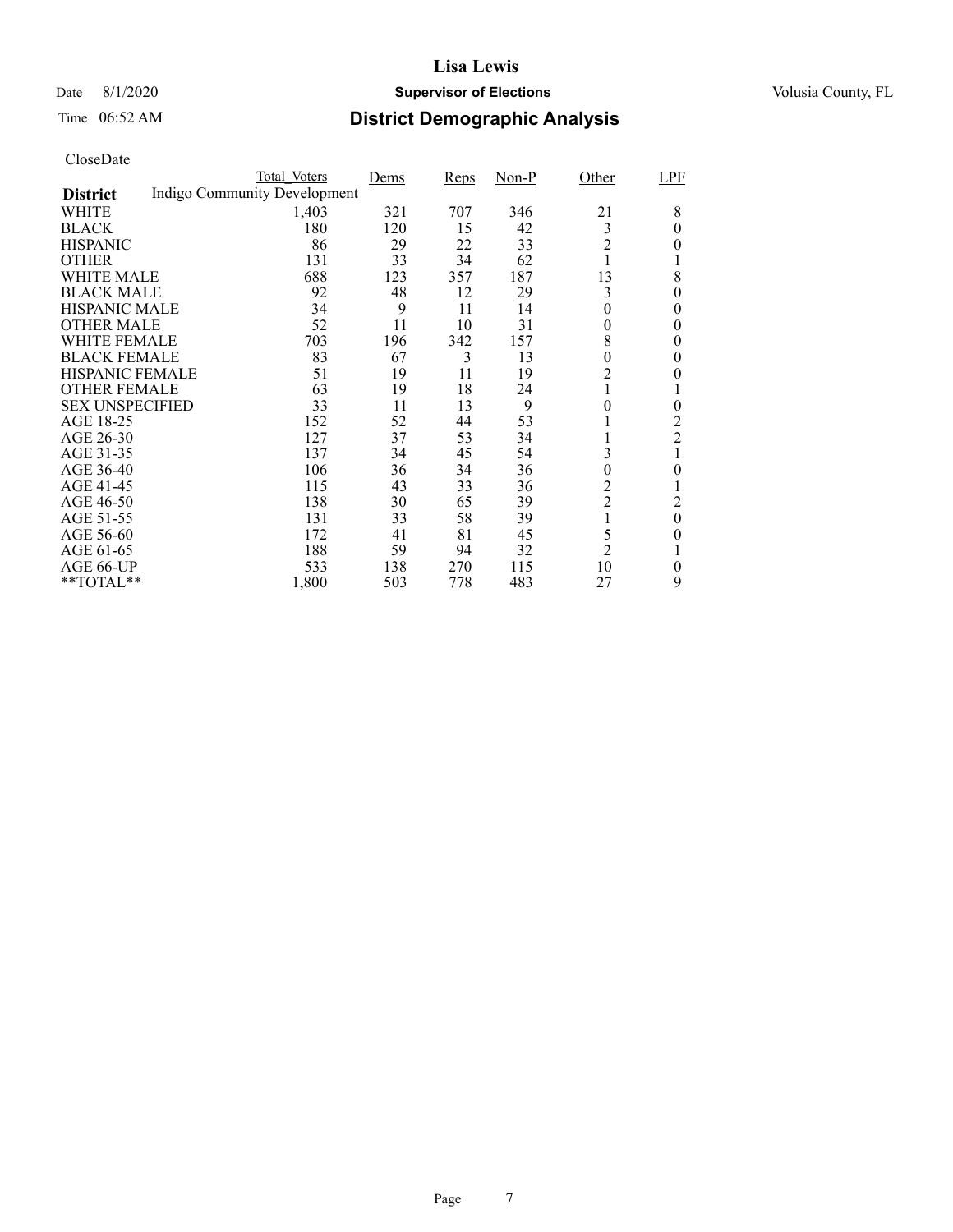## Date 8/1/2020 **Supervisor of Elections Supervisor of Elections** Volusia County, FL

## Time 06:52 AM **District Demographic Analysis**

|                        |                  | Total Voters | Dems           | <b>Reps</b> | $Non-P$ | Other | LPF    |
|------------------------|------------------|--------------|----------------|-------------|---------|-------|--------|
| <b>District</b>        | Orlandia Heights |              |                |             |         |       |        |
| WHITE                  |                  | 699          | 176            | 337         | 182     | 4     | $_{0}$ |
| <b>BLACK</b>           |                  | 14           | 8              | 2           | 4       | 0     |        |
| <b>HISPANIC</b>        |                  | 38           | 6              | 14          | 18      | 0     | 0      |
| <b>OTHER</b>           |                  | 41           | 9              | 11          | 21      | 0     | 0      |
| WHITE MALE             |                  | 351          | 83             | 166         | 99      | 3     | 0      |
| <b>BLACK MALE</b>      |                  | 6            | 4              |             | 1       | 0     | 0      |
| <b>HISPANIC MALE</b>   |                  | 17           |                | 8           | 8       |       | 0      |
| <b>OTHER MALE</b>      |                  | 13           | $\overline{2}$ | 6           | 5       |       | 0      |
| WHITE FEMALE           |                  | 336          | 91             | 167         | 77      |       |        |
| <b>BLACK FEMALE</b>    |                  |              | $\overline{4}$ |             | 2       | 0     | 0      |
| <b>HISPANIC FEMALE</b> |                  | 19           | 5              |             | 9       |       | 0      |
| <b>OTHER FEMALE</b>    |                  | 19           | 7              | 4           | 8       | 0     | 0      |
| <b>SEX UNSPECIFIED</b> |                  | 24           | $\overline{2}$ | 6           | 16      |       |        |
| AGE 18-25              |                  | 73           | 14             | 22          | 36      |       |        |
| AGE 26-30              |                  | 47           | 10             | 20          | 17      | 0     | 0      |
| AGE 31-35              |                  | 67           | 16             | 31          | 20      |       |        |
| AGE 36-40              |                  | 50           | 8              | 19          | 23      |       |        |
| AGE 41-45              |                  | 44           | 6              | 20          | 18      |       | 0      |
| AGE 46-50              |                  | 63           | 13             | 25          | 25      | 0     | 0      |
| AGE 51-55              |                  | 71           | 10             | 48          | 13      |       |        |
| AGE 56-60              |                  | 108          | 23             | 57          | 27      |       | 0      |
| AGE 61-65              |                  | 90           | 26             | 46          | 17      |       | 0      |
| AGE 66-UP              |                  | 179          | 73             | 76          | 29      |       |        |
| **TOTAL**              |                  | 792          | 199            | 364         | 225     | 4     | 0      |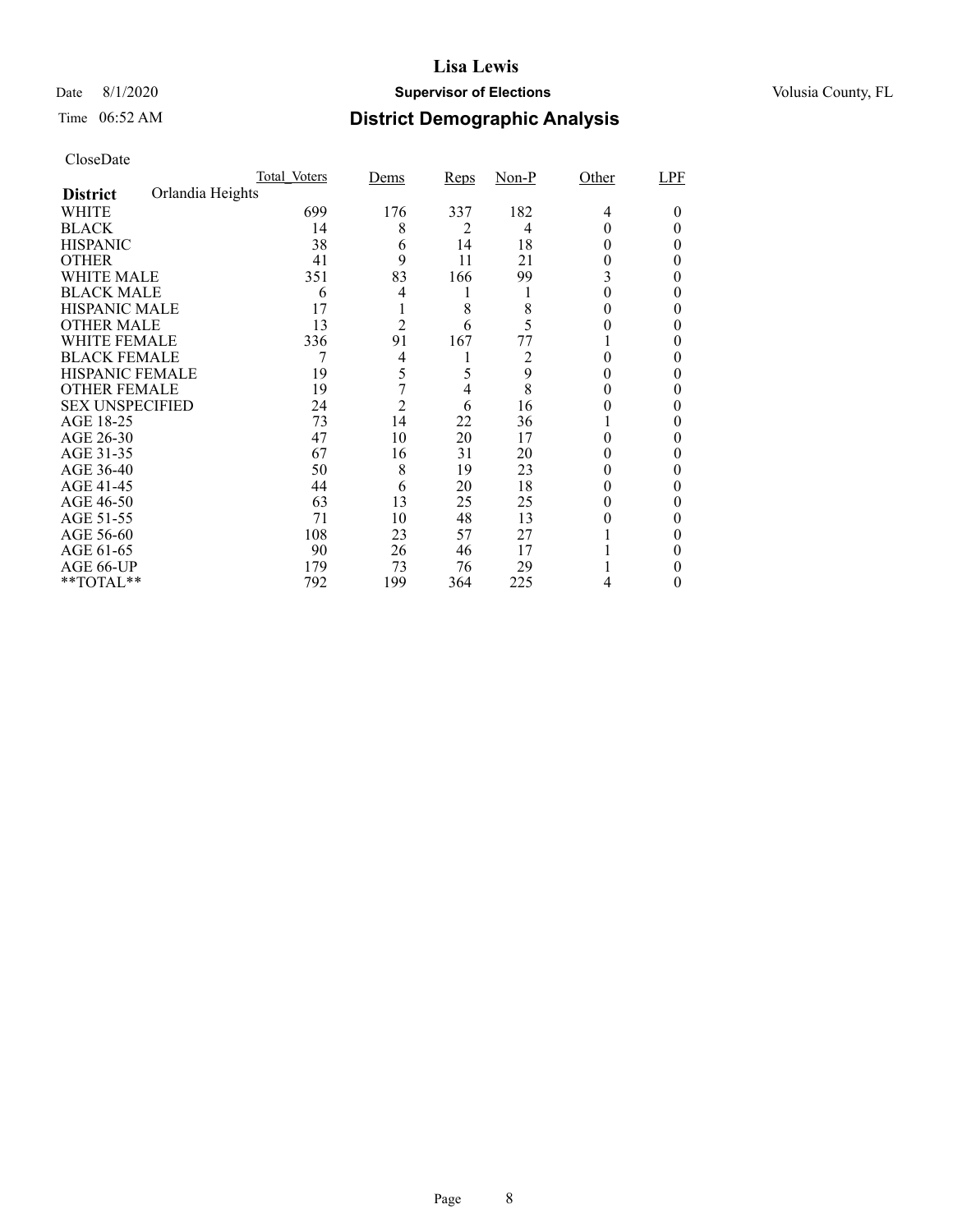## Date 8/1/2020 **Supervisor of Elections Supervisor of Elections** Volusia County, FL

## Time 06:52 AM **District Demographic Analysis**

|                        |                          | Total Voters | Dems    | Reps    | $Non-P$ | Other | LPF   |
|------------------------|--------------------------|--------------|---------|---------|---------|-------|-------|
| <b>District</b>        | Congressional District 6 |              |         |         |         |       |       |
| WHITE                  |                          | 292,141      | 79,973  | 129,775 | 77,839  | 3,586 | 968   |
| <b>BLACK</b>           |                          | 32,756       | 25,353  | 1,158   | 6,030   | 194   | 21    |
| <b>HISPANIC</b>        |                          | 36,489       | 16,370  | 6,229   | 13,561  | 257   | 72    |
| <b>OTHER</b>           |                          | 21,116       | 6,743   | 4,831   | 9,244   | 251   | 47    |
| WHITE MALE             |                          | 135.231      | 31,053  | 63,862  | 37,978  | 1,686 | 652   |
| <b>BLACK MALE</b>      |                          | 13,447       | 9,630   | 638     | 3,058   | 110   | 11    |
| <b>HISPANIC MALE</b>   |                          | 16,548       | 6,836   | 3,198   | 6,340   | 128   | 46    |
| <b>OTHER MALE</b>      |                          | 7,504        | 2,276   | 1,914   | 3,192   | 94    | 28    |
| <b>WHITE FEMALE</b>    |                          | 153,226      | 48,062  | 64,416  | 38,553  | 1,887 | 308   |
| <b>BLACK FEMALE</b>    |                          | 18,687       | 15,255  | 496     | 2,843   | 84    | 9     |
| <b>HISPANIC FEMALE</b> |                          | 19,305       | 9,256   | 2,943   | 6,954   | 127   | 25    |
| <b>OTHER FEMALE</b>    |                          | 8.977        | 3,395   | 2,072   | 3.383   | 112   | 15    |
| <b>SEX UNSPECIFIED</b> |                          | 9,573        | 2,675   | 2,452   | 4,372   | 60    | 14    |
| AGE 18-25              |                          | 35,418       | 11,805  | 8,803   | 13,927  | 714   | 169   |
| AGE 26-30              |                          | 25,404       | 8,497   | 6,705   | 9.684   | 385   | 133   |
| AGE 31-35              |                          | 25,265       | 8,332   | 6,913   | 9,552   | 297   | 171   |
| AGE 36-40              |                          | 23,836       | 7.731   | 6,952   | 8,748   | 268   | 137   |
| AGE 41-45              |                          | 23,117       | 7,387   | 7,256   | 8,086   | 275   | 113   |
| AGE 46-50              |                          | 26,168       | 7,977   | 9,770   | 7,985   | 336   | 100   |
| AGE 51-55              |                          | 29,909       | 9,139   | 12,394  | 7,981   | 318   | 77    |
| AGE 56-60              |                          | 36,961       | 11,639  | 15,884  | 9,017   | 372   | 49    |
| AGE 61-65              |                          | 38,590       | 13,266  | 16,365  | 8,485   | 411   | 63    |
| AGE 66-UP              |                          | 117,709      | 42,635  | 50,919  | 23,149  | 910   | 96    |
| $*$ $TOTAL**$          |                          | 382,502      | 128,439 | 141,993 | 106,674 | 4,288 | 1,108 |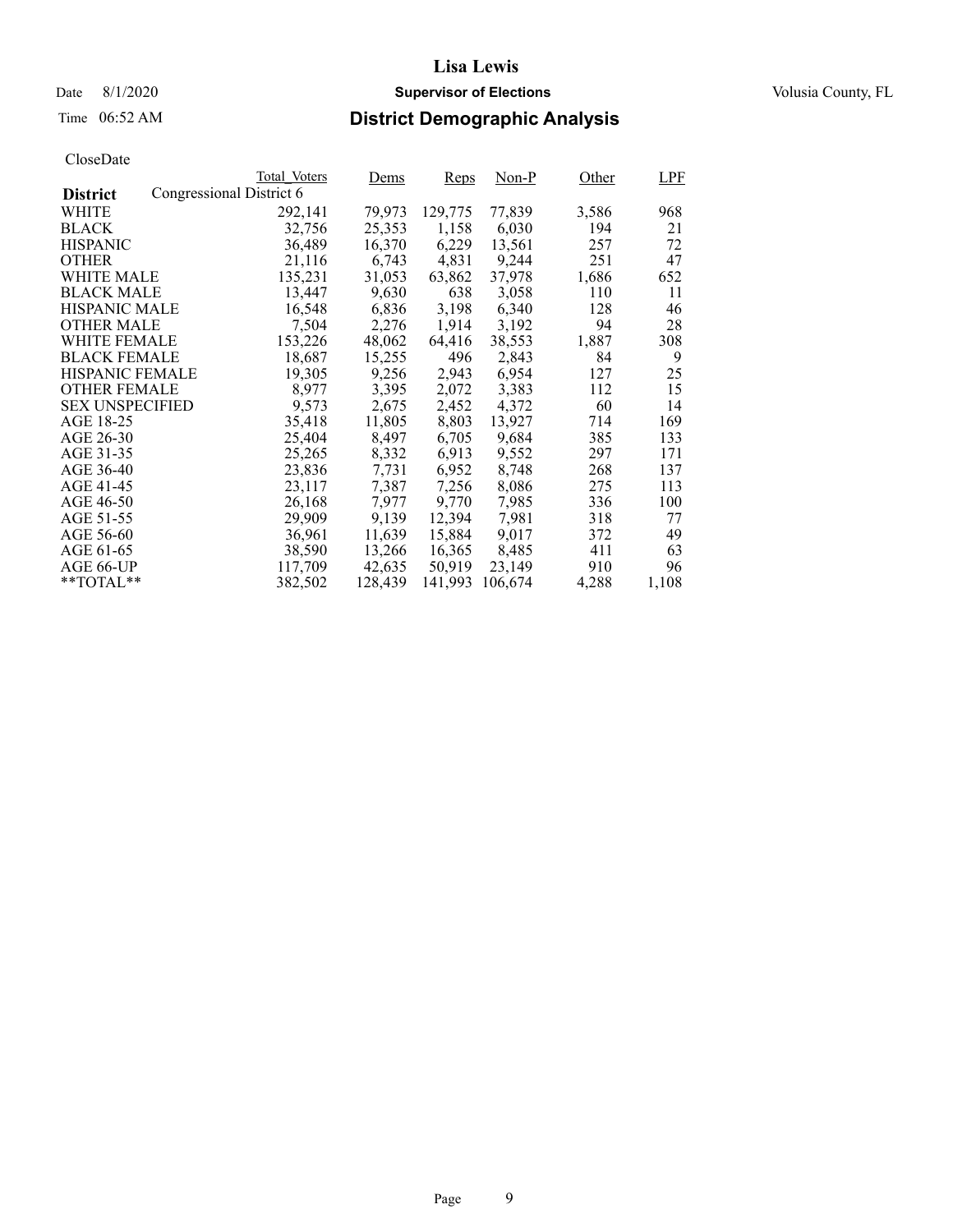## Time 06:52 AM **District Demographic Analysis**

|                        |                     | Total Voters | Dems   | Reps   | Non-P  | Other | <b>LPF</b> |
|------------------------|---------------------|--------------|--------|--------|--------|-------|------------|
| <b>District</b>        | Unincorporated Area |              |        |        |        |       |            |
| WHITE                  |                     | 71,216       | 18,225 | 33,613 | 18,383 | 761   | 234        |
| <b>BLACK</b>           |                     | 3,047        | 2,327  | 119    | 575    | 23    | 3          |
| <b>HISPANIC</b>        |                     | 4,581        | 1,880  | 947    | 1,706  | 38    | 10         |
| <b>OTHER</b>           |                     | 3,779        | 1,016  | 1,081  | 1,631  | 44    | 7          |
| WHITE MALE             |                     | 33,694       | 7,277  | 16,844 | 9,064  | 356   | 153        |
| <b>BLACK MALE</b>      |                     | 1,326        | 935    | 60     | 317    | 12    | 2          |
| <b>HISPANIC MALE</b>   |                     | 2,052        | 753    | 463    | 810    | 19    | 7          |
| <b>OTHER MALE</b>      |                     | 1,318        | 337    | 422    | 539    | 14    | 6          |
| <b>WHITE FEMALE</b>    |                     | 36,592       | 10,771 | 16,346 | 8,992  | 403   | 80         |
| <b>BLACK FEMALE</b>    |                     | 1,658        | 1,341  | 54     | 251    | 11    | 1          |
| HISPANIC FEMALE        |                     | 2,421        | 1,079  | 465    | 855    | 19    | 3          |
| <b>OTHER FEMALE</b>    |                     | 1,533        | 514    | 439    | 562    | 17    | 1          |
| <b>SEX UNSPECIFIED</b> |                     | 2,028        | 441    | 667    | 904    | 15    | 1          |
| AGE 18-25              |                     | 7,025        | 1,817  | 2,326  | 2,707  | 143   | 32         |
| AGE 26-30              |                     | 4,980        | 1,313  | 1,667  | 1,906  | 67    | 27         |
| AGE 31-35              |                     | 5,030        | 1,340  | 1,667  | 1,927  | 57    | 39         |
| AGE 36-40              |                     | 4,606        | 1,189  | 1,647  | 1,698  | 47    | 25         |
| AGE 41-45              |                     | 4,589        | 1,139  | 1,742  | 1,640  | 41    | 27         |
| AGE 46-50              |                     | 5,603        | 1,335  | 2,470  | 1,703  | 76    | 19         |
| AGE 51-55              |                     | 6,759        | 1,641  | 3,290  | 1,745  | 65    | 18         |
| AGE 56-60              |                     | 8,792        | 2,277  | 4,333  | 2,078  | 90    | 14         |
| AGE 61-65              |                     | 8,989        | 2,698  | 4,239  | 1,936  | 98    | 18         |
| AGE 66-UP              |                     | 26,221       | 8,695  | 12,368 | 4,941  | 182   | 35         |
| $*$ $TOTAL**$          |                     | 82,623       | 23,448 | 35,760 | 22,295 | 866   | 254        |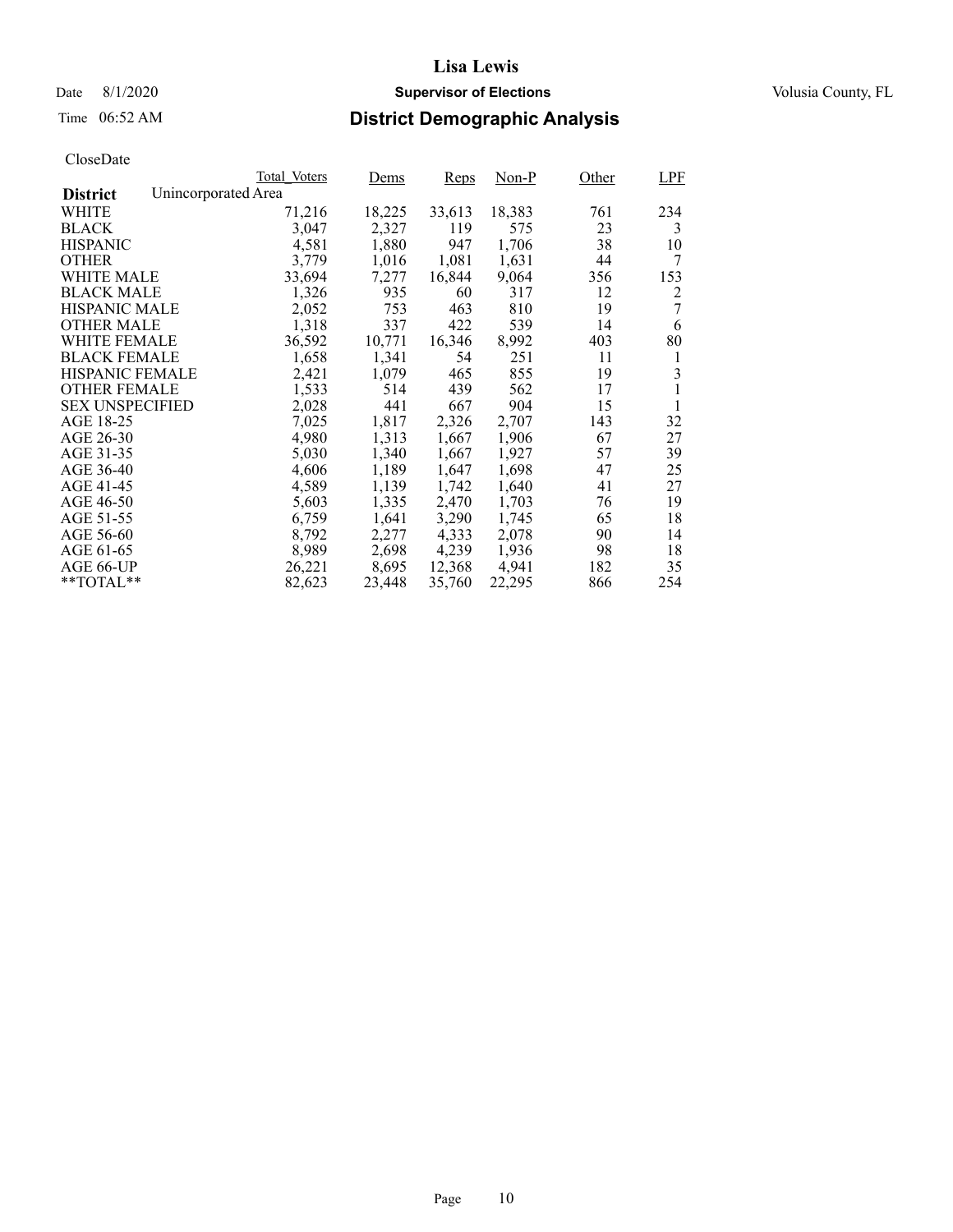## Time 06:52 AM **District Demographic Analysis**

|                        |               | Total Voters | Dems   | Reps   | Non-P  | Other | <b>LPF</b>              |
|------------------------|---------------|--------------|--------|--------|--------|-------|-------------------------|
| <b>District</b>        | Daytona Beach |              |        |        |        |       |                         |
| WHITE                  |               | 25,198       | 7,381  | 10,263 | 7,022  | 432   | 100                     |
| <b>BLACK</b>           |               | 13,254       | 10,629 | 347    | 2,205  | 70    | 3                       |
| <b>HISPANIC</b>        |               | 2,058        | 941    | 342    | 740    | 30    | 5                       |
| <b>OTHER</b>           |               | 3,111        | 1,127  | 522    | 1,413  | 43    | 6                       |
| WHITE MALE             |               | 12,072       | 2,960  | 5,255  | 3,579  | 207   | 71                      |
| <b>BLACK MALE</b>      |               | 5,175        | 3,864  | 190    | 1,079  | 41    | 1                       |
| <b>HISPANIC MALE</b>   |               | 933          | 384    | 177    | 352    | 17    | 3                       |
| <b>OTHER MALE</b>      |               | 1,074        | 380    | 214    | 460    | 17    | 3                       |
| <b>WHITE FEMALE</b>    |               | 12,798       | 4,331  | 4,894  | 3,319  | 225   | 29                      |
| <b>BLACK FEMALE</b>    |               | 7,792        | 6,543  | 152    | 1,066  | 29    | $\overline{c}$          |
| <b>HISPANIC FEMALE</b> |               | 1,078        | 538    | 158    | 367    | 13    | $\overline{c}$          |
| <b>OTHER FEMALE</b>    |               | 1,277        | 541    | 211    | 500    | 22    | $\overline{\mathbf{3}}$ |
| <b>SEX UNSPECIFIED</b> |               | 1,421        | 537    | 222    | 658    | 4     | $\mathbf{0}$            |
| AGE 18-25              |               | 5,876        | 2,844  | 828    | 2,076  | 110   | 18                      |
| AGE 26-30              |               | 3,549        | 1,679  | 602    | 1,186  | 70    | 12                      |
| AGE 31-35              |               | 3,131        | 1,499  | 531    | 1,035  | 43    | 23                      |
| AGE 36-40              |               | 2,625        | 1,276  | 490    | 819    | 30    | 10                      |
| AGE 41-45              |               | 2,437        | 1,175  | 473    | 757    | 23    | 9                       |
| AGE 46-50              |               | 2,734        | 1,222  | 703    | 752    | 46    | 11                      |
| AGE 51-55              |               | 3,147        | 1,402  | 912    | 784    | 43    | 6                       |
| AGE 56-60              |               | 3,970        | 1,700  | 1,305  | 919    | 43    | 3                       |
| AGE 61-65              |               | 4,281        | 1,940  | 1,431  | 852    | 46    | 12                      |
| AGE 66-UP              |               | 11,858       | 5,338  | 4,198  | 2,193  | 119   | 10                      |
| $*$ $TOTAL**$          |               | 43,621       | 20,078 | 11,474 | 11,380 | 575   | 114                     |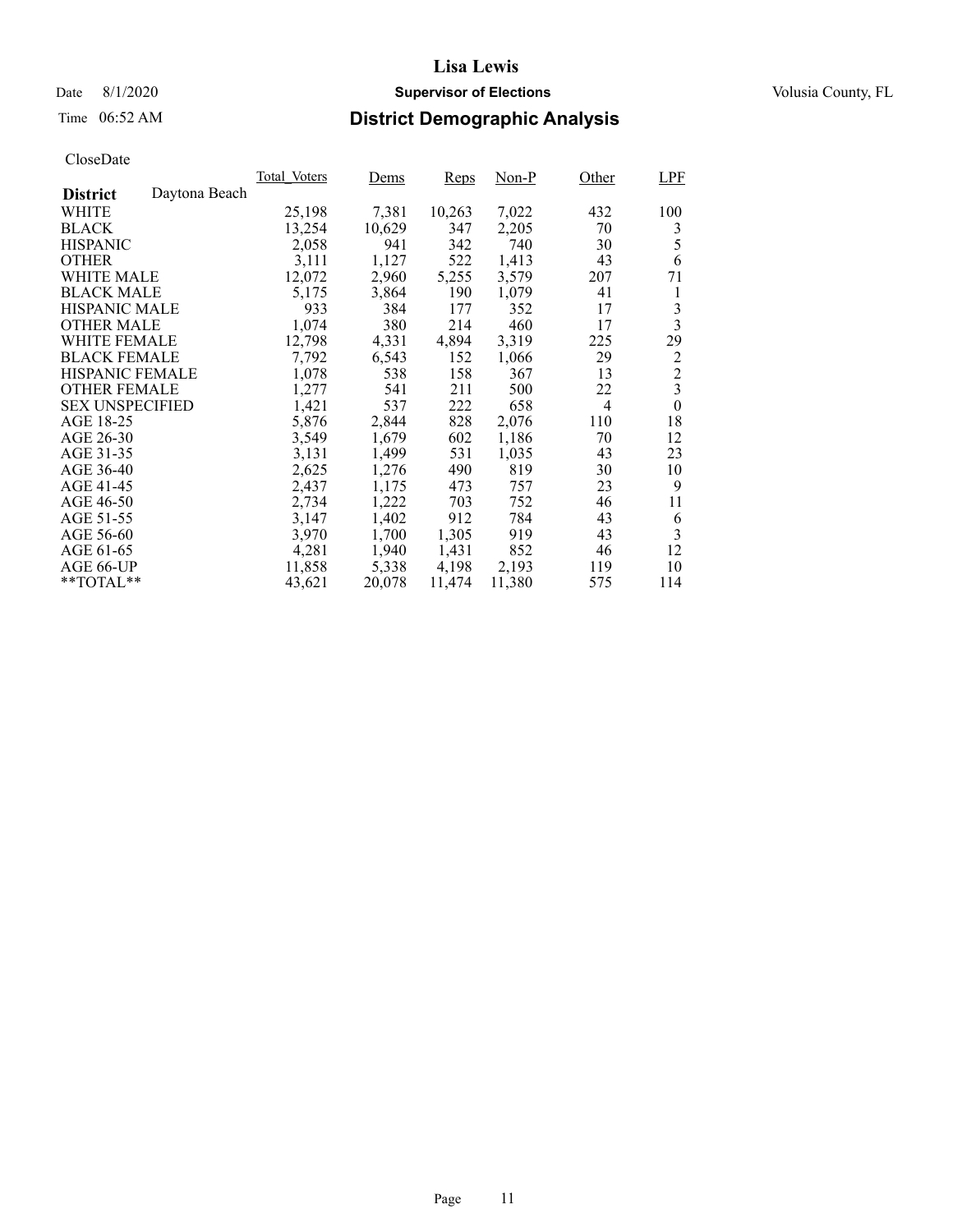## Date 8/1/2020 **Supervisor of Elections Supervisor of Elections** Volusia County, FL

## Time 06:52 AM **District Demographic Analysis**

|                        |                      | Total Voters | Dems  | Reps     | <u>Non-P</u> | Other            | LPF      |
|------------------------|----------------------|--------------|-------|----------|--------------|------------------|----------|
| <b>District</b>        | Daytona Beach Shores |              |       |          |              |                  |          |
| WHITE                  |                      | 4,052        | 979   | 2,043    | 967          | 54               | 9        |
| <b>BLACK</b>           |                      | 68           | 49    | 2        | 16           |                  | 0        |
| <b>HISPANIC</b>        |                      | 112          | 41    | 36       | 34           |                  | 0        |
| <b>OTHER</b>           |                      | 265          | 81    | 87       | 95           |                  |          |
| WHITE MALE             |                      | 1,916        | 405   | 976      | 494          | 35               | 6        |
| <b>BLACK MALE</b>      |                      | 30           | 21    | $\theta$ | 8            |                  | 0        |
| <b>HISPANIC MALE</b>   |                      | 49           | 11    | 18       | 19           |                  | $\theta$ |
| <b>OTHER MALE</b>      |                      | 99           | 32    | 33       | 34           | $\theta$         | 0        |
| WHITE FEMALE           |                      | 2,090        | 563   | 1,043    | 463          | 18               | 3        |
| <b>BLACK FEMALE</b>    |                      | 37           | 28    | 2        |              | $\theta$         | $\theta$ |
| <b>HISPANIC FEMALE</b> |                      | 62           | 30    | 17       | 15           | 0                | 0        |
| <b>OTHER FEMALE</b>    |                      | 130          | 39    | 42       | 47           |                  |          |
| <b>SEX UNSPECIFIED</b> |                      | 84           | 21    | 37       | 25           |                  | $\theta$ |
| AGE 18-25              |                      | 144          | 46    | 43       | 50           | 5                | 0        |
| AGE 26-30              |                      | 87           | 25    | 29       | 31           |                  |          |
| AGE 31-35              |                      | 103          | 29    | 38       | 29           | 2                | 5        |
| AGE 36-40              |                      | 109          | 31    | 37       | 41           | $\boldsymbol{0}$ | 0        |
| AGE 41-45              |                      | 108          | 31    | 38       | 36           | $\overline{2}$   |          |
| AGE 46-50              |                      | 144          | 29    | 64       | 50           |                  | 0        |
| AGE 51-55              |                      | 268          | 61    | 117      | 85           | 4                |          |
| AGE 56-60              |                      | 431          | 104   | 221      | 99           | 7                | 0        |
| AGE 61-65              |                      | 566          | 124   | 293      | 139          | 9                |          |
| AGE 66-UP              |                      | 2,537        | 670   | 1,288    | 552          | 26               |          |
| **TOTAL**              |                      | 4,497        | 1,150 | 2,168    | 1,112        | 57               | 10       |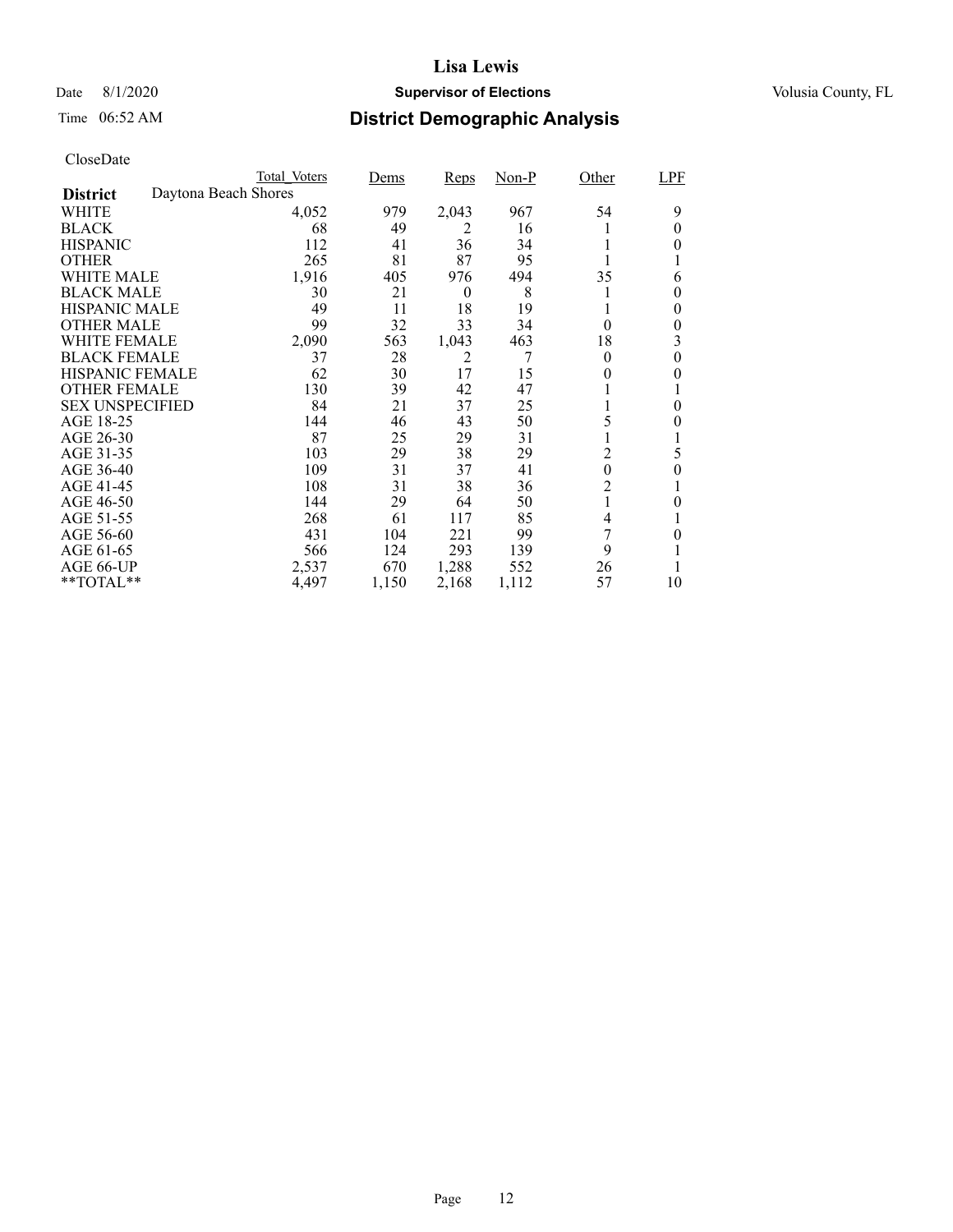## Date 8/1/2020 **Supervisor of Elections Supervisor of Elections** Volusia County, FL

## Time 06:52 AM **District Demographic Analysis**

|                        |        | Total Voters | Dems  | Reps  | Non-P | Other | <b>LPF</b>       |
|------------------------|--------|--------------|-------|-------|-------|-------|------------------|
| <b>District</b>        | DeBary |              |       |       |       |       |                  |
| WHITE                  |        | 12,994       | 2,967 | 6,486 | 3,347 | 139   | 55               |
| <b>BLACK</b>           |        | 747          | 539   | 36    | 167   | 5     | $\boldsymbol{0}$ |
| <b>HISPANIC</b>        |        | 1,649        | 686   | 392   | 552   | 16    | 3                |
| <b>OTHER</b>           |        | 961          | 263   | 248   | 437   | 13    | $\theta$         |
| WHITE MALE             |        | 6,048        | 1,152 | 3,186 | 1,611 | 63    | 36               |
| <b>BLACK MALE</b>      |        | 348          | 224   | 20    | 100   | 4     | $\boldsymbol{0}$ |
| <b>HISPANIC MALE</b>   |        | 733          | 279   | 195   | 250   |       | 2                |
| <b>OTHER MALE</b>      |        | 326          | 82    | 94    | 146   | 4     | $\theta$         |
| <b>WHITE FEMALE</b>    |        | 6,764        | 1,782 | 3,224 | 1,666 | 74    | 18               |
| <b>BLACK FEMALE</b>    |        | 387          | 306   | 16    | 64    |       | $\theta$         |
| <b>HISPANIC FEMALE</b> |        | 892          | 399   | 191   | 292   | 9     | 1                |
| <b>OTHER FEMALE</b>    |        | 432          | 145   | 108   | 172   | 7     | $\theta$         |
| <b>SEX UNSPECIFIED</b> |        | 421          | 86    | 128   | 202   | 4     | 1                |
| AGE 18-25              |        | 1,327        | 334   | 393   | 559   | 29    | 12               |
| AGE 26-30              |        | 972          | 256   | 333   | 367   | 10    | 6                |
| AGE 31-35              |        | 1,113        | 306   | 396   | 394   | 13    | 4                |
| AGE 36-40              |        | 1,107        | 267   | 414   | 403   | 8     | 15               |
| AGE 41-45              |        | 1,069        | 291   | 407   | 352   | 13    | 6                |
| AGE 46-50              |        | 1,217        | 290   | 529   | 375   | 15    | 8                |
| AGE 51-55              |        | 1,392        | 351   | 677   | 349   | 13    | $\overline{c}$   |
| AGE 56-60              |        | 1,550        | 399   | 760   | 371   | 17    | 3                |
| AGE 61-65              |        | 1,649        | 447   | 809   | 366   | 26    | 1                |
| AGE 66-UP              |        | 4,946        | 1,510 | 2,443 | 963   | 29    | 1                |
| **TOTAL**              |        | 16,351       | 4,455 | 7,162 | 4,503 | 173   | 58               |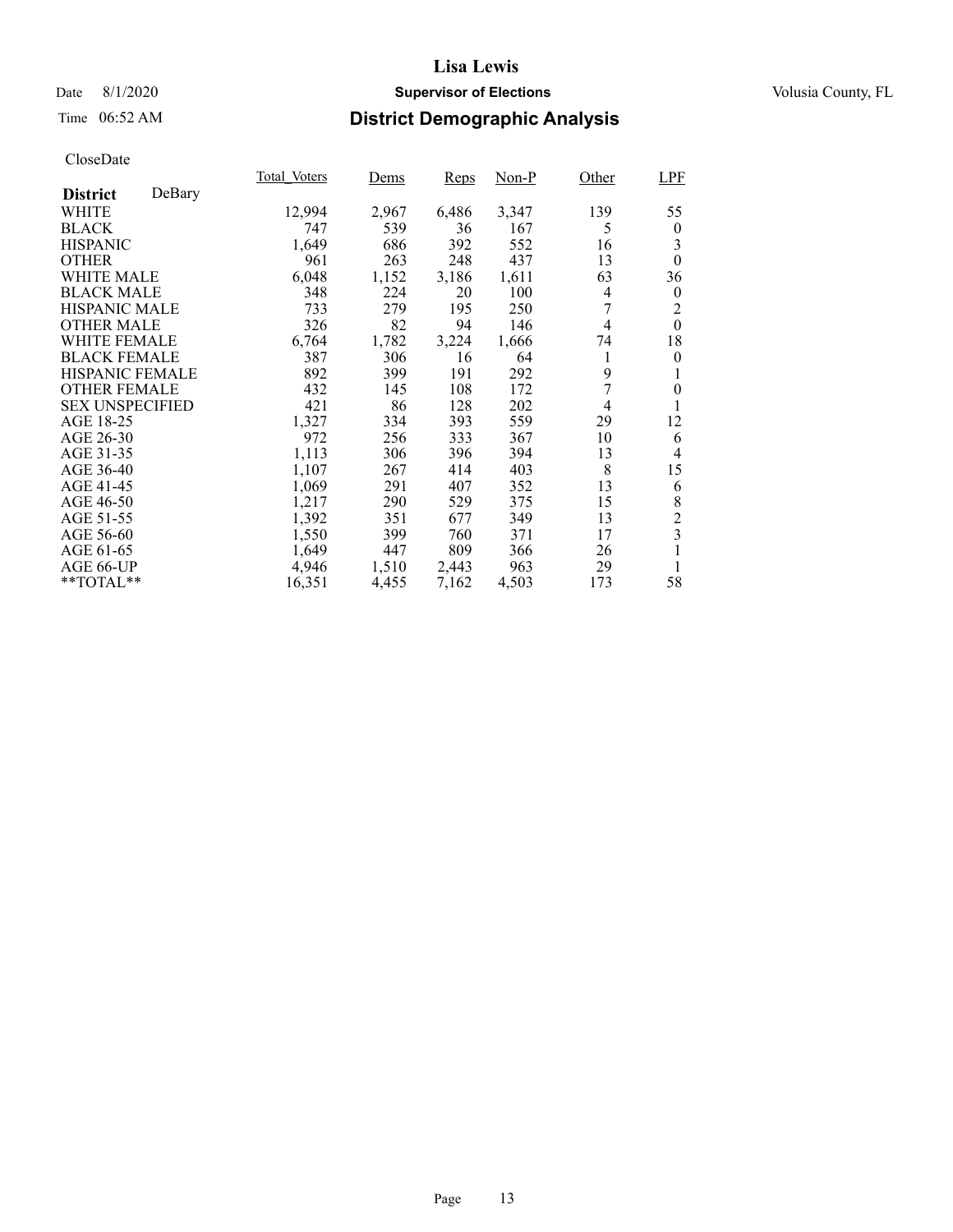## Date 8/1/2020 **Supervisor of Elections Supervisor of Elections** Volusia County, FL

## Time 06:52 AM **District Demographic Analysis**

|                        |        | Total Voters | Dems  | Reps  | Non-P | Other | LPF            |
|------------------------|--------|--------------|-------|-------|-------|-------|----------------|
| <b>District</b>        | DeLand |              |       |       |       |       |                |
| WHITE                  |        | 16,015       | 4,881 | 6,992 | 3,877 | 200   | 65             |
| <b>BLACK</b>           |        | 2,983        | 2,355 | 108   | 506   | 13    | 1              |
| <b>HISPANIC</b>        |        | 2,455        | 1,082 | 464   | 877   | 24    | 8              |
| <b>OTHER</b>           |        | 1,458        | 559   | 265   | 620   | 9     | 5              |
| <b>WHITE MALE</b>      |        | 7,012        | 1,784 | 3,260 | 1,830 | 94    | 44             |
| <b>BLACK MALE</b>      |        | 1,165        | 862   | 55    | 241   | 6     | 1              |
| <b>HISPANIC MALE</b>   |        | 1,027        | 408   | 226   | 377   | 10    | 6              |
| <b>OTHER MALE</b>      |        | 527          | 192   | 115   | 218   | 2     | $\theta$       |
| <b>WHITE FEMALE</b>    |        | 8,838        | 3,043 | 3,673 | 1,997 | 105   | 20             |
| <b>BLACK FEMALE</b>    |        | 1,755        | 1,442 | 49    | 257   |       | $\theta$       |
| HISPANIC FEMALE        |        | 1,394        | 656   | 235   | 488   | 13    | $\overline{c}$ |
| <b>OTHER FEMALE</b>    |        | 623          | 264   | 105   | 245   | 6     | $\frac{3}{3}$  |
| <b>SEX UNSPECIFIED</b> |        | 570          | 226   | 111   | 227   | 3     |                |
| AGE 18-25              |        | 2,358        | 992   | 483   | 831   | 38    | 14             |
| AGE 26-30              |        | 1,613        | 621   | 399   | 560   | 16    | 17             |
| AGE 31-35              |        | 1,642        | 599   | 428   | 587   | 19    | 9              |
| AGE 36-40              |        | 1,606        | 629   | 424   | 524   | 21    | 8              |
| AGE 41-45              |        | 1,531        | 552   | 491   | 466   | 18    | 4              |
| AGE 46-50              |        | 1,563        | 579   | 501   | 461   | 19    | 3              |
| AGE 51-55              |        | 1,611        | 562   | 641   | 386   | 14    | 8              |
| AGE 56-60              |        | 1,853        | 718   | 726   | 390   | 15    | $\overline{4}$ |
| AGE 61-65              |        | 1,925        | 771   | 750   | 385   | 16    | 3              |
| AGE 66-UP              |        | 7,201        | 2,850 | 2,984 | 1,288 | 70    | 9              |
| **TOTAL**              |        | 22,911       | 8,877 | 7,829 | 5,880 | 246   | 79             |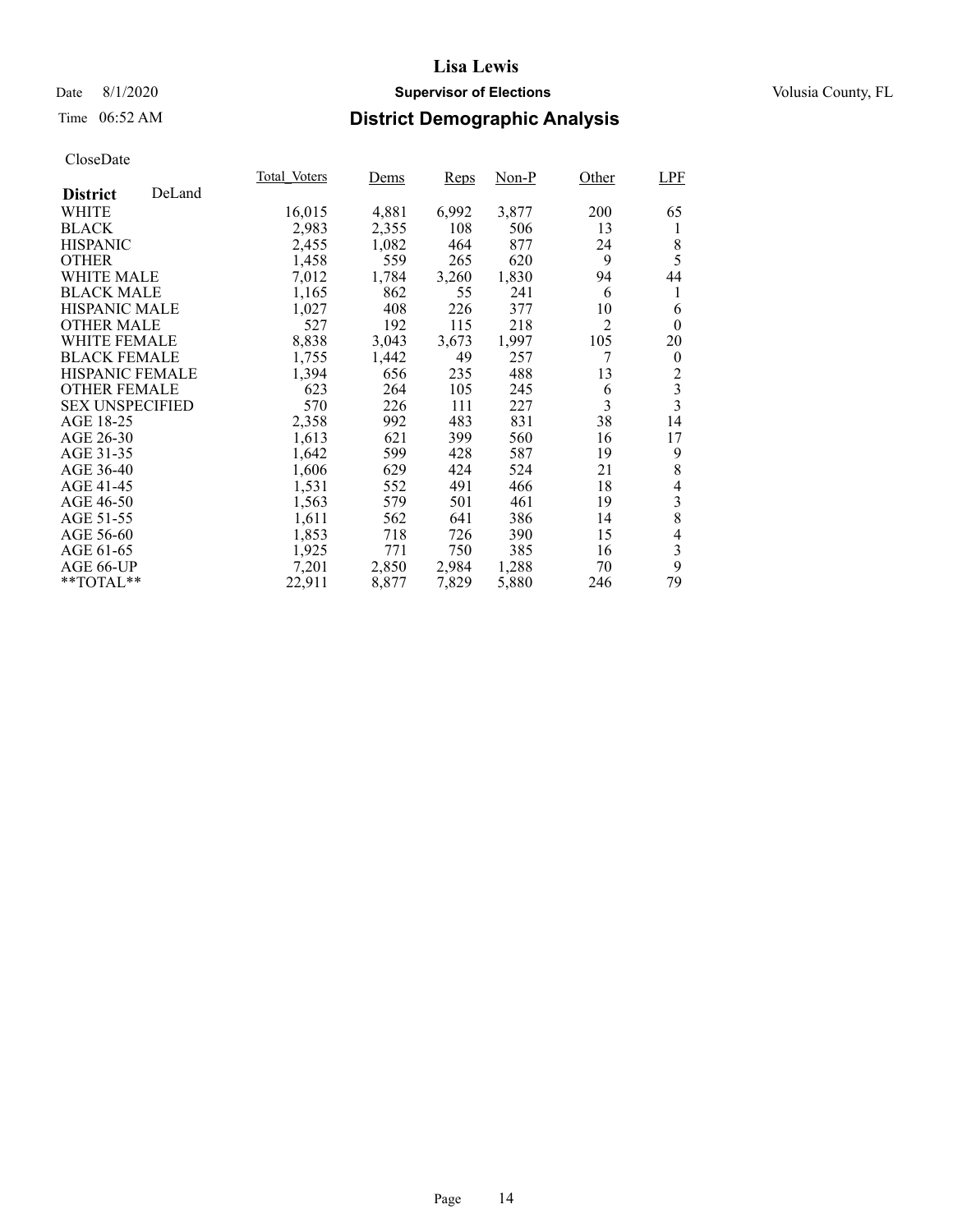## Date 8/1/2020 **Supervisor of Elections Supervisor of Elections** Volusia County, FL

## Time 06:52 AM **District Demographic Analysis**

|                        |         | Total Voters | Dems   | Reps   | Non-P  | Other | <b>LPF</b>     |
|------------------------|---------|--------------|--------|--------|--------|-------|----------------|
| <b>District</b>        | Deltona |              |        |        |        |       |                |
| WHITE                  |         | 32,782       | 8,882  | 13,548 | 9,923  | 304   | 125            |
| <b>BLACK</b>           |         | 6,282        | 4,642  | 276    | 1,327  | 33    | $\overline{4}$ |
| <b>HISPANIC</b>        |         | 19,681       | 9,357  | 2,762  | 7,445  | 89    | 28             |
| <b>OTHER</b>           |         | 4,105        | 1,378  | 781    | 1,890  | 47    | 9              |
| WHITE MALE             |         | 15,214       | 3,504  | 6,647  | 4,835  | 144   | 84             |
| <b>BLACK MALE</b>      |         | 2,767        | 1,879  | 168    | 697    | 21    | 2              |
| <b>HISPANIC MALE</b>   |         | 9,110        | 4,030  | 1,469  | 3,550  | 44    | 17             |
| <b>OTHER MALE</b>      |         | 1,466        | 463    | 310    | 671    | 15    | 7              |
| <b>WHITE FEMALE</b>    |         | 17,087       | 5,260  | 6,713  | 4,916  | 158   | 40             |
| <b>BLACK FEMALE</b>    |         | 3,418        | 2,698  | 102    | 604    | 12    | $\overline{2}$ |
| HISPANIC FEMALE        |         | 10,266       | 5,184  | 1,265  | 3,763  | 44    | 10             |
| <b>OTHER FEMALE</b>    |         | 1,782        | 705    | 333    | 722    | 20    | $\overline{2}$ |
| <b>SEX UNSPECIFIED</b> |         | 1,739        | 535    | 360    | 827    | 15    | $\overline{2}$ |
| AGE 18-25              |         | 6,739        | 2,286  | 1,248  | 3,088  | 91    | 26             |
| AGE 26-30              |         | 5,301        | 1,931  | 1,039  | 2,250  | 55    | 26             |
| AGE 31-35              |         | 5,418        | 1,876  | 1,182  | 2,280  | 50    | 30             |
| AGE 36-40              |         | 5,167        | 1,840  | 1,150  | 2,102  | 56    | 19             |
| AGE 41-45              |         | 5,034        | 1,912  | 1,167  | 1,899  | 38    | 18             |
| AGE 46-50              |         | 5,163        | 1,879  | 1,514  | 1,712  | 43    | 15             |
| AGE 51-55              |         | 5,399        | 2,027  | 1,740  | 1,587  | 34    | 11             |
| AGE 56-60              |         | 5,833        | 2,225  | 1,995  | 1,580  | 28    | 5              |
| AGE 61-65              |         | 5,515        | 2,202  | 1,936  | 1,342  | 26    | 9              |
| AGE 66-UP              |         | 13,267       | 6,078  | 4,394  | 2,736  | 52    | 7              |
| **TOTAL**              |         | 62,850       | 24,259 | 17,367 | 20,585 | 473   | 166            |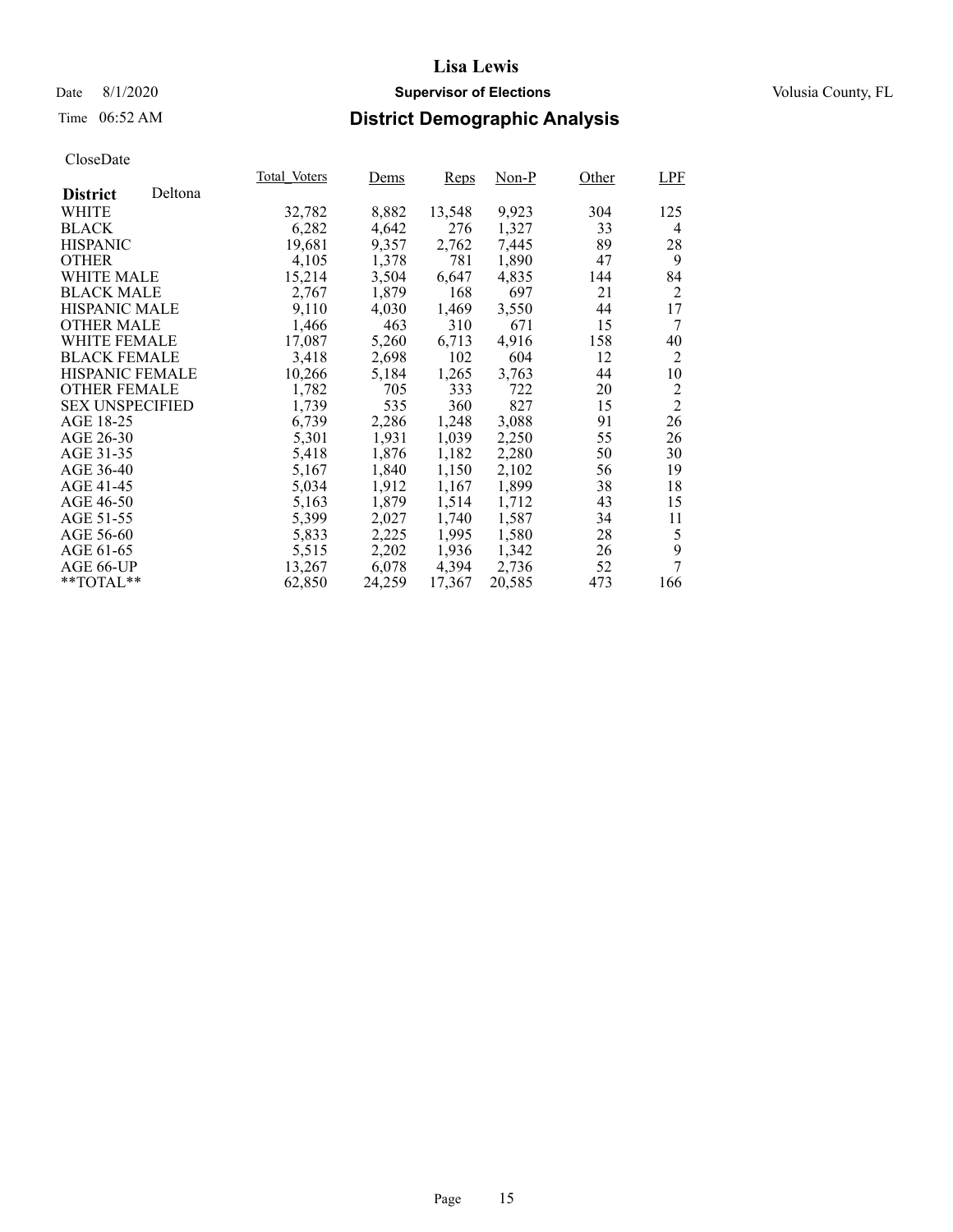## Date 8/1/2020 **Supervisor of Elections Supervisor of Elections** Volusia County, FL

## Time 06:52 AM **District Demographic Analysis**

|                        |           | Total Voters | Dems  | Reps  | Non-P | Other          | <b>LPF</b>       |
|------------------------|-----------|--------------|-------|-------|-------|----------------|------------------|
| <b>District</b>        | Edgewater |              |       |       |       |                |                  |
| WHITE                  |           | 15,362       | 4,344 | 6,378 | 4,403 | 192            | 45               |
| <b>BLACK</b>           |           | 377          | 279   | 19    | 72    | 7              | $\theta$         |
| <b>HISPANIC</b>        |           | 344          | 130   | 78    | 128   | 7              |                  |
| <b>OTHER</b>           |           | 602          | 175   | 154   | 265   | 7              | 1                |
| WHITE MALE             |           | 7,023        | 1,649 | 3,167 | 2,093 | 84             | 30               |
| <b>BLACK MALE</b>      |           | 181          | 120   | 12    | 43    | 6              | $\bf{0}$         |
| <b>HISPANIC MALE</b>   |           | 153          | 47    | 37    | 65    | 4              | $\boldsymbol{0}$ |
| <b>OTHER MALE</b>      |           | 213          | 64    | 61    | 85    | 3              | $\Omega$         |
| <b>WHITE FEMALE</b>    |           | 8,157        | 2,657 | 3,132 | 2,245 | 108            | 15               |
| <b>BLACK FEMALE</b>    |           | 189          | 153   | 7     | 28    |                | $\theta$         |
| HISPANIC FEMALE        |           | 184          | 78    | 40    | 62    | 3              |                  |
| <b>OTHER FEMALE</b>    |           | 227          | 79    | 64    | 81    | $\overline{2}$ |                  |
| <b>SEX UNSPECIFIED</b> |           | 358          | 81    | 109   | 166   | $\overline{2}$ | $\theta$         |
| AGE 18-25              |           | 1,205        | 316   | 354   | 490   | 35             | 10               |
| AGE 26-30              |           | 994          | 269   | 310   | 387   | 23             | 5                |
| AGE 31-35              |           | 1,029        | 281   | 322   | 407   | 10             | 9                |
| AGE 36-40              |           | 917          | 255   | 294   | 352   | 9              | 7                |
| AGE 41-45              |           | 959          | 247   | 351   | 349   | 10             | $\overline{c}$   |
| AGE 46-50              |           | 1,106        | 261   | 443   | 387   | 9              | 6                |
| AGE 51-55              |           | 1,194        | 322   | 520   | 328   | 21             | 3                |
| AGE 56-60              |           | 1,650        | 470   | 722   | 433   | 23             | $\overline{2}$   |
| AGE 61-65              |           | 1,784        | 524   | 784   | 453   | 23             | $\boldsymbol{0}$ |
| AGE 66-UP              |           | 5,843        | 1,982 | 2,527 | 1,281 | 50             | 3                |
| **TOTAL**              |           | 16,685       | 4,928 | 6,629 | 4,868 | 213            | 47               |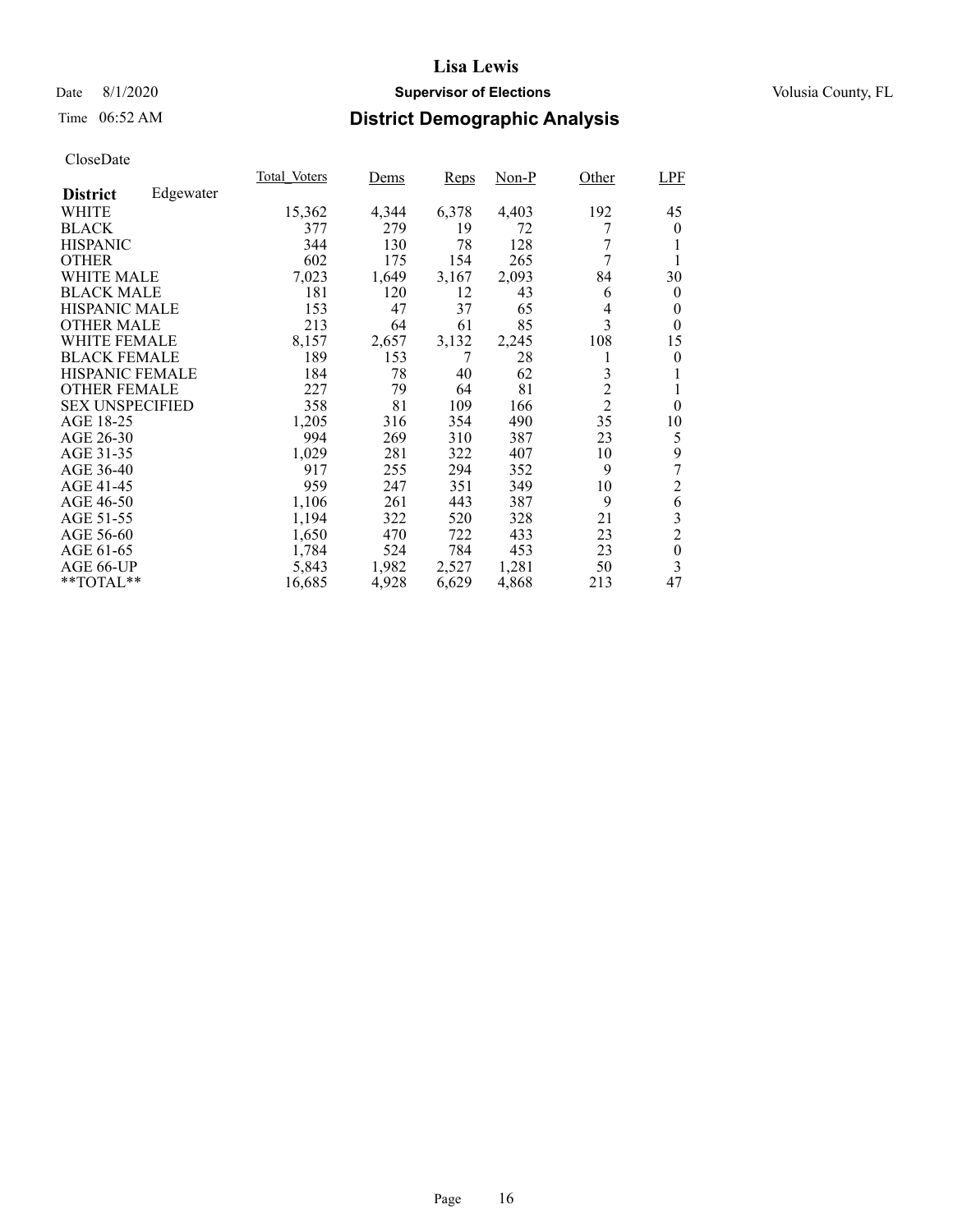## Date 8/1/2020 **Supervisor of Elections Supervisor of Elections** Volusia County, FL

## Time 06:52 AM **District Demographic Analysis**

|                        |            | Total Voters | Dems  | Reps  | Non-P | Other          | <b>LPF</b>              |
|------------------------|------------|--------------|-------|-------|-------|----------------|-------------------------|
| <b>District</b>        | Holly Hill |              |       |       |       |                |                         |
| WHITE                  |            | 6,148        | 1,928 | 2,296 | 1,817 | 76             | 31                      |
| <b>BLACK</b>           |            | 1,099        | 810   | 37    | 243   |                | 2                       |
| <b>HISPANIC</b>        |            | 333          | 153   | 54    | 122   | 3              | 1                       |
| <b>OTHER</b>           |            | 465          | 162   | 90    | 211   | $\overline{2}$ | $\theta$                |
| WHITE MALE             |            | 2,813        | 730   | 1,138 | 889   | 34             | 22                      |
| <b>BLACK MALE</b>      |            | 408          | 270   | 18    | 116   | 3              | 1                       |
| <b>HISPANIC MALE</b>   |            | 170          | 71    | 30    | 66    | $\overline{c}$ | 1                       |
| <b>OTHER MALE</b>      |            | 157          | 52    | 39    | 66    | $\overline{0}$ | $\theta$                |
| <b>WHITE FEMALE</b>    |            | 3,259        | 1,182 | 1,133 | 893   | 42             | 9                       |
| <b>BLACK FEMALE</b>    |            | 676          | 531   | 19    | 121   | 4              | 1                       |
| <b>HISPANIC FEMALE</b> |            | 156          | 79    | 23    | 53    | 1              | $\overline{0}$          |
| <b>OTHER FEMALE</b>    |            | 194          | 89    | 37    | 68    | $\overline{0}$ | $\boldsymbol{0}$        |
| <b>SEX UNSPECIFIED</b> |            | 212          | 49    | 40    | 121   | 2              | $\boldsymbol{0}$        |
| AGE 18-25              |            | 679          | 232   | 138   | 296   | 8              | 5                       |
| AGE 26-30              |            | 589          | 240   | 119   | 221   | 7              | $\overline{c}$          |
| AGE 31-35              |            | 581          | 220   | 117   | 230   | 8              | 6                       |
| AGE 36-40              |            | 508          | 194   | 112   | 191   | 6              | 5                       |
| AGE 41-45              |            | 469          | 164   | 116   | 178   | 10             | $\mathbf{1}$            |
| AGE 46-50              |            | 544          | 193   | 155   | 189   | 4              | 3                       |
| AGE 51-55              |            | 655          | 239   | 209   | 197   | 5              | 5                       |
| AGE 56-60              |            | 874          | 314   | 309   | 238   | 10             | 3                       |
| AGE 61-65              |            | 837          | 333   | 289   | 201   | 11             | $\overline{\mathbf{3}}$ |
| AGE 66-UP              |            | 2,309        | 924   | 913   | 452   | 19             | 1                       |
| $*$ $TOTAL**$          |            | 8,045        | 3,053 | 2,477 | 2,393 | 88             | 34                      |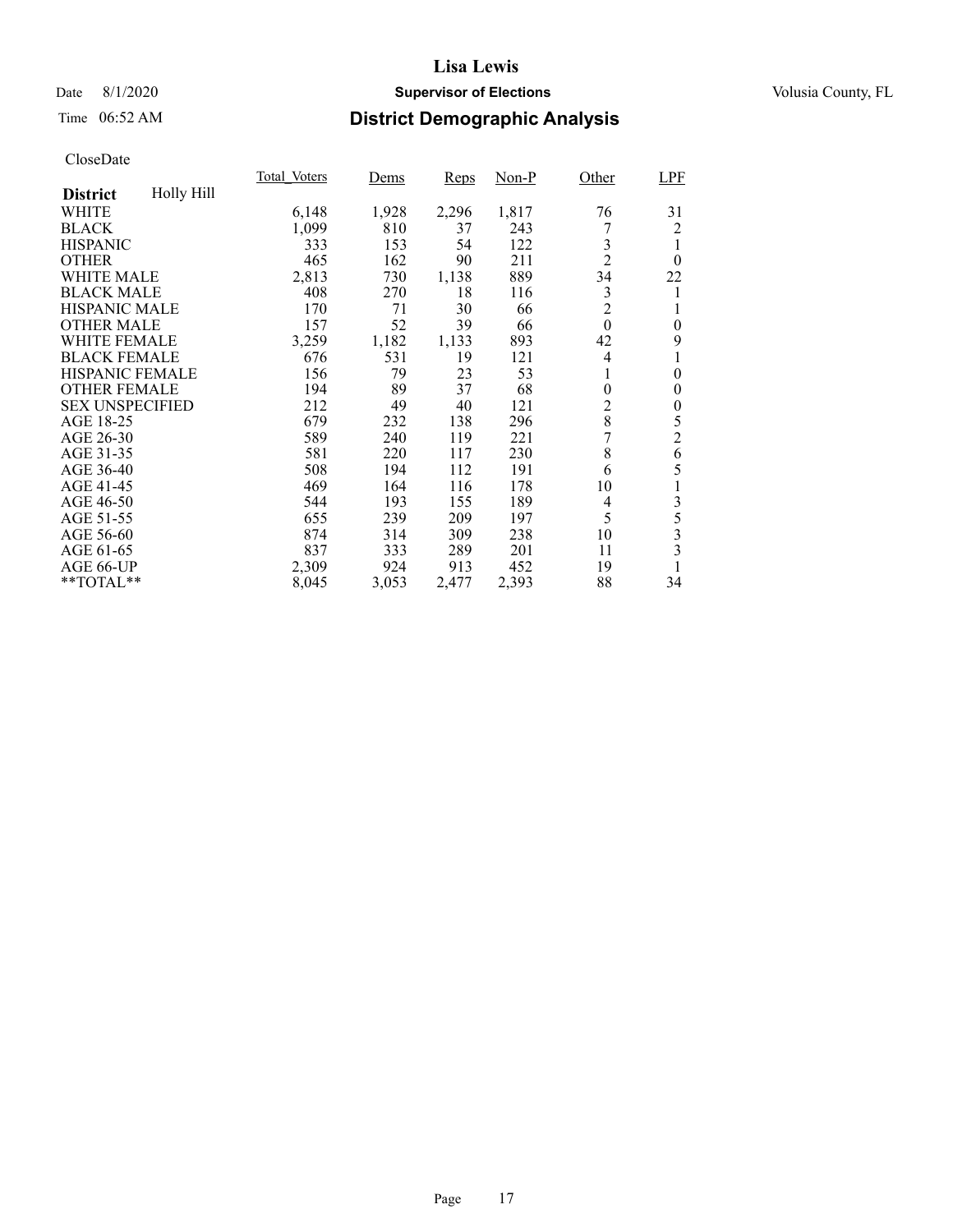## Date 8/1/2020 **Supervisor of Elections Supervisor of Elections** Volusia County, FL

## Time 06:52 AM **District Demographic Analysis**

|                        |            | Total Voters | Dems | <b>Reps</b>    | $Non-P$ | Other                   | LPF      |
|------------------------|------------|--------------|------|----------------|---------|-------------------------|----------|
| <b>District</b>        | Lake Helen |              |      |                |         |                         |          |
| WHITE                  |            | 1,867        | 513  | 834            | 498     | 19                      | 3        |
| <b>BLACK</b>           |            | 165          | 138  | 7              | 19      |                         | 0        |
| <b>HISPANIC</b>        |            | 85           | 33   | 21             | 29      |                         |          |
| <b>OTHER</b>           |            | 71           | 29   | 19             | 22      | $\theta$                |          |
| WHITE MALE             |            | 847          | 198  | 392            | 247     |                         | 3        |
| <b>BLACK MALE</b>      |            | 72           | 62   | 4              | 6       | 0                       | 0        |
| <b>HISPANIC MALE</b>   |            | 36           | 15   | 8              | 12      | 0                       |          |
| <b>OTHER MALE</b>      |            | 21           | 11   | 4              | 5       | $\theta$                |          |
| <b>WHITE FEMALE</b>    |            | 999          | 312  | 431            | 244     | 12                      | 0        |
| <b>BLACK FEMALE</b>    |            | 89           | 75   | $\overline{2}$ | 11      |                         | 0        |
| HISPANIC FEMALE        |            | 48           | 17   | 13             | 17      |                         | 0        |
| <b>OTHER FEMALE</b>    |            | 31           | 16   | 6              | 9       | 0                       | 0        |
| <b>SEX UNSPECIFIED</b> |            | 45           | 7    | 21             | 17      | 0                       | 0        |
| AGE 18-25              |            | 180          | 43   | 62             | 72      | 3                       | 0        |
| AGE 26-30              |            | 149          | 32   | 65             | 49      | $\overline{2}$          |          |
| AGE 31-35              |            | 141          | 43   | 45             | 51      | $\overline{2}$          | 0        |
| AGE 36-40              |            | 138          | 40   | 39             | 57      | $\overline{c}$          | 0        |
| AGE 41-45              |            | 142          | 33   | 49             | 58      |                         |          |
| AGE 46-50              |            | 149          | 40   | 57             | 46      | 3                       | 3        |
| AGE 51-55              |            | 179          | 52   | 86             | 39      | $\overline{c}$          | $\theta$ |
| AGE 56-60              |            | 220          | 75   | 94             | 48      | $\overline{\mathbf{3}}$ | 0        |
| AGE 61-65              |            | 247          | 81   | 120            | 45      |                         | $\theta$ |
| AGE 66-UP              |            | 643          | 274  | 264            | 103     | $\overline{2}$          | 0        |
| **TOTAL**              |            | 2,188        | 713  | 881            | 568     | 21                      | 5        |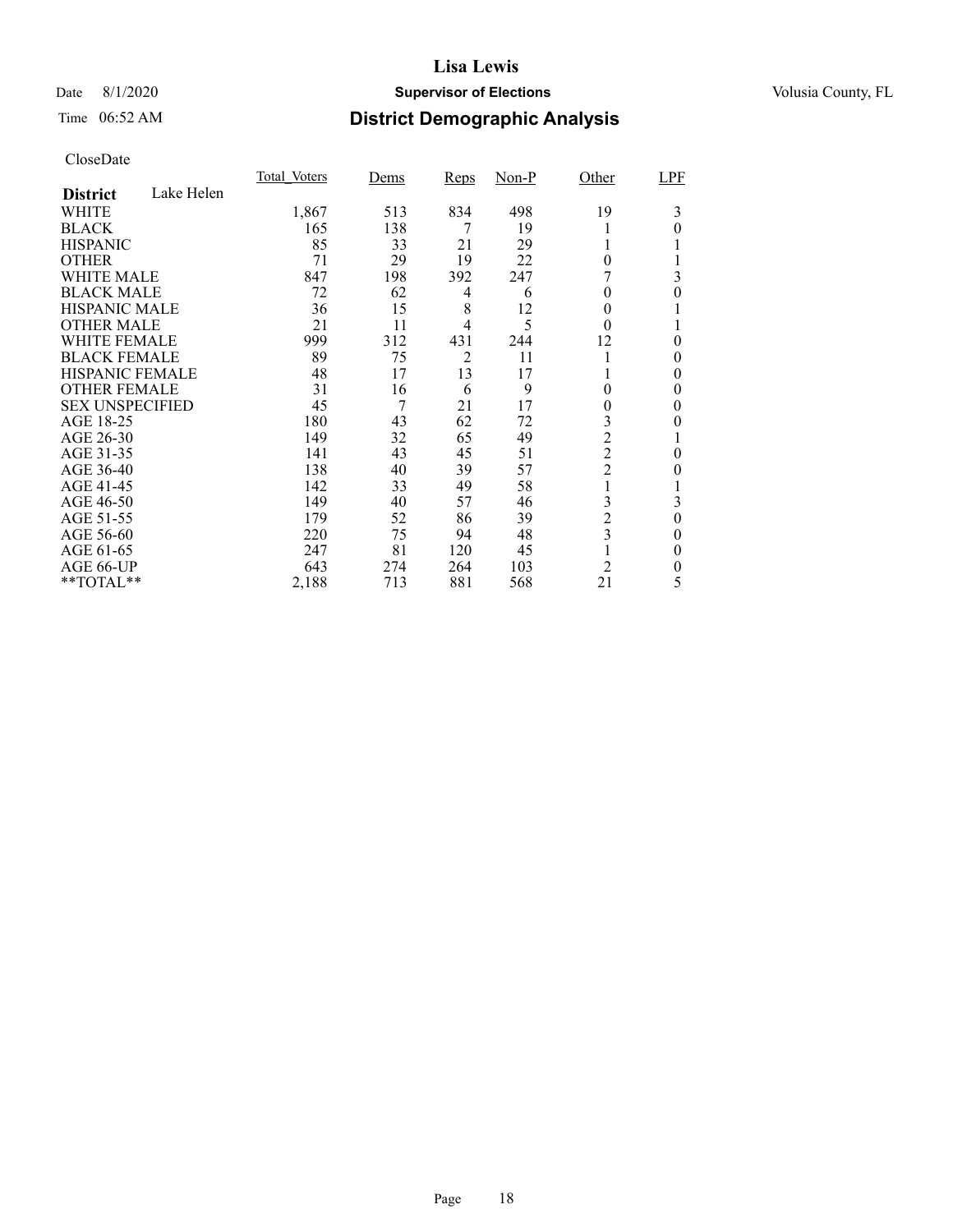## Date 8/1/2020 **Supervisor of Elections Supervisor of Elections** Volusia County, FL

## Time 06:52 AM **District Demographic Analysis**

|                                     | Total Voters | Dems  | Reps   | Non-P | Other    | <b>LPF</b>     |
|-------------------------------------|--------------|-------|--------|-------|----------|----------------|
| New Smyrna Beach<br><b>District</b> |              |       |        |       |          |                |
| WHITE                               | 21,058       | 5,785 | 9,787  | 5,072 | 354      | 60             |
| <b>BLACK</b>                        | 762          | 611   | 24     | 122   | 3        | $\overline{2}$ |
| <b>HISPANIC</b>                     | 465          | 165   | 150    | 140   | 9        | 1              |
| <b>OTHER</b>                        | 803          | 219   | 231    | 342   | 9        | $\overline{2}$ |
| WHITE MALE                          | 9,646        | 2,204 | 4,732  | 2,494 | 178      | 38             |
| <b>BLACK MALE</b>                   | 320          | 239   | 11     | 67    | l        | 2              |
| <b>HISPANIC MALE</b>                | 225          | 79    | 72     | 69    | 4        |                |
| <b>OTHER MALE</b>                   | 282          | 69    | 92     | 114   | 6        |                |
| WHITE FEMALE                        | 11,213       | 3,519 | 4,972  | 2,525 | 176      | 21             |
| <b>BLACK FEMALE</b>                 | 426          | 358   | 12     | 54    | 2        | $\theta$       |
| <b>HISPANIC FEMALE</b>              | 228          | 84    | 73     | 66    | 5        | 0              |
| <b>OTHER FEMALE</b>                 | 348          | 121   | 108    | 115   | 3        |                |
| <b>SEX UNSPECIFIED</b>              | 400          | 107   | 120    | 172   | $\theta$ |                |
| AGE 18-25                           | 1,383        | 394   | 451    | 490   | 42       | 6              |
| AGE 26-30                           | 1,019        | 282   | 317    | 388   | 21       | 11             |
| AGE 31-35                           | 1,106        | 314   | 358    | 406   | 21       | 7              |
| AGE 36-40                           | 1,107        | 315   | 389    | 375   | 19       | 9              |
| AGE 41-45                           | 1,087        | 269   | 408    | 376   | 28       | 6              |
| AGE 46-50                           | 1,355        | 361   | 581    | 370   | 38       | 5              |
| AGE 51-55                           | 1,668        | 403   | 813    | 416   | 32       | 4              |
| AGE 56-60                           | 2,367        | 589   | 1,208  | 530   | 36       | 4              |
| AGE 61-65                           | 2,737        | 834   | 1,276  | 582   | 38       | 7              |
| AGE 66-UP                           | 9,254        | 3,018 | 4,388  | 1,742 | 100      | 6              |
| $*$ $TOTAL**$                       | 23,088       | 6,780 | 10,192 | 5,676 | 375      | 65             |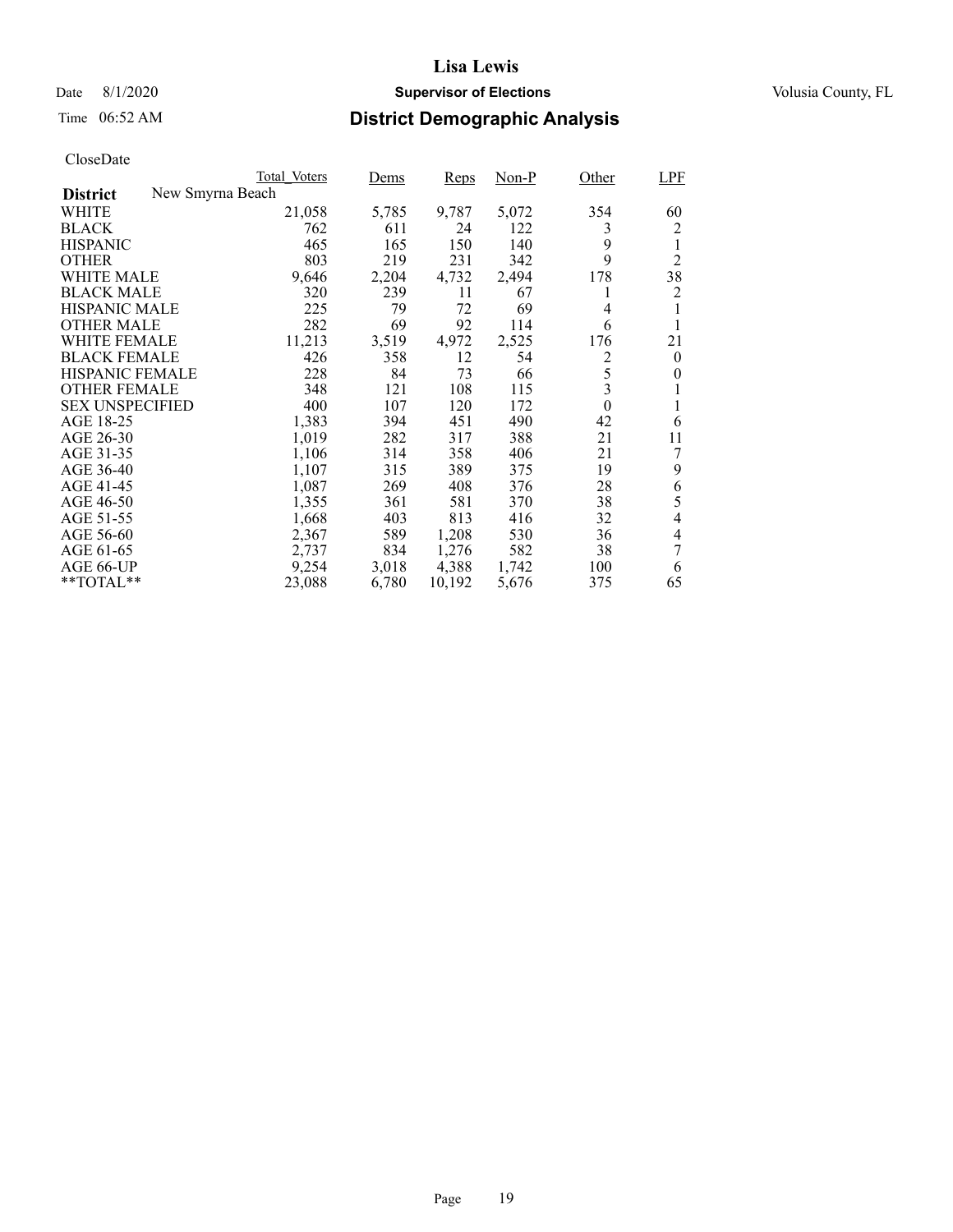## Date 8/1/2020 **Supervisor of Elections Supervisor of Elections** Volusia County, FL

## Time 06:52 AM **District Demographic Analysis**

|                        |          | Total Voters | Dems | Reps             | $Non-P$        | Other    | LPF      |
|------------------------|----------|--------------|------|------------------|----------------|----------|----------|
| <b>District</b>        | Oak Hill |              |      |                  |                |          |          |
| WHITE                  |          | 1,386        | 325  | 670              | 366            | 22       | 3        |
| <b>BLACK</b>           |          | 156          | 130  | 6                | 20             | $\theta$ | 0        |
| <b>HISPANIC</b>        |          | 13           | 6    |                  | 6              | 0        | 0        |
| <b>OTHER</b>           |          | 41           | 13   | 16               | 12             | 0        | 0        |
| WHITE MALE             |          | 680          | 143  | 341              | 187            |          | 2        |
| <b>BLACK MALE</b>      |          | 73           | 56   | 4                | 13             | 0        | $\theta$ |
| <b>HISPANIC MALE</b>   |          | 6            |      |                  | 4              | 0        | 0        |
| <b>OTHER MALE</b>      |          | 15           | 4    | 6                | 5              | $\theta$ | 0        |
| WHITE FEMALE           |          | 687          | 178  | 319              | 174            | 15       |          |
| <b>BLACK FEMALE</b>    |          | 83           | 74   | 2                |                | $\Omega$ | 0        |
| <b>HISPANIC FEMALE</b> |          | 7            | 5    | $\boldsymbol{0}$ | 2              |          | 0        |
| <b>OTHER FEMALE</b>    |          | 17           | 8    | 7                | $\overline{2}$ | 0        | 0        |
| <b>SEX UNSPECIFIED</b> |          | 28           | 5    | 13               | 10             | 0        | 0        |
| AGE 18-25              |          | 108          | 35   | 29               | 40             | 4        | 0        |
| AGE 26-30              |          | 67           | 24   | 21               | 19             | 3        | 0        |
| AGE 31-35              |          | 64           | 21   | 22               | 21             |          |          |
| AGE 36-40              |          | 79           | 26   | 28               | 24             | 0        |          |
| AGE 41-45              |          | 76           | 23   | 25               | 28             | 0        | 0        |
| AGE 46-50              |          | 100          | 27   | 41               | 29             | 3        | 0        |
| AGE 51-55              |          | 117          | 29   | 58               | 30             | $\Omega$ | 0        |
| AGE 56-60              |          | 172          | 50   | 77               | 41             | 4        | 0        |
| AGE 61-65              |          | 210          | 68   | 103              | 37             | $\theta$ | 2        |
| AGE 66-UP              |          | 603          | 171  | 289              | 135            | 8        | 0        |
| **TOTAL**              |          | 1,596        | 474  | 693              | 404            | 22       | 3        |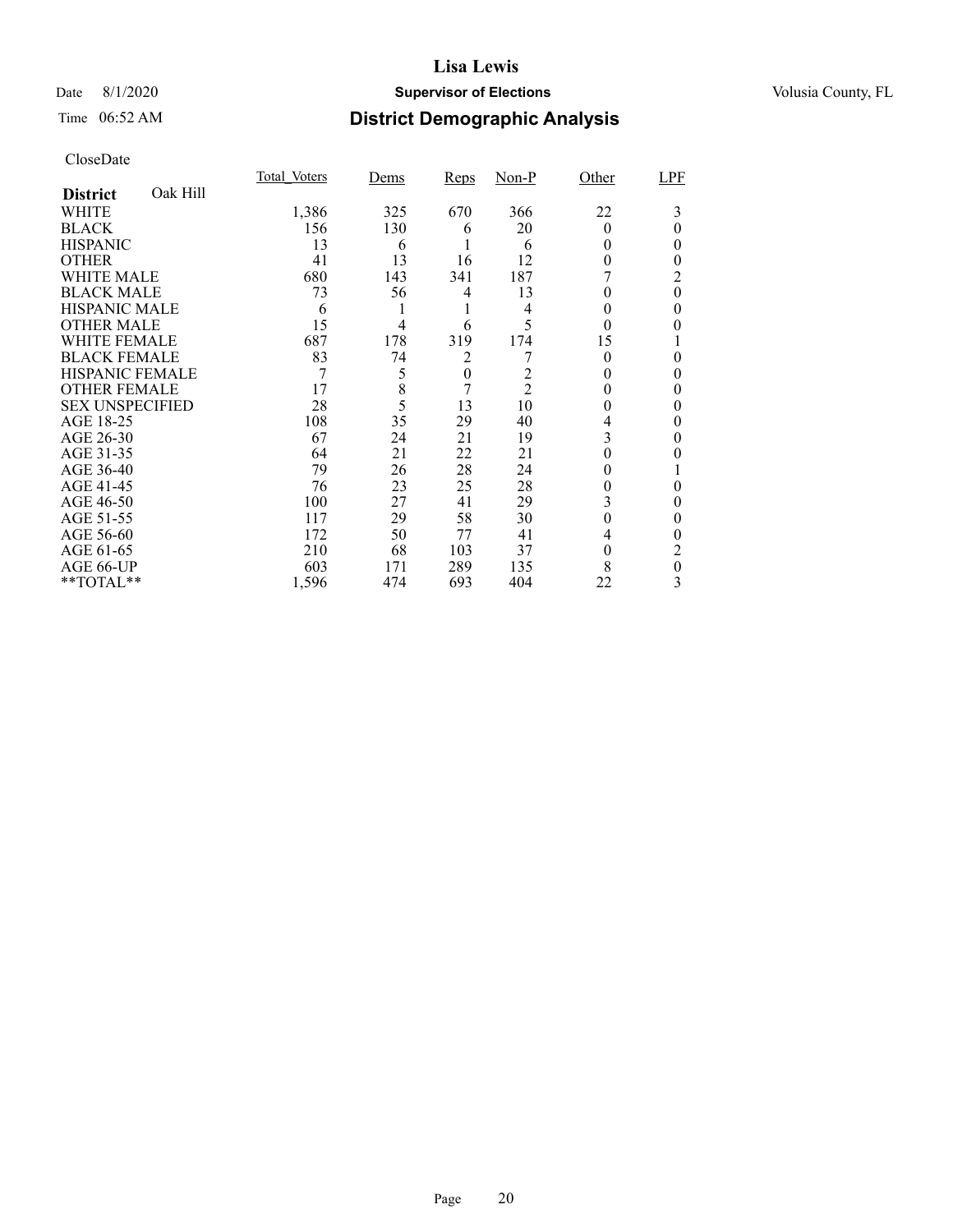## Date 8/1/2020 **Supervisor of Elections Supervisor of Elections** Volusia County, FL

## Time 06:52 AM **District Demographic Analysis**

|                        |             | Total Voters | Dems  | <b>Reps</b> | $Non-P$ | Other                   | <b>LPF</b>     |
|------------------------|-------------|--------------|-------|-------------|---------|-------------------------|----------------|
| <b>District</b>        | Orange City |              |       |             |         |                         |                |
| WHITE                  |             | 5,834        | 1,598 | 2,605       | 1,547   | 64                      | 20             |
| <b>BLACK</b>           |             | 489          | 374   | 24          | 89      | 2                       | $\theta$       |
| <b>HISPANIC</b>        |             | 1,430        | 635   | 225         | 561     | 8                       | 1              |
| <b>OTHER</b>           |             | 439          | 133   | 100         | 198     | 7                       | 1              |
| WHITE MALE             |             | 2,517        | 555   | 1,186       | 732     | 31                      | 13             |
| <b>BLACK MALE</b>      |             | 187          | 130   | 14          | 43      | $\theta$                | $\overline{0}$ |
| <b>HISPANIC MALE</b>   |             | 597          | 241   | 117         | 234     | 5                       | 0              |
| <b>OTHER MALE</b>      |             | 146          | 38    | 40          | 66      |                         |                |
| <b>WHITE FEMALE</b>    |             | 3,262        | 1,035 | 1,397       | 791     | 32                      | 7              |
| <b>BLACK FEMALE</b>    |             | 294          | 239   | 10          | 43      | $\overline{c}$          | $\theta$       |
| HISPANIC FEMALE        |             | 810          | 385   | 105         | 316     | $\overline{\mathbf{3}}$ | 1              |
| <b>OTHER FEMALE</b>    |             | 201          | 78    | 48          | 70      | 5                       | 0              |
| <b>SEX UNSPECIFIED</b> |             | 177          | 39    | 36          | 100     | $\overline{2}$          | 0              |
| AGE 18-25              |             | 691          | 226   | 159         | 291     | 11                      | 4              |
| AGE 26-30              |             | 522          | 166   | 119         | 221     | 12                      | 4              |
| AGE 31-35              |             | 489          | 163   | 137         | 185     | 3                       | 1              |
| AGE 36-40              |             | 497          | 163   | 133         | 195     | 1                       | 5              |
| AGE 41-45              |             | 491          | 170   | 142         | 168     | 9                       | $\overline{2}$ |
| AGE 46-50              |             | 559          | 167   | 203         | 184     | 4                       | 1              |
| AGE 51-55              |             | 566          | 188   | 208         | 162     | 7                       | 1              |
| AGE 56-60              |             | 660          | 214   | 248         | 189     | 8                       |                |
| AGE 61-65              |             | 714          | 242   | 294         | 171     | 6                       | 1              |
| AGE 66-UP              |             | 3,001        | 1,041 | 1,311       | 627     | 20                      | 2              |
| **TOTAL**              |             | 8,192        | 2,740 | 2,954       | 2,395   | 81                      | 22             |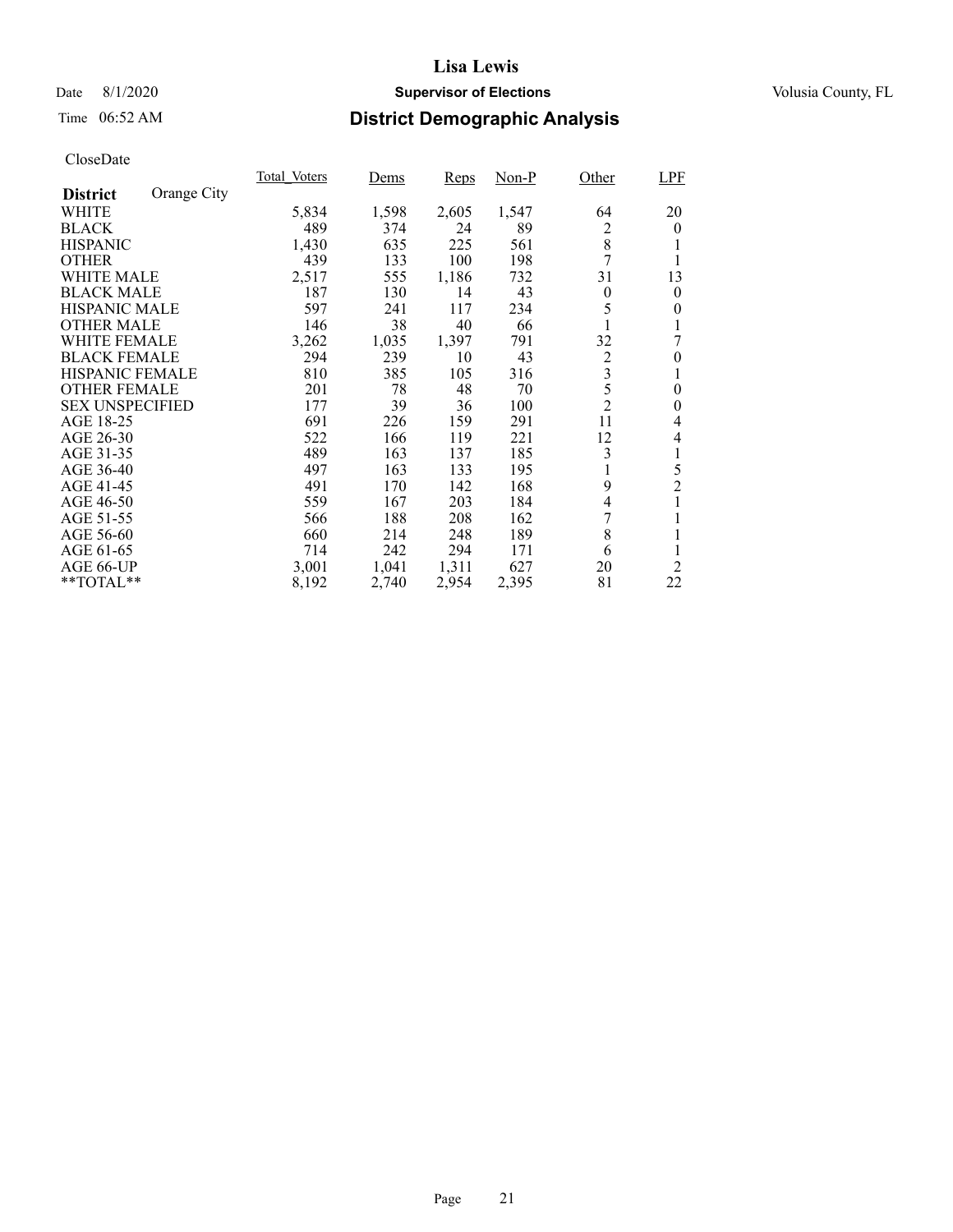## Time 06:52 AM **District Demographic Analysis**

|                                 | Total Voters | Dems   | Reps   | Non-P | Other | <b>LPF</b>       |
|---------------------------------|--------------|--------|--------|-------|-------|------------------|
| Ormond Beach<br><b>District</b> |              |        |        |       |       |                  |
| WHITE                           | 28,765       | 8,303  | 12,976 | 7,116 | 301   | 69               |
| <b>BLACK</b>                    | 1,114        | 839    | 51     | 212   | 10    | 2                |
| <b>HISPANIC</b>                 | 959          | 378    | 229    | 335   | 13    | 4                |
| <b>OTHER</b>                    | 1,919        | 606    | 473    | 808   | 29    | 3                |
| WHITE MALE                      | 13,047       | 3,156  | 6,289  | 3,427 | 122   | 53               |
| <b>BLACK MALE</b>               | 483          | 342    | 22     | 113   | 5     | 1                |
| <b>HISPANIC MALE</b>            | 388          | 138    | 107    | 134   | 7     | 2                |
| <b>OTHER MALE</b>               | 726          | 211    | 178    | 320   | 15    | $\overline{2}$   |
| WHITE FEMALE                    | 15,396       | 5,067  | 6,573  | 3,562 | 178   | 16               |
| <b>BLACK FEMALE</b>             | 612          | 482    | 28     | 96    | 5     | 1                |
| <b>HISPANIC FEMALE</b>          | 552          | 236    | 118    | 190   | 6     | $\overline{c}$   |
| <b>OTHER FEMALE</b>             | 833          | 298    | 220    | 306   | 9     | $\boldsymbol{0}$ |
| <b>SEX UNSPECIFIED</b>          | 720          | 196    | 194    | 323   | 6     | 1                |
| AGE 18-25                       | 2,691        | 765    | 882    | 969   | 60    | 15               |
| AGE 26-30                       | 1,841        | 551    | 605    | 653   | 28    | 4                |
| AGE 31-35                       | 1,839        | 565    | 589    | 655   | 20    | 10               |
| AGE 36-40                       | 1,855        | 497    | 664    | 664   | 19    | 11               |
| AGE 41-45                       | 1,788        | 483    | 661    | 601   | 27    | 16               |
| AGE 46-50                       | 2,160        | 554    | 952    | 614   | 31    | 9                |
| AGE 51-55                       | 2,598        | 690    | 1,212  | 665   | 28    | 3                |
| AGE 56-60                       | 3,063        | 886    | 1,420  | 725   | 31    |                  |
| AGE 61-65                       | 3,360        | 1,119  | 1,500  | 695   | 44    | $\overline{c}$   |
| AGE 66-UP                       | 11,548       | 4,011  | 5,241  | 2,224 | 65    | 7                |
| $*$ $TOTAL**$                   | 32,757       | 10,126 | 13,729 | 8,471 | 353   | 78               |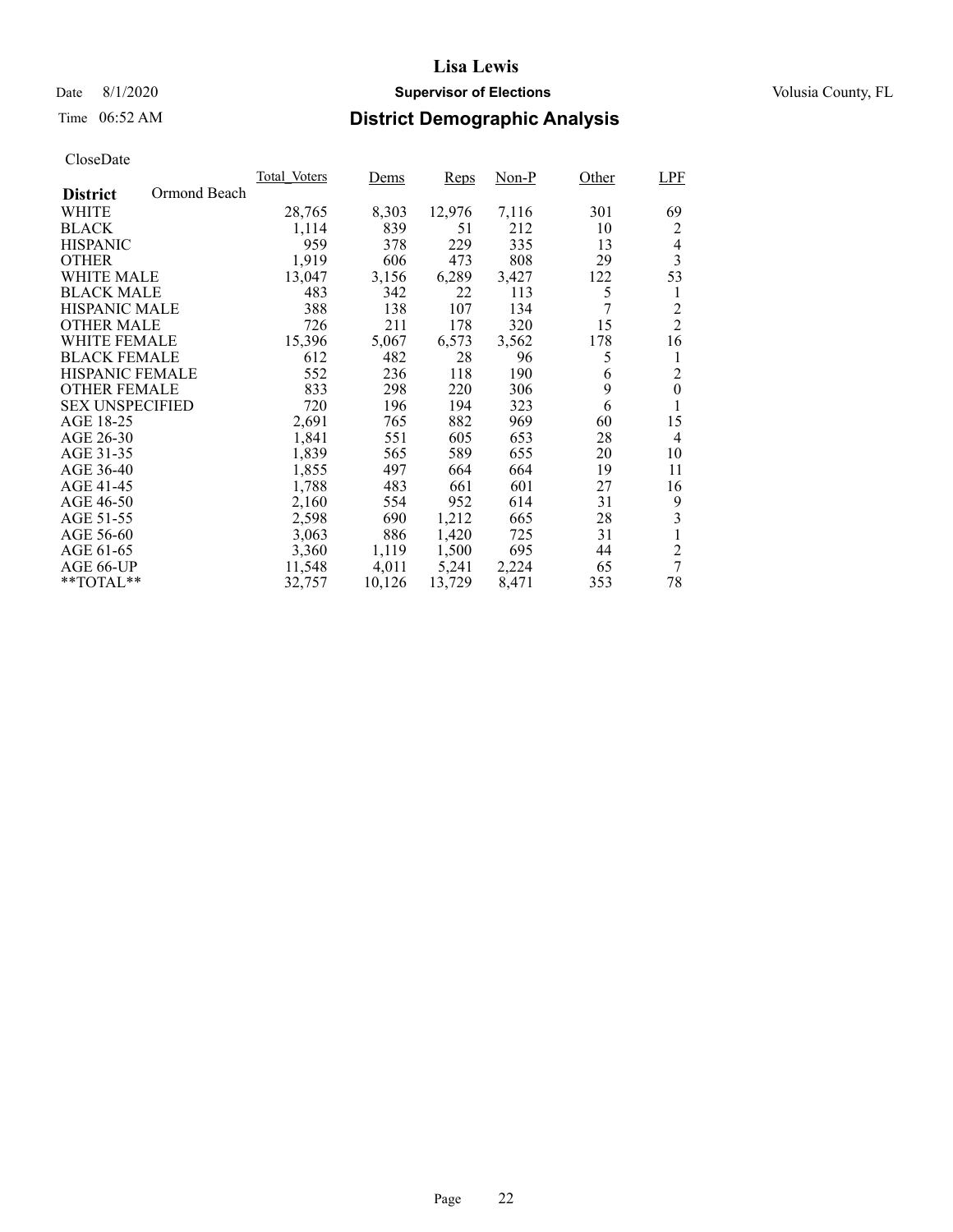## Date 8/1/2020 **Supervisor of Elections Supervisor of Elections** Volusia County, FL

## Time 06:52 AM **District Demographic Analysis**

|                        |         | Total Voters | Dems           | <b>Reps</b> | $Non-P$        | Other | LPF      |
|------------------------|---------|--------------|----------------|-------------|----------------|-------|----------|
| <b>District</b>        | Pierson |              |                |             |                |       |          |
| WHITE                  |         | 571          | 143            | 301         | 113            | 8     | 6        |
| <b>BLACK</b>           |         | 37           | 30             |             | 6              | 0     | $_{0}$   |
| <b>HISPANIC</b>        |         | 186          | 83             | 13          | 90             | 0     | 0        |
| <b>OTHER</b>           |         | 33           | 7              | 6           | 20             | 0     | 0        |
| WHITE MALE             |         | 282          | 66             | 150         | 57             | 4     | 5        |
| <b>BLACK MALE</b>      |         | 18           | 15             | 1           | 2              | 0     | 0        |
| <b>HISPANIC MALE</b>   |         | 99           | 48             | 7           | 44             | 0     | $\theta$ |
| <b>OTHER MALE</b>      |         | 14           | $\overline{2}$ | 5           | 7              | 0     | 0        |
| <b>WHITE FEMALE</b>    |         | 284          | 76             | 148         | 55             |       |          |
| <b>BLACK FEMALE</b>    |         | 19           | 15             | $\theta$    | $\overline{4}$ | 0     | $\Omega$ |
| HISPANIC FEMALE        |         | 84           | 33             | 6           | 45             | 0     | 0        |
| <b>OTHER FEMALE</b>    |         | 11           | $\overline{4}$ |             | 6              | 0     | $\theta$ |
| <b>SEX UNSPECIFIED</b> |         | 16           | $\overline{4}$ | 3           | 9              | 0     |          |
| AGE 18-25              |         | 120          | 35             | 22          | 62             | 0     |          |
| AGE 26-30              |         | 79           | 29             | 19          | 28             |       | 2        |
| AGE 31-35              |         | 54           | 16             | 18          | 20             | 0     | $\theta$ |
| AGE 36-40              |         | 62           | 12             | 25          | 24             | 0     |          |
| AGE 41-45              |         | 43           | 8              | 16          | 17             |       | 2        |
| AGE 46-50              |         | 53           | 14             | 23          | 15             |       | $\theta$ |
| AGE 51-55              |         | 49           | 14             | 21          | 13             |       | $\theta$ |
| AGE 56-60              |         | 79           | 28             | 37          | 13             |       | 0        |
| AGE 61-65              |         | 94           | 29             | 47          | 18             | 0     | $\theta$ |
| AGE 66-UP              |         | 192          | 77             | 93          | 18             |       | 0        |
| **TOTAL**              |         | 827          | 263            | 321         | 229            | 8     | 6        |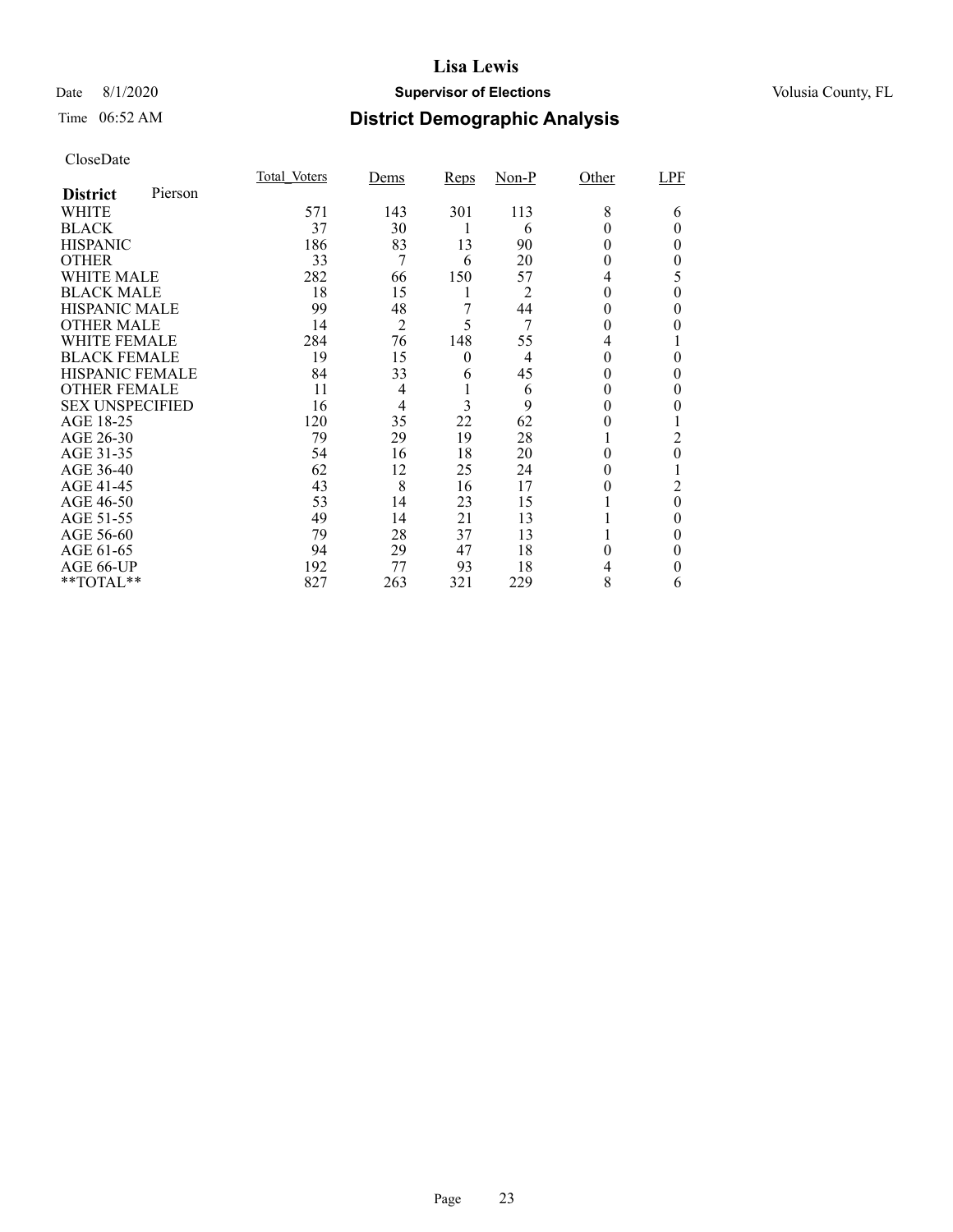## Date 8/1/2020 **Supervisor of Elections Supervisor of Elections** Volusia County, FL

# Time 06:52 AM **District Demographic Analysis**

|                        |             | Total Voters | Dems           | <b>Reps</b>    | $Non-P$ | Other    | <b>LPF</b> |
|------------------------|-------------|--------------|----------------|----------------|---------|----------|------------|
| <b>District</b>        | Ponce Inlet |              |                |                |         |          |            |
| WHITE                  |             | 3,032        | 706            | 1,587          | 693     | 40       | 6          |
| <b>BLACK</b>           |             | 13           | 4              | 2              |         | $_{0}$   | 0          |
| <b>HISPANIC</b>        |             | 60           | 12             | 27             | 20      | 0        |            |
| <b>OTHER</b>           |             | 118          | 33             | 43             | 42      | 0        | 0          |
| WHITE MALE             |             | 1,449        | 281            | 786            | 358     | 20       | 4          |
| <b>BLACK MALE</b>      |             | 8            | $\overline{c}$ | $\overline{c}$ | 4       | $\theta$ | 0          |
| <b>HISPANIC MALE</b>   |             | 23           | 3              | 11             | 9       | 0        | 0          |
| <b>OTHER MALE</b>      |             | 42           | 13             | 16             | 13      | 0        | 0          |
| <b>WHITE FEMALE</b>    |             | 1,556        | 418            | 792            | 324     | 20       | 2          |
| <b>BLACK FEMALE</b>    |             | 5            | 2              | $\theta$       | 3       | $\theta$ | 0          |
| <b>HISPANIC FEMALE</b> |             | 37           | 9              | 16             | 11      | $_{0}$   |            |
| <b>OTHER FEMALE</b>    |             | 48           | 13             | 18             | 17      | $\theta$ | 0          |
| <b>SEX UNSPECIFIED</b> |             | 55           | 14             | 18             | 23      | 0        | 0          |
| AGE 18-25              |             | 166          | 38             | 65             | 55      | 6        | 2          |
| AGE 26-30              |             | 100          | 25             | 35             | 39      | Ι.       | 0          |
| AGE 31-35              |             | 81           | 27             | 25             | 27      |          |            |
| AGE 36-40              |             | 77           | 21             | 30             | 26      |          | 0          |
| AGE 41-45              |             | 98           | 13             | 47             | 37      |          |            |
| AGE 46-50              |             | 138          | 29             | 70             | 36      | 2        |            |
| AGE 51-55              |             | 224          | 33             | 122            | 67      | 1        |            |
| AGE 56-60              |             | 354          | 80             | 192            | 77      | 4        |            |
| AGE 61-65              |             | 439          | 88             | 254            | 87      | 10       | 0          |
| AGE 66-UP              |             | 1,544        | 400            | 819            | 310     | 14       |            |
| **TOTAL**              |             | 3,223        | 755            | 1,659          | 762     | 40       | 7          |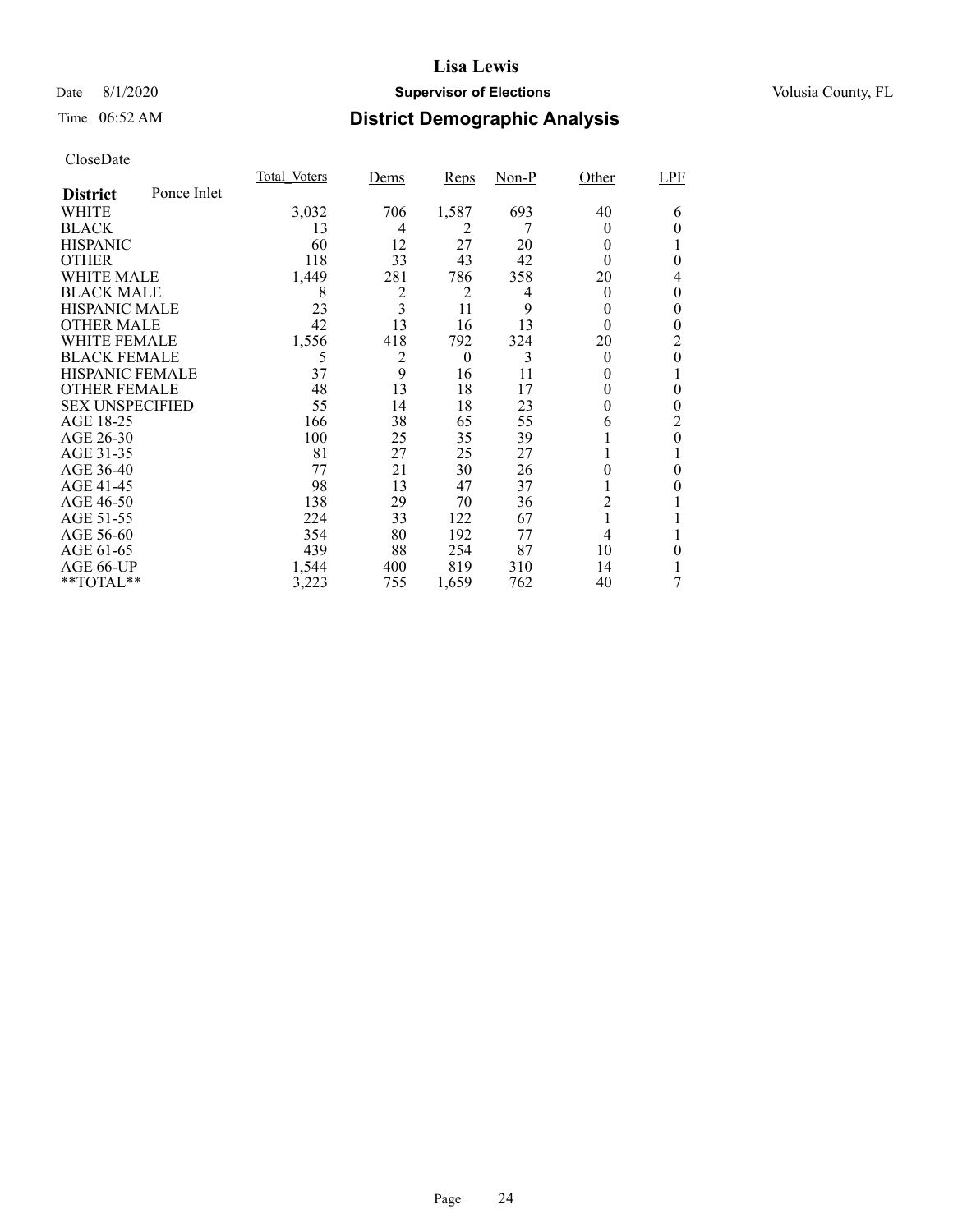## Date 8/1/2020 **Supervisor of Elections Supervisor of Elections** Volusia County, FL

## Time 06:52 AM **District Demographic Analysis**

|                        |             | Total Voters | Dems   | Reps   | Non-P  | Other | <b>LPF</b>     |
|------------------------|-------------|--------------|--------|--------|--------|-------|----------------|
| <b>District</b>        | Port Orange |              |        |        |        |       |                |
| WHITE                  |             | 38,771       | 10,844 | 16,566 | 10,740 | 505   | 116            |
| <b>BLACK</b>           |             | 1,471        | 1,068  | 80     | 309    | 11    | 3              |
| <b>HISPANIC</b>        |             | 1,764        | 653    | 415    | 674    | 15    |                |
| <b>OTHER</b>           |             | 2,507        | 793    | 612    | 1,056  | 37    | 9              |
| WHITE MALE             |             | 17,743       | 4,175  | 8,111  | 5,137  | 244   | 76             |
| <b>BLACK MALE</b>      |             | 630          | 421    | 48     | 155    | 5     | 1              |
| <b>HISPANIC MALE</b>   |             | 812          | 280    | 223    | 297    | 7     | 5              |
| <b>OTHER MALE</b>      |             | 932          | 278    | 245    | 387    | 15    | 7              |
| <b>WHITE FEMALE</b>    |             | 20,469       | 6,532  | 8,227  | 5,414  | 258   | 38             |
| <b>BLACK FEMALE</b>    |             | 819          | 630    | 32     | 150    | 6     | 1              |
| HISPANIC FEMALE        |             | 916          | 363    | 182    | 361    | 8     | $\overline{c}$ |
| <b>OTHER FEMALE</b>    |             | 1,092        | 402    | 273    | 397    | 19    | 1              |
| <b>SEX UNSPECIFIED</b> |             | 1,100        | 277    | 332    | 481    | 6     | 4              |
| AGE 18-25              |             | 4,008        | 1,179  | 1,133  | 1,570  | 108   | 18             |
| AGE 26-30              |             | 2,934        | 848    | 888    | 1,135  | 52    | 11             |
| AGE 31-35              |             | 2,825        | 817    | 874    | 1,071  | 37    | 26             |
| AGE 36-40              |             | 2,834        | 789    | 932    | 1,056  | 41    | 16             |
| AGE 41-45              |             | 2,705        | 721    | 981    | 945    | 42    | 16             |
| AGE 46-50              |             | 3,046        | 828    | 1,268  | 898    | 37    | 15             |
| AGE 51-55              |             | 3,408        | 902    | 1,491  | 961    | 43    | 11             |
| AGE 56-60              |             | 4,185        | 1,202  | 1,868  | 1,065  | 43    | 7              |
| AGE 61-65              |             | 4,316        | 1,436  | 1,865  | 969    | 42    | 4              |
| AGE 66-UP              |             | 14,233       | 4,632  | 6,368  | 3,099  | 123   | 11             |
| $*$ TOTAL $*$          |             | 44,513       | 13,358 | 17,673 | 12,779 | 568   | 135            |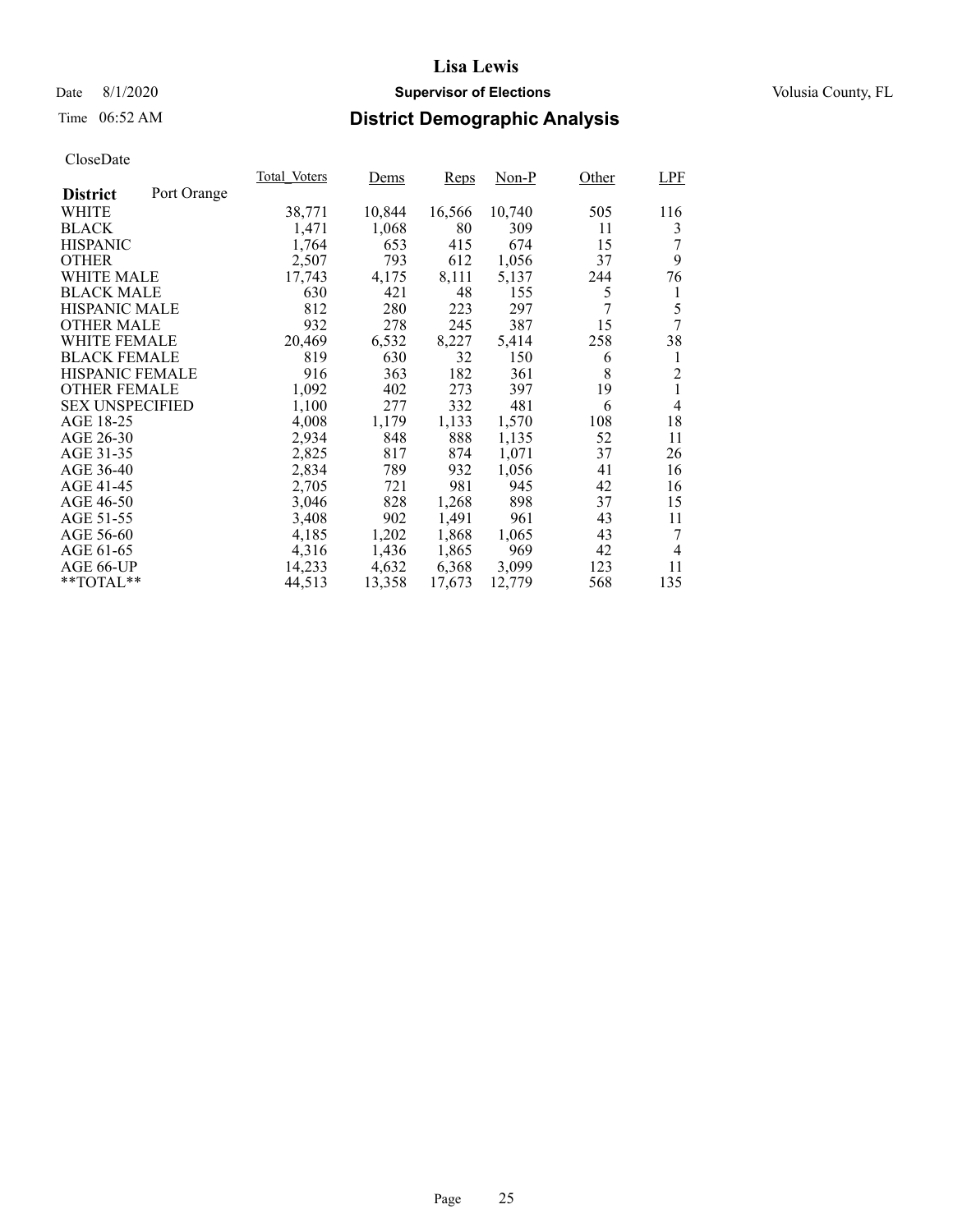## Time 06:52 AM **District Demographic Analysis**

|                        |               | Total Voters | Dems  | Reps  | $Non-P$ | Other          | LPF            |
|------------------------|---------------|--------------|-------|-------|---------|----------------|----------------|
| <b>District</b>        | South Daytona |              |       |       |         |                |                |
| WHITE                  |               | 7,032        | 2,145 | 2,807 | 1,945   | 114            | 21             |
| <b>BLACK</b>           |               | 692          | 529   | 19    | 135     | 8              | 1              |
| <b>HISPANIC</b>        |               | 314          | 135   | 73    | 102     | 3              |                |
| <b>OTHER</b>           |               | 438          | 148   | 103   | 182     | 3              | $\overline{2}$ |
| WHITE MALE             |               | 3,205        | 807   | 1,390 | 941     | 55             | 12             |
| <b>BLACK MALE</b>      |               | 256          | 188   | 9     | 54      | 5              | $\theta$       |
| <b>HISPANIC MALE</b>   |               | 135          | 48    | 37    | 48      | 1              |                |
| <b>OTHER MALE</b>      |               | 145          | 47    | 40    | 56      | $\overline{2}$ | $\overline{0}$ |
| WHITE FEMALE           |               | 3,741        | 1,319 | 1,388 | 967     | 59             | 8              |
| <b>BLACK FEMALE</b>    |               | 428          | 338   | 9     | 77      | 3              | 1              |
| <b>HISPANIC FEMALE</b> |               | 170          | 81    | 36    | 51      | $\overline{c}$ | $\overline{0}$ |
| <b>OTHER FEMALE</b>    |               | 198          | 79    | 52    | 64      | 1              | $\overline{c}$ |
| <b>SEX UNSPECIFIED</b> |               | 198          | 50    | 41    | 106     | $\theta$       | 1              |
| AGE 18-25              |               | 717          | 223   | 187   | 281     | 20             | 6              |
| AGE 26-30              |               | 608          | 206   | 138   | 244     | 16             | 4              |
| AGE 31-35              |               | 619          | 216   | 164   | 227     | 11             |                |
| AGE 36-40              |               | 542          | 187   | 144   | 197     | 9              | 5              |
| AGE 41-45              |               | 491          | 156   | 142   | 179     | 12             | $\overline{2}$ |
| AGE 46-50              |               | 534          | 169   | 196   | 164     | 4              | 1              |
| AGE 51-55              |               | 672          | 223   | 275   | 166     | 5              | 3              |
| AGE 56-60              |               | 900          | 304   | 367   | 219     | 9              |                |
| AGE 61-65              |               | 923          | 330   | 372   | 206     | 15             | 0              |
| AGE 66-UP              |               | 2,466        | 943   | 1,015 | 479     | 27             | 2              |
| $*$ TOTAL $*$          |               | 8,476        | 2,957 | 3,002 | 2,364   | 128            | 25             |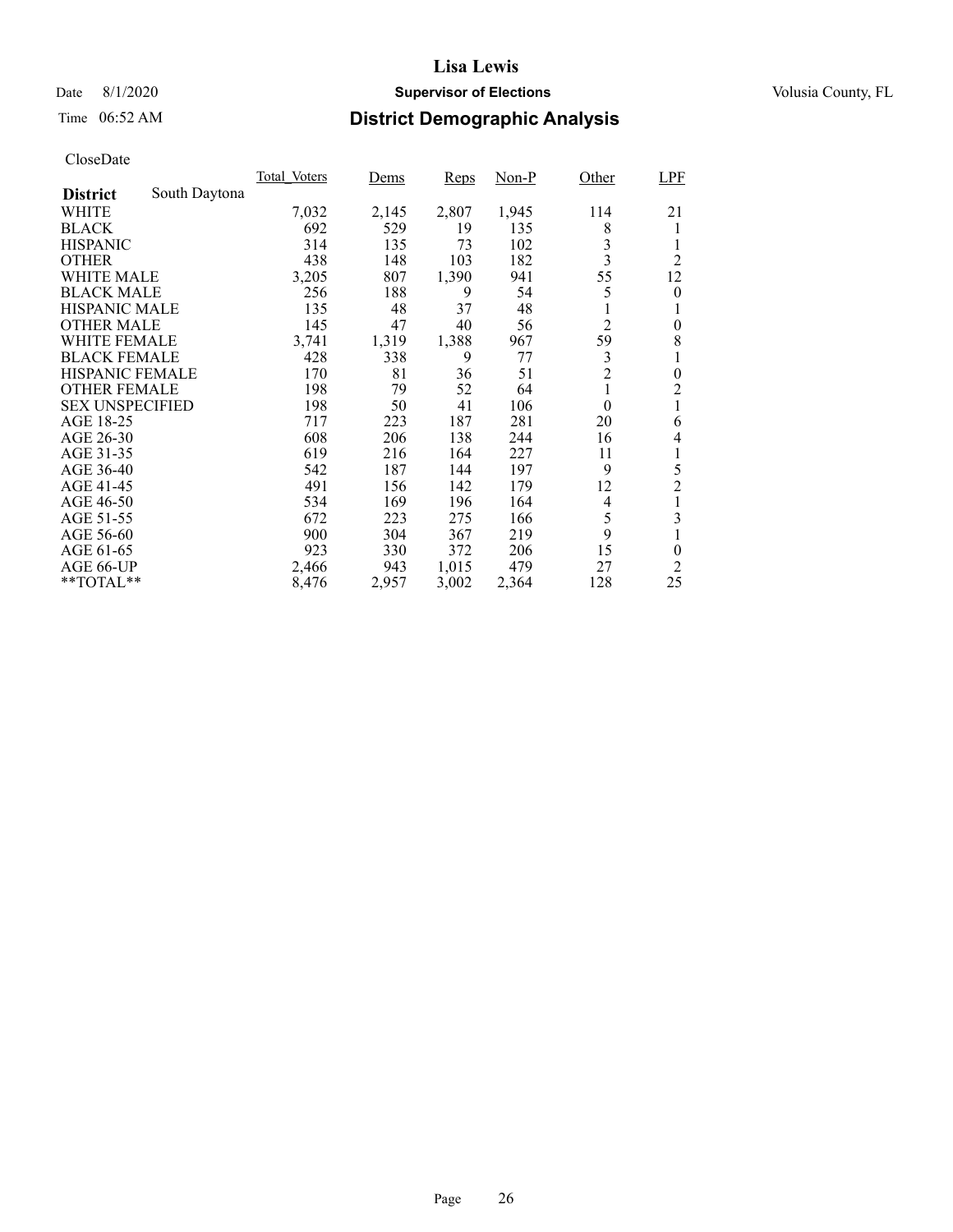## Date 8/1/2020 **Supervisor of Elections Supervisor of Elections** Volusia County, FL

# Time 06:52 AM **District Demographic Analysis**

|                        |               | Total Voters | Dems | Reps           | $Non-P$ | Other | LPF |
|------------------------|---------------|--------------|------|----------------|---------|-------|-----|
| <b>District</b>        | Flagler Beach |              |      |                |         |       |     |
| WHITE                  |               | 58           | 24   | 23             | 10      |       |     |
| <b>BLACK</b>           |               |              |      | 0              |         |       |     |
| <b>HISPANIC</b>        |               |              |      |                |         |       |     |
| <b>OTHER</b>           |               |              |      |                |         |       |     |
| WHITE MALE             |               | 23           |      | 12             |         |       |     |
| <b>BLACK MALE</b>      |               |              |      |                |         |       |     |
| <b>HISPANIC MALE</b>   |               |              |      |                |         |       |     |
| <b>OTHER MALE</b>      |               |              |      |                |         |       |     |
| WHITE FEMALE           |               | 34           | 17   | 11             |         |       |     |
| <b>BLACK FEMALE</b>    |               | 0            |      | 0              |         |       |     |
| <b>HISPANIC FEMALE</b> |               |              |      |                |         |       |     |
| <b>OTHER FEMALE</b>    |               |              |      |                |         |       |     |
| <b>SEX UNSPECIFIED</b> |               |              |      |                |         |       |     |
| AGE 18-25              |               |              |      |                |         |       |     |
| AGE 26-30              |               |              |      |                |         |       |     |
| AGE 31-35              |               |              |      |                |         |       |     |
| AGE 36-40              |               |              |      |                |         |       |     |
| AGE 41-45              |               |              |      |                |         |       |     |
| AGE 46-50              |               |              |      |                |         |       |     |
| AGE 51-55              |               |              |      | $\overline{2}$ |         |       |     |
| AGE 56-60              |               |              |      | $\overline{c}$ |         |       |     |
| AGE 61-65              |               |              |      | 3              |         |       |     |
| AGE 66-UP              |               | 43           | 21   | 16             |         |       |     |
| $*$ $TOTAL**$          |               | 59           | 25   | 23             | 10      |       |     |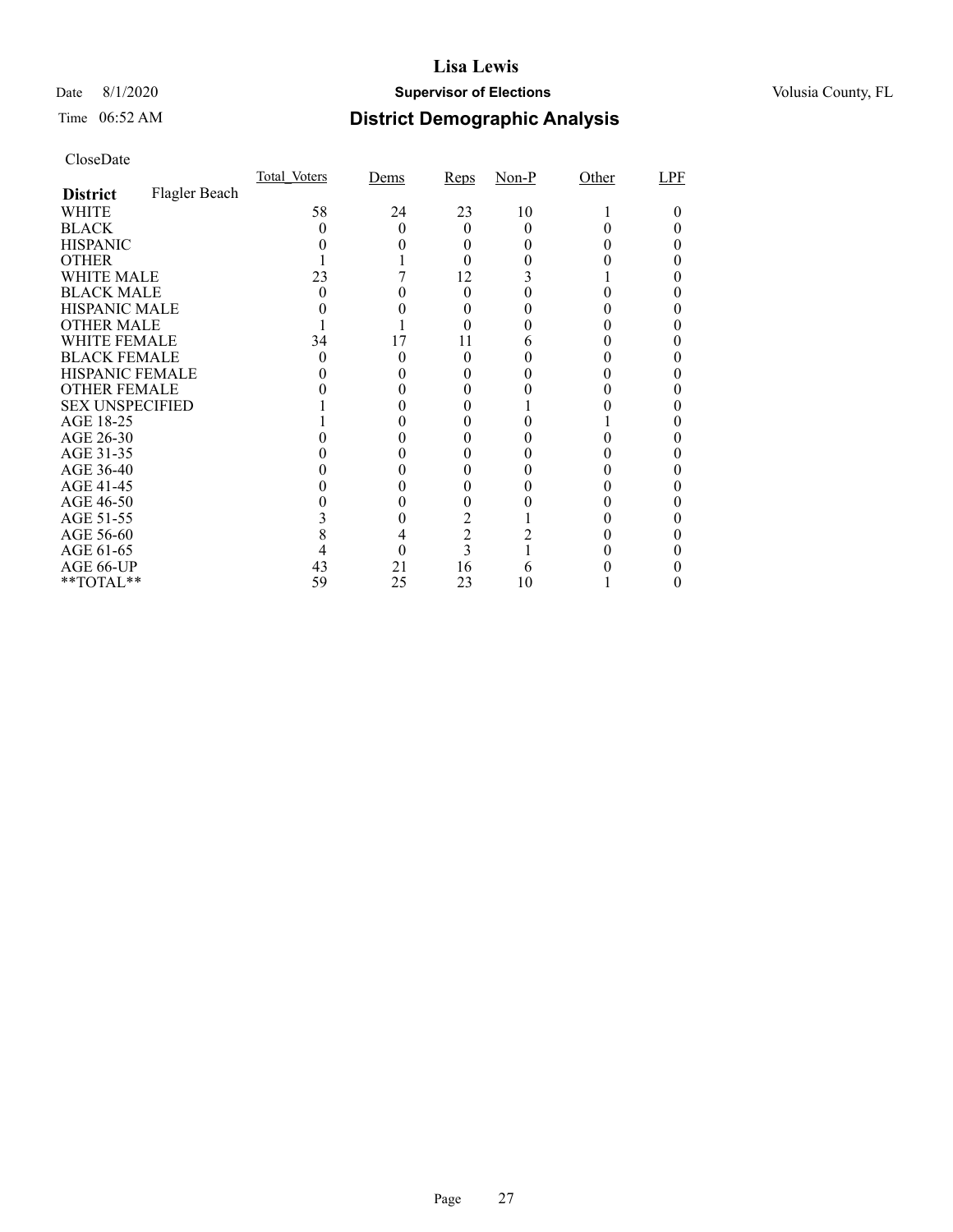Date 8/1/2020 **Supervisor of Elections Supervisor of Elections** Volusia County, FL

## Time 06:52 AM **District Demographic Analysis**

|                        |                           | Total Voters | Dems   | Reps   | Non-P  | Other | <b>LPF</b> |
|------------------------|---------------------------|--------------|--------|--------|--------|-------|------------|
| <b>District</b>        | <b>Hospital Authority</b> |              |        |        |        |       |            |
| WHITE                  |                           | 106,872      | 28,017 | 48,613 | 28,744 | 1,089 | 409        |
| <b>BLACK</b>           |                           | 12,708       | 9,633  | 517    | 2,485  | 66    | 7          |
| <b>HISPANIC</b>        |                           | 29,163       | 13,415 | 4,553  | 10,983 | 164   | 48         |
| <b>OTHER</b>           |                           | 9,322        | 2,995  | 2,058  | 4,150  | 98    | 21         |
| WHITE MALE             |                           | 49,277       | 10,828 | 23,762 | 13.913 | 503   | 271        |
| <b>BLACK MALE</b>      |                           | 5,405        | 3,787  | 293    | 1,283  | 38    | 4          |
| <b>HISPANIC MALE</b>   |                           | 13,255       | 5,655  | 2,355  | 5,137  | 78    | 30         |
| <b>OTHER MALE</b>      |                           | 3,272        | 1,002  | 815    | 1,415  | 26    | 14         |
| <b>WHITE FEMALE</b>    |                           | 56,176       | 16,876 | 24,247 | 14,339 | 580   | 134        |
| <b>BLACK FEMALE</b>    |                           | 7,082        | 5,685  | 210    | 1,156  | 28    | 3          |
| <b>HISPANIC FEMALE</b> |                           | 15,433       | 7,541  | 2,144  | 5,647  | 84    | 17         |
| <b>OTHER FEMALE</b>    |                           | 3.997        | 1,520  | 856    | 1,568  | 48    | 5          |
| <b>SEX UNSPECIFIED</b> |                           | 4,166        | 1,165  | 1,058  | 1,904  | 32    | 7          |
| AGE 18-25              |                           | 15,806       | 5,045  | 3,820  | 6,622  | 238   | 81         |
| AGE 26-30              |                           | 11,845       | 3,880  | 3,067  | 4,686  | 139   | 73         |
| AGE 31-35              |                           | 12,026       | 3,828  | 3,265  | 4,744  | 120   | 69         |
| AGE 36-40              |                           | 11,474       | 3,687  | 3,244  | 4,362  | 116   | 65         |
| AGE 41-45              |                           | 11,101       | 3,666  | 3,356  | 3,929  | 104   | 46         |
| AGE 46-50              |                           | 11,952       | 3,755  | 4,273  | 3,760  | 127   | 37         |
| AGE 51-55              |                           | 12,993       | 4,170  | 5,231  | 3,460  | 97    | 35         |
| AGE 56-60              |                           | 14,898       | 4,885  | 6,216  | 3,665  | 111   | 21         |
| AGE 61-65              |                           | 14,573       | 5,119  | 6,109  | 3,216  | 107   | 22         |
| AGE 66-UP              |                           | 41,345       | 16,013 | 17,148 | 7,890  | 258   | 36         |
| $*$ $TOTAL**$          |                           | 158,065      | 54,060 | 55,741 | 46,362 | 1,417 | 485        |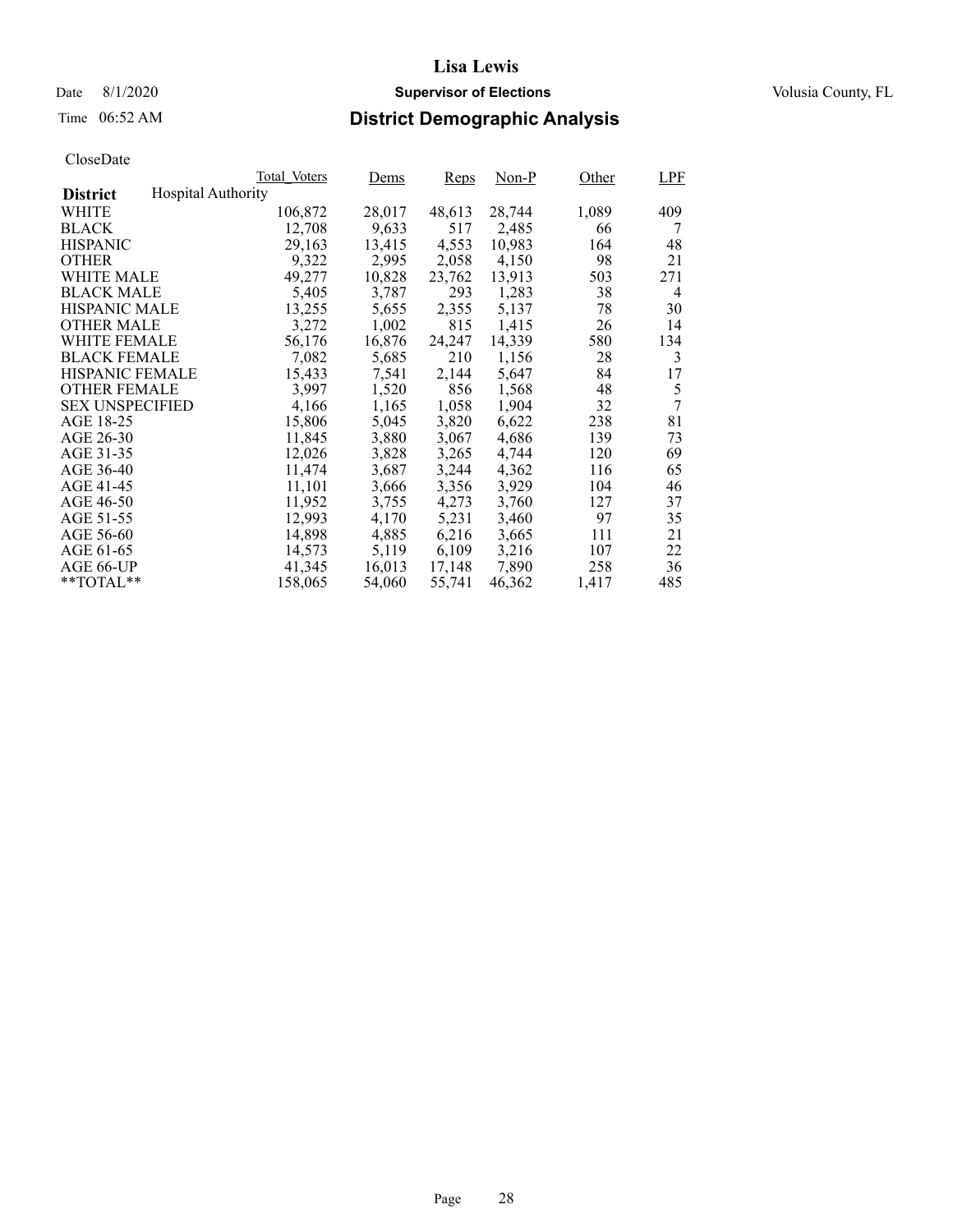## Date 8/1/2020 **Supervisor of Elections Supervisor of Elections** Volusia County, FL

## Time 06:52 AM **District Demographic Analysis**

|                        |                           | Total Voters | Dems  | Reps   | Non-P | Other | <b>LPF</b>               |
|------------------------|---------------------------|--------------|-------|--------|-------|-------|--------------------------|
| <b>District</b>        | Florida House District 24 |              |       |        |       |       |                          |
| WHITE                  |                           | 20,054       | 5,114 | 9,869  | 4,804 | 206   | 61                       |
| <b>BLACK</b>           |                           | 541          | 419   | 22     | 94    | 5     | 1                        |
| <b>HISPANIC</b>        |                           | 1,540        | 619   | 286    | 627   | 8     | $\theta$                 |
| <b>OTHER</b>           |                           | 1,004        | 254   | 306    | 423   | 19    | 2                        |
| WHITE MALE             |                           | 9,366        | 2,014 | 4,833  | 2,373 | 103   | 43                       |
| <b>BLACK MALE</b>      |                           | 235          | 166   | 13     | 52    | 3     | 1                        |
| <b>HISPANIC MALE</b>   |                           | 689          | 263   | 131    | 290   | 5     | 0                        |
| <b>OTHER MALE</b>      |                           | 333          | 73    | 117    | 137   | 4     | 2                        |
| <b>WHITE FEMALE</b>    |                           | 10,480       | 3,068 | 4,937  | 2,354 | 103   | 18                       |
| BLACK FEMALE           |                           | 297          | 245   | 8      | 42    | 2     | $\theta$                 |
| <b>HISPANIC FEMALE</b> |                           | 815          | 341   | 149    | 322   | 3     | 0                        |
| <b>OTHER FEMALE</b>    |                           | 414          | 125   | 134    | 146   | 9     | $\theta$                 |
| <b>SEX UNSPECIFIED</b> |                           | 510          | 111   | 161    | 232   | 6     | 0                        |
| AGE 18-25              |                           | 1,808        | 471   | 605    | 699   | 26    | 7                        |
| AGE 26-30              |                           | 1,173        | 321   | 396    | 432   | 17    | 7                        |
| AGE 31-35              |                           | 1,101        | 282   | 385    | 419   | 10    | 5                        |
| AGE 36-40              |                           | 1,020        | 264   | 393    | 346   | 11    | 6                        |
| AGE 41-45              |                           | 1,071        | 252   | 424    | 379   | 9     | 7                        |
| AGE 46-50              |                           | 1,229        | 249   | 595    | 366   | 14    | 5                        |
| AGE 51-55              |                           | 1,643        | 353   | 853    | 413   | 19    | 5                        |
| AGE 56-60              |                           | 2,394        | 604   | 1,228  | 527   | 31    | $\overline{\mathcal{L}}$ |
| AGE 61-65              |                           | 2,691        | 771   | 1,320  | 563   | 32    | 5                        |
| AGE 66-UP              |                           | 9,000        | 2,837 | 4,283  | 1,798 | 69    | 13                       |
| $*$ $TOTAL**$          |                           | 23,139       | 6,406 | 10,483 | 5,948 | 238   | 64                       |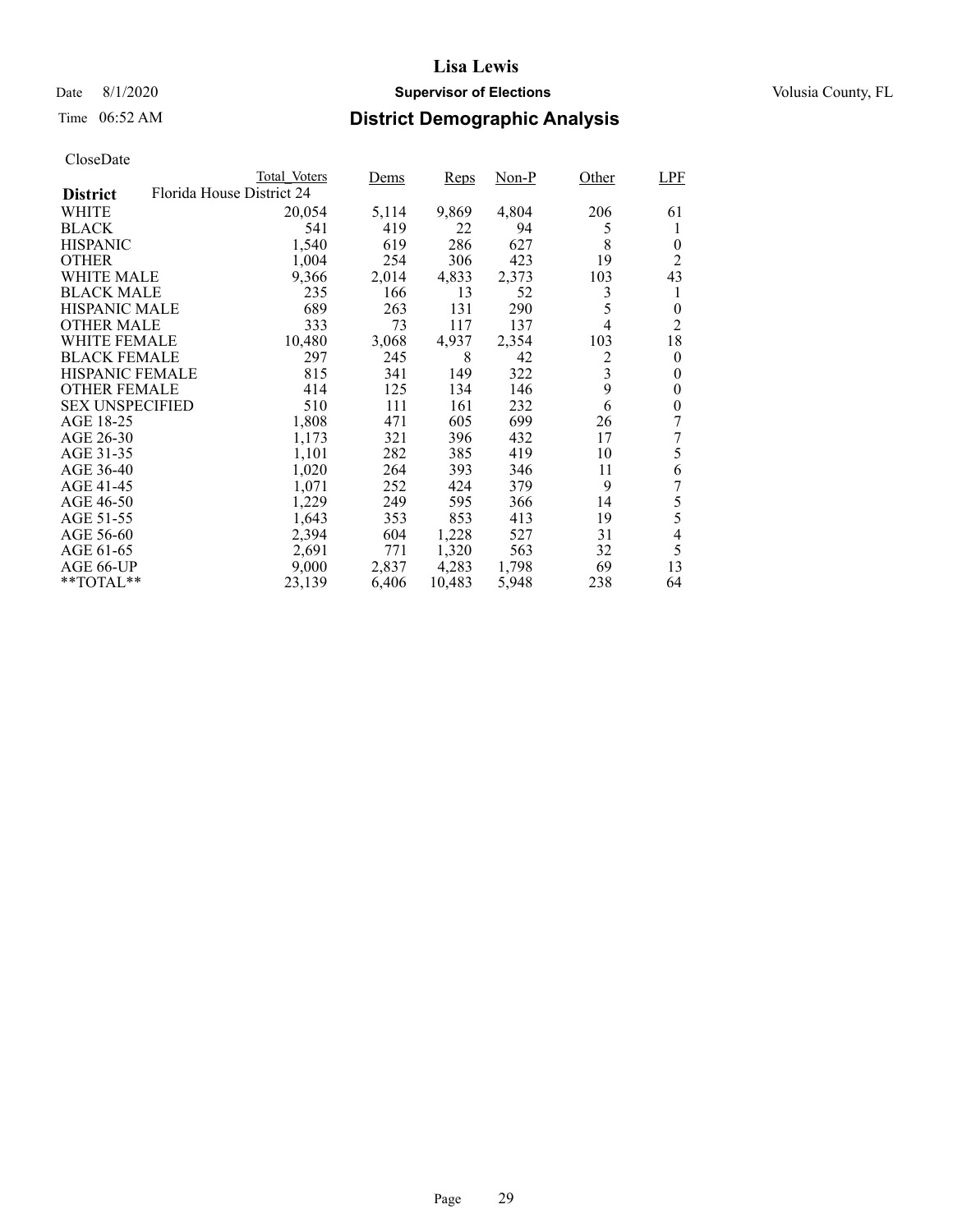# Time 06:52 AM **District Demographic Analysis**

|                        |                           | Total Voters | Dems   | Reps   | $Non-P$ | Other | LPF            |
|------------------------|---------------------------|--------------|--------|--------|---------|-------|----------------|
| <b>District</b>        | Florida House District 25 |              |        |        |         |       |                |
| WHITE                  |                           | 115,832      | 32,199 | 52,033 | 29,744  | 1,518 | 338            |
| <b>BLACK</b>           |                           | 3,671        | 2,717  | 181    | 735     | 32    | 6              |
| <b>HISPANIC</b>        |                           | 3,893        | 1,458  | 1,001  | 1,370   | 49    | 15             |
| <b>OTHER</b>           |                           | 6,600        | 1,993  | 1,716  | 2,785   | 90    | 16             |
| WHITE MALE             |                           | 53,641       | 12,586 | 25,524 | 14.575  | 728   | 228            |
| <b>BLACK MALE</b>      |                           | 1,618        | 1,103  | 96     | 397     | 18    | 4              |
| <b>HISPANIC MALE</b>   |                           | 1,748        | 610    | 498    | 605     | 26    | 9              |
| <b>OTHER MALE</b>      |                           | 2,459        | 698    | 677    | 1,030   | 43    | 11             |
| WHITE FEMALE           |                           | 60,792       | 19,254 | 25,950 | 14,696  | 785   | 107            |
| <b>BLACK FEMALE</b>    |                           | 1,991        | 1,565  | 82     | 329     | 14    | 1              |
| <b>HISPANIC FEMALE</b> |                           | 2,067        | 825    | 480    | 733     | 23    | 6              |
| <b>OTHER FEMALE</b>    |                           | 2,856        | 1,014  | 765    | 1.036   | 38    | $\overline{3}$ |
| <b>SEX UNSPECIFIED</b> |                           | 2,824        | 712    | 859    | 1,233   | 14    | 6              |
| AGE 18-25              |                           | 9,891        | 2,774  | 3,089  | 3,716   | 264   | 48             |
| AGE 26-30              |                           | 7,078        | 2,004  | 2,250  | 2,658   | 129   | 37             |
| AGE 31-35              |                           | 7,110        | 2,060  | 2,255  | 2,628   | 102   | 65             |
| AGE 36-40              |                           | 7,061        | 1,933  | 2,424  | 2,558   | 102   | 44             |
| AGE 41-45              |                           | 6,867        | 1,802  | 2,524  | 2,381   | 111   | 49             |
| AGE 46-50              |                           | 8,298        | 2,153  | 3,526  | 2,435   | 144   | 40             |
| AGE 51-55              |                           | 10,085       | 2,539  | 4,653  | 2,734   | 137   | 22             |
| AGE 56-60              |                           | 12,866       | 3,474  | 6,128  | 3,106   | 142   | 16             |
| AGE 61-65              |                           | 14,022       | 4,369  | 6,394  | 3,067   | 173   | 19             |
| AGE 66-UP              |                           | 46,669       | 15,247 | 21,673 | 9,329   | 385   | 35             |
| $*$ $TOTAL**$          |                           | 129,996      | 38,367 | 54,931 | 34,634  | 1,689 | 375            |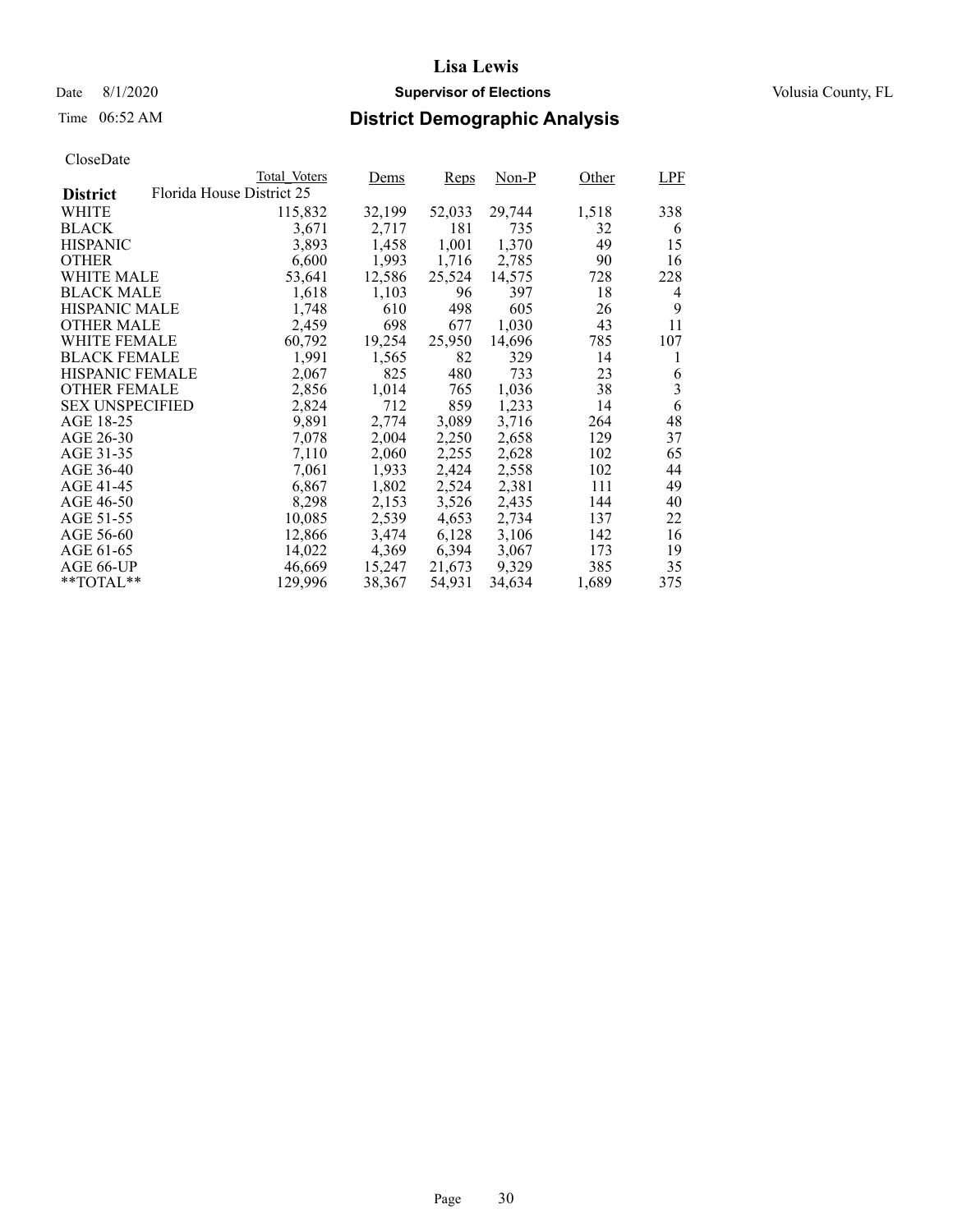## Date 8/1/2020 **Supervisor of Elections Supervisor of Elections** Volusia County, FL

## Time 06:52 AM **District Demographic Analysis**

|                        |                           | Total Voters | Dems   | Reps   | Non-P  | Other | <b>LPF</b> |
|------------------------|---------------------------|--------------|--------|--------|--------|-------|------------|
| <b>District</b>        | Florida House District 26 |              |        |        |        |       |            |
| WHITE                  |                           | 76,514       | 22,014 | 32,371 | 20,804 | 1,034 | 291        |
| <b>BLACK</b>           |                           | 20,255       | 16,090 | 590    | 3,454  | 112   | 9          |
| <b>HISPANIC</b>        |                           | 7,260        | 3,187  | 1,313  | 2,666  | 73    | 21         |
| <b>OTHER</b>           |                           | 6,830        | 2,386  | 1,331  | 3,033  | 66    | 14         |
| WHITE MALE             |                           | 35,240       | 8,362  | 16,007 | 10,190 | 486   | 195        |
| <b>BLACK MALE</b>      |                           | 7,923        | 5,877  | 310    | 1,673  | 59    | 4          |
| <b>HISPANIC MALE</b>   |                           | 3,188        | 1,242  | 654    | 1,241  | 36    | 15         |
| <b>OTHER MALE</b>      |                           | 2,347        | 801    | 539    | 979    | 24    | 4          |
| <b>WHITE FEMALE</b>    |                           | 40,284       | 13,425 | 15,979 | 10,240 | 547   | 93         |
| <b>BLACK FEMALE</b>    |                           | 11,906       | 9,890  | 266    | 1,692  | 53    | 5          |
| <b>HISPANIC FEMALE</b> |                           | 3,922        | 1,880  | 640    | 1,360  | 36    | 6          |
| <b>OTHER FEMALE</b>    |                           | 2,823        | 1,155  | 549    | 1,079  | 32    | 8          |
| <b>SEX UNSPECIFIED</b> |                           | 3,224        | 1,045  | 659    | 1,503  | 12    | 5          |
| AGE 18-25              |                           | 12,610       | 5,132  | 2,528  | 4,655  | 235   | 60         |
| AGE 26-30              |                           | 8,539        | 3,374  | 1,894  | 3,091  | 138   | 42         |
| AGE 31-35              |                           | 8,169        | 3,183  | 1,925  | 2,909  | 102   | 50         |
| AGE 36-40              |                           | 7,303        | 2,871  | 1,819  | 2,497  | 77    | 39         |
| AGE 41-45              |                           | 6,801        | 2,556  | 1,874  | 2,265  | 82    | 24         |
| AGE 46-50              |                           | 7.522        | 2,775  | 2,448  | 2,192  | 89    | 18         |
| AGE 51-55              |                           | 8,368        | 3,110  | 3,044  | 2,110  | 74    | 30         |
| AGE 56-60              |                           | 10,384       | 3,848  | 3,950  | 2,461  | 108   | 17         |
| AGE 61-65              |                           | 10,580       | 4,249  | 3,998  | 2,203  | 106   | 24         |
| AGE 66-UP              |                           | 30,548       | 12,570 | 12,116 | 5,559  | 272   | 31         |
| $*$ $TOTAL**$          |                           | 110,859      | 43,677 | 35,605 | 29,957 | 1,285 | 335        |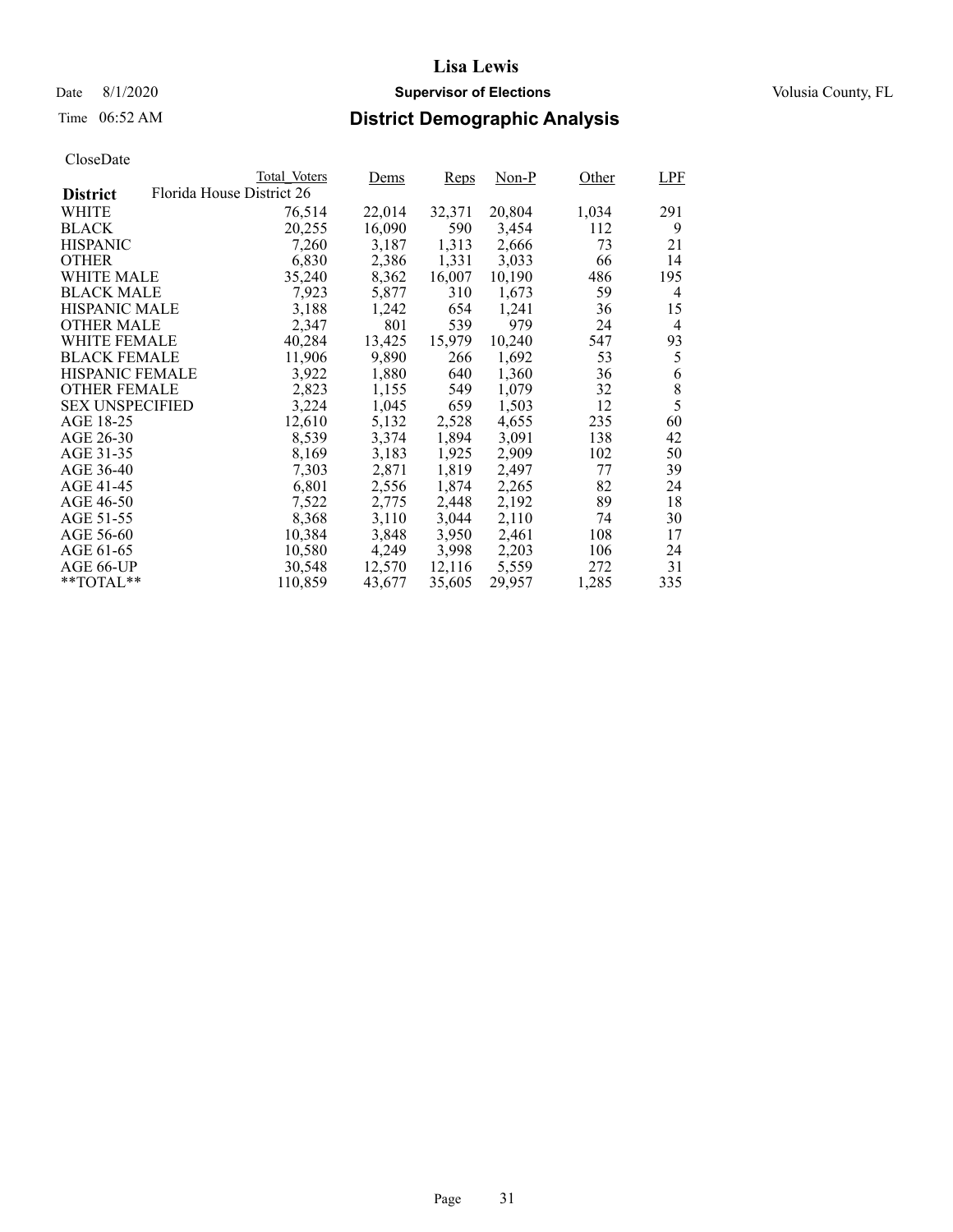## Date 8/1/2020 **Supervisor of Elections Supervisor of Elections** Volusia County, FL

## Time 06:52 AM **District Demographic Analysis**

|                        |                           | Total Voters | Dems   | Reps   | $Non-P$ | Other | <b>LPF</b>     |
|------------------------|---------------------------|--------------|--------|--------|---------|-------|----------------|
| <b>District</b>        | Florida House District 27 |              |        |        |         |       |                |
| WHITE                  |                           | 79,741       | 20,646 | 35,502 | 22,487  | 828   | 278            |
| <b>BLACK</b>           |                           | 8,289        | 6,127  | 365    | 1,747   | 45    | 5              |
| <b>HISPANIC</b>        |                           | 23,796       | 11,106 | 3,629  | 8,898   | 127   | 36             |
| <b>OTHER</b>           |                           | 6,682        | 2,110  | 1,478  | 3,003   | 76    | 15             |
| WHITE MALE             |                           | 36,984       | 8,091  | 17,498 | 10,840  | 369   | 186            |
| <b>BLACK MALE</b>      |                           | 3,671        | 2,484  | 219    | 936     | 30    | 2              |
| <b>HISPANIC MALE</b>   |                           | 10,923       | 4,721  | 1,915  | 4,204   | 61    | 22             |
| <b>OTHER MALE</b>      |                           | 2,365        | 704    | 581    | 1,046   | 23    | 11             |
| <b>WHITE FEMALE</b>    |                           | 41,670       | 12,315 | 17,550 | 11,263  | 452   | 90             |
| <b>BLACK FEMALE</b>    |                           | 4,493        | 3,555  | 140    | 780     | 15    | 3              |
| <b>HISPANIC FEMALE</b> |                           | 12,501       | 6,210  | 1,674  | 4,539   | 65    | 13             |
| <b>OTHER FEMALE</b>    |                           | 2,884        | 1,101  | 624    | 1,122   | 33    | 4              |
| <b>SEX UNSPECIFIED</b> |                           | 3,015        | 807    | 773    | 1,404   | 28    | $\overline{3}$ |
| AGE 18-25              |                           | 11,109       | 3,428  | 2,581  | 4,857   | 189   | 54             |
| AGE 26-30              |                           | 8,614        | 2,798  | 2,165  | 3,503   | 101   | 47             |
| AGE 31-35              |                           | 8,885        | 2,807  | 2,348  | 3,596   | 83    | 51             |
| AGE 36-40              |                           | 8,452        | 2,663  | 2,316  | 3,347   | 78    | 48             |
| AGE 41-45              |                           | 8,378        | 2,777  | 2,434  | 3,061   | 73    | 33             |
| AGE 46-50              |                           | 9,119        | 2,800  | 3,201  | 2,992   | 89    | 37             |
| AGE 51-55              |                           | 9,813        | 3,137  | 3,844  | 2,724   | 88    | 20             |
| AGE 56-60              |                           | 11,317       | 3,713  | 4,578  | 2,923   | 91    | 12             |
| AGE 61-65              |                           | 11,297       | 3,877  | 4,653  | 2,652   | 100   | 15             |
| AGE 66-UP              |                           | 31,492       | 11,981 | 12,847 | 6,463   | 184   | 17             |
| $*$ $TOTAL**$          |                           | 118,508      | 39,989 | 40,974 | 36,135  | 1,076 | 334            |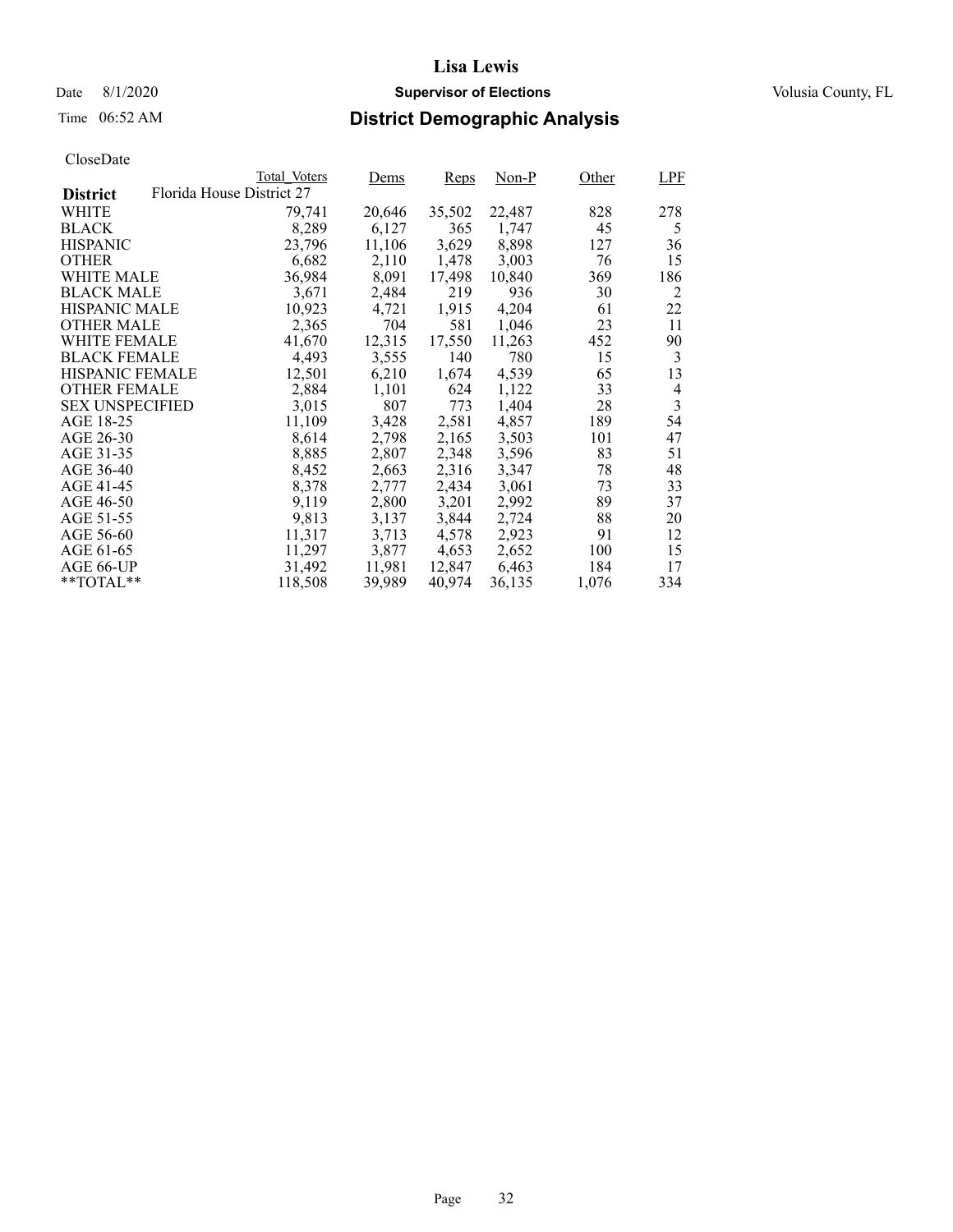## Date 8/1/2020 **Supervisor of Elections Supervisor of Elections** Volusia County, FL

## Time 06:52 AM **District Demographic Analysis**

|                        |                         | Total Voters | Dems   | Reps   | Non-P  | Other | <b>LPF</b> |
|------------------------|-------------------------|--------------|--------|--------|--------|-------|------------|
| <b>District</b>        | School Board District 1 |              |        |        |        |       |            |
| WHITE                  |                         | 61,737       | 16,335 | 28,881 | 15,598 | 678   | 245        |
| <b>BLACK</b>           |                         | 5,895        | 4,597  | 223    | 1,044  | 30    | 1          |
| <b>HISPANIC</b>        |                         | 8,209        | 3,507  | 1,566  | 3,050  | 67    | 19         |
| <b>OTHER</b>           |                         | 4,463        | 1,413  | 1,063  | 1,936  | 42    | 9          |
| WHITE MALE             |                         | 28,185       | 6,181  | 14,004 | 7,523  | 314   | 163        |
| <b>BLACK MALE</b>      |                         | 2,410        | 1,759  | 112    | 523    | 15    | 1          |
| <b>HISPANIC MALE</b>   |                         | 3,564        | 1,387  | 766    | 1,368  | 30    | 13         |
| <b>OTHER MALE</b>      |                         | 1,549        | 472    | 420    | 644    | 9     | 4          |
| WHITE FEMALE           |                         | 32,782       | 9,986  | 14,545 | 7,812  | 360   | 79         |
| <b>BLACK FEMALE</b>    |                         | 3,370        | 2,751  | 103    | 501    | 15    | $\theta$   |
| <b>HISPANIC FEMALE</b> |                         | 4,504        | 2,056  | 779    | 1,627  | 36    | 6          |
| <b>OTHER FEMALE</b>    |                         | 1,902        | 703    | 440    | 732    | 24    | 3          |
| <b>SEX UNSPECIFIED</b> |                         | 2,037        | 557    | 563    | 898    | 14    | 5          |
| AGE 18-25              |                         | 7,661        | 2,431  | 2,072  | 2,982  | 128   | 48         |
| AGE 26-30              |                         | 5,433        | 1,700  | 1,612  | 2,016  | 66    | 39         |
| AGE 31-35              |                         | 5,536        | 1,682  | 1,705  | 2,061  | 56    | 32         |
| AGE 36-40              |                         | 5,368        | 1,643  | 1,704  | 1,928  | 53    | 40         |
| AGE 41-45              |                         | 5,155        | 1,547  | 1,832  | 1,697  | 56    | 23         |
| AGE 46-50              |                         | 5,706        | 1,648  | 2,231  | 1,730  | 77    | 20         |
| AGE 51-55              |                         | 6,327        | 1,829  | 2,835  | 1,588  | 55    | 20         |
| AGE 56-60              |                         | 7,391        | 2,274  | 3,358  | 1,678  | 67    | 14         |
| AGE 61-65              |                         | 7,551        | 2,477  | 3,427  | 1,559  | 75    | 13         |
| AGE 66-UP              |                         | 24,145       | 8,612  | 10,950 | 4,374  | 184   | 25         |
| $*$ $TOTAL**$          |                         | 80,304       | 25,852 | 31,733 | 21,628 | 817   | 274        |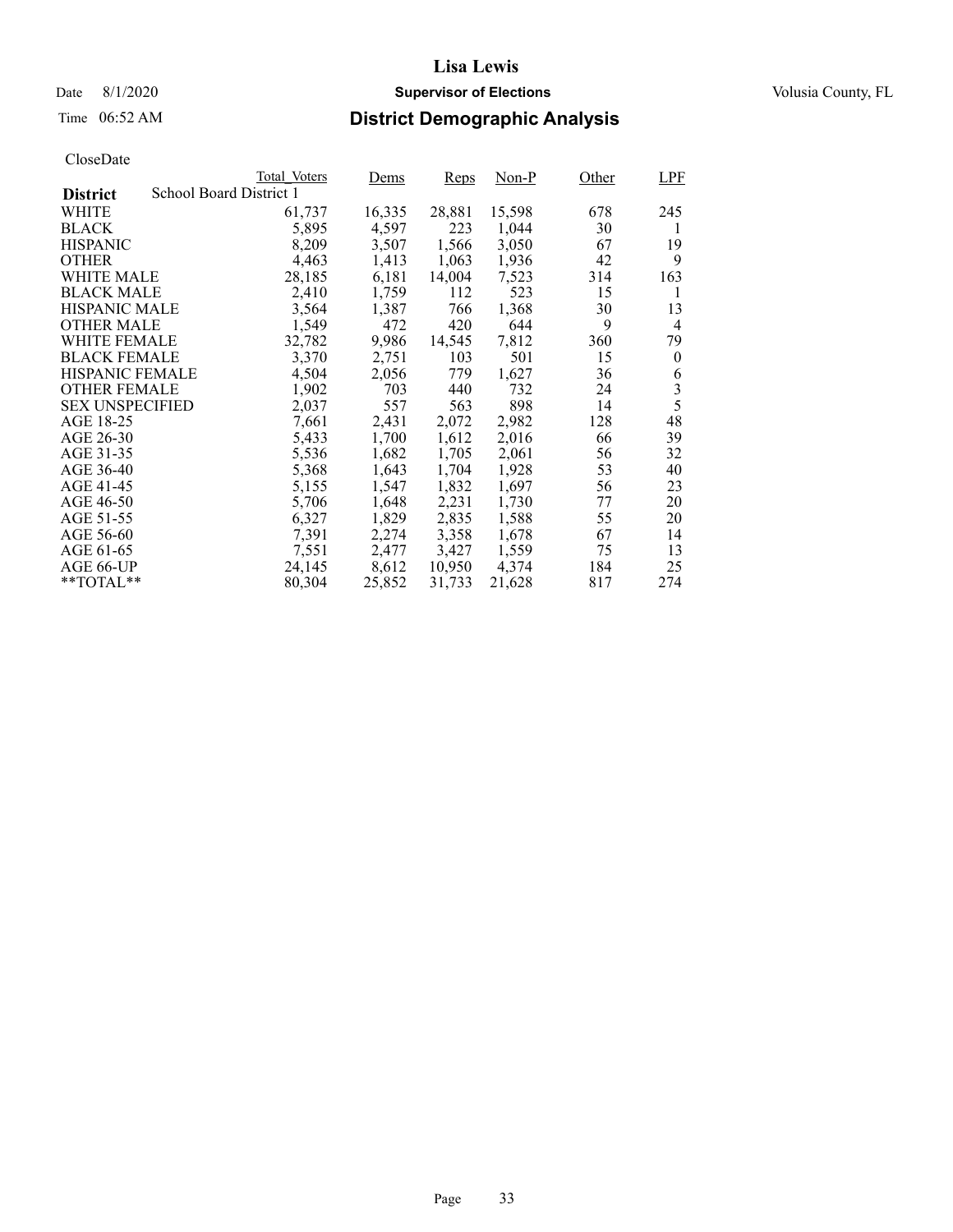## Date 8/1/2020 **Supervisor of Elections Supervisor of Elections** Volusia County, FL

## Time 06:52 AM **District Demographic Analysis**

|                        |                         | Total Voters | Dems   | Reps   | Non-P  | Other | LPF            |
|------------------------|-------------------------|--------------|--------|--------|--------|-------|----------------|
| <b>District</b>        | School Board District 2 |              |        |        |        |       |                |
| WHITE                  |                         | 50,593       | 14,684 | 20,914 | 14,066 | 757   | 172            |
| <b>BLACK</b>           |                         | 12,045       | 9,559  | 339    | 2,075  | 67    | 5              |
| <b>HISPANIC</b>        |                         | 2,878        | 1,268  | 550    | 1,024  | 30    | 6              |
| <b>OTHER</b>           |                         | 4,330        | 1,496  | 856    | 1,907  | 60    | 11             |
| WHITE MALE             |                         | 23,725       | 5,797  | 10,519 | 6,932  | 363   | 114            |
| <b>BLACK MALE</b>      |                         | 4,669        | 3,462  | 183    | 986    | 38    | $\theta$       |
| <b>HISPANIC MALE</b>   |                         | 1,299        | 518    | 278    | 482    | 18    | 3              |
| <b>OTHER MALE</b>      |                         | 1,515        | 504    | 347    | 638    | 20    | 6              |
| <b>WHITE FEMALE</b>    |                         | 26,179       | 8,706  | 10,141 | 6,882  | 393   | 57             |
| <b>BLACK FEMALE</b>    |                         | 7,112        | 5,897  | 153    | 1,029  | 29    | 4              |
| HISPANIC FEMALE        |                         | 1,515        | 723    | 262    | 515    | 12    | 3              |
| <b>OTHER FEMALE</b>    |                         | 1,811        | 727    | 362    | 686    | 32    | $\overline{4}$ |
| <b>SEX UNSPECIFIED</b> |                         | 2,021        | 673    | 414    | 922    | 9     | 3              |
| AGE 18-25              |                         | 7,615        | 3,222  | 1,369  | 2,815  | 181   | 28             |
| AGE 26-30              |                         | 4,921        | 1,980  | 1,031  | 1,798  | 96    | 16             |
| AGE 31-35              |                         | 4,588        | 1,857  | 1,005  | 1,625  | 63    | 38             |
| AGE 36-40              |                         | 3,954        | 1,564  | 943    | 1,368  | 55    | 24             |
| AGE 41-45              |                         | 3,590        | 1,422  | 909    | 1,198  | 44    | 17             |
| AGE 46-50              |                         | 4,123        | 1,532  | 1,286  | 1,229  | 57    | 19             |
| AGE 51-55              |                         | 5,136        | 1,856  | 1,821  | 1,387  | 59    | 13             |
| AGE 56-60              |                         | 6,747        | 2,457  | 2,559  | 1,651  | 72    | 8              |
| AGE 61-65              |                         | 7,135        | 2,716  | 2,789  | 1,537  | 82    | 11             |
| AGE 66-UP              |                         | 22,016       | 8,397  | 8,944  | 4,452  | 203   | 20             |
| $*$ $TOTAL**$          |                         | 69,846       | 27,007 | 22,659 | 19,072 | 914   | 194            |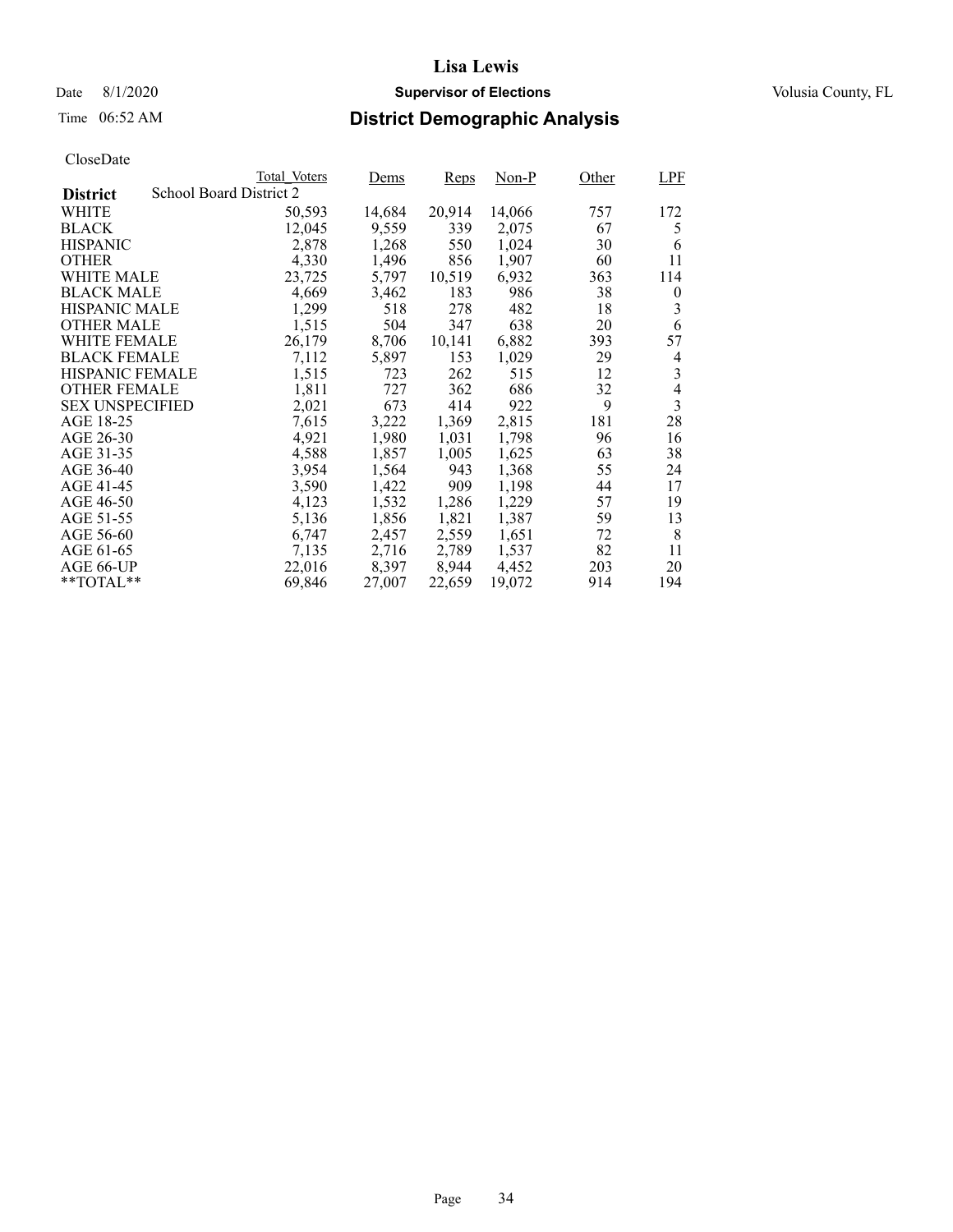## Date 8/1/2020 **Supervisor of Elections Supervisor of Elections** Volusia County, FL

## Time 06:52 AM **District Demographic Analysis**

|                        |                         | Total Voters | Dems   | Reps   | Non-P  | Other | LPF            |
|------------------------|-------------------------|--------------|--------|--------|--------|-------|----------------|
| <b>District</b>        | School Board District 3 |              |        |        |        |       |                |
| WHITE                  |                         | 75,649       | 20,411 | 34,209 | 19,798 | 1,019 | 212            |
| <b>BLACK</b>           |                         | 2,257        | 1,722  | 97     | 419    | 16    | 3              |
| <b>HISPANIC</b>        |                         | 2,094        | 736    | 580    | 741    | 29    | 8              |
| <b>OTHER</b>           |                         | 3,520        | 1,020  | 978    | 1,470  | 43    | 9              |
| WHITE MALE             |                         | 35,138       | 7,969  | 16,853 | 9,685  | 488   | 143            |
| <b>BLACK MALE</b>      |                         | 1,018        | 717    | 54     | 234    | 10    | 3              |
| <b>HISPANIC MALE</b>   |                         | 962          | 311    | 295    | 337    | 13    | 6              |
| <b>OTHER MALE</b>      |                         | 1,258        | 344    | 384    | 500    | 25    | 5              |
| <b>WHITE FEMALE</b>    |                         | 39,609       | 12,223 | 16,985 | 9,809  | 526   | 66             |
| <b>BLACK FEMALE</b>    |                         | 1,197        | 968    | 42     | 181    | 6     | $\theta$       |
| HISPANIC FEMALE        |                         | 1,084        | 409    | 271    | 386    | 16    | 2              |
| <b>OTHER FEMALE</b>    |                         | 1,498        | 535    | 441    | 504    | 14    | $\overline{4}$ |
| <b>SEX UNSPECIFIED</b> |                         | 1,755        | 413    | 539    | 791    | 9     | 3              |
| AGE 18-25              |                         | 6,184        | 1,700  | 1,960  | 2,321  | 173   | 30             |
| AGE 26-30              |                         | 4,418        | 1,204  | 1,419  | 1,678  | 87    | 30             |
| AGE 31-35              |                         | 4,571        | 1,254  | 1,489  | 1,731  | 61    | 36             |
| AGE 36-40              |                         | 4,539        | 1,213  | 1,598  | 1,650  | 55    | 23             |
| AGE 41-45              |                         | 4,634        | 1,130  | 1,765  | 1,637  | 78    | 24             |
| AGE 46-50              |                         | 5,510        | 1,376  | 2,384  | 1,645  | 82    | 23             |
| AGE 51-55              |                         | 6,275        | 1,502  | 2,989  | 1,671  | 95    | 18             |
| AGE 56-60              |                         | 8,277        | 2,168  | 4,021  | 1,978  | 95    | 15             |
| AGE 61-65              |                         | 9,121        | 2,759  | 4,170  | 2,065  | 113   | 14             |
| AGE 66-UP              |                         | 29,961       | 9,578  | 14,056 | 6,040  | 268   | 19             |
| $*$ $TOTAL**$          |                         | 83,520       | 23,889 | 35,864 | 22,428 | 1,107 | 232            |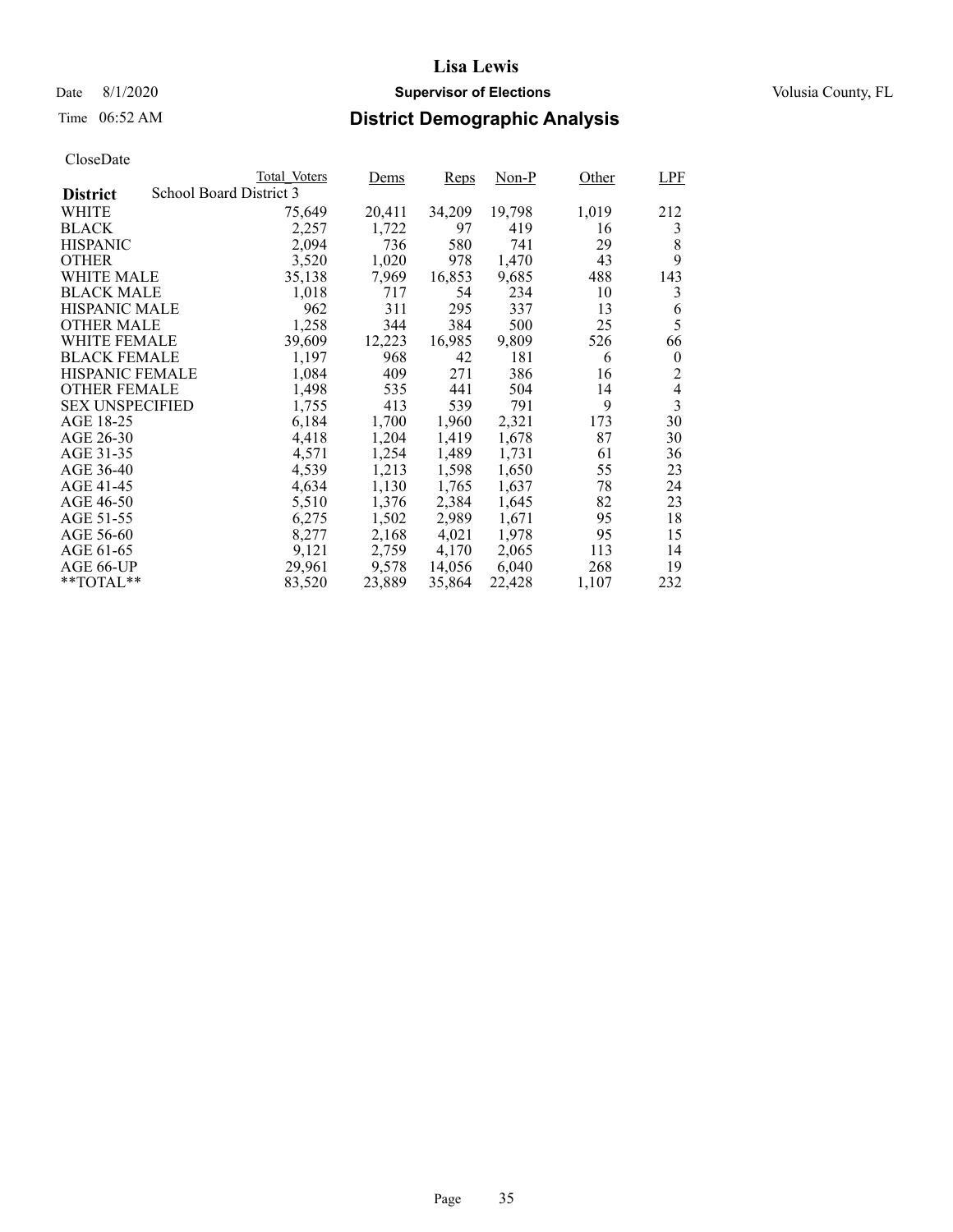# Time 06:52 AM **District Demographic Analysis**

|                        |                         | Total Voters | Dems   | Reps   | Non-P  | Other | <b>LPF</b>     |
|------------------------|-------------------------|--------------|--------|--------|--------|-------|----------------|
| <b>District</b>        | School Board District 4 |              |        |        |        |       |                |
| WHITE                  |                         | 63,660       | 18,050 | 28,280 | 16,395 | 751   | 184            |
| <b>BLACK</b>           |                         | 5,923        | 4,579  | 212    | 1,079  | 46    | 7              |
| <b>HISPANIC</b>        |                         | 2,933        | 1,190  | 625    | 1,070  | 37    | 11             |
| <b>OTHER</b>           |                         | 4,215        | 1,303  | 1,014  | 1,834  | 57    | 7              |
| WHITE MALE             |                         | 29,249       | 6,942  | 13,825 | 8,010  | 344   | 128            |
| <b>BLACK MALE</b>      |                         | 2,424        | 1,711  | 113    | 570    | 25    | 5              |
| <b>HISPANIC MALE</b>   |                         | 1,291        | 459    | 310    | 493    | 22    | 7              |
| <b>OTHER MALE</b>      |                         | 1,551        | 447    | 401    | 675    | 24    | 4              |
| <b>WHITE FEMALE</b>    |                         | 33,684       | 10,955 | 14,164 | 8,103  | 406   | 56             |
| <b>BLACK FEMALE</b>    |                         | 3,399        | 2,793  | 93     | 490    | 21    | 2              |
| <b>HISPANIC FEMALE</b> |                         | 1,578        | 709    | 303    | 547    | 15    | $\overline{4}$ |
| <b>OTHER FEMALE</b>    |                         | 1,781        | 651    | 440    | 666    | 22    | $\overline{2}$ |
| <b>SEX UNSPECIFIED</b> |                         | 1,773        | 455    | 481    | 824    | 12    | 1              |
| AGE 18-25              |                         | 6,321        | 1,971  | 1,823  | 2,369  | 127   | 31             |
| AGE 26-30              |                         | 4,641        | 1,543  | 1,332  | 1,679  | 70    | 17             |
| AGE 31-35              |                         | 4,461        | 1,485  | 1,280  | 1,607  | 59    | 30             |
| AGE 36-40              |                         | 4,173        | 1,345  | 1,284  | 1,473  | 45    | 26             |
| AGE 41-45              |                         | 4,084        | 1,237  | 1,329  | 1,438  | 52    | 28             |
| AGE 46-50              |                         | 4,902        | 1,380  | 1,997  | 1,434  | 70    | 21             |
| AGE 51-55              |                         | 5,931        | 1,738  | 2,561  | 1,551  | 69    | 12             |
| AGE 56-60              |                         | 7,652        | 2,283  | 3,384  | 1,878  | 101   | 6              |
| AGE 61-65              |                         | 8,345        | 2,846  | 3,587  | 1,786  | 110   | 16             |
| AGE 66-UP              |                         | 26,197       | 9,284  | 11,550 | 5,153  | 188   | 22             |
| $*$ $TOTAL**$          |                         | 76,731       | 25,122 | 30,131 | 20,378 | 891   | 209            |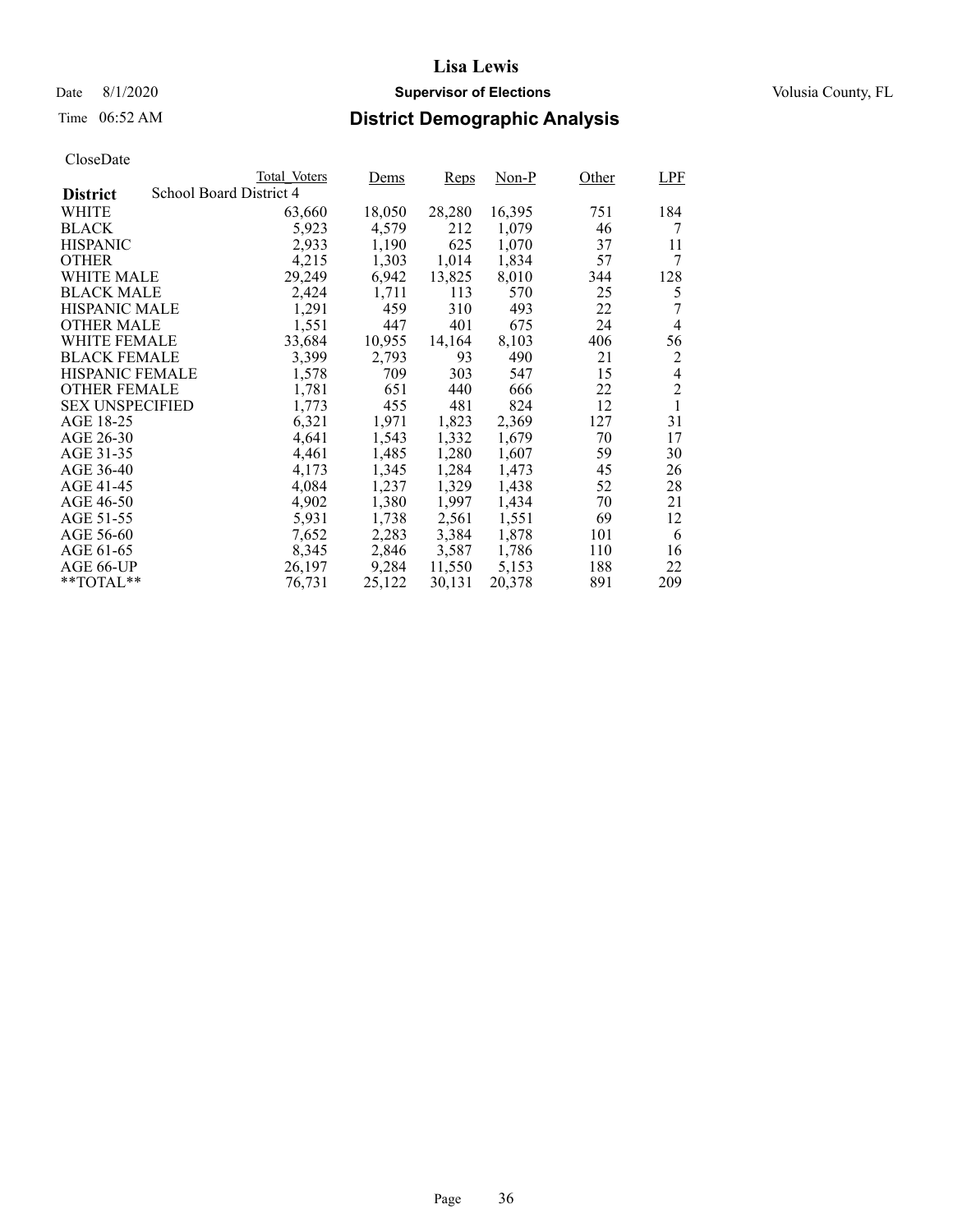# Time 06:52 AM **District Demographic Analysis**

|                        |                         | Total Voters | Dems   | Reps   | Non-P  | Other | LPF            |
|------------------------|-------------------------|--------------|--------|--------|--------|-------|----------------|
| <b>District</b>        | School Board District 5 |              |        |        |        |       |                |
| WHITE                  |                         | 40,502       | 10,493 | 17,491 | 11,982 | 381   | 155            |
| <b>BLACK</b>           |                         | 6,636        | 4,896  | 287    | 1,413  | 35    | 5              |
| <b>HISPANIC</b>        |                         | 20,375       | 9,669  | 2,908  | 7,676  | 94    | 28             |
| <b>OTHER</b>           |                         | 4,588        | 1,511  | 920    | 2,097  | 49    | 11             |
| WHITE MALE             |                         | 18,934       | 4,164  | 8,661  | 5,828  | 177   | 104            |
| <b>BLACK MALE</b>      |                         | 2,926        | 1,981  | 176    | 745    | 22    | 2              |
| <b>HISPANIC MALE</b>   |                         | 9,432        | 4,161  | 1,549  | 3,660  | 45    | 17             |
| <b>OTHER MALE</b>      |                         | 1,631        | 509    | 362    | 735    | 16    | 9              |
| <b>WHITE FEMALE</b>    |                         | 20,972       | 6,192  | 8,581  | 5,947  | 202   | 50             |
| <b>BLACK FEMALE</b>    |                         | 3,609        | 2,846  | 105    | 642    | 13    | 3              |
| HISPANIC FEMALE        |                         | 10,624       | 5,359  | 1,328  | 3,879  | 48    | 10             |
| <b>OTHER FEMALE</b>    |                         | 1.985        | 779    | 389    | 795    | 20    | $\overline{c}$ |
| <b>SEX UNSPECIFIED</b> |                         | 1,987        | 577    | 455    | 937    | 16    | $\overline{2}$ |
| AGE 18-25              |                         | 7,637        | 2,481  | 1,579  | 3,440  | 105   | 32             |
| AGE 26-30              |                         | 5,991        | 2,070  | 1,311  | 2,513  | 66    | 31             |
| AGE 31-35              |                         | 6,109        | 2,054  | 1,434  | 2,528  | 58    | 35             |
| AGE 36-40              |                         | 5,802        | 1,966  | 1,423  | 2,329  | 60    | 24             |
| AGE 41-45              |                         | 5,654        | 2,051  | 1,421  | 2,116  | 45    | 21             |
| AGE 46-50              |                         | 5,927        | 2,041  | 1,872  | 1,947  | 50    | 17             |
| AGE 51-55              |                         | 6,240        | 2,214  | 2,188  | 1,784  | 40    | 14             |
| AGE 56-60              |                         | 6,894        | 2,457  | 2.562  | 1,832  | 37    | 6              |
| AGE 61-65              |                         | 6,438        | 2,468  | 2,392  | 1,538  | 31    | 9              |
| AGE 66-UP              |                         | 15,390       | 6,764  | 5,419  | 3,130  | 67    | 10             |
| $*$ $TOTAL**$          |                         | 72,101       | 26,569 | 21,606 | 23,168 | 559   | 199            |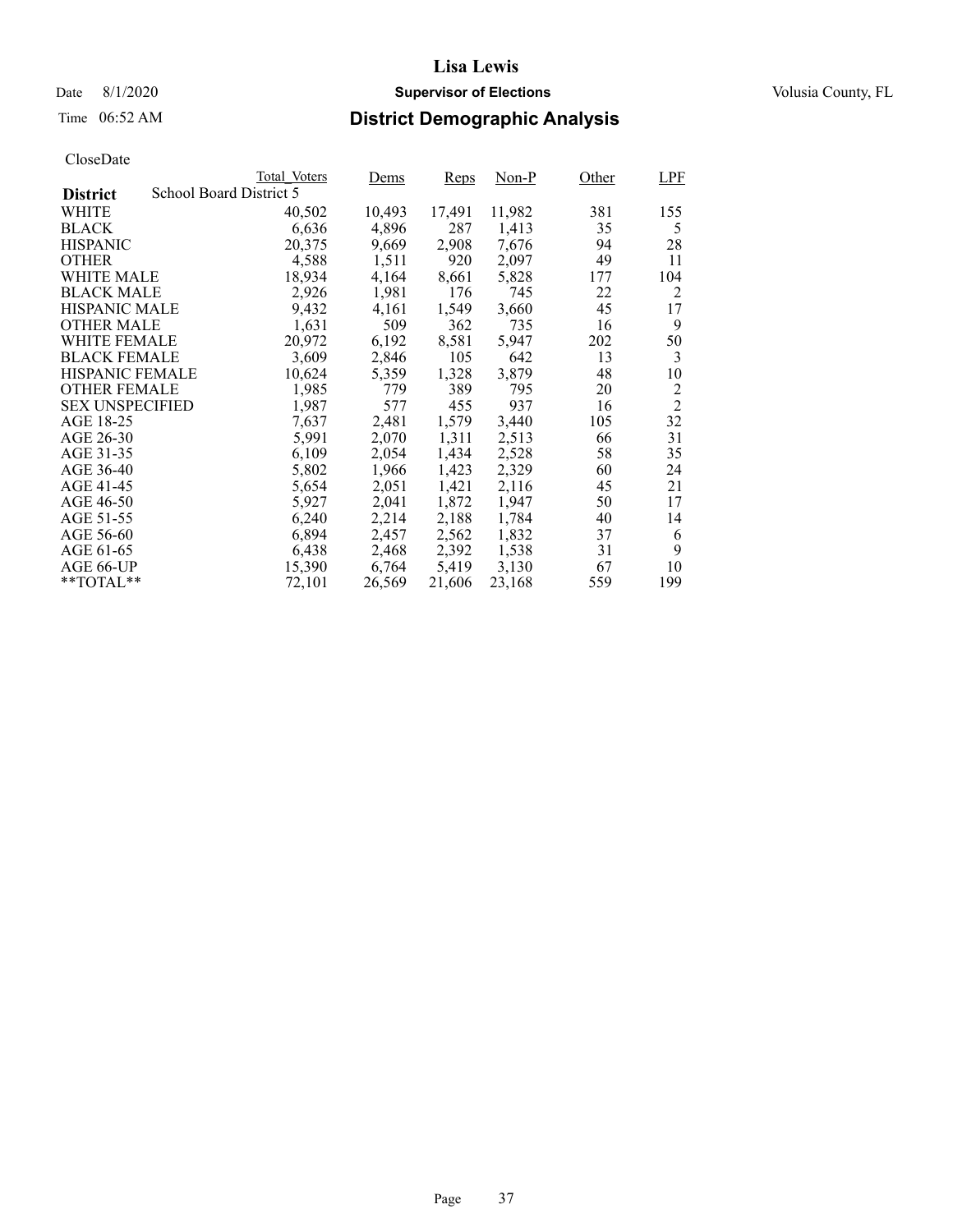# Time 06:52 AM **District Demographic Analysis**

|                        |                           | Total Voters | Dems   | <b>Reps</b> | Non-P  | Other | <b>LPF</b>     |
|------------------------|---------------------------|--------------|--------|-------------|--------|-------|----------------|
| <b>District</b>        | Florida Senate District 7 |              |        |             |        |       |                |
| WHITE                  |                           | 105,808      | 29,998 | 46,521      | 27,580 | 1,368 | 341            |
| <b>BLACK</b>           |                           | 17,487       | 13,795 | 513         | 3,061  | 108   | 10             |
| <b>HISPANIC</b>        |                           | 5,998        | 2,552  | 1,160       | 2,205  | 66    | 15             |
| <b>OTHER</b>           |                           | 7,990        | 2,594  | 1,777       | 3,498  | 107   | 14             |
| WHITE MALE             |                           | 49.180       | 11,687 | 23,014      | 13,593 | 644   | 242            |
| <b>BLACK MALE</b>      |                           | 6,907        | 5,057  | 275         | 1,509  | 61    | 5              |
| <b>HISPANIC MALE</b>   |                           | 2,663        | 1,021  | 565         | 1,029  | 39    | 9              |
| <b>OTHER MALE</b>      |                           | 2,834        | 870    | 706         | 1,208  | 43    | 7              |
| WHITE FEMALE           |                           | 55,359       | 18,026 | 23,014      | 13,499 | 722   | 98             |
| <b>BLACK FEMALE</b>    |                           | 10,223       | 8,467  | 228         | 1,476  | 47    | 5              |
| <b>HISPANIC FEMALE</b> |                           | 3,200        | 1,477  | 572         | 1,118  | 27    | 6              |
| <b>OTHER FEMALE</b>    |                           | 3,342        | 1,275  | 766         | 1,249  | 46    | 6              |
| <b>SEX UNSPECIFIED</b> |                           | 3,574        | 1,059  | 830         | 1,663  | 20    | $\overline{2}$ |
| AGE 18-25              |                           | 13,320       | 4,965  | 3,105       | 4,928  | 264   | 58             |
| AGE 26-30              |                           | 8,875        | 3,317  | 2,187       | 3,181  | 156   | 34             |
| AGE 31-35              |                           | 8,416        | 3,117  | 2,159       | 2,968  | 111   | 61             |
| AGE 36-40              |                           | 7,615        | 2,739  | 2,126       | 2,618  | 88    | 44             |
| AGE 41-45              |                           | 7,279        | 2,518  | 2,162       | 2,466  | 89    | 44             |
| AGE 46-50              |                           | 8,492        | 2,724  | 3,117       | 2,501  | 118   | 32             |
| AGE 51-55              |                           | 10,416       | 3,355  | 4,221       | 2,696  | 118   | 26             |
| AGE 56-60              |                           | 13,442       | 4,415  | 5,644       | 3,210  | 159   | 14             |
| AGE 61-65              |                           | 14,488       | 5,206  | 6,009       | 3,072  | 177   | 24             |
| AGE 66-UP              |                           | 44,894       | 16,570 | 19,234      | 8,680  | 367   | 43             |
| $*$ $TOTAL**$          |                           | 137,283      | 48,939 | 49,971      | 36,344 | 1,649 | 380            |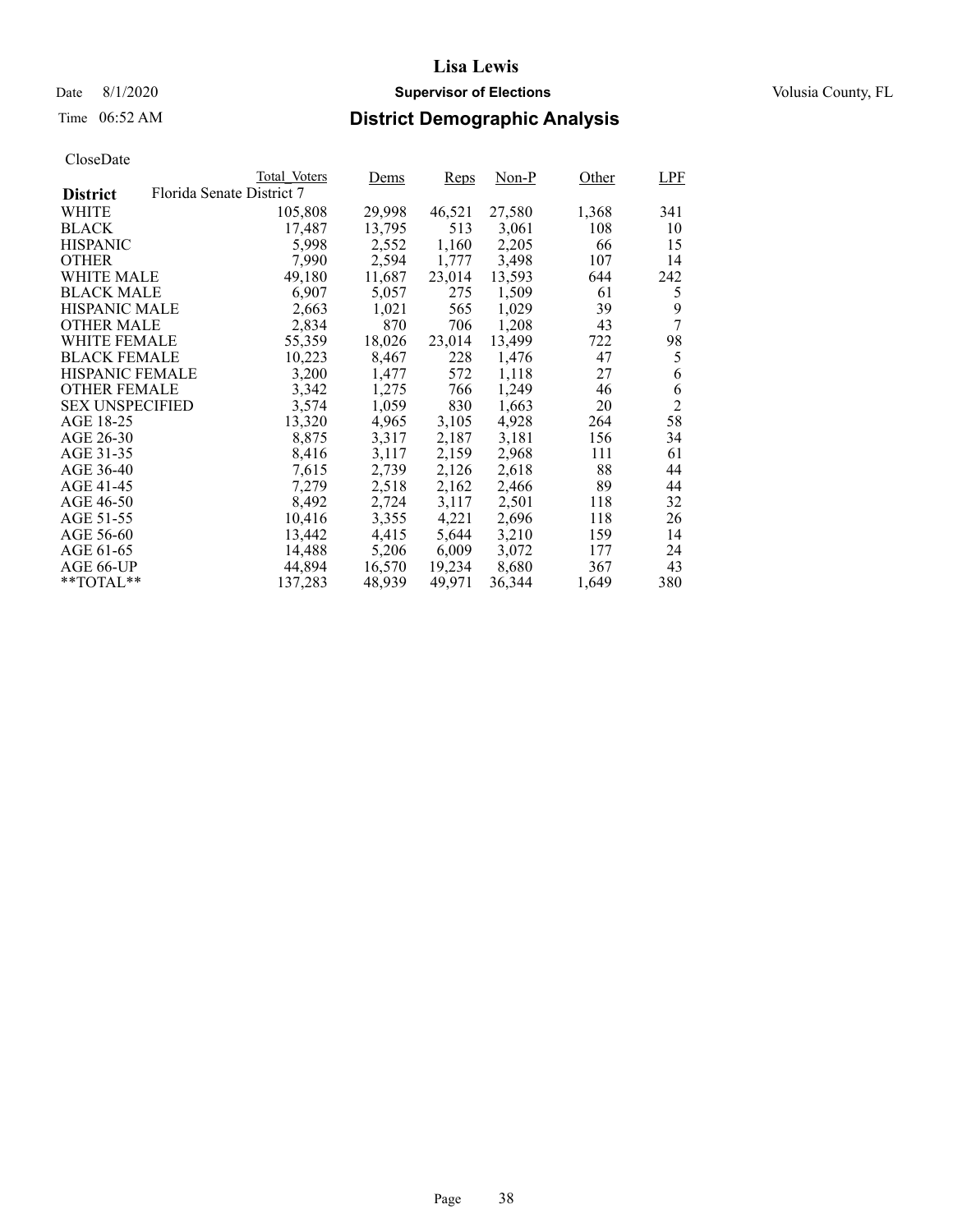### Date 8/1/2020 **Supervisor of Elections Supervisor of Elections** Volusia County, FL

# Time 06:52 AM **District Demographic Analysis**

|                        |                           | Total Voters | Dems   | Reps   | Non-P  | Other | <b>LPF</b>     |
|------------------------|---------------------------|--------------|--------|--------|--------|-------|----------------|
| <b>District</b>        | Florida Senate District 9 |              |        |        |        |       |                |
| WHITE                  |                           | 27,630       | 6,599  | 13,264 | 7,371  | 288   | 108            |
| <b>BLACK</b>           |                           | 1,704        | 1,247  | 77     | 369    | 11    | $\overline{0}$ |
| <b>HISPANIC</b>        |                           | 4,384        | 1,892  | 859    | 1,598  | 28    |                |
| <b>OTHER</b>           |                           | 2,018        | 580    | 524    | 886    | 24    | $\overline{4}$ |
| WHITE MALE             |                           | 12,729       | 2,512  | 6,483  | 3,527  | 135   | 72             |
| <b>BLACK MALE</b>      |                           | 743          | 491    | 42     | 204    | 6     | $\theta$       |
| <b>HISPANIC MALE</b>   |                           | 1,936        | 758    | 443    | 716    | 14    | 5              |
| <b>OTHER MALE</b>      |                           | 698          | 198    | 199    | 292    | 5     | $\overline{4}$ |
| <b>WHITE FEMALE</b>    |                           | 14,512       | 4,012  | 6,612  | 3,703  | 150   | 35             |
| <b>BLACK FEMALE</b>    |                           | 935          | 739    | 34     | 157    | 5     | $\theta$       |
| HISPANIC FEMALE        |                           | 2,375        | 1,102  | 403    | 854    | 14    | 2              |
| <b>OTHER FEMALE</b>    |                           | 865          | 312    | 218    | 321    | 14    | $\theta$       |
| <b>SEX UNSPECIFIED</b> |                           | 942          | 194    | 289    | 450    | 8     | 1              |
| AGE 18-25              |                           | 3,196        | 855    | 938    | 1,324  | 56    | 23             |
| AGE 26-30              |                           | 2,374        | 647    | 746    | 940    | 27    | 14             |
| AGE 31-35              |                           | 2,524        | 712    | 826    | 953    | 22    | 11             |
| AGE 36-40              |                           | 2,447        | 628    | 838    | 940    | 17    | 24             |
| AGE 41-45              |                           | 2,329        | 648    | 855    | 784    | 30    | 12             |
| AGE 46-50              |                           | 2,709        | 706    | 1,100  | 855    | 36    | 12             |
| AGE 51-55              |                           | 2,984        | 806    | 1,374  | 767    | 29    | 8              |
| AGE 56-60              |                           | 3,405        | 920    | 1,597  | 852    | 32    | 4              |
| AGE 61-65              |                           | 3,391        | 1,000  | 1,601  | 746    | 39    | 5              |
| AGE 66-UP              |                           | 10,361       | 3,392  | 4,845  | 2,055  | 63    | 6              |
| $*$ $TOTAL**$          |                           | 35,736       | 10,318 | 14,724 | 10,224 | 351   | 119            |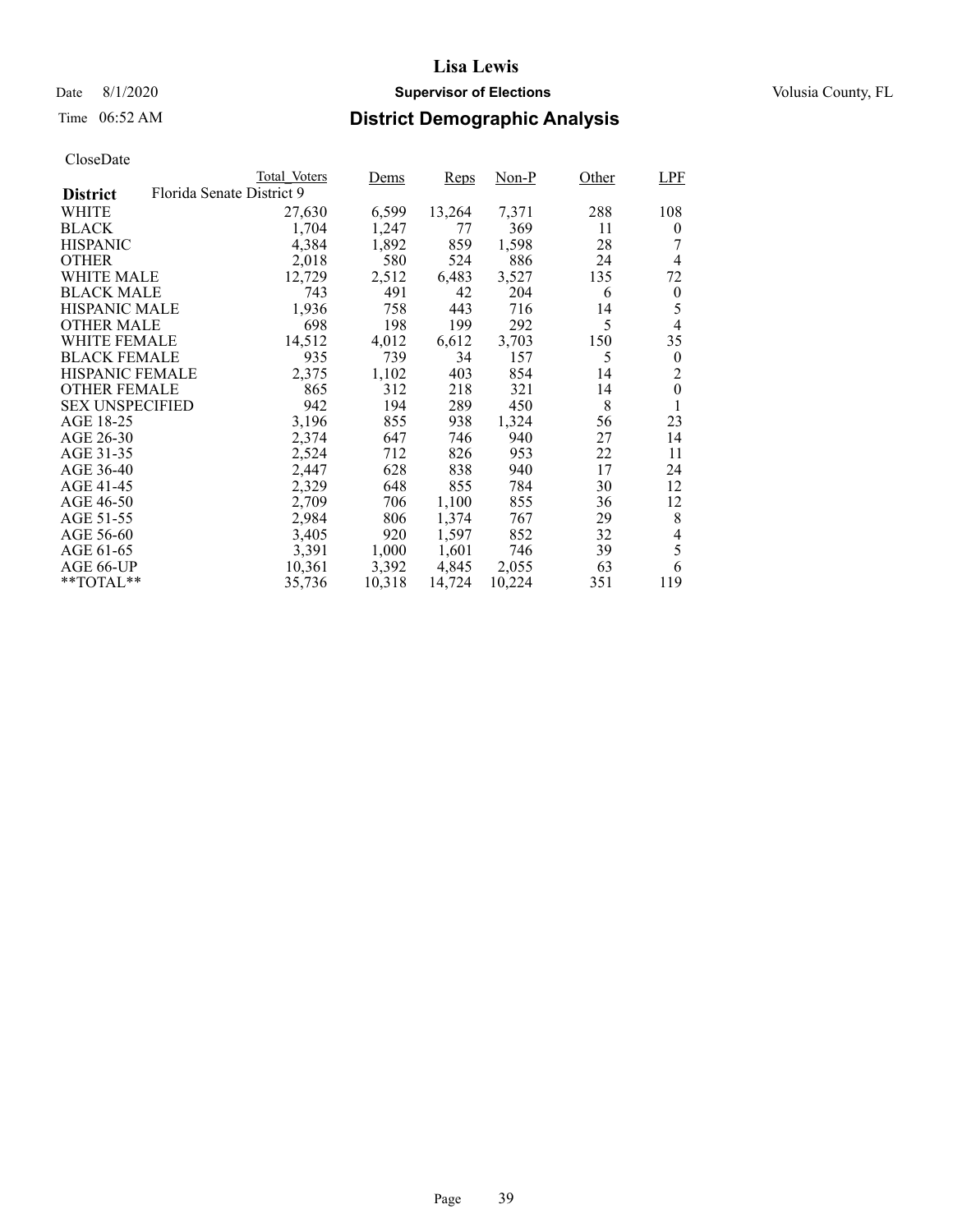### Date 8/1/2020 **Supervisor of Elections Supervisor of Elections** Volusia County, FL

# Time 06:52 AM **District Demographic Analysis**

|                        |                            | Total Voters | Dems   | Reps   | Non-P  | Other | LPF            |
|------------------------|----------------------------|--------------|--------|--------|--------|-------|----------------|
| <b>District</b>        | Florida Senate District 14 |              |        |        |        |       |                |
| WHITE                  |                            | 158,703      | 43,376 | 69,990 | 42,888 | 1,930 | 519            |
| <b>BLACK</b>           |                            | 13,565       | 10,311 | 568    | 2,600  | 75    | 11             |
| <b>HISPANIC</b>        |                            | 26,107       | 11,926 | 4,210  | 9,758  | 163   | 50             |
| <b>OTHER</b>           |                            | 11,108       | 3,569  | 2,530  | 4,860  | 120   | 29             |
| WHITE MALE             |                            | 73,322       | 16,854 | 34,365 | 20,858 | 907   | 338            |
| <b>BLACK MALE</b>      |                            | 5,797        | 4,082  | 321    | 1,345  | 43    | 6              |
| <b>HISPANIC MALE</b>   |                            | 11,949       | 5,057  | 2,190  | 4,595  | 75    | 32             |
| <b>OTHER MALE</b>      |                            | 3,972        | 1,208  | 1,009  | 1,692  | 46    | 17             |
| <b>WHITE FEMALE</b>    |                            | 83,355       | 26,024 | 34,790 | 21,351 | 1,015 | 175            |
| <b>BLACK FEMALE</b>    |                            | 7,529        | 6,049  | 234    | 1,210  | 32    | $\overline{4}$ |
| <b>HISPANIC FEMALE</b> |                            | 13,730       | 6,677  | 1,968  | 4,982  | 86    | 17             |
| <b>OTHER FEMALE</b>    |                            | 4.770        | 1,808  | 1,088  | 1.813  | 52    | 9              |
| <b>SEX UNSPECIFIED</b> |                            | 5,057        | 1,422  | 1,333  | 2,259  | 32    | 11             |
| AGE 18-25              |                            | 18,902       | 5,985  | 4,760  | 7,675  | 394   | 88             |
| AGE 26-30              |                            | 14,155       | 4,533  | 3,772  | 5,563  | 202   | 85             |
| AGE 31-35              |                            | 14,325       | 4,503  | 3,928  | 5,631  | 164   | 99             |
| AGE 36-40              |                            | 13,774       | 4,364  | 3,988  | 5,190  | 163   | 69             |
| AGE 41-45              |                            | 13,509       | 4,221  | 4,239  | 4,836  | 156   | 57             |
| AGE 46-50              |                            | 14,967       | 4,547  | 5,553  | 4,629  | 182   | 56             |
| AGE 51-55              |                            | 16,509       | 4,978  | 6,799  | 4,518  | 171   | 43             |
| AGE 56-60              |                            | 20,114       | 6,304  | 8,643  | 4.955  | 181   | 31             |
| AGE 61-65              |                            | 20,711       | 7,060  | 8,755  | 4,667  | 195   | 34             |
| AGE 66-UP              |                            | 62,454       | 22,673 | 26,840 | 12,414 | 480   | 47             |
| $*$ $TOTAL**$          |                            | 209,483      | 69,182 | 77,298 | 60,106 | 2,288 | 609            |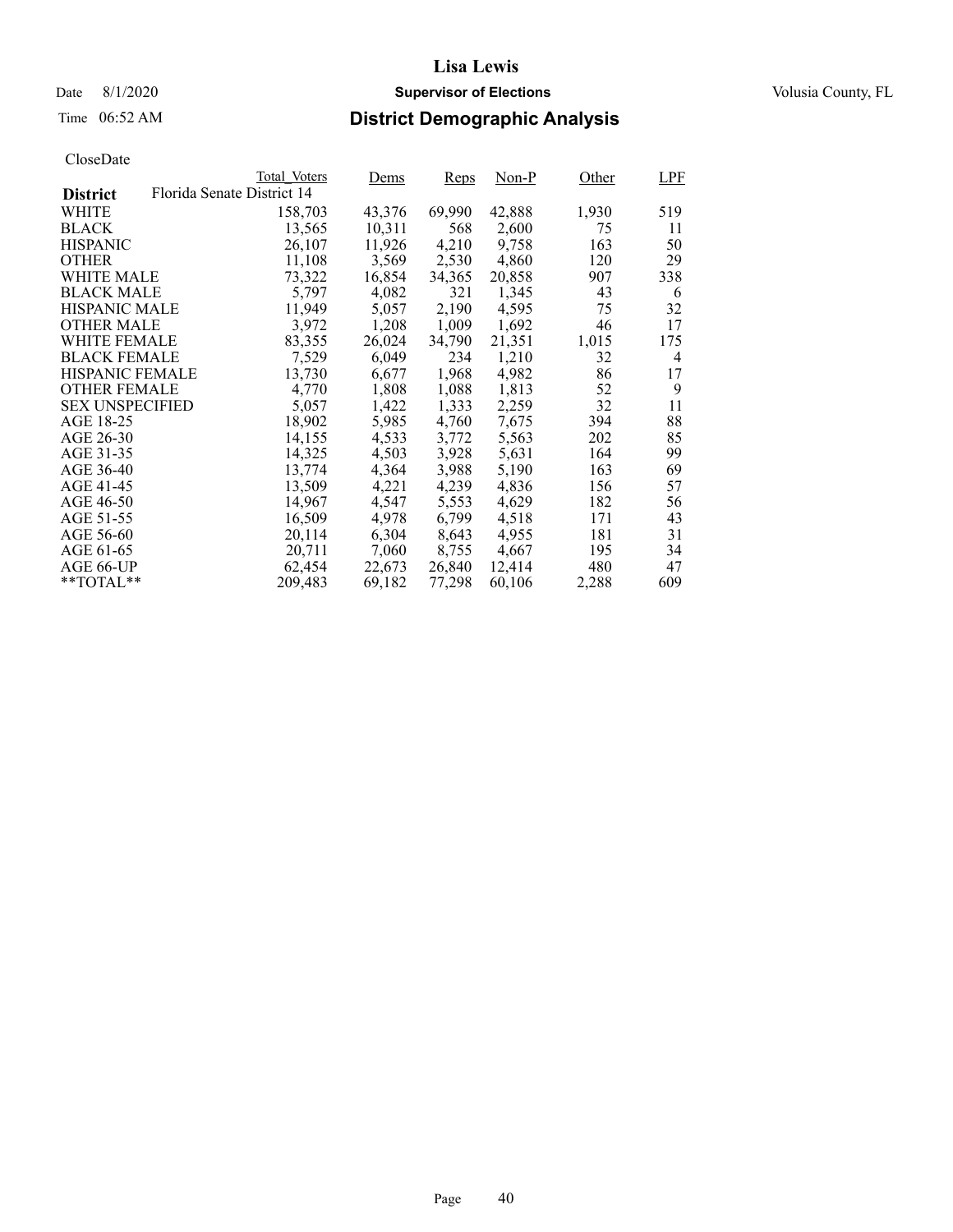### Date 8/1/2020 **Supervisor of Elections Supervisor of Elections** Volusia County, FL

# Time 06:52 AM **District Demographic Analysis**

|                        |                      | Total Voters | Dems  | Reps  | Non-P | Other    | LPF                     |
|------------------------|----------------------|--------------|-------|-------|-------|----------|-------------------------|
| <b>District</b>        | Daytona Beach Zone 1 |              |       |       |       |          |                         |
| WHITE                  |                      | 5,057        | 1,527 | 1,939 | 1,479 | 94       | 18                      |
| <b>BLACK</b>           |                      | 1,111        | 863   | 32    | 208   |          |                         |
| <b>HISPANIC</b>        |                      | 325          | 146   | 53    | 120   | 5        | 1                       |
| <b>OTHER</b>           |                      | 499          | 164   | 103   | 219   | 12       | 1                       |
| WHITE MALE             |                      | 2,469        | 620   | 1,024 | 762   | 48       | 15                      |
| <b>BLACK MALE</b>      |                      | 441          | 317   | 15    | 105   | 4        | 0                       |
| <b>HISPANIC MALE</b>   |                      | 153          | 53    | 32    | 62    | 5        | 1                       |
| <b>OTHER MALE</b>      |                      | 169          | 55    | 34    | 77    | 3        | 0                       |
| <b>WHITE FEMALE</b>    |                      | 2,512        | 884   | 888   | 691   | 46       | 3                       |
| <b>BLACK FEMALE</b>    |                      | 656          | 535   | 17    | 100   | 3        | 1                       |
| <b>HISPANIC FEMALE</b> |                      | 166          | 92    | 20    | 54    | $\theta$ | 0                       |
| <b>OTHER FEMALE</b>    |                      | 219          | 86    | 47    | 77    | 8        | 1                       |
| <b>SEX UNSPECIFIED</b> |                      | 207          | 58    | 50    | 98    |          | 0                       |
| AGE 18-25              |                      | 828          | 313   | 154   | 333   | 25       | 3                       |
| AGE 26-30              |                      | 560          | 238   | 106   | 201   | 14       | 1                       |
| AGE 31-35              |                      | 457          | 189   | 87    | 172   | 4        | 5                       |
| AGE 36-40              |                      | 355          | 151   | 86    | 111   | 5        | $\overline{c}$          |
| AGE 41-45              |                      | 375          | 149   | 97    | 122   | 5        | $\overline{2}$          |
| AGE 46-50              |                      | 444          | 160   | 125   | 149   | 9        |                         |
| AGE 51-55              |                      | 553          | 184   | 200   | 157   | 11       |                         |
| AGE 56-60              |                      | 644          | 221   | 243   | 170   | 9        | 1                       |
| AGE 61-65              |                      | 698          | 275   | 253   | 163   | 5        | $\overline{c}$          |
| AGE 66-UP              |                      | 2,078        | 820   | 776   | 448   | 31       | $\overline{\mathbf{3}}$ |
| $*$ $TOTAL**$          |                      | 6,992        | 2,700 | 2,127 | 2,026 | 118      | 21                      |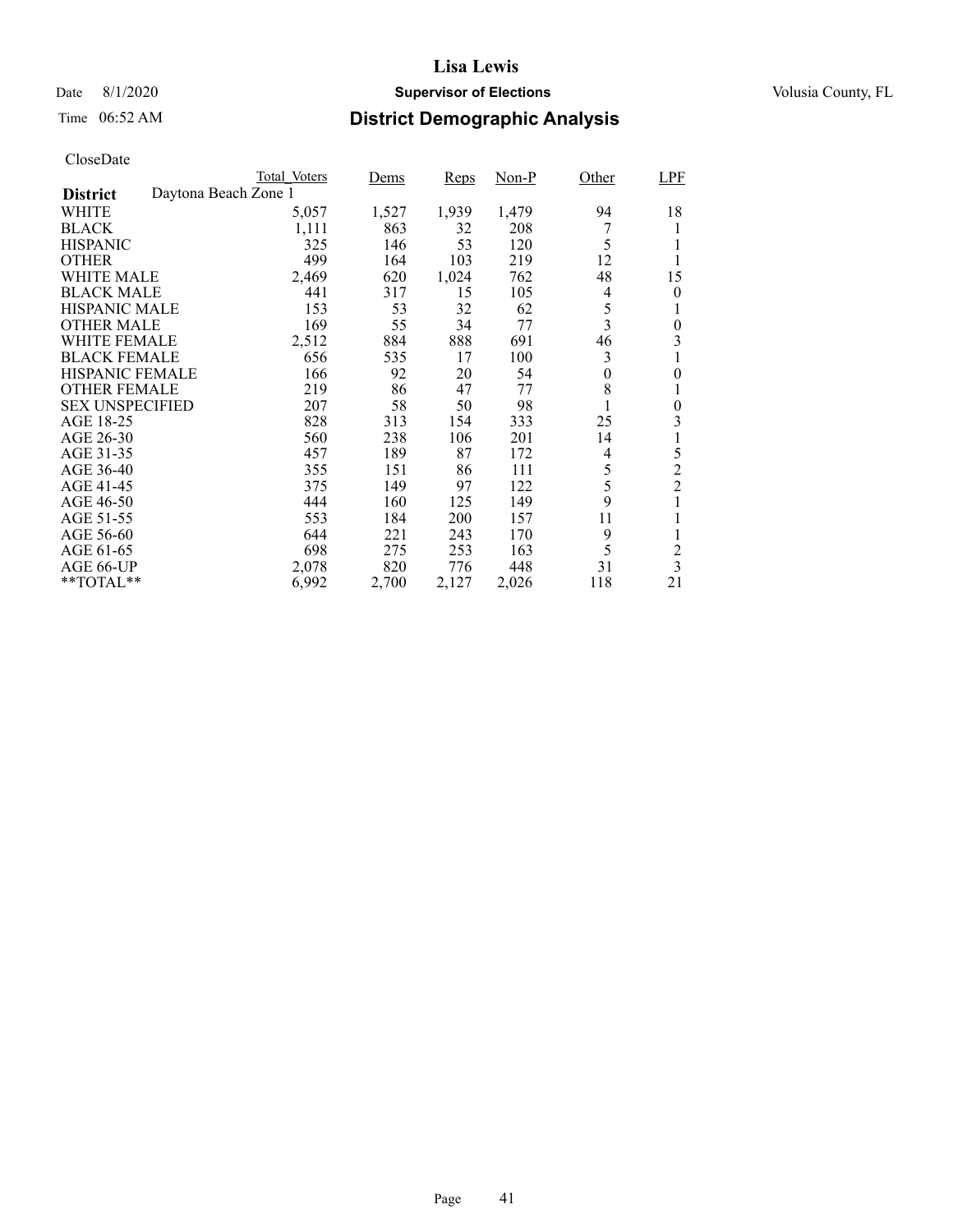### Date 8/1/2020 **Supervisor of Elections Supervisor of Elections** Volusia County, FL

# Time 06:52 AM **District Demographic Analysis**

|                        |                      | Total Voters | Dems  | Reps  | Non-P | Other            | LPF                     |
|------------------------|----------------------|--------------|-------|-------|-------|------------------|-------------------------|
| <b>District</b>        | Daytona Beach Zone 2 |              |       |       |       |                  |                         |
| WHITE                  |                      | 4,386        | 1,367 | 1,754 | 1,176 | 69               | 20                      |
| <b>BLACK</b>           |                      | 1,398        | 1,113 | 38    | 242   | 5                | $\overline{0}$          |
| <b>HISPANIC</b>        |                      | 281          | 128   | 42    | 110   |                  | 0                       |
| <b>OTHER</b>           |                      | 393          | 138   | 77    | 171   | 5                | $\overline{2}$          |
| WHITE MALE             |                      | 2,130        | 586   | 904   | 593   | 33               | 14                      |
| <b>BLACK MALE</b>      |                      | 567          | 414   | 24    | 127   | 2                | $\theta$                |
| <b>HISPANIC MALE</b>   |                      | 122          | 59    | 18    | 45    | $\boldsymbol{0}$ | 0                       |
| <b>OTHER MALE</b>      |                      | 136          | 43    | 38    | 50    | 3                | 2                       |
| <b>WHITE FEMALE</b>    |                      | 2,204        | 763   | 832   | 567   | 36               | 6                       |
| <b>BLACK FEMALE</b>    |                      | 815          | 687   | 14    | 111   | 3                | 0                       |
| <b>HISPANIC FEMALE</b> |                      | 152          | 66    | 21    | 64    | 1                | 0                       |
| <b>OTHER FEMALE</b>    |                      | 171          | 77    | 29    | 63    | 2                | 0                       |
| <b>SEX UNSPECIFIED</b> |                      | 161          | 51    | 31    | 79    | $\mathbf{0}$     | 0                       |
| AGE 18-25              |                      | 545          | 207   | 98    | 227   | 11               | 2                       |
| AGE 26-30              |                      | 419          | 201   | 68    | 141   | 8                | 1                       |
| AGE 31-35              |                      | 404          | 176   | 77    | 136   | 9                | 6                       |
| AGE 36-40              |                      | 369          | 180   | 77    | 104   | 7                |                         |
| AGE 41-45              |                      | 333          | 146   | 76    | 107   | $\overline{2}$   | $\overline{2}$          |
| AGE 46-50              |                      | 430          | 178   | 102   | 137   | 9                | 4                       |
| AGE 51-55              |                      | 555          | 198   | 180   | 169   | 8                | $\overline{0}$          |
| AGE 56-60              |                      | 725          | 282   | 269   | 169   | 4                |                         |
| AGE 61-65              |                      | 724          | 314   | 256   | 147   | 5                | $\overline{c}$          |
| AGE 66-UP              |                      | 1,953        | 864   | 708   | 361   | 17               | $\overline{\mathbf{3}}$ |
| $*$ $TOTAL**$          |                      | 6,458        | 2,746 | 1,911 | 1,699 | 80               | 22                      |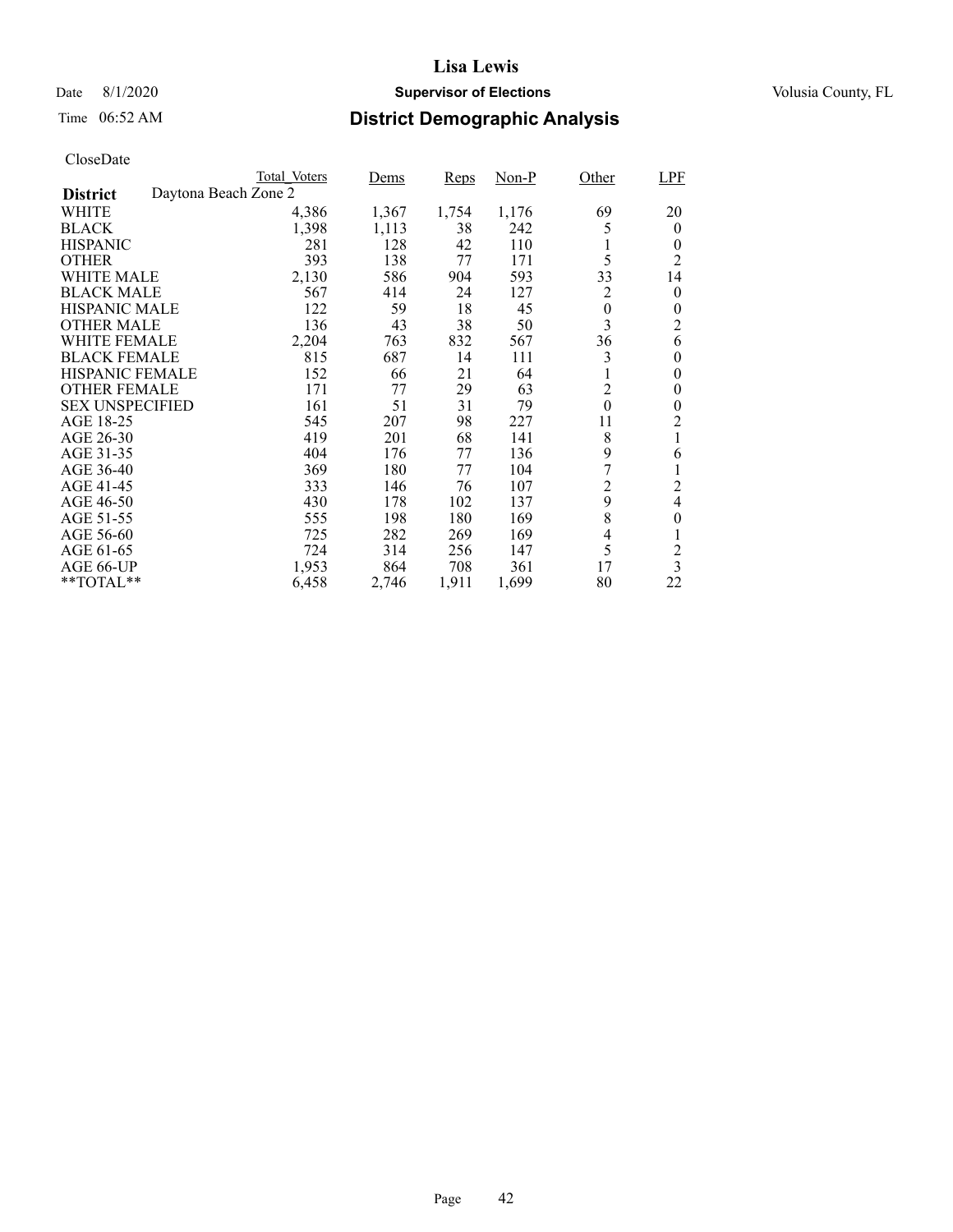### Date 8/1/2020 **Supervisor of Elections Supervisor of Elections** Volusia County, FL

# Time 06:52 AM **District Demographic Analysis**

|                        |                      | Total Voters | Dems  | Reps  | Non-P | Other            | LPF                     |
|------------------------|----------------------|--------------|-------|-------|-------|------------------|-------------------------|
| <b>District</b>        | Daytona Beach Zone 3 |              |       |       |       |                  |                         |
| WHITE                  |                      | 3,693        | 1,181 | 1,342 | 1,091 | 59               | 20                      |
| <b>BLACK</b>           |                      | 1,630        | 1,277 | 36    | 305   | 12               | $\theta$                |
| <b>HISPANIC</b>        |                      | 306          | 157   | 58    | 84    | 6                |                         |
| <b>OTHER</b>           |                      | 564          | 211   | 62    | 288   | 3                | $\theta$                |
| WHITE MALE             |                      | 1,857        | 504   | 733   | 584   | 23               | 13                      |
| <b>BLACK MALE</b>      |                      | 646          | 488   | 18    | 134   | 6                | 0                       |
| <b>HISPANIC MALE</b>   |                      | 143          | 71    | 28    | 41    | 3                | $\theta$                |
| <b>OTHER MALE</b>      |                      | 175          | 69    | 29    | 77    | $\theta$         | $\theta$                |
| WHITE FEMALE           |                      | 1,786        | 666   | 590   | 487   | 36               |                         |
| <b>BLACK FEMALE</b>    |                      | 896          | 723   | 18    | 149   | 6                | 0                       |
| <b>HISPANIC FEMALE</b> |                      | 154          | 81    | 29    | 40    | $\mathfrak{Z}$   | 1                       |
| <b>OTHER FEMALE</b>    |                      | 205          | 89    | 20    | 93    | 3                | 0                       |
| <b>SEX UNSPECIFIED</b> |                      | 331          | 135   | 33    | 163   | $\boldsymbol{0}$ | 0                       |
| AGE 18-25              |                      | 1,367        | 832   | 91    | 431   | 12               |                         |
| AGE 26-30              |                      | 389          | 173   | 61    | 146   | 7                | 2                       |
| AGE 31-35              |                      | 354          | 146   | 60    | 135   | 7                | 6                       |
| AGE 36-40              |                      | 313          | 116   | 68    | 119   | 8                | $\overline{c}$          |
| AGE 41-45              |                      | 294          | 122   | 61    | 102   | 7                | $\overline{c}$          |
| AGE 46-50              |                      | 312          | 119   | 95    | 92    | 4                | $\overline{c}$          |
| AGE 51-55              |                      | 396          | 155   | 122   | 112   | 6                |                         |
| AGE 56-60              |                      | 508          | 175   | 179   | 152   | $\overline{2}$   | $\overline{0}$          |
| AGE 61-65              |                      | 606          | 246   | 204   | 140   | 14               | $\overline{c}$          |
| AGE 66-UP              |                      | 1,653        | 742   | 557   | 338   | 13               | $\overline{\mathbf{3}}$ |
| $*$ $TOTAL**$          |                      | 6,193        | 2,826 | 1,498 | 1,768 | 80               | 21                      |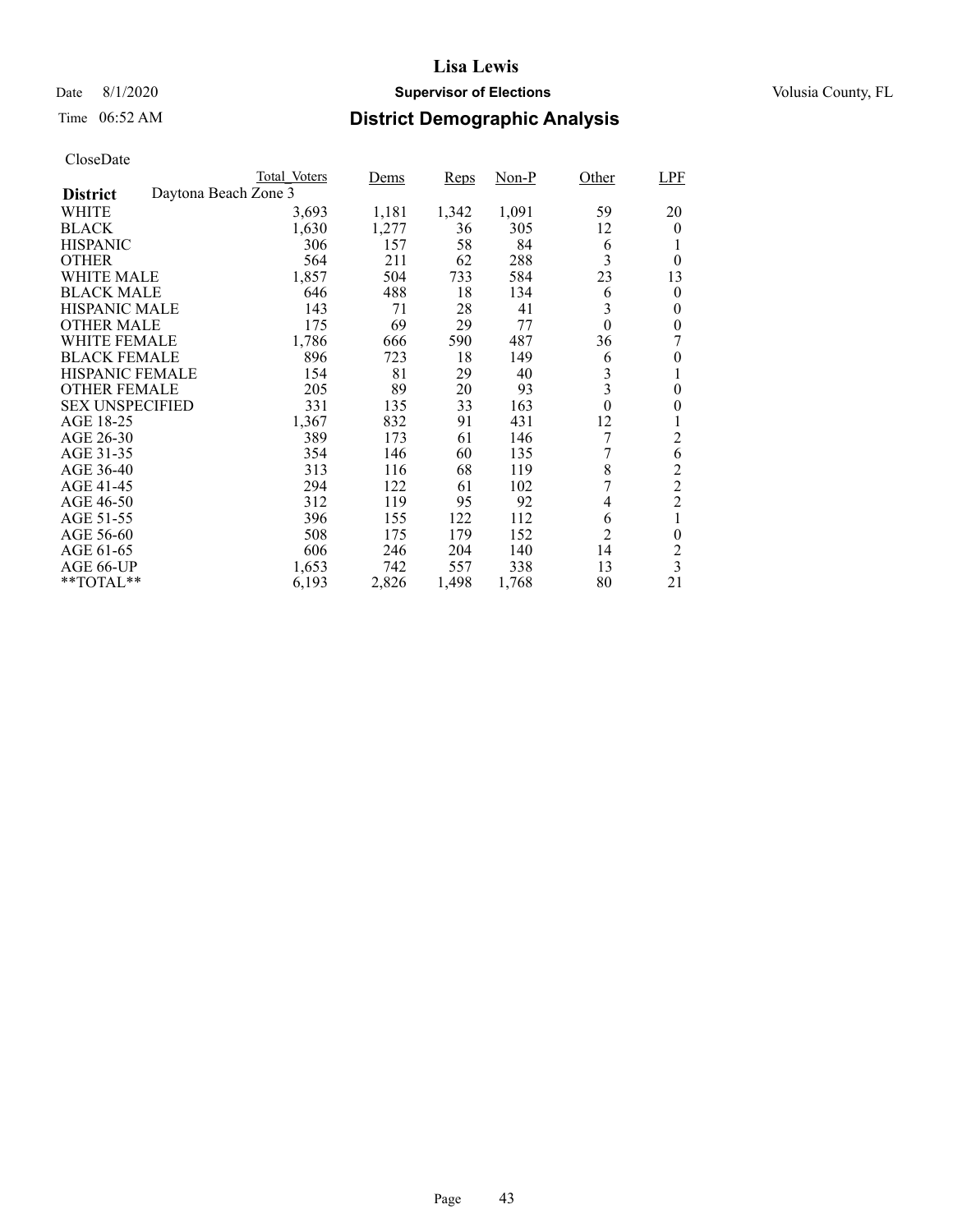### Date 8/1/2020 **Supervisor of Elections Supervisor of Elections** Volusia County, FL

# Time 06:52 AM **District Demographic Analysis**

|                        |                      | Total Voters | Dems  | Reps  | $Non-P$ | Other          | <b>LPF</b>              |
|------------------------|----------------------|--------------|-------|-------|---------|----------------|-------------------------|
| <b>District</b>        | Daytona Beach Zone 4 |              |       |       |         |                |                         |
| WHITE                  |                      | 8,118        | 2,063 | 3,832 | 2,062   | 137            | 24                      |
| <b>BLACK</b>           |                      | 1,201        | 874   | 43    | 261     | 22             | 1                       |
| <b>HISPANIC</b>        |                      | 444          | 169   | 103   | 160     | 12             | 0                       |
| <b>OTHER</b>           |                      | 689          | 198   | 161   | 318     | 11             | 1                       |
| WHITE MALE             |                      | 3,779        | 773   | 1,865 | 1,054   | 69             | 18                      |
| <b>BLACK MALE</b>      |                      | 496          | 314   | 29    | 138     | 14             | 1                       |
| <b>HISPANIC MALE</b>   |                      | 195          | 67    | 53    | 71      | 4              | $\theta$                |
| <b>OTHER MALE</b>      |                      | 257          | 71    | 59    | 123     | $\overline{4}$ | 0                       |
| WHITE FEMALE           |                      | 4,265        | 1,268 | 1,942 | 981     | 68             | 6                       |
| <b>BLACK FEMALE</b>    |                      | 684          | 541   | 13    | 122     | 8              | $\theta$                |
| HISPANIC FEMALE        |                      | 241          | 99    | 50    | 84      | 8              | 0                       |
| <b>OTHER FEMALE</b>    |                      | 315          | 100   | 76    | 132     | 6              | 1                       |
| <b>SEX UNSPECIFIED</b> |                      | 219          | 71    | 51    | 96      | 1              | $\overline{0}$          |
| AGE 18-25              |                      | 956          | 341   | 231   | 348     | 31             | 5                       |
| AGE 26-30              |                      | 818          | 272   | 216   | 302     | 23             | 5                       |
| AGE 31-35              |                      | 668          | 255   | 173   | 225     | 13             | $\overline{2}$          |
| AGE 36-40              |                      | 549          | 190   | 146   | 207     | 5              | 1                       |
| AGE 41-45              |                      | 487          | 185   | 143   | 152     | 5              | $\overline{c}$          |
| AGE 46-50              |                      | 594          | 167   | 235   | 177     | 12             | $\overline{\mathbf{3}}$ |
| AGE 51-55              |                      | 647          | 192   | 272   | 171     | 10             | $\overline{c}$          |
| AGE 56-60              |                      | 967          | 262   | 452   | 230     | 23             | $\boldsymbol{0}$        |
| AGE 61-65              |                      | 1,177        | 364   | 542   | 250     | 16             | 5                       |
| AGE 66-UP              |                      | 3,586        | 1,076 | 1,728 | 737     | 44             | 1                       |
| **TOTAL**              |                      | 10,452       | 3,304 | 4,139 | 2,801   | 182            | 26                      |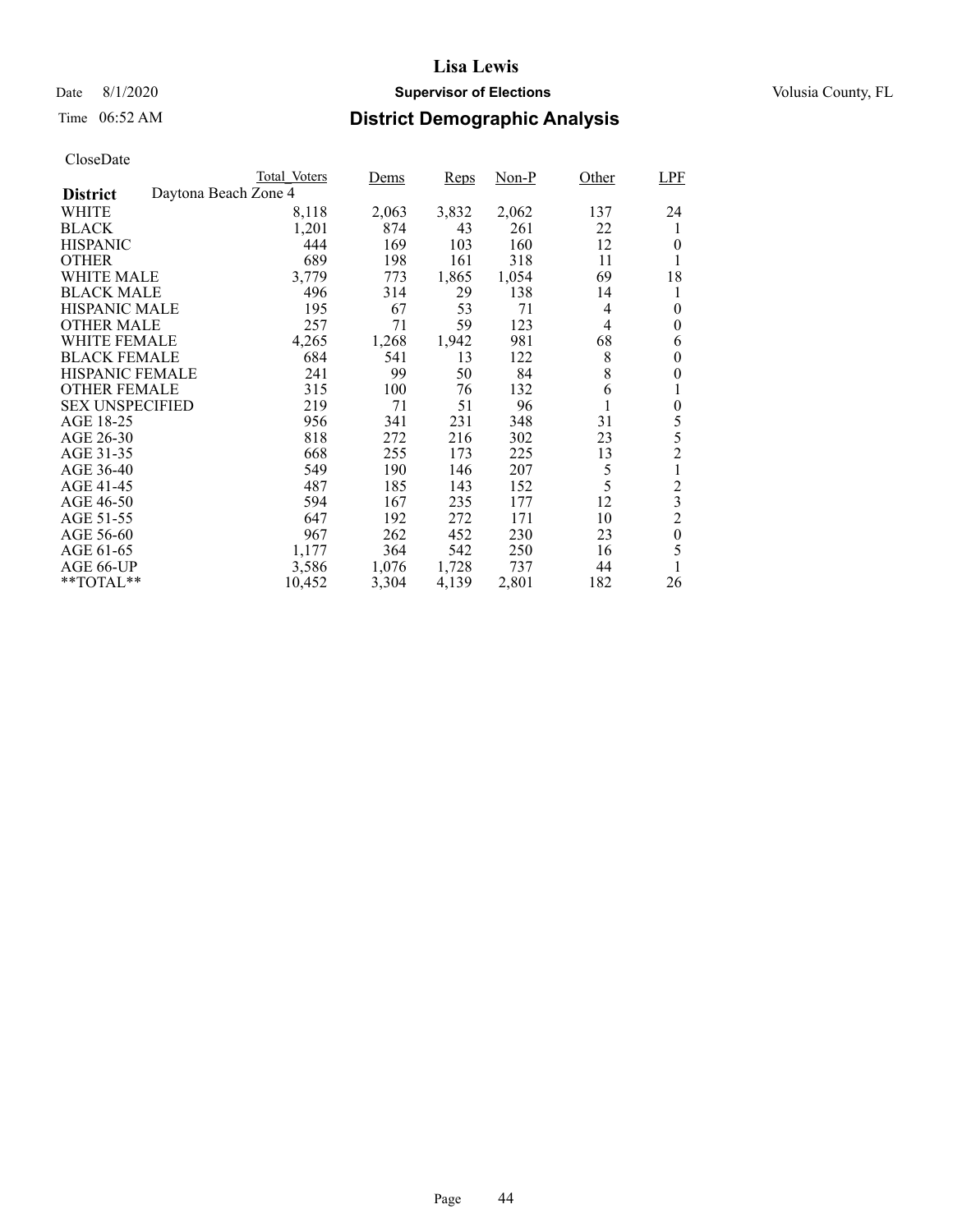### Date 8/1/2020 **Supervisor of Elections Supervisor of Elections** Volusia County, FL

# Time 06:52 AM **District Demographic Analysis**

|                        |                      | Total Voters | Dems  | Reps  | Non-P | Other          | LPF            |
|------------------------|----------------------|--------------|-------|-------|-------|----------------|----------------|
| <b>District</b>        | Daytona Beach Zone 5 |              |       |       |       |                |                |
| WHITE                  |                      | 2,578        | 805   | 957   | 749   | 56             | 11             |
| <b>BLACK</b>           |                      | 4,340        | 3,571 | 105   | 644   | 19             | 1              |
| <b>HISPANIC</b>        |                      | 395          | 175   | 64    | 149   | 4              | 3              |
| <b>OTHER</b>           |                      | 534          | 222   | 73    | 234   | 4              | 1              |
| <b>WHITE MALE</b>      |                      | 1,199        | 307   | 495   | 366   | 25             | 6              |
| <b>BLACK MALE</b>      |                      | 1,641        | 1,259 | 58    | 312   | 12             | 0              |
| <b>HISPANIC MALE</b>   |                      | 178          | 65    | 35    | 72    | 4              | 2              |
| <b>OTHER MALE</b>      |                      | 200          | 83    | 30    | 84    | 3              | $\mathbf{0}$   |
| WHITE FEMALE           |                      | 1,348        | 489   | 453   | 370   | 31             | 5              |
| <b>BLACK FEMALE</b>    |                      | 2,628        | 2,259 | 44    | 317   |                |                |
| <b>HISPANIC FEMALE</b> |                      | 212          | 108   | 28    | 75    | 0              |                |
| <b>OTHER FEMALE</b>    |                      | 211          | 98    | 27    | 84    | 1              |                |
| <b>SEX UNSPECIFIED</b> |                      | 230          | 105   | 29    | 96    | $\overline{0}$ | $\overline{0}$ |
| AGE 18-25              |                      | 1,172        | 620   | 153   | 373   | 19             |                |
| AGE 26-30              |                      | 816          | 438   | 121   | 239   | 15             | 3              |
| AGE 31-35              |                      | 718          | 406   | 79    | 224   |                | $\overline{c}$ |
| AGE 36-40              |                      | 610          | 373   | 68    | 163   | 4              | $\overline{c}$ |
| AGE 41-45              |                      | 548          | 322   | 67    | 157   | $\overline{c}$ | $\overline{0}$ |
| AGE 46-50              |                      | 577          | 354   | 96    | 116   | 10             |                |
| AGE 51-55              |                      | 558          | 376   | 83    | 93    | 6              | 0              |
| AGE 56-60              |                      | 660          | 436   | 104   | 116   | 4              | $\theta$       |
| AGE 61-65              |                      | 615          | 413   | 110   | 87    | 4              | 1              |
| AGE 66-UP              |                      | 1,571        | 1,033 | 318   | 208   | 12             | $\theta$       |
| **TOTAL**              |                      | 7,847        | 4,773 | 1,199 | 1,776 | 83             | 16             |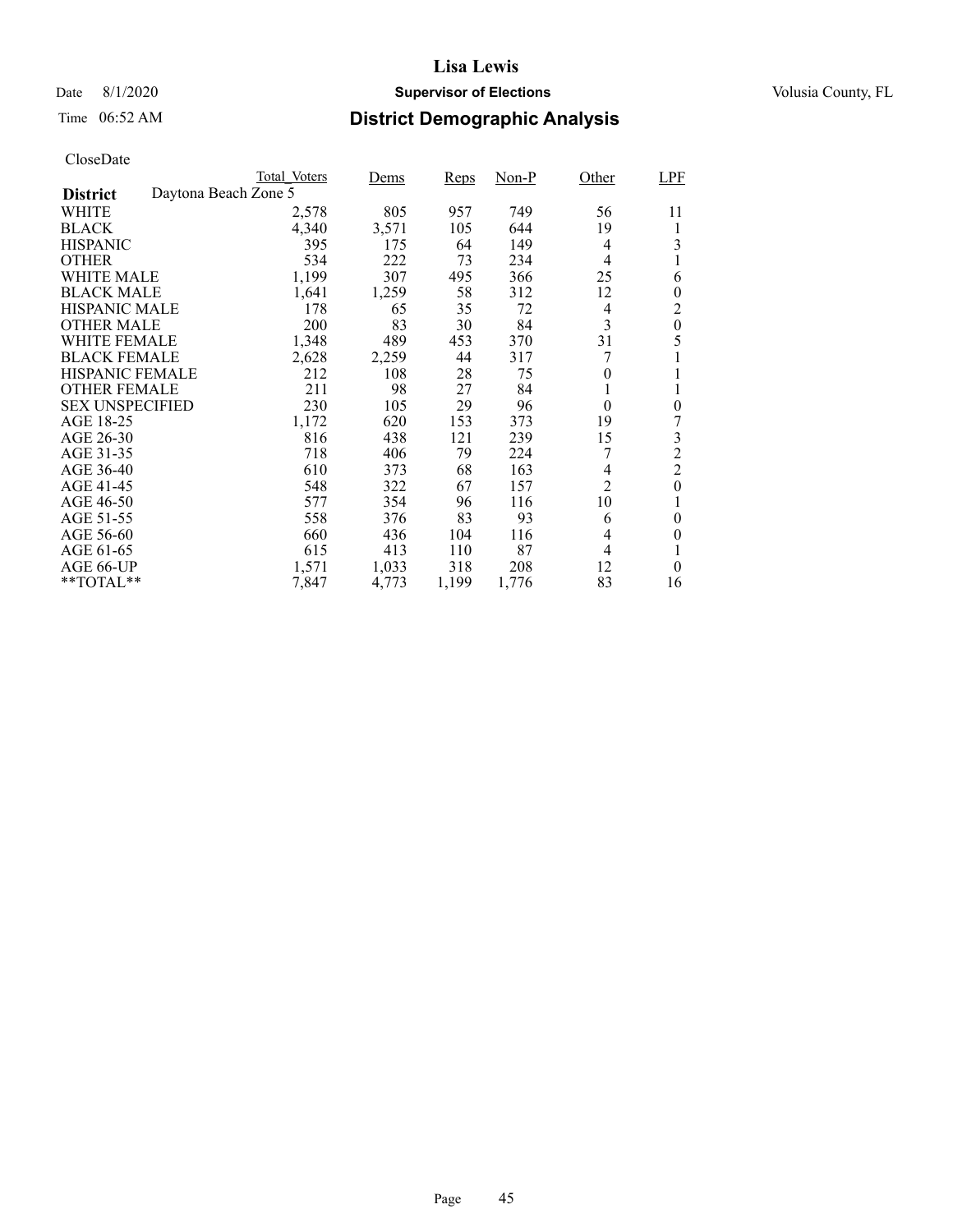### Date 8/1/2020 **Supervisor of Elections Supervisor of Elections** Volusia County, FL

# Time 06:52 AM **District Demographic Analysis**

|                        |                      | Total Voters | Dems  | <b>Reps</b> | Non-P | Other                   | LPF            |
|------------------------|----------------------|--------------|-------|-------------|-------|-------------------------|----------------|
| <b>District</b>        | Daytona Beach Zone 6 |              |       |             |       |                         |                |
| WHITE                  |                      | 1,366        | 438   | 439         | 465   | 17                      |                |
| <b>BLACK</b>           |                      | 3,574        | 2,931 | 93          | 545   | 5                       | $\theta$       |
| <b>HISPANIC</b>        |                      | 307          | 166   | 22          | 117   | $\overline{c}$          | 0              |
| <b>OTHER</b>           |                      | 432          | 194   | 46          | 183   | 8                       | 1              |
| WHITE MALE             |                      | 638          | 170   | 234         | 220   | 9                       | 5              |
| <b>BLACK MALE</b>      |                      | 1,384        | 1,072 | 46          | 263   | 3                       | $\theta$       |
| <b>HISPANIC MALE</b>   |                      | 142          | 69    | 11          | 61    |                         | 0              |
| <b>OTHER MALE</b>      |                      | 137          | 59    | 24          | 49    | 4                       | 1              |
| WHITE FEMALE           |                      | 683          | 261   | 189         | 223   | 8                       | $\overline{2}$ |
| <b>BLACK FEMALE</b>    |                      | 2,113        | 1,798 | 46          | 267   | $\overline{c}$          | $\theta$       |
| <b>HISPANIC FEMALE</b> |                      | 153          | 92    | 10          | 50    | 1                       | $\overline{0}$ |
| <b>OTHER FEMALE</b>    |                      | 156          | 91    | 12          | 51    | $\overline{2}$          | 0              |
| <b>SEX UNSPECIFIED</b> |                      | 273          | 117   | 28          | 126   | $\overline{2}$          | $\theta$       |
| AGE 18-25              |                      | 1,008        | 531   | 101         | 364   | 12                      | $\theta$       |
| AGE 26-30              |                      | 547          | 357   | 30          | 157   | 3                       | $\theta$       |
| AGE 31-35              |                      | 530          | 327   | 55          | 143   | 3                       | $\overline{c}$ |
| AGE 36-40              |                      | 429          | 266   | 45          | 115   |                         | $\overline{2}$ |
| AGE 41-45              |                      | 400          | 251   | 29          | 117   | $\overline{2}$          | 1              |
| AGE 46-50              |                      | 377          | 244   | 50          | 81    | $\overline{c}$          | $\theta$       |
| AGE 51-55              |                      | 438          | 297   | 55          | 82    | $\overline{2}$          | 2              |
| AGE 56-60              |                      | 466          | 324   | 58          | 82    | 1                       | 1              |
| AGE 61-65              |                      | 461          | 328   | 66          | 65    | $\overline{\mathbf{c}}$ | $\theta$       |
| AGE 66-UP              |                      | 1,017        | 803   | 111         | 101   | $\overline{2}$          | $\theta$       |
| $*$ $TOTAL**$          |                      | 5,679        | 3,729 | 600         | 1,310 | 32                      | 8              |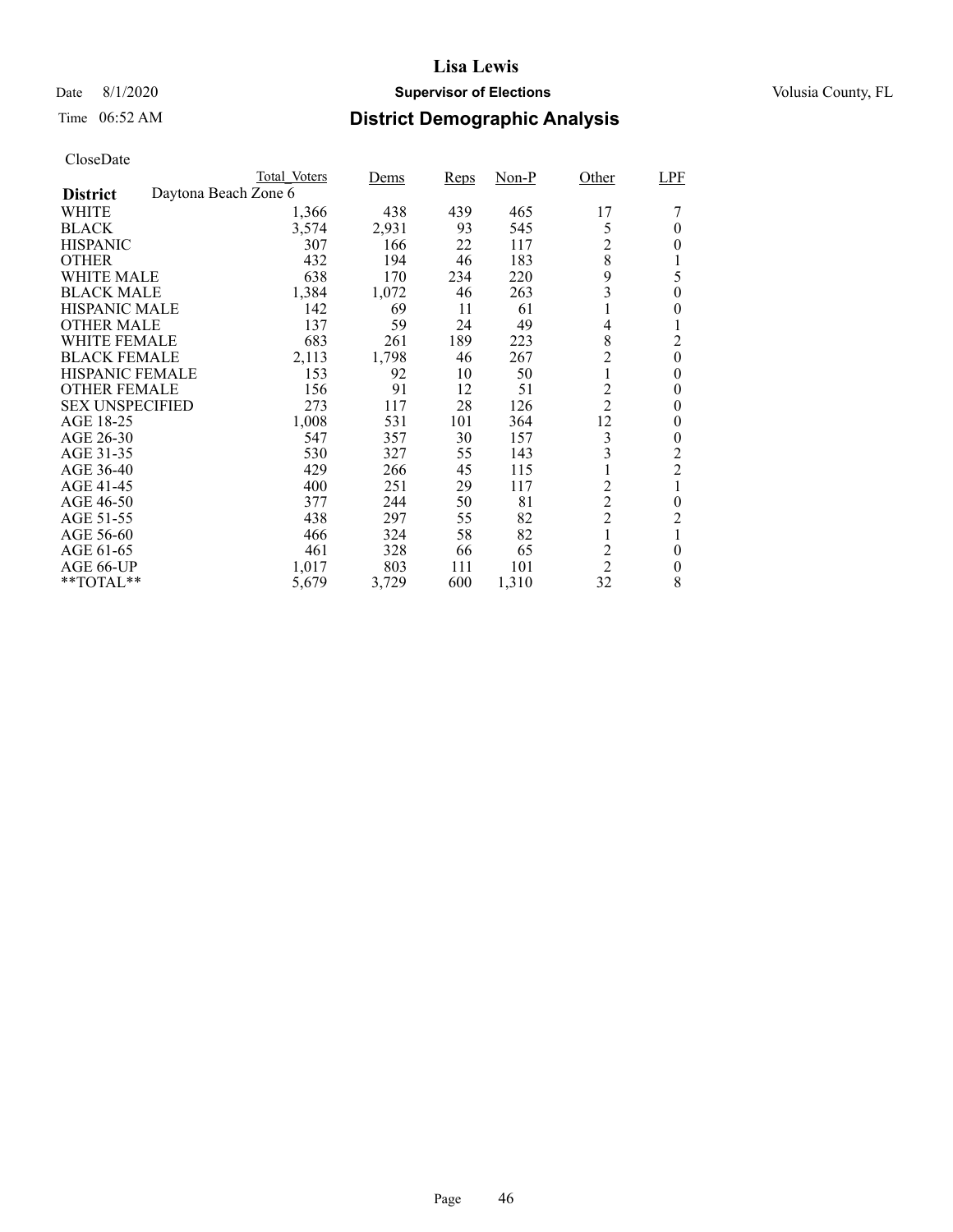### Date 8/1/2020 **Supervisor of Elections Supervisor of Elections** Volusia County, FL

# Time 06:52 AM **District Demographic Analysis**

|                        |                      | Total Voters | Dems  | Reps     | $Non-P$ | Other            | LPF      |
|------------------------|----------------------|--------------|-------|----------|---------|------------------|----------|
| <b>District</b>        | Daytona Beach Shores |              |       |          |         |                  |          |
| WHITE                  |                      | 4,052        | 979   | 2,043    | 967     | 54               | 9        |
| <b>BLACK</b>           |                      | 68           | 49    | 2        | 16      |                  | 0        |
| <b>HISPANIC</b>        |                      | 112          | 41    | 36       | 34      |                  | $_{0}$   |
| <b>OTHER</b>           |                      | 265          | 81    | 87       | 95      |                  |          |
| WHITE MALE             |                      | 1,916        | 405   | 976      | 494     | 35               | 6        |
| <b>BLACK MALE</b>      |                      | 30           | 21    | $\theta$ | 8       |                  | 0        |
| <b>HISPANIC MALE</b>   |                      | 49           | 11    | 18       | 19      |                  | $\theta$ |
| <b>OTHER MALE</b>      |                      | 99           | 32    | 33       | 34      | $\theta$         | 0        |
| <b>WHITE FEMALE</b>    |                      | 2,090        | 563   | 1,043    | 463     | 18               | 3        |
| <b>BLACK FEMALE</b>    |                      | 37           | 28    | 2        |         | $\theta$         | $\theta$ |
| <b>HISPANIC FEMALE</b> |                      | 62           | 30    | 17       | 15      | 0                | 0        |
| <b>OTHER FEMALE</b>    |                      | 130          | 39    | 42       | 47      |                  |          |
| <b>SEX UNSPECIFIED</b> |                      | 84           | 21    | 37       | 25      |                  | $\Omega$ |
| AGE 18-25              |                      | 144          | 46    | 43       | 50      | 5                | 0        |
| AGE 26-30              |                      | 87           | 25    | 29       | 31      |                  | T        |
| AGE 31-35              |                      | 103          | 29    | 38       | 29      | 2                | 5        |
| AGE 36-40              |                      | 109          | 31    | 37       | 41      | $\boldsymbol{0}$ | $\theta$ |
| AGE 41-45              |                      | 108          | 31    | 38       | 36      | $\overline{c}$   |          |
| AGE 46-50              |                      | 144          | 29    | 64       | 50      |                  | 0        |
| AGE 51-55              |                      | 268          | 61    | 117      | 85      | 4                |          |
| AGE 56-60              |                      | 431          | 104   | 221      | 99      | 7                | $_{0}$   |
| AGE 61-65              |                      | 566          | 124   | 293      | 139     | 9                |          |
| AGE 66-UP              |                      | 2,537        | 670   | 1,288    | 552     | 26               |          |
| $*$ $TOTAL**$          |                      | 4,497        | 1,150 | 2,168    | 1,112   | 57               | 10       |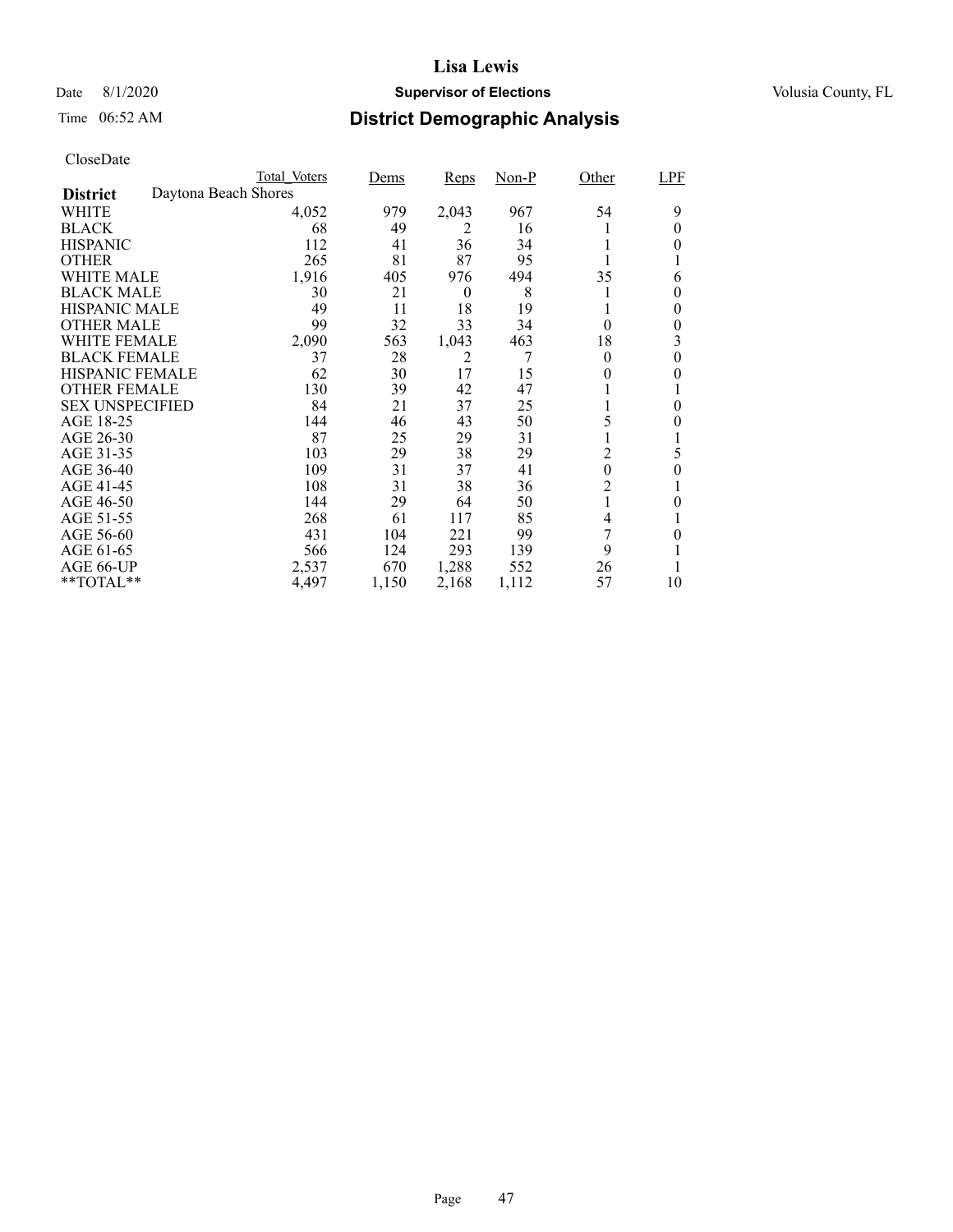### Date 8/1/2020 **Supervisor of Elections Supervisor of Elections** Volusia County, FL

# Time 06:52 AM **District Demographic Analysis**

|                        |        | Total Voters | Dems  | Reps  | Non-P | Other | <b>LPF</b>       |
|------------------------|--------|--------------|-------|-------|-------|-------|------------------|
| <b>District</b>        | DeBary |              |       |       |       |       |                  |
| WHITE                  |        | 12,994       | 2,967 | 6,486 | 3,347 | 139   | 55               |
| <b>BLACK</b>           |        | 747          | 539   | 36    | 167   | 5     | $\boldsymbol{0}$ |
| <b>HISPANIC</b>        |        | 1,649        | 686   | 392   | 552   | 16    | 3                |
| <b>OTHER</b>           |        | 961          | 263   | 248   | 437   | 13    | $\theta$         |
| WHITE MALE             |        | 6,048        | 1,152 | 3,186 | 1,611 | 63    | 36               |
| <b>BLACK MALE</b>      |        | 348          | 224   | 20    | 100   | 4     | $\boldsymbol{0}$ |
| <b>HISPANIC MALE</b>   |        | 733          | 279   | 195   | 250   |       | 2                |
| <b>OTHER MALE</b>      |        | 326          | 82    | 94    | 146   | 4     | $\theta$         |
| <b>WHITE FEMALE</b>    |        | 6,764        | 1,782 | 3,224 | 1,666 | 74    | 18               |
| <b>BLACK FEMALE</b>    |        | 387          | 306   | 16    | 64    |       | $\theta$         |
| <b>HISPANIC FEMALE</b> |        | 892          | 399   | 191   | 292   | 9     | 1                |
| <b>OTHER FEMALE</b>    |        | 432          | 145   | 108   | 172   | 7     | $\theta$         |
| <b>SEX UNSPECIFIED</b> |        | 421          | 86    | 128   | 202   | 4     | 1                |
| AGE 18-25              |        | 1,327        | 334   | 393   | 559   | 29    | 12               |
| AGE 26-30              |        | 972          | 256   | 333   | 367   | 10    | 6                |
| AGE 31-35              |        | 1,113        | 306   | 396   | 394   | 13    | 4                |
| AGE 36-40              |        | 1,107        | 267   | 414   | 403   | 8     | 15               |
| AGE 41-45              |        | 1,069        | 291   | 407   | 352   | 13    | 6                |
| AGE 46-50              |        | 1,217        | 290   | 529   | 375   | 15    | 8                |
| AGE 51-55              |        | 1,392        | 351   | 677   | 349   | 13    | $\overline{c}$   |
| AGE 56-60              |        | 1,550        | 399   | 760   | 371   | 17    | 3                |
| AGE 61-65              |        | 1,649        | 447   | 809   | 366   | 26    | 1                |
| AGE 66-UP              |        | 4,946        | 1,510 | 2,443 | 963   | 29    | 1                |
| **TOTAL**              |        | 16,351       | 4,455 | 7,162 | 4,503 | 173   | 58               |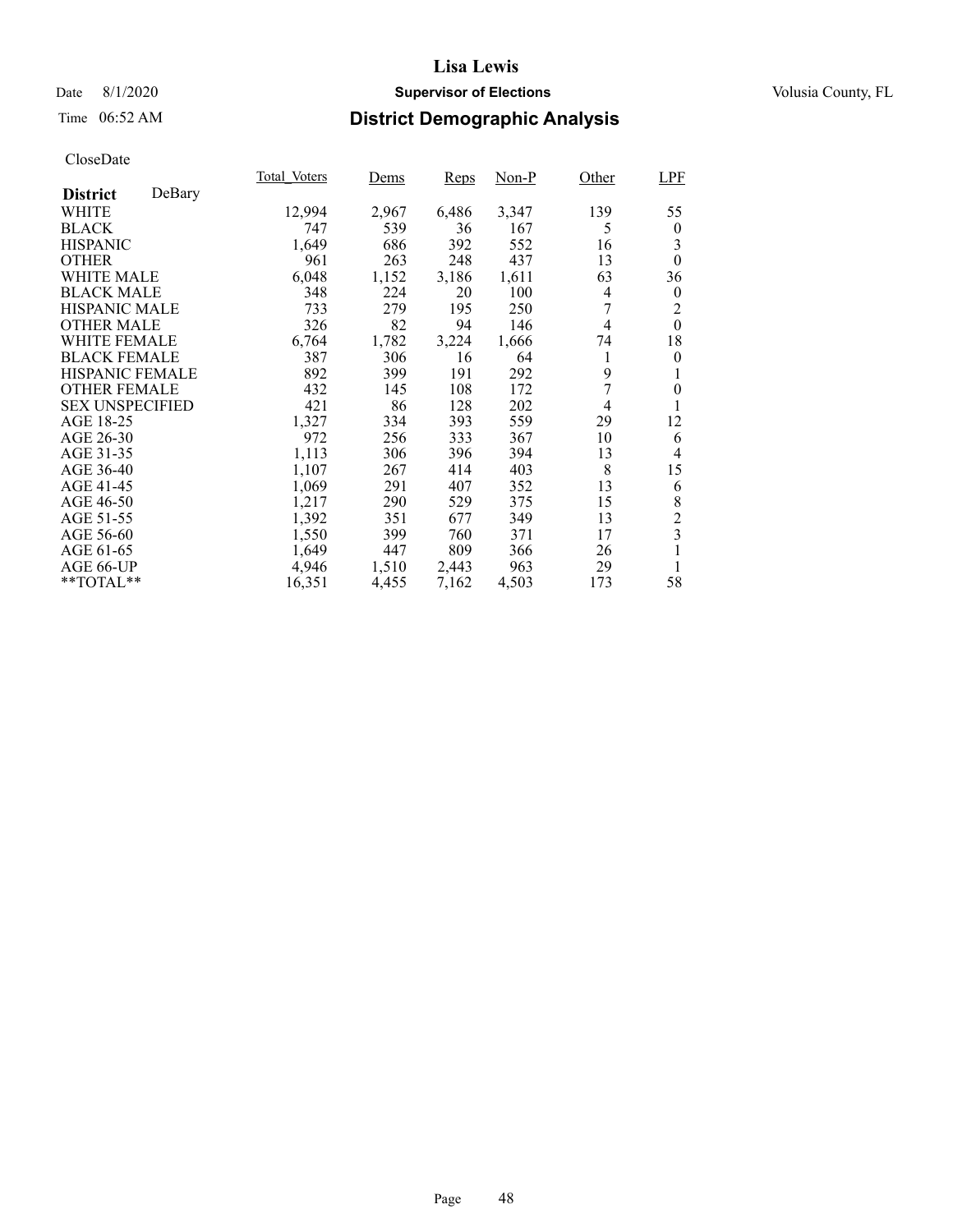### Date 8/1/2020 **Supervisor of Elections Supervisor of Elections** Volusia County, FL

# Time 06:52 AM **District Demographic Analysis**

|                        |        | Total Voters | Dems  | Reps  | Non-P | Other | <b>LPF</b>     |
|------------------------|--------|--------------|-------|-------|-------|-------|----------------|
| <b>District</b>        | DeLand |              |       |       |       |       |                |
| WHITE                  |        | 16,015       | 4,881 | 6,992 | 3,877 | 200   | 65             |
| <b>BLACK</b>           |        | 2,983        | 2,355 | 108   | 506   | 13    | 1              |
| <b>HISPANIC</b>        |        | 2,455        | 1,082 | 464   | 877   | 24    | 8              |
| <b>OTHER</b>           |        | 1,458        | 559   | 265   | 620   | 9     | 5              |
| <b>WHITE MALE</b>      |        | 7,012        | 1,784 | 3,260 | 1,830 | 94    | 44             |
| <b>BLACK MALE</b>      |        | 1,165        | 862   | 55    | 241   | 6     | 1              |
| <b>HISPANIC MALE</b>   |        | 1,027        | 408   | 226   | 377   | 10    | 6              |
| <b>OTHER MALE</b>      |        | 527          | 192   | 115   | 218   | 2     | $\theta$       |
| <b>WHITE FEMALE</b>    |        | 8,838        | 3,043 | 3,673 | 1,997 | 105   | 20             |
| <b>BLACK FEMALE</b>    |        | 1,755        | 1,442 | 49    | 257   |       | $\theta$       |
| HISPANIC FEMALE        |        | 1,394        | 656   | 235   | 488   | 13    | $\overline{c}$ |
| <b>OTHER FEMALE</b>    |        | 623          | 264   | 105   | 245   | 6     | $\frac{3}{3}$  |
| <b>SEX UNSPECIFIED</b> |        | 570          | 226   | 111   | 227   | 3     |                |
| AGE 18-25              |        | 2,358        | 992   | 483   | 831   | 38    | 14             |
| AGE 26-30              |        | 1,613        | 621   | 399   | 560   | 16    | 17             |
| AGE 31-35              |        | 1,642        | 599   | 428   | 587   | 19    | 9              |
| AGE 36-40              |        | 1,606        | 629   | 424   | 524   | 21    | 8              |
| AGE 41-45              |        | 1,531        | 552   | 491   | 466   | 18    | 4              |
| AGE 46-50              |        | 1,563        | 579   | 501   | 461   | 19    | 3              |
| AGE 51-55              |        | 1,611        | 562   | 641   | 386   | 14    | 8              |
| AGE 56-60              |        | 1,853        | 718   | 726   | 390   | 15    | $\overline{4}$ |
| AGE 61-65              |        | 1,925        | 771   | 750   | 385   | 16    | 3              |
| AGE 66-UP              |        | 7,201        | 2,850 | 2,984 | 1,288 | 70    | 9              |
| **TOTAL**              |        | 22,911       | 8,877 | 7,829 | 5,880 | 246   | 79             |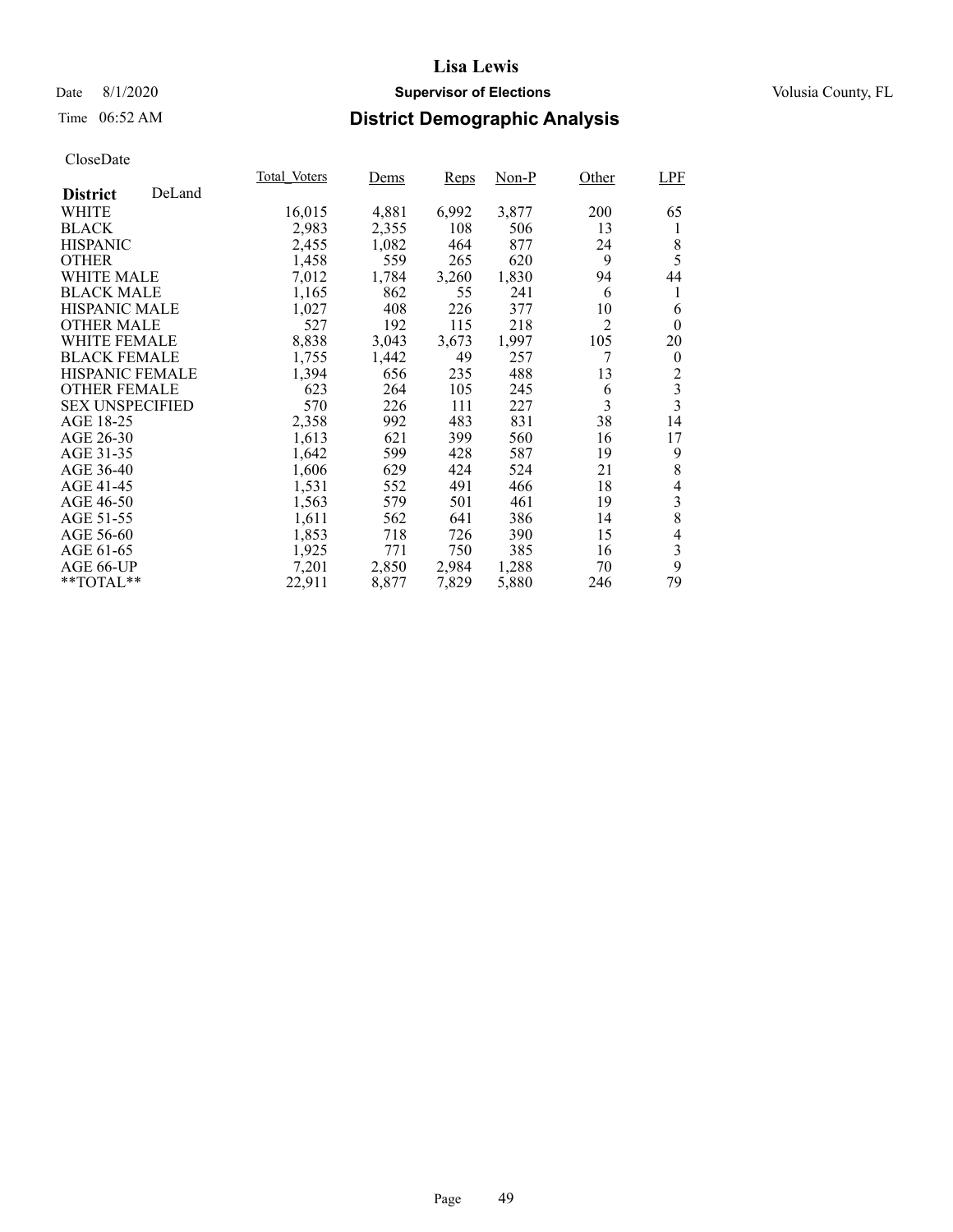### Date 8/1/2020 **Supervisor of Elections Supervisor of Elections** Volusia County, FL

# Time 06:52 AM **District Demographic Analysis**

|                        |                    | Total Voters | Dems  | Reps  | Non-P | Other          | <b>LPF</b>     |
|------------------------|--------------------|--------------|-------|-------|-------|----------------|----------------|
| <b>District</b>        | Deltona District 1 |              |       |       |       |                |                |
| WHITE                  |                    | 4,987        | 1,311 | 1,995 | 1,618 | 45             | 18             |
| <b>BLACK</b>           |                    | 1,182        | 873   | 47    | 254   | 7              |                |
| <b>HISPANIC</b>        |                    | 3,099        | 1,524 | 410   | 1,153 | 11             |                |
| <b>OTHER</b>           |                    | 656          | 214   | 112   | 322   | 7              |                |
| <b>WHITE MALE</b>      |                    | 2,340        | 520   | 995   | 797   | 16             | 12             |
| <b>BLACK MALE</b>      |                    | 499          | 328   | 28    | 138   | 5              | $\theta$       |
| <b>HISPANIC MALE</b>   |                    | 1,397        | 648   | 204   | 540   | 4              |                |
| <b>OTHER MALE</b>      |                    | 215          | 69    | 39    | 105   |                |                |
| WHITE FEMALE           |                    | 2,585        | 778   | 980   | 792   | 29             | 6              |
| <b>BLACK FEMALE</b>    |                    | 663          | 531   | 17    | 112   | $\overline{2}$ |                |
| <b>HISPANIC FEMALE</b> |                    | 1,656        | 854   | 202   | 593   | 7              | $\theta$       |
| <b>OTHER FEMALE</b>    |                    | 285          | 107   | 51    | 123   | 4              | $\theta$       |
| <b>SEX UNSPECIFIED</b> |                    | 284          | 87    | 48    | 147   | $\overline{2}$ | 0              |
| AGE 18-25              |                    | 1,156        | 384   | 199   | 562   | 8              | 3              |
| AGE 26-30              |                    | 962          | 363   | 164   | 418   | 12             | 5              |
| AGE 31-35              |                    | 957          | 335   | 209   | 399   | 10             | 4              |
| AGE 36-40              |                    | 870          | 306   | 204   | 351   | 7              | $\overline{c}$ |
| AGE 41-45              |                    | 845          | 352   | 181   | 301   | 8              | $\overline{3}$ |
| AGE 46-50              |                    | 836          | 335   | 221   | 271   | 9              | 0              |
| AGE 51-55              |                    | 885          | 314   | 314   | 251   | 5              | 1              |
| AGE 56-60              |                    | 875          | 349   | 278   | 243   | 3              | $\overline{c}$ |
| AGE 61-65              |                    | 823          | 339   | 287   | 194   | $\overline{2}$ |                |
| AGE 66-UP              |                    | 1,712        | 845   | 507   | 354   | 6              | $\theta$       |
| $*$ $TOTAL**$          |                    | 9,924        | 3,922 | 2,564 | 3,347 | 70             | 21             |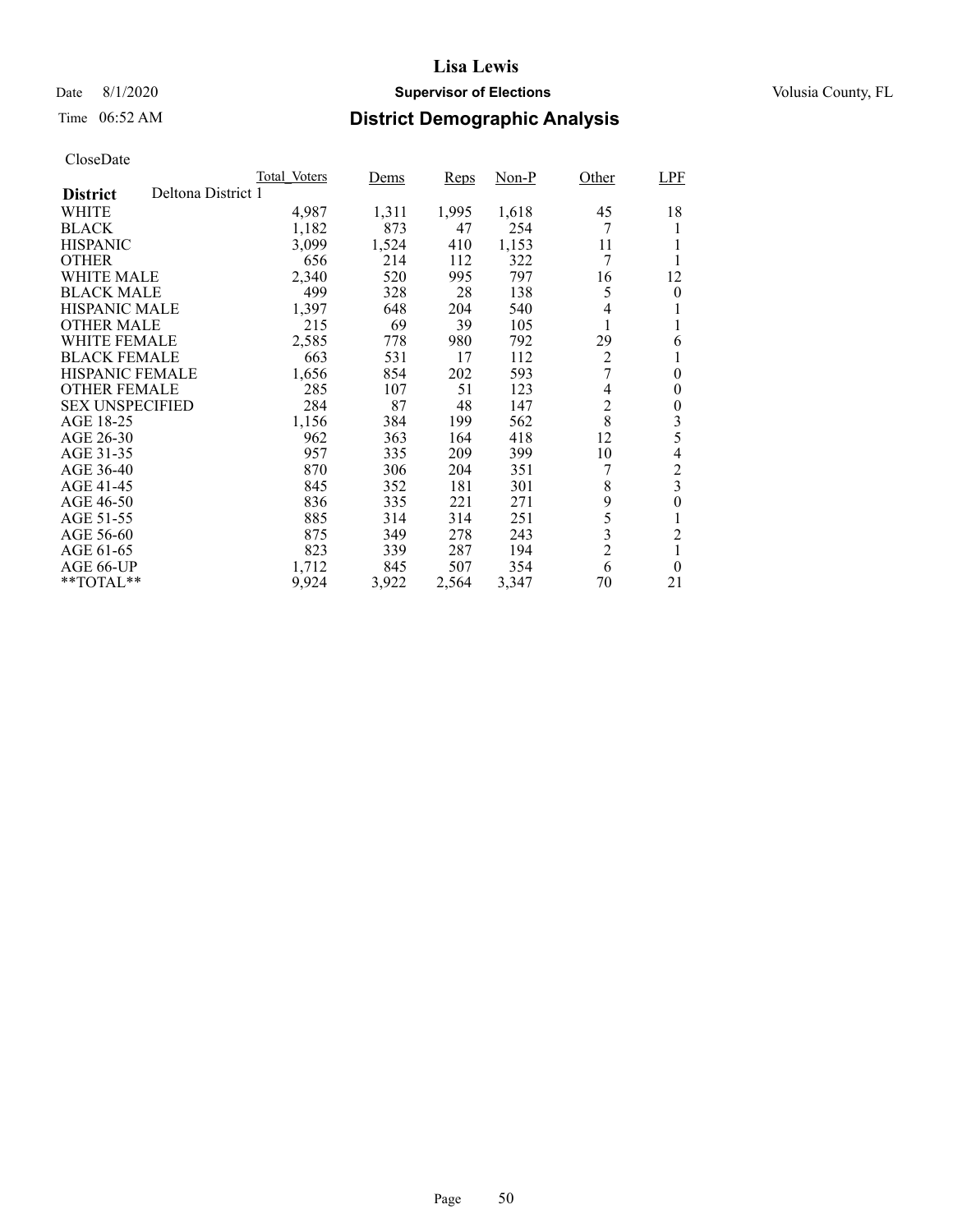### Date 8/1/2020 **Supervisor of Elections Supervisor of Elections** Volusia County, FL

# Time 06:52 AM **District Demographic Analysis**

|                        |                    | Total Voters | Dems  | Reps  | Non-P | Other          | <b>LPF</b>              |
|------------------------|--------------------|--------------|-------|-------|-------|----------------|-------------------------|
| <b>District</b>        | Deltona District 2 |              |       |       |       |                |                         |
| WHITE                  |                    | 5,896        | 1,612 | 2,489 | 1,720 | 56             | 19                      |
| <b>BLACK</b>           |                    | 1,001        | 742   | 52    | 199   | 7              | 1                       |
| <b>HISPANIC</b>        |                    | 3,288        | 1,526 | 538   | 1,200 | 16             | 8                       |
| <b>OTHER</b>           |                    | 706          | 267   | 112   | 321   | $\overline{4}$ | 2                       |
| WHITE MALE             |                    | 2,709        | 648   | 1,184 | 841   | 26             | 10                      |
| <b>BLACK MALE</b>      |                    | 454          | 303   | 30    | 116   | 4              | 1                       |
| <b>HISPANIC MALE</b>   |                    | 1,536        | 651   | 290   | 583   | 8              | 4                       |
| <b>OTHER MALE</b>      |                    | 273          | 96    | 48    | 127   |                |                         |
| WHITE FEMALE           |                    | 3,115        | 951   | 1,272 | 854   | 29             | 9                       |
| <b>BLACK FEMALE</b>    |                    | 536          | 430   | 22    | 81    | 3              | 0                       |
| HISPANIC FEMALE        |                    | 1,703        | 853   | 242   | 597   | 8              | 3                       |
| <b>OTHER FEMALE</b>    |                    | 303          | 136   | 44    | 120   | $\overline{c}$ |                         |
| <b>SEX UNSPECIFIED</b> |                    | 262          | 79    | 59    | 121   | $\overline{2}$ | 1                       |
| AGE 18-25              |                    | 1,080        | 376   | 207   | 473   | 18             | 6                       |
| AGE 26-30              |                    | 838          | 274   | 191   | 360   | 9              | 4                       |
| AGE 31-35              |                    | 861          | 301   | 196   | 350   | 8              | 6                       |
| AGE 36-40              |                    | 877          | 323   | 190   | 344   | 13             |                         |
| AGE 41-45              |                    | 931          | 346   | 238   | 341   | 4              | $\overline{c}$          |
| AGE 46-50              |                    | 871          | 313   | 241   | 309   | 5              | $\overline{\mathbf{3}}$ |
| AGE 51-55              |                    | 895          | 341   | 281   | 269   | 4              | $\overline{0}$          |
| AGE 56-60              |                    | 966          | 360   | 331   | 272   | 3              | 0                       |
| AGE 61-65              |                    | 1,028        | 419   | 366   | 236   | 7              | $\theta$                |
| AGE 66-UP              |                    | 2,544        | 1,094 | 950   | 486   | 12             | 2                       |
| $*$ TOTAL $*$          |                    | 10,891       | 4,147 | 3,191 | 3,440 | 83             | 30                      |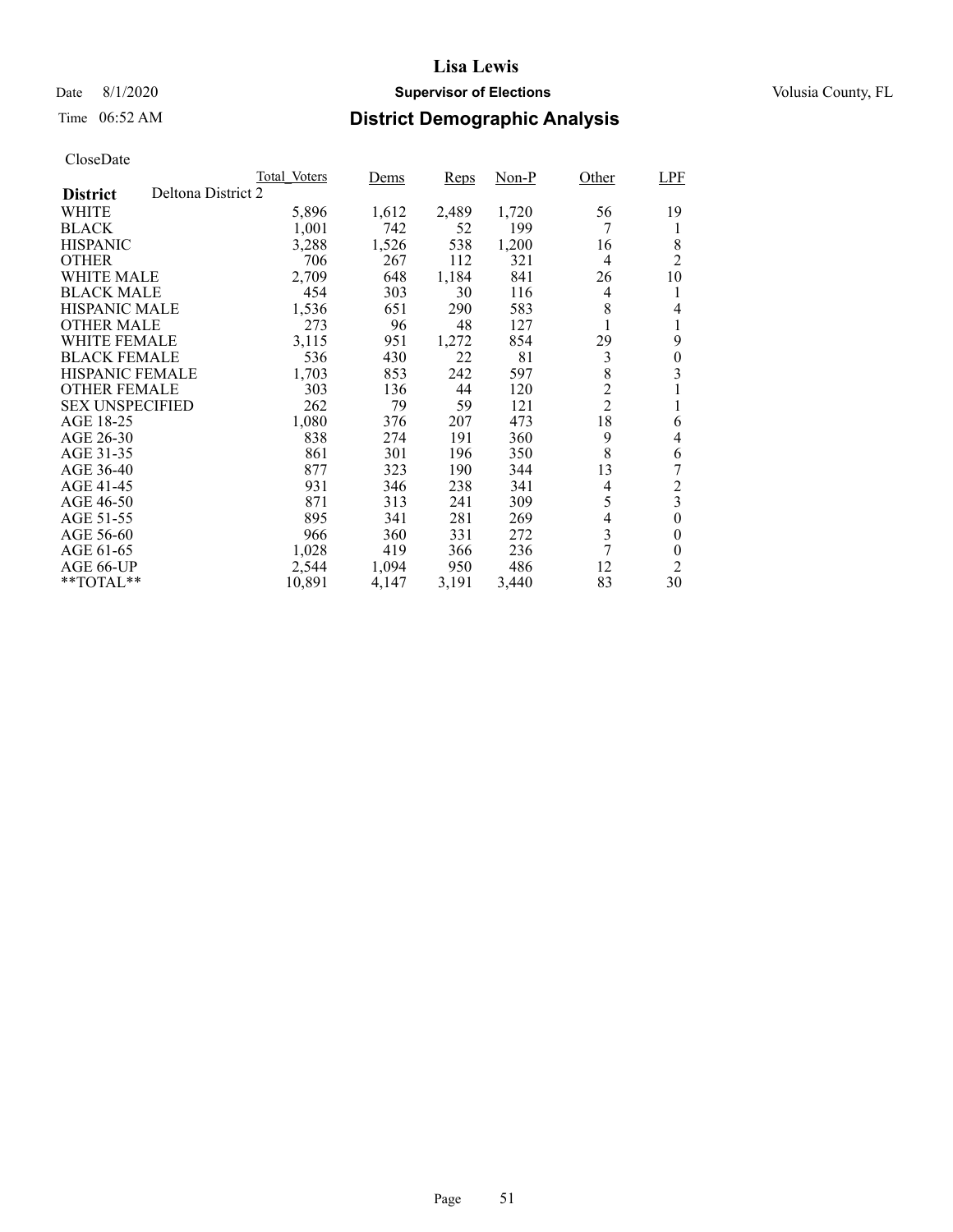### Date 8/1/2020 **Supervisor of Elections Supervisor of Elections** Volusia County, FL

# Time 06:52 AM **District Demographic Analysis**

|                                       | Total Voters | Dems  | Reps  | Non-P | Other                    | <b>LPF</b>       |
|---------------------------------------|--------------|-------|-------|-------|--------------------------|------------------|
| Deltona District 3<br><b>District</b> |              |       |       |       |                          |                  |
| WHITE                                 | 5,358        | 1,477 | 2,140 | 1,670 | 52                       | 19               |
| <b>BLACK</b>                          | 949          | 716   | 33    | 196   | $\overline{4}$           | $\theta$         |
| <b>HISPANIC</b>                       | 3,414        | 1,616 | 453   | 1,326 | 14                       | 5                |
| <b>OTHER</b>                          | 711          | 238   | 117   | 347   | 9                        | $\theta$         |
| WHITE MALE                            | 2,464        | 573   | 1,060 | 790   | 26                       | 15               |
| <b>BLACK MALE</b>                     | 418          | 293   | 25    | 98    | $\overline{c}$           | $\boldsymbol{0}$ |
| <b>HISPANIC MALE</b>                  | 1,571        | 685   | 240   | 634   | 9                        | 3                |
| <b>OTHER MALE</b>                     | 260          | 81    | 48    | 127   | 4                        | $\overline{0}$   |
| WHITE FEMALE                          | 2,795        | 871   | 1,048 | 846   | 26                       | 4                |
| <b>BLACK FEMALE</b>                   | 516          | 413   | 8     | 93    | $\overline{2}$           | 0                |
| HISPANIC FEMALE                       | 1,793        | 908   | 209   | 669   | 5                        | $\overline{c}$   |
| <b>OTHER FEMALE</b>                   | 313          | 124   | 49    | 137   | 3                        | $\theta$         |
| <b>SEX UNSPECIFIED</b>                | 302          | 99    | 56    | 145   | $\overline{2}$           | 0                |
| AGE 18-25                             | 1,025        | 348   | 171   | 487   | 16                       | 3                |
| AGE 26-30                             | 933          | 367   | 159   | 393   | 11                       | 3                |
| AGE 31-35                             | 936          | 327   | 206   | 387   | 10                       | 6                |
| AGE 36-40                             | 869          | 289   | 181   | 387   | 10                       | $\overline{c}$   |
| AGE 41-45                             | 809          | 314   | 177   | 312   | 5                        | 1                |
| AGE 46-50                             | 868          | 320   | 262   | 280   | 3                        | 3                |
| AGE 51-55                             | 892          | 320   | 276   | 289   | 5                        | $\overline{c}$   |
| AGE 56-60                             | 956          | 374   | 300   | 278   | $\overline{\mathcal{L}}$ | $\boldsymbol{0}$ |
| AGE 61-65                             | 863          | 331   | 283   | 243   | 5                        | 1                |
| AGE 66-UP                             | 2,279        | 1,057 | 728   | 481   | 10                       | 3                |
| $*$ TOTAL $*$                         | 10,432       | 4,047 | 2,743 | 3,539 | 79                       | 24               |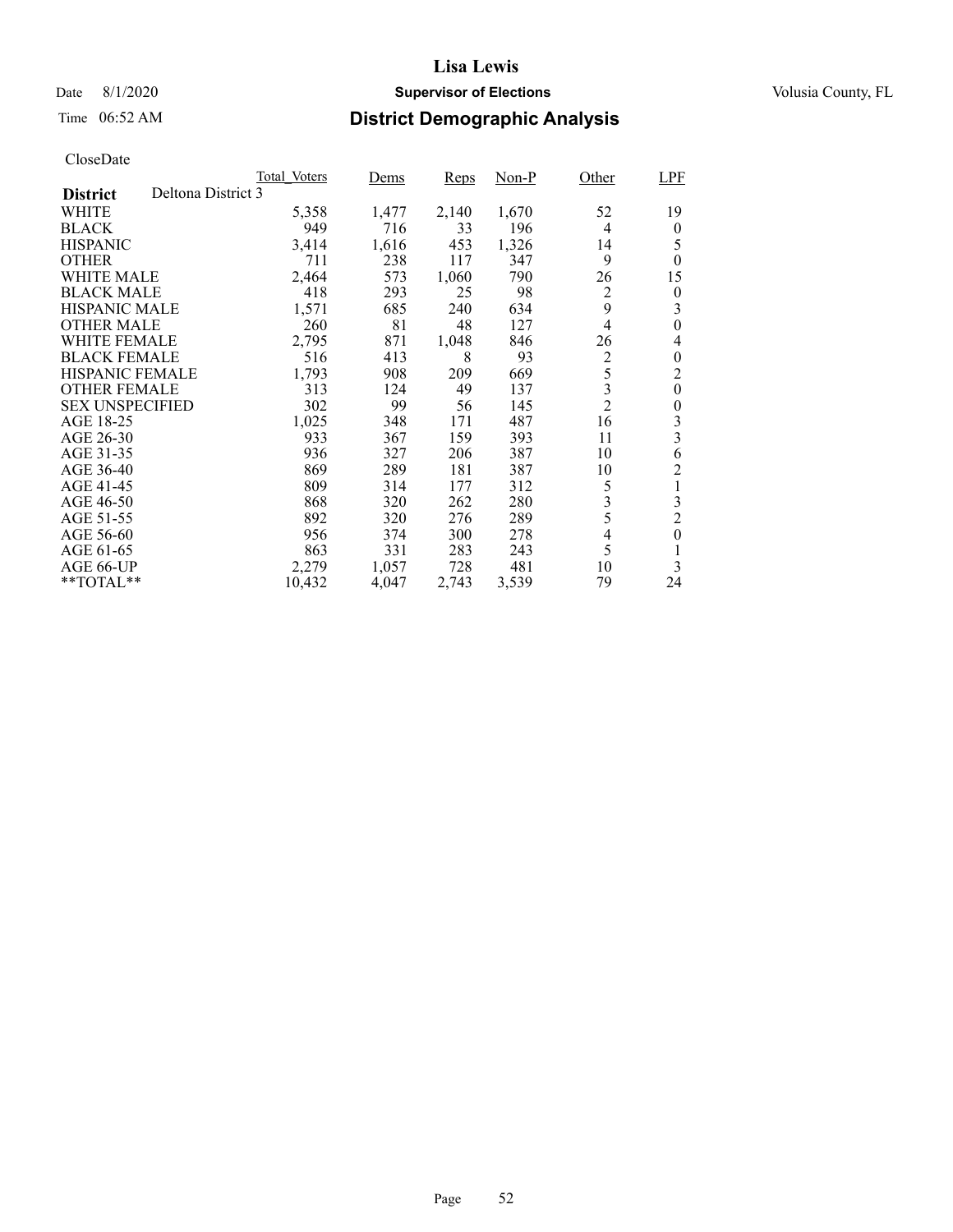### Date 8/1/2020 **Supervisor of Elections Supervisor of Elections** Volusia County, FL

# Time 06:52 AM **District Demographic Analysis**

|                        |                    | Total Voters | Dems  | Reps  | Non-P | Other          | LPF            |
|------------------------|--------------------|--------------|-------|-------|-------|----------------|----------------|
| <b>District</b>        | Deltona District 4 |              |       |       |       |                |                |
| WHITE                  |                    | 5,346        | 1,544 | 2,169 | 1,565 | 45             | 23             |
| <b>BLACK</b>           |                    | 1,039        | 743   | 51    | 240   | 3              | $\overline{c}$ |
| <b>HISPANIC</b>        |                    | 3,864        | 1,928 | 503   | 1,415 | 15             | 3              |
| <b>OTHER</b>           |                    | 772          | 265   | 164   | 333   | 10             | $\theta$       |
| WHITE MALE             |                    | 2,470        | 617   | 1,042 | 768   | 26             | 17             |
| <b>BLACK MALE</b>      |                    | 456          | 302   | 27    | 123   | 3              | 1              |
| <b>HISPANIC MALE</b>   |                    | 1,819        | 855   | 266   | 691   |                | $\theta$       |
| <b>OTHER MALE</b>      |                    | 265          | 78    | 59    | 126   | $\overline{2}$ | 0              |
| WHITE FEMALE           |                    | 2,802        | 905   | 1,098 | 776   | 18             | 5              |
| <b>BLACK FEMALE</b>    |                    | 567          | 432   | 21    | 113   | $\theta$       |                |
| <b>HISPANIC FEMALE</b> |                    | 1,982        | 1,044 | 231   | 697   | 7              | 3              |
| <b>OTHER FEMALE</b>    |                    | 356          | 151   | 75    | 125   | 5              | $\overline{0}$ |
| <b>SEX UNSPECIFIED</b> |                    | 304          | 96    | 68    | 134   | 5              | 1              |
| AGE 18-25              |                    | 1,164        | 404   | 232   | 509   | 15             | 4              |
| AGE 26-30              |                    | 898          | 359   | 169   | 359   | 6              | 5              |
| AGE 31-35              |                    | 975          | 358   | 168   | 436   |                | 6              |
| AGE 36-40              |                    | 871          | 338   | 179   | 343   | 8              | 3              |
| AGE 41-45              |                    | 856          | 342   | 174   | 335   | 4              | 1              |
| AGE 46-50              |                    | 864          | 310   | 262   | 282   | 6              | 4              |
| AGE 51-55              |                    | 951          | 390   | 290   | 263   |                | 1              |
| AGE 56-60              |                    | 1,000        | 426   | 307   | 258   | 8              | 1              |
| AGE 61-65              |                    | 936          | 397   | 290   | 243   | 4              | $\overline{c}$ |
| AGE 66-UP              |                    | 2,502        | 1,154 | 815   | 524   | 8              | 1              |
| $*$ $TOTAL**$          |                    | 11,021       | 4,480 | 2,887 | 3,553 | 73             | 28             |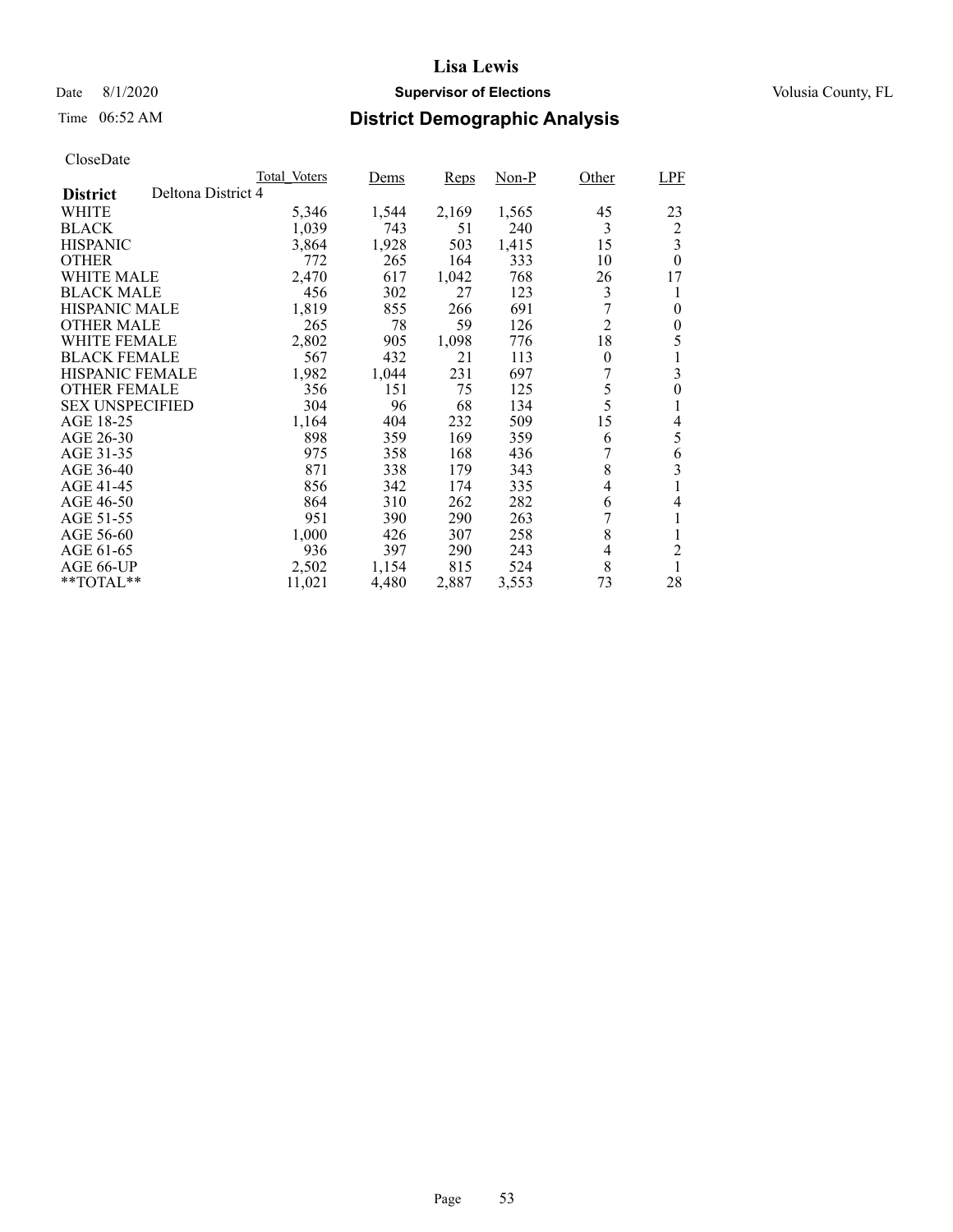### Date 8/1/2020 **Supervisor of Elections Supervisor of Elections** Volusia County, FL

# Time 06:52 AM **District Demographic Analysis**

|                        |                    | Total Voters | Dems  | Reps  | Non-P | Other          | LPF            |
|------------------------|--------------------|--------------|-------|-------|-------|----------------|----------------|
| <b>District</b>        | Deltona District 5 |              |       |       |       |                |                |
| WHITE                  |                    | 5,264        | 1,433 | 2,193 | 1,573 | 46             | 19             |
| <b>BLACK</b>           |                    | 1,087        | 829   | 46    | 207   | 5              | $\theta$       |
| <b>HISPANIC</b>        |                    | 3,243        | 1,477 | 487   | 1,263 | 13             | 3              |
| <b>OTHER</b>           |                    | 615          | 191   | 129   | 282   | 8              | 5              |
| WHITE MALE             |                    | 2,474        | 558   | 1,099 | 782   | 22             | 13             |
| <b>BLACK MALE</b>      |                    | 474          | 338   | 28    | 106   | 2              | 0              |
| <b>HISPANIC MALE</b>   |                    | 1,510        | 635   | 271   | 598   | 4              | 2              |
| <b>OTHER MALE</b>      |                    | 217          | 70    | 56    | 82    | 5              | $\overline{4}$ |
| <b>WHITE FEMALE</b>    |                    | 2,711        | 857   | 1,062 | 762   | 24             | 6              |
| <b>BLACK FEMALE</b>    |                    | 592          | 476   | 17    | 96    | 3              | $\theta$       |
| <b>HISPANIC FEMALE</b> |                    | 1,687        | 812   | 215   | 650   | 9              | 1              |
| <b>OTHER FEMALE</b>    |                    | 250          | 86    | 51    | 111   | 1              | 1              |
| <b>SEX UNSPECIFIED</b> |                    | 293          | 97    | 56    | 138   | $\overline{2}$ | 0              |
| AGE 18-25              |                    | 1,187        | 416   | 222   | 530   | 13             | 6              |
| AGE 26-30              |                    | 811          | 274   | 161   | 364   | 9              | 3              |
| AGE 31-35              |                    | 835          | 267   | 191   | 361   | 11             | 5              |
| AGE 36-40              |                    | 807          | 291   | 174   | 331   | 9              | $\overline{c}$ |
| AGE 41-45              |                    | 799          | 303   | 176   | 310   | $\overline{4}$ | 6              |
| AGE 46-50              |                    | 831          | 292   | 255   | 272   | 11             |                |
| AGE 51-55              |                    | 882          | 346   | 295   | 236   | 3              | $\overline{c}$ |
| AGE 56-60              |                    | 991          | 362   | 370   | 257   | $\overline{c}$ | $\overline{0}$ |
| AGE 61-65              |                    | 907          | 365   | 324   | 214   | $\overline{c}$ | 2              |
| AGE 66-UP              |                    | 2,156        | 1,014 | 686   | 448   | 8              | $\theta$       |
| **TOTAL**              |                    | 10,209       | 3,930 | 2,855 | 3,325 | 72             | 27             |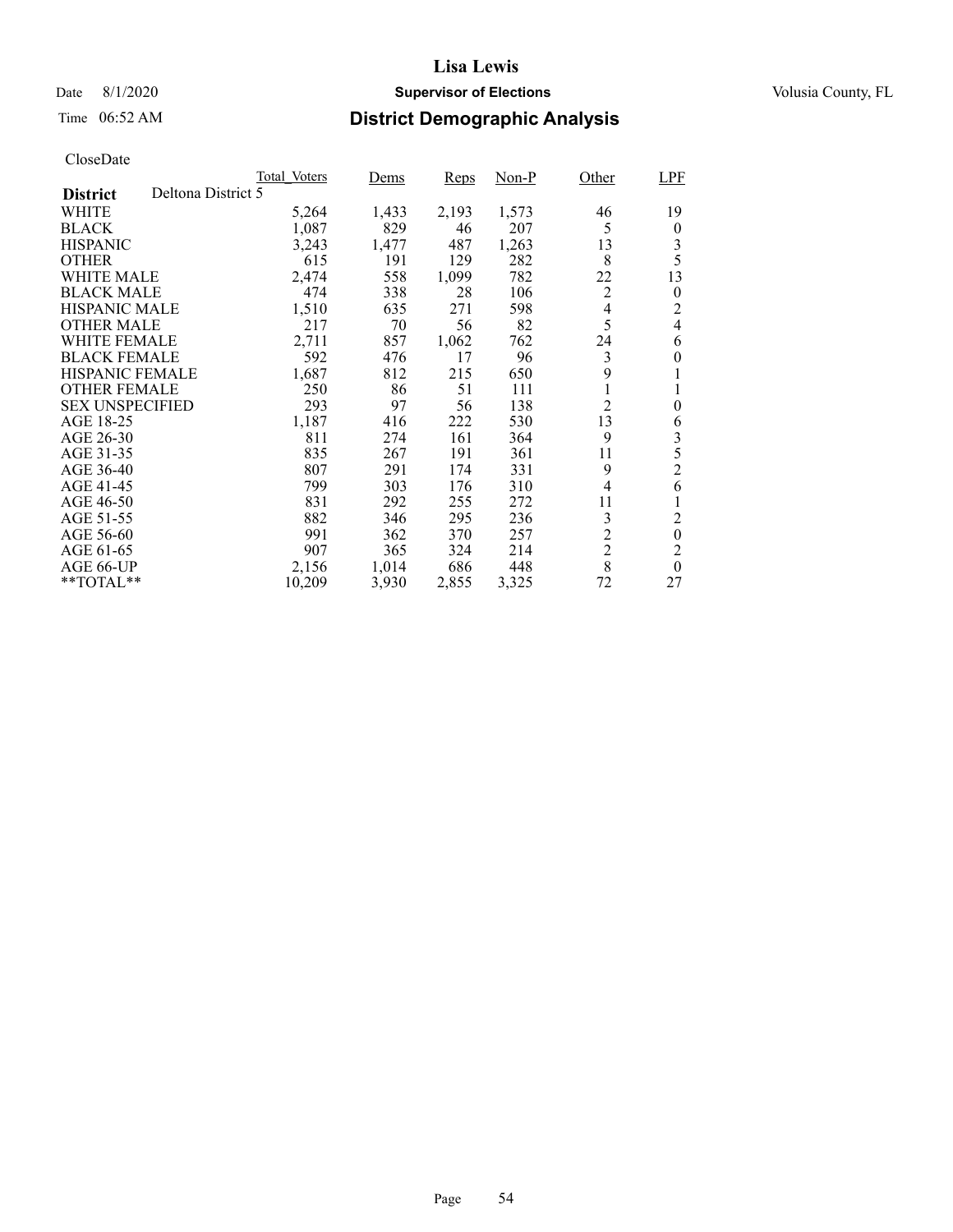### Date 8/1/2020 **Supervisor of Elections Supervisor of Elections** Volusia County, FL

# Time 06:52 AM **District Demographic Analysis**

|                        |                    | Total Voters | Dems  | Reps  | Non-P | Other          | <b>LPF</b>     |
|------------------------|--------------------|--------------|-------|-------|-------|----------------|----------------|
| <b>District</b>        | Deltona District 6 |              |       |       |       |                |                |
| WHITE                  |                    | 5,931        | 1,505 | 2,562 | 1,777 | 60             | 27             |
| <b>BLACK</b>           |                    | 1,024        | 739   | 47    | 231   | 7              | $\theta$       |
| <b>HISPANIC</b>        |                    | 2,773        | 1,286 | 371   | 1,088 | 20             | 8              |
| <b>OTHER</b>           |                    | 645          | 203   | 147   | 285   | 9              | 1              |
| WHITE MALE             |                    | 2,757        | 588   | 1,267 | 857   | 28             | 17             |
| <b>BLACK MALE</b>      |                    | 466          | 315   | 30    | 116   | 5              | $\theta$       |
| <b>HISPANIC MALE</b>   |                    | 1,277        | 556   | 198   | 504   | 12             | 7              |
| <b>OTHER MALE</b>      |                    | 236          | 69    | 60    | 104   | $\overline{2}$ |                |
| <b>WHITE FEMALE</b>    |                    | 3,079        | 898   | 1,253 | 886   | 32             | 10             |
| <b>BLACK FEMALE</b>    |                    | 544          | 416   | 17    | 109   | 2              | $\theta$       |
| <b>HISPANIC FEMALE</b> |                    | 1,445        | 713   | 166   | 557   | 8              |                |
| <b>OTHER FEMALE</b>    |                    | 275          | 101   | 63    | 106   | 5              | 0              |
| <b>SEX UNSPECIFIED</b> |                    | 294          | 77    | 73    | 142   | $\overline{2}$ | 0              |
| AGE 18-25              |                    | 1,127        | 358   | 217   | 527   | 21             | 4              |
| AGE 26-30              |                    | 859          | 294   | 195   | 356   | 8              | 6              |
| AGE 31-35              |                    | 854          | 288   | 212   | 347   | 4              | 3              |
| AGE 36-40              |                    | 873          | 293   | 222   | 346   | 9              | 3              |
| AGE 41-45              |                    | 794          | 255   | 221   | 300   | 13             | 5              |
| AGE 46-50              |                    | 893          | 309   | 273   | 298   | 9              | $\overline{4}$ |
| AGE 51-55              |                    | 894          | 316   | 284   | 279   | 10             | 5              |
| AGE 56-60              |                    | 1,045        | 354   | 409   | 272   | 8              | $\overline{c}$ |
| AGE 61-65              |                    | 958          | 351   | 386   | 212   | 6              | 3              |
| AGE 66-UP              |                    | 2,074        | 914   | 708   | 443   | 8              |                |
| **TOTAL**              |                    | 10,373       | 3,733 | 3,127 | 3,381 | 96             | 36             |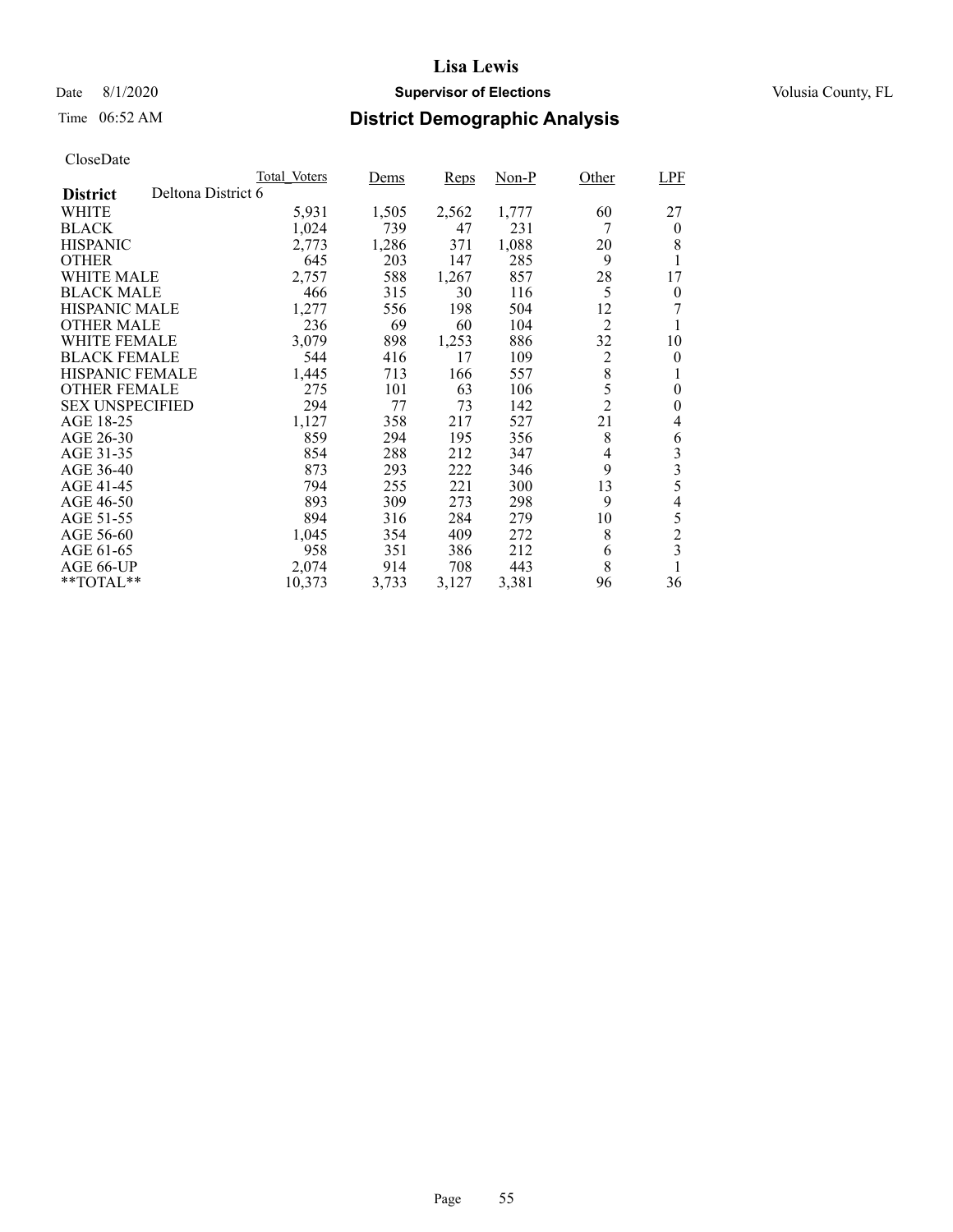### Date 8/1/2020 **Supervisor of Elections Supervisor of Elections** Volusia County, FL

# Time 06:52 AM **District Demographic Analysis**

|                        |                      | Total Voters | <u>Dems</u> | Reps     | $Non-P$ | Other          | <b>LPF</b>              |
|------------------------|----------------------|--------------|-------------|----------|---------|----------------|-------------------------|
| <b>District</b>        | Edgewater District 1 |              |             |          |         |                |                         |
| WHITE                  |                      | 3,422        | 1,018       | 1,387    | 958     | 45             | 14                      |
| <b>BLACK</b>           |                      | 91           | 67          | 4        | 18      | 2              | 0                       |
| <b>HISPANIC</b>        |                      | 77           | 28          | 18       | 30      | 1              | 0                       |
| <b>OTHER</b>           |                      | 147          | 49          | 28       | 68      | $\overline{2}$ | 0                       |
| WHITE MALE             |                      | 1,573        | 376         | 714      | 452     | 21             | 10                      |
| <b>BLACK MALE</b>      |                      | 44           | 27          | 4        | 11      | $\overline{2}$ | 0                       |
| <b>HISPANIC MALE</b>   |                      | 33           | 10          | 9        | 14      | 0              | 0                       |
| <b>OTHER MALE</b>      |                      | 55           | 20          | 12       | 22      | 1              | 0                       |
| WHITE FEMALE           |                      | 1,798        | 630         | 653      | 487     | 24             | 4                       |
| <b>BLACK FEMALE</b>    |                      | 45           | 38          | $\theta$ | 7       | $\theta$       | 0                       |
| <b>HISPANIC FEMALE</b> |                      | 42           | 16          | 9        | 16      |                | 0                       |
| <b>OTHER FEMALE</b>    |                      | 53           | 19          | 12       | 21      | 1              | 0                       |
| <b>SEX UNSPECIFIED</b> |                      | 94           | 26          | 24       | 44      | 0              | 0                       |
| AGE 18-25              |                      | 250          | 62          | 77       | 102     | 7              | 2                       |
| AGE 26-30              |                      | 221          | 69          | 62       | 79      | 8              | $\overline{\mathbf{3}}$ |
| AGE 31-35              |                      | 252          | 71          | 80       | 97      | $\overline{2}$ | $\overline{c}$          |
| AGE 36-40              |                      | 213          | 64          | 69       | 76      | $\overline{c}$ | $\overline{c}$          |
| AGE 41-45              |                      | 216          | 68          | 70       | 75      | $\overline{c}$ | $\mathbf{1}$            |
| AGE 46-50              |                      | 264          | 49          | 112      | 98      | $\mathfrak{Z}$ | $\overline{c}$          |
| AGE 51-55              |                      | 279          | 78          | 119      | 78      | 4              | $\theta$                |
| AGE 56-60              |                      | 425          | 128         | 183      | 110     | 3              |                         |
| AGE 61-65              |                      | 446          | 143         | 175      | 122     | 6              | 0                       |
| AGE 66-UP              |                      | 1,170        | 430         | 490      | 236     | 13             |                         |
| **TOTAL**              |                      | 3,737        | 1,162       | 1,437    | 1,074   | 50             | 14                      |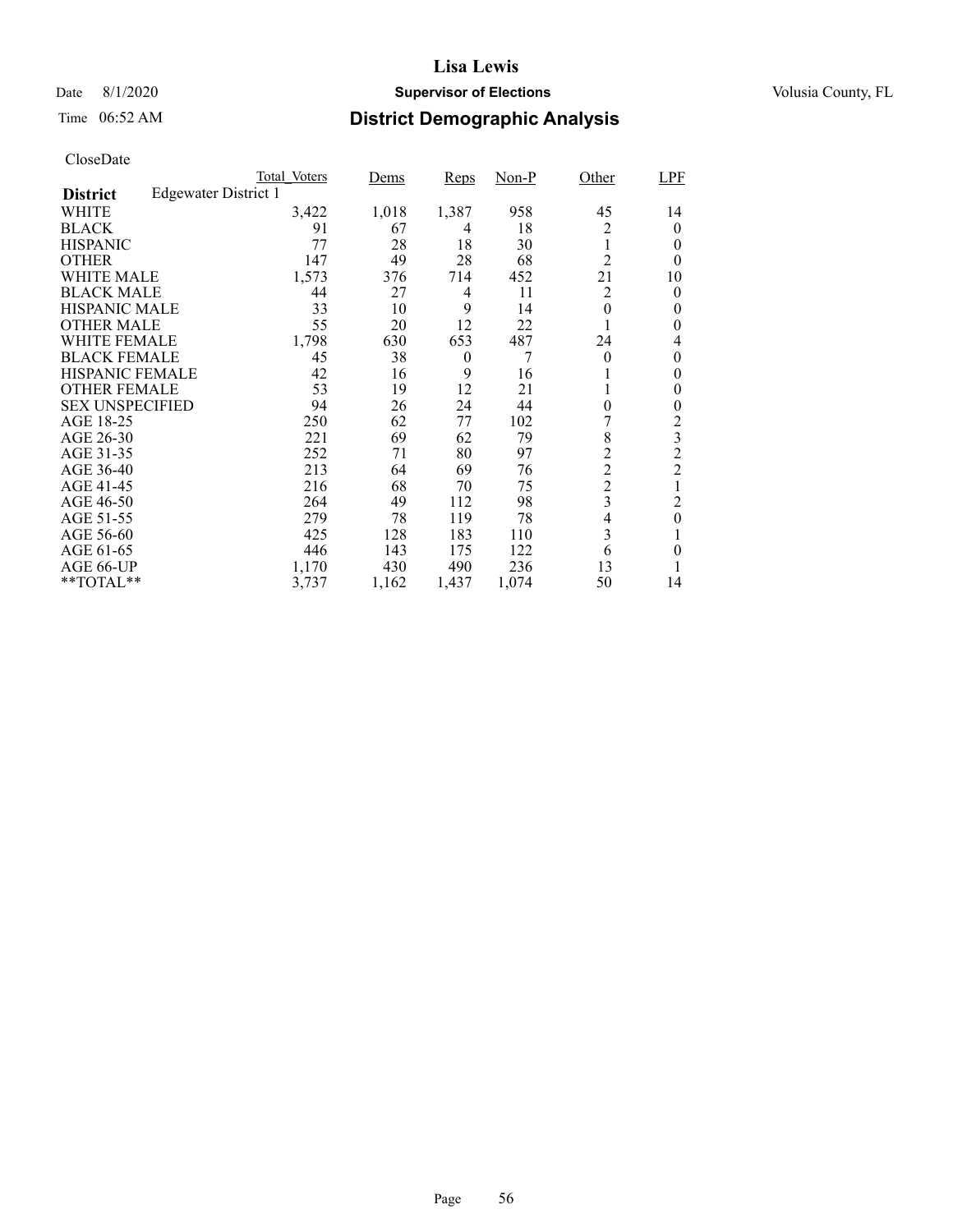### Date 8/1/2020 **Supervisor of Elections Supervisor of Elections** Volusia County, FL

# Time 06:52 AM **District Demographic Analysis**

|                        |                             | Total Voters | Dems  | Reps  | $Non-P$ | Other    | LPF      |
|------------------------|-----------------------------|--------------|-------|-------|---------|----------|----------|
| <b>District</b>        | <b>Edgewater District 2</b> |              |       |       |         |          |          |
| WHITE                  |                             | 3,748        | 1,077 | 1,535 | 1,075   | 54       |          |
| <b>BLACK</b>           |                             | 68           | 51    | 4     | 11      | 2        | 0        |
| <b>HISPANIC</b>        |                             | 82           | 31    | 21    | 25      | 5        | 0        |
| <b>OTHER</b>           |                             | 135          | 38    | 39    | 58      | $\theta$ | 0        |
| WHITE MALE             |                             | 1,718        | 436   | 757   | 496     | 23       | 6        |
| <b>BLACK MALE</b>      |                             | 31           | 22    | 1     | 7       |          | 0        |
| <b>HISPANIC MALE</b>   |                             | 45           | 12    | 13    | 16      | 4        | 0        |
| <b>OTHER MALE</b>      |                             | 46           | 12    | 13    | 21      | $\theta$ | 0        |
| WHITE FEMALE           |                             | 1,997        | 629   | 770   | 566     | 31       |          |
| <b>BLACK FEMALE</b>    |                             | 36           | 28    | 3     | 4       |          | 0        |
| <b>HISPANIC FEMALE</b> |                             | 35           | 19    | 7     | 8       |          | 0        |
| <b>OTHER FEMALE</b>    |                             | 49           | 19    | 15    | 15      | $\theta$ | 0        |
| <b>SEX UNSPECIFIED</b> |                             | 76           | 20    | 20    | 36      | $\theta$ | 0        |
| AGE 18-25              |                             | 304          | 92    | 91    | 110     | 10       |          |
| AGE 26-30              |                             | 273          | 71    | 90    | 102     | 10       | 0        |
| AGE 31-35              |                             | 268          | 74    | 75    | 112     | 3        | 4        |
| AGE 36-40              |                             | 252          | 71    | 80    | 96      | 4        |          |
| AGE 41-45              |                             | 261          | 61    | 100   | 97      | 3        | 0        |
| AGE 46-50              |                             | 287          | 72    | 103   | 108     | 3        |          |
| AGE 51-55              |                             | 317          | 76    | 136   | 96      | 9        | 0        |
| AGE 56-60              |                             | 381          | 102   | 182   | 90      |          | 0        |
| AGE 61-65              |                             | 418          | 133   | 186   | 96      | 3        | $\theta$ |
| AGE 66-UP              |                             | 1,271        | 444   | 556   | 262     | 9        | 0        |
| **TOTAL**              |                             | 4,033        | 1,197 | 1,599 | 1,169   | 61       |          |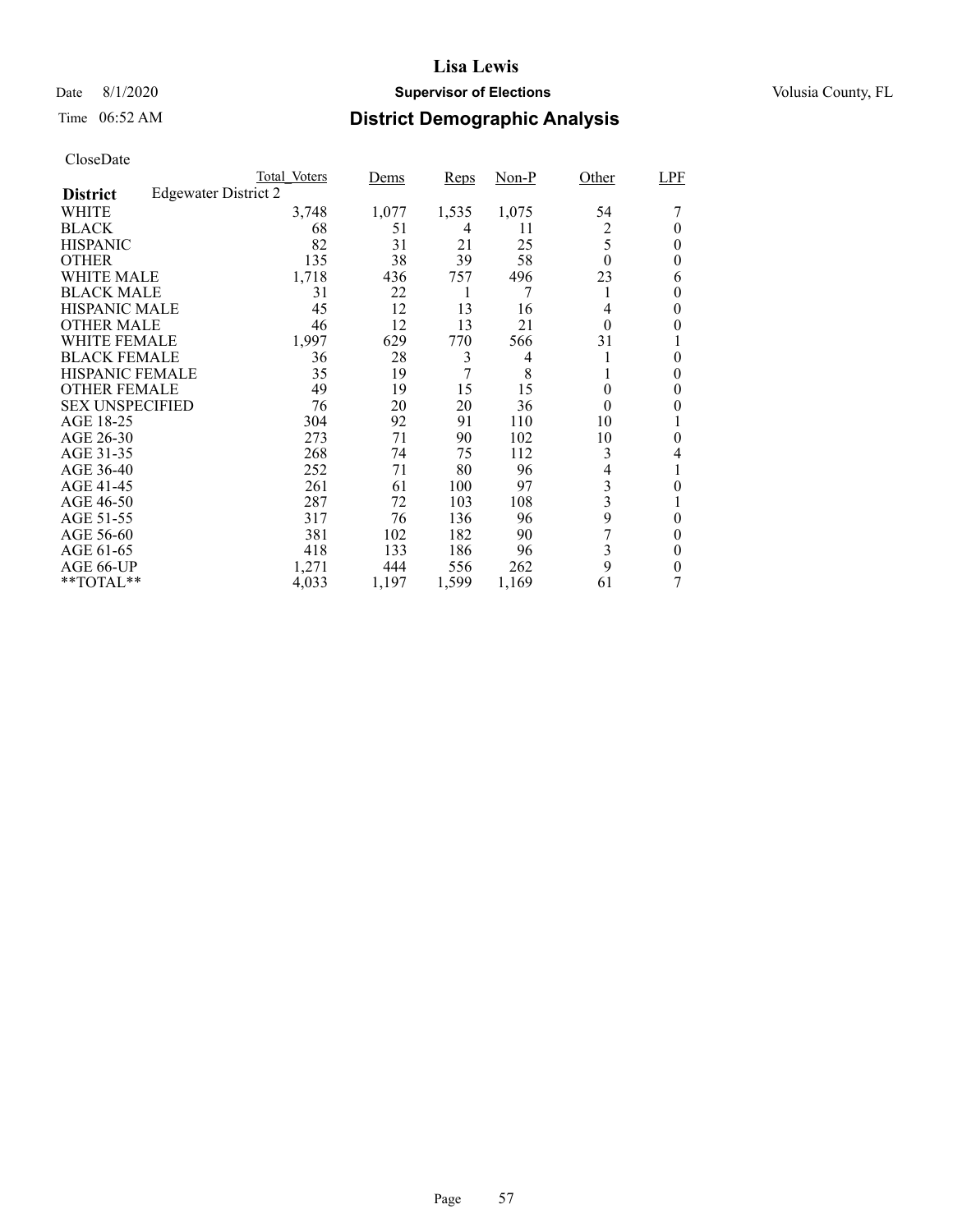### Date 8/1/2020 **Supervisor of Elections Supervisor of Elections** Volusia County, FL

# Time 06:52 AM **District Demographic Analysis**

|                        |                      | Total Voters | Dems  | Reps           | $Non-P$ | Other          | LPF                     |
|------------------------|----------------------|--------------|-------|----------------|---------|----------------|-------------------------|
| <b>District</b>        | Edgewater District 3 |              |       |                |         |                |                         |
| WHITE                  |                      | 3,540        | 1,008 | 1,445          | 1,033   | 44             | 10                      |
| <b>BLACK</b>           |                      | 111          | 81    | 5              | 24      |                | 0                       |
| <b>HISPANIC</b>        |                      | 88           | 33    | 16             | 37      |                |                         |
| <b>OTHER</b>           |                      | 170          | 48    | 49             | 69      | 3              |                         |
| WHITE MALE             |                      | 1,610        | 374   | 712            | 500     | 18             | 6                       |
| <b>BLACK MALE</b>      |                      | 54           | 39    | $\overline{c}$ | 12      |                | 0                       |
| <b>HISPANIC MALE</b>   |                      | 38           | 12    | 8              | 18      | 0              | 0                       |
| <b>OTHER MALE</b>      |                      | 58           | 16    | 18             | 23      |                | 0                       |
| WHITE FEMALE           |                      | 1,878        | 628   | 706            | 514     | 26             | 4                       |
| <b>BLACK FEMALE</b>    |                      | 55           | 41    | 3              | 11      | $\theta$       | 0                       |
| <b>HISPANIC FEMALE</b> |                      | 47           | 18    | 8              | 19      |                |                         |
| <b>OTHER FEMALE</b>    |                      | 64           | 22    | 22             | 18      |                |                         |
| <b>SEX UNSPECIFIED</b> |                      | 105          | 20    | 36             | 48      |                | $\theta$                |
| AGE 18-25              |                      | 331          | 80    | 93             | 143     | 12             | 3                       |
| AGE 26-30              |                      | 273          | 80    | 88             | 101     | 3              |                         |
| AGE 31-35              |                      | 252          | 67    | 83             | 99      | $\overline{c}$ |                         |
| AGE 36-40              |                      | 212          | 53    | 67             | 90      | $\overline{c}$ | 0                       |
| AGE 41-45              |                      | 229          | 50    | 93             | 85      |                | $\theta$                |
| AGE 46-50              |                      | 276          | 72    | 111            | 90      |                | 2                       |
| AGE 51-55              |                      | 311          | 89    | 125            | 88      | 6              | $\overline{\mathbf{3}}$ |
| AGE 56-60              |                      | 375          | 122   | 142            | 103     | 7              |                         |
| AGE 61-65              |                      | 405          | 123   | 173            | 103     | 6              | 0                       |
| AGE 66-UP              |                      | 1,244        | 434   | 539            | 261     | 9              |                         |
| **TOTAL**              |                      | 3,909        | 1,170 | 1,515          | 1,163   | 49             | 12                      |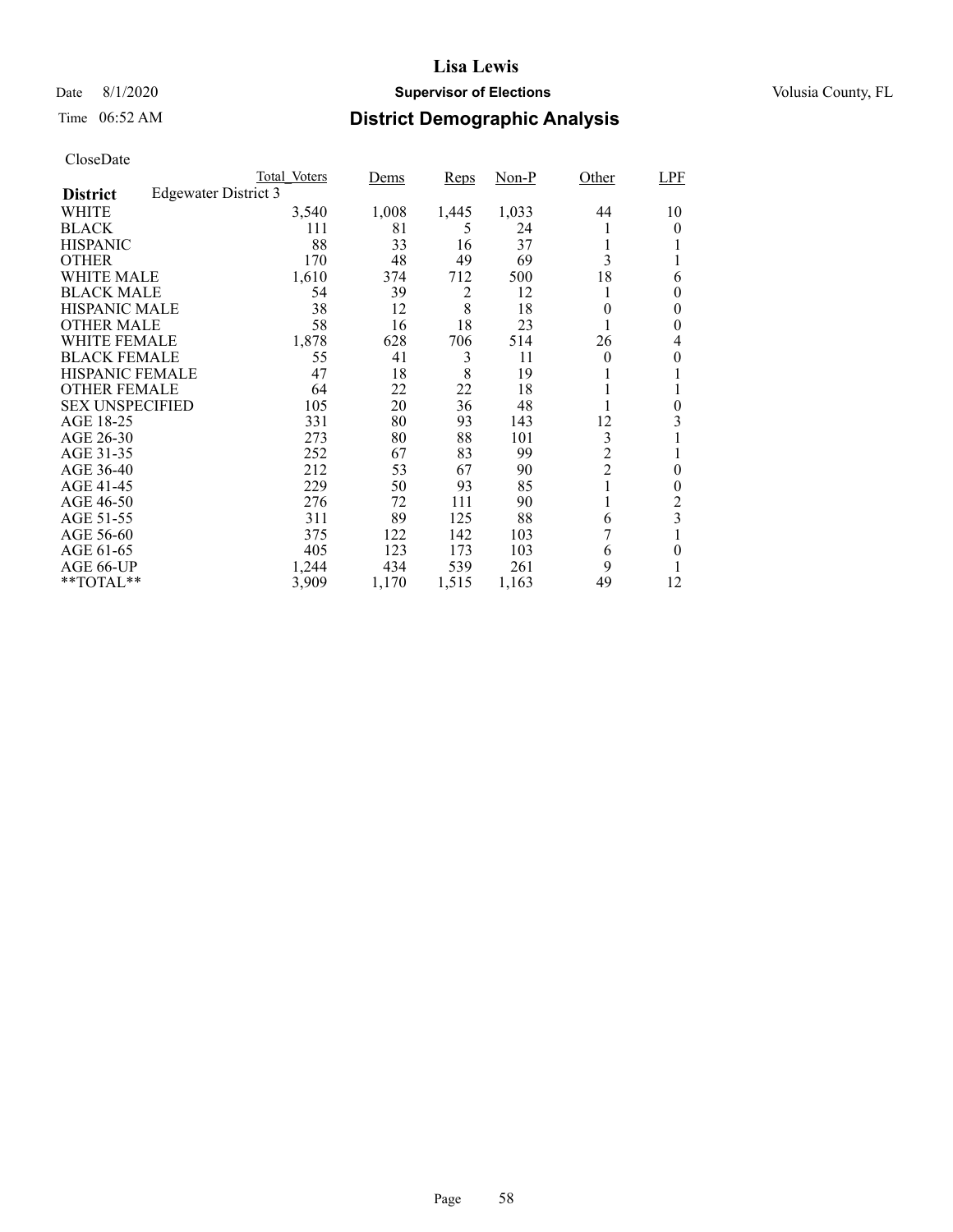### Date 8/1/2020 **Supervisor of Elections Supervisor of Elections** Volusia County, FL

# Time 06:52 AM **District Demographic Analysis**

|                        |                             | Total Voters | Dems  | Reps  | $Non-P$ | Other          | LPF                      |
|------------------------|-----------------------------|--------------|-------|-------|---------|----------------|--------------------------|
| <b>District</b>        | <b>Edgewater District 4</b> |              |       |       |         |                |                          |
| WHITE                  |                             | 4,652        | 1,241 | 2,011 | 1,337   | 49             | 14                       |
| <b>BLACK</b>           |                             | 107          | 80    | 6     | 19      | 2              | 0                        |
| <b>HISPANIC</b>        |                             | 97           | 38    | 23    | 36      | $\overline{0}$ | 0                        |
| <b>OTHER</b>           |                             | 150          | 40    | 38    | 70      | $\overline{2}$ | 0                        |
| WHITE MALE             |                             | 2,122        | 463   | 984   | 645     | 22             | 8                        |
| <b>BLACK MALE</b>      |                             | 52           | 32    | 5     | 13      | $\overline{2}$ | 0                        |
| <b>HISPANIC MALE</b>   |                             | 37           | 13    | 7     | 17      | $\theta$       | 0                        |
| <b>OTHER MALE</b>      |                             | 54           | 16    | 18    | 19      |                | 0                        |
| WHITE FEMALE           |                             | 2,484        | 770   | 1,003 | 678     | 27             | 6                        |
| <b>BLACK FEMALE</b>    |                             | 53           | 46    |       | 6       | $\theta$       | 0                        |
| <b>HISPANIC FEMALE</b> |                             | 60           | 25    | 16    | 19      | 0              | 0                        |
| <b>OTHER FEMALE</b>    |                             | 61           | 19    | 15    | 27      | 0              | 0                        |
| <b>SEX UNSPECIFIED</b> |                             | 83           | 15    | 29    | 38      |                | 0                        |
| AGE 18-25              |                             | 320          | 82    | 93    | 135     | 6              | 4                        |
| AGE 26-30              |                             | 227          | 49    | 70    | 105     | $\overline{c}$ | 1                        |
| AGE 31-35              |                             | 257          | 69    | 84    | 99      | 3              | 2                        |
| AGE 36-40              |                             | 240          | 67    | 78    | 90      |                | $\overline{\mathcal{L}}$ |
| AGE 41-45              |                             | 253          | 68    | 88    | 92      | 4              |                          |
| AGE 46-50              |                             | 279          | 68    | 117   | 91      | 2              |                          |
| AGE 51-55              |                             | 287          | 79    | 140   | 66      | $\overline{c}$ | $\theta$                 |
| AGE 56-60              |                             | 469          | 118   | 215   | 130     | 6              | 0                        |
| AGE 61-65              |                             | 515          | 125   | 250   | 132     | 8              | 0                        |
| AGE 66-UP              |                             | 2,158        | 674   | 942   | 522     | 19             |                          |
| **TOTAL**              |                             | 5,006        | 1,399 | 2,078 | 1,462   | 53             | 14                       |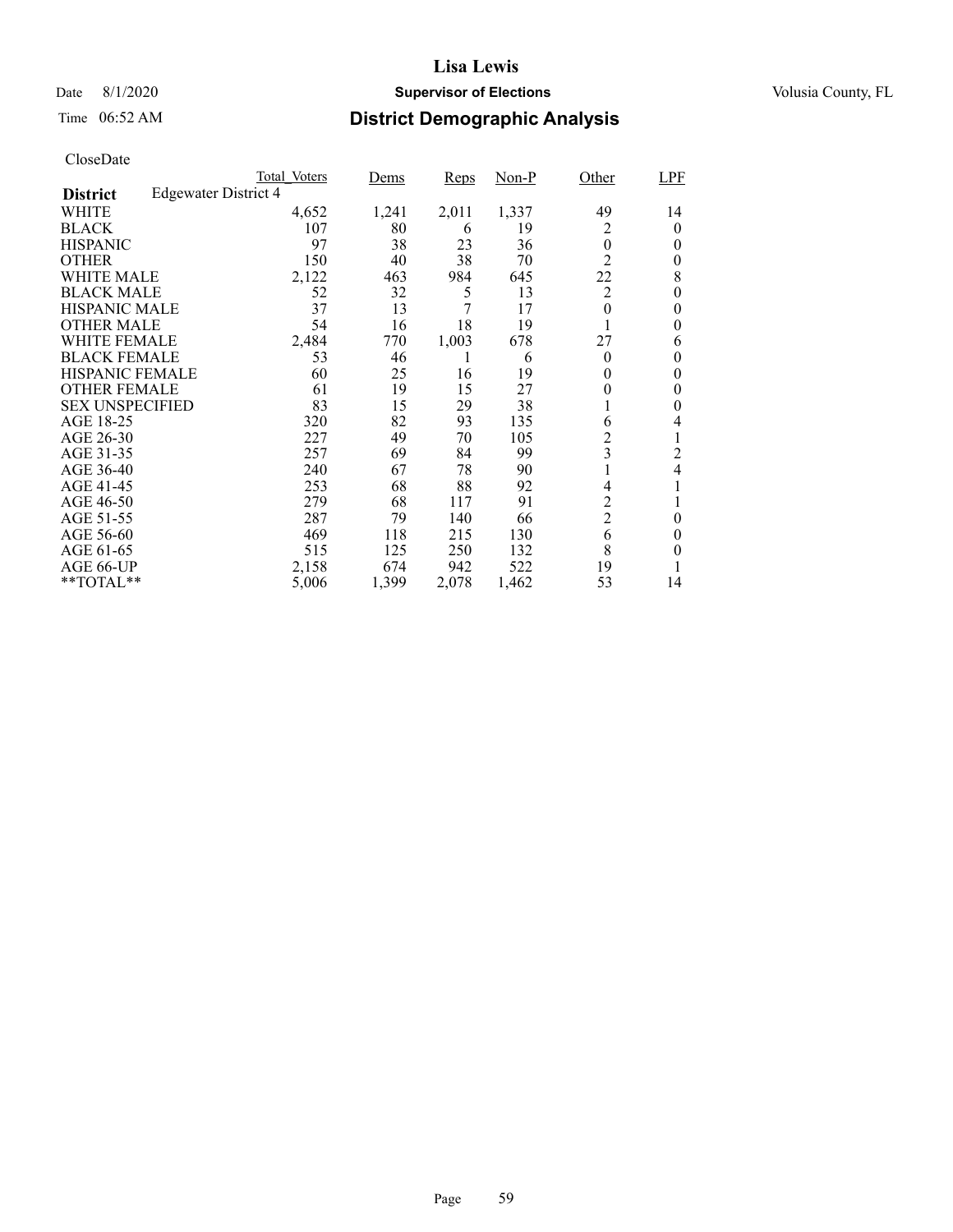### Date 8/1/2020 **Supervisor of Elections Supervisor of Elections** Volusia County, FL

# Time 06:52 AM **District Demographic Analysis**

|                        |                       | Total Voters | <u>Dems</u> | <b>Reps</b> | $Non-P$ | Other          | LPF              |
|------------------------|-----------------------|--------------|-------------|-------------|---------|----------------|------------------|
| <b>District</b>        | Holly Hill District 1 |              |             |             |         |                |                  |
| WHITE                  |                       | 1,636        | 489         | 627         | 488     | 23             | 9                |
| <b>BLACK</b>           |                       | 216          | 151         | 10          | 51      | 2              | $\overline{c}$   |
| <b>HISPANIC</b>        |                       | 113          | 50          | 19          | 42      | $\overline{2}$ | $\boldsymbol{0}$ |
| <b>OTHER</b>           |                       | 135          | 44          | 34          | 56      |                | $\theta$         |
| WHITE MALE             |                       | 796          | 197         | 328         | 259     | 6              | 6                |
| <b>BLACK MALE</b>      |                       | 84           | 56          | 5           | 21      |                |                  |
| <b>HISPANIC MALE</b>   |                       | 57           | 22          | 12          | 22      |                | $\theta$         |
| <b>OTHER MALE</b>      |                       | 51           | 16          | 15          | 20      | $\theta$       | $\overline{0}$   |
| WHITE FEMALE           |                       | 822          | 288         | 290         | 224     | 17             | 3                |
| <b>BLACK FEMALE</b>    |                       | 130          | 93          | 5           | 30      |                |                  |
| <b>HISPANIC FEMALE</b> |                       | 55           | 28          | 7           | 19      |                | $\theta$         |
| <b>OTHER FEMALE</b>    |                       | 60           | 26          | 16          | 18      | $\theta$       | $\theta$         |
| <b>SEX UNSPECIFIED</b> |                       | 45           | 8           | 12          | 24      |                | $\theta$         |
| AGE 18-25              |                       | 157          | 43          | 38          | 70      | 4              | 2                |
| AGE 26-30              |                       | 133          | 55          | 26          | 50      | 2              | $\overline{0}$   |
| AGE 31-35              |                       | 138          | 48          | 37          | 50      | $\overline{c}$ |                  |
| AGE 36-40              |                       | 122          | 39          | 30          | 47      | 3              | 3                |
| AGE 41-45              |                       | 131          | 38          | 38          | 51      | 4              | $\overline{0}$   |
| AGE 46-50              |                       | 140          | 51          | 38          | 49      | $\overline{c}$ | 0                |
| AGE 51-55              |                       | 188          | 79          | 57          | 48      | $\overline{c}$ | $\overline{c}$   |
| AGE 56-60              |                       | 231          | 77          | 91          | 60      | $\overline{2}$ |                  |
| AGE 61-65              |                       | 248          | 80          | 92          | 74      | 1              |                  |
| AGE 66-UP              |                       | 612          | 224         | 243         | 138     | 6              |                  |
| **TOTAL**              |                       | 2,100        | 734         | 690         | 637     | 28             | 11               |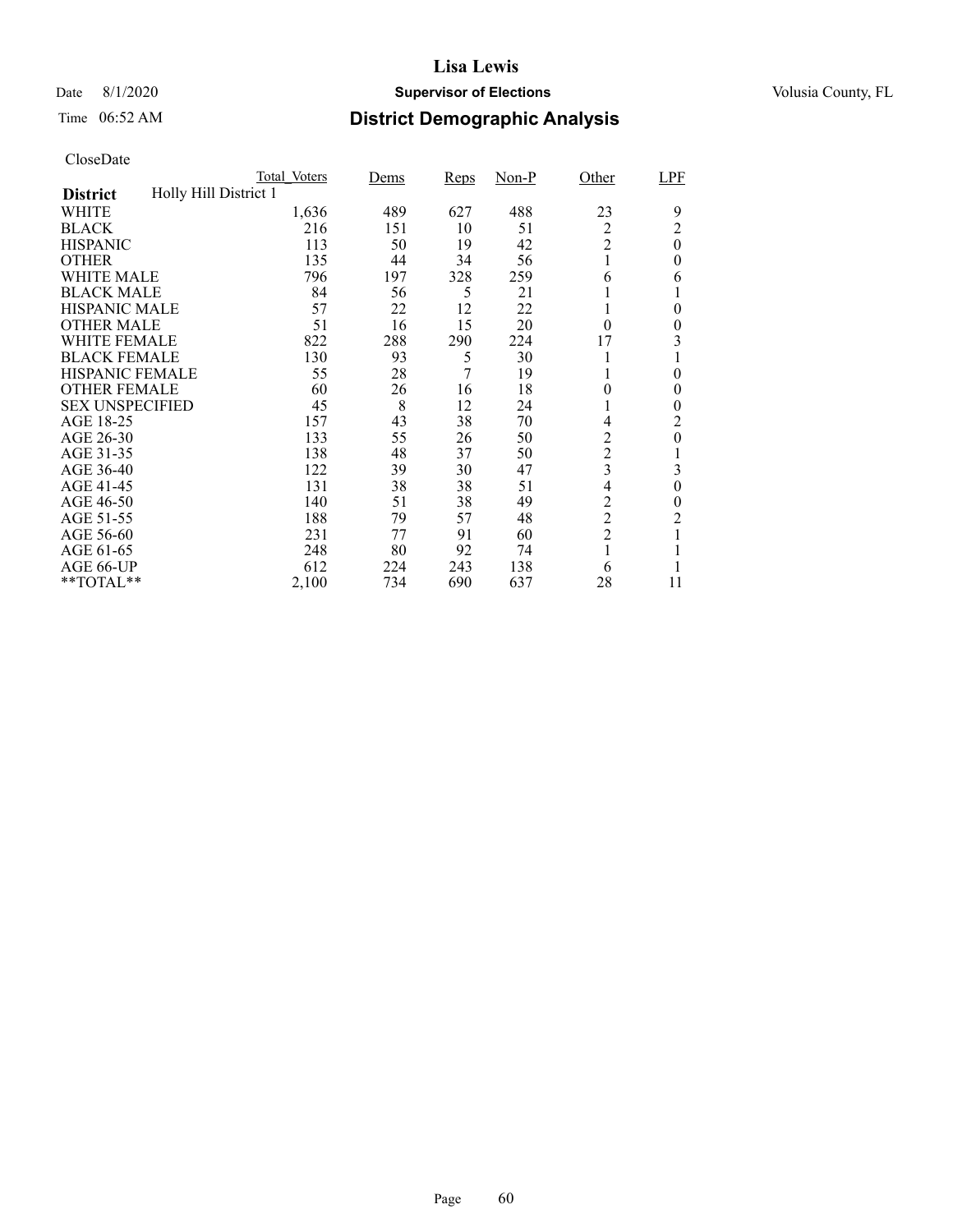### Date 8/1/2020 **Supervisor of Elections Supervisor of Elections** Volusia County, FL

# Time 06:52 AM **District Demographic Analysis**

|                        |                       | Total Voters | <u>Dems</u> | Reps | $Non-P$ | Other            | LPF            |
|------------------------|-----------------------|--------------|-------------|------|---------|------------------|----------------|
| <b>District</b>        | Holly Hill District 2 |              |             |      |         |                  |                |
| WHITE                  |                       | 1,517        | 495         | 505  | 490     | 16               | 11             |
| <b>BLACK</b>           |                       | 282          | 207         | 9    | 66      | $\theta$         | 0              |
| <b>HISPANIC</b>        |                       | 73           | 32          | 18   | 23      | $\Omega$         | $\theta$       |
| <b>OTHER</b>           |                       | 116          | 38          | 17   | 61      | 0                | 0              |
| WHITE MALE             |                       | 713          | 188         | 258  | 251     | 8                | 8              |
| <b>BLACK MALE</b>      |                       | 118          | 77          | 4    | 37      | $\theta$         | 0              |
| <b>HISPANIC MALE</b>   |                       | 39           | 14          | 12   | 13      | $^{(1)}$         | 0              |
| <b>OTHER MALE</b>      |                       | 39           | 7           | 9    | 23      | 0                | $\overline{0}$ |
| WHITE FEMALE           |                       | 781          | 304         | 242  | 224     | 8                | 3              |
| <b>BLACK FEMALE</b>    |                       | 159          | 128         | 5    | 26      | 0                | $\overline{0}$ |
| <b>HISPANIC FEMALE</b> |                       | 34           | 18          | 6    | 10      | 0                | 0              |
| <b>OTHER FEMALE</b>    |                       | 45           | 25          | 5    | 15      | 0                | 0              |
| <b>SEX UNSPECIFIED</b> |                       | 60           | 11          | 8    | 41      | $\theta$         | 0              |
| AGE 18-25              |                       | 174          | 63          | 33   | 77      | 0                |                |
| AGE 26-30              |                       | 163          | 52          | 37   | 70      | 3                |                |
| AGE 31-35              |                       | 170          | 64          | 29   | 73      | $\overline{2}$   | $\overline{c}$ |
| AGE 36-40              |                       | 162          | 64          | 31   | 65      | $\boldsymbol{0}$ | $\overline{c}$ |
| AGE 41-45              |                       | 109          | 39          | 23   | 45      |                  |                |
| AGE 46-50              |                       | 163          | 59          | 51   | 51      | $\theta$         | 2              |
| AGE 51-55              |                       | 173          | 68          | 54   | 50      | 0                | 1              |
| AGE 56-60              |                       | 249          | 92          | 82   | 70      | 5                | 0              |
| AGE 61-65              |                       | 188          | 87          | 56   | 42      | $\overline{c}$   |                |
| AGE 66-UP              |                       | 437          | 184         | 153  | 97      | $\overline{3}$   | 0              |
| **TOTAL**              |                       | 1,988        | 772         | 549  | 640     | 16               | 11             |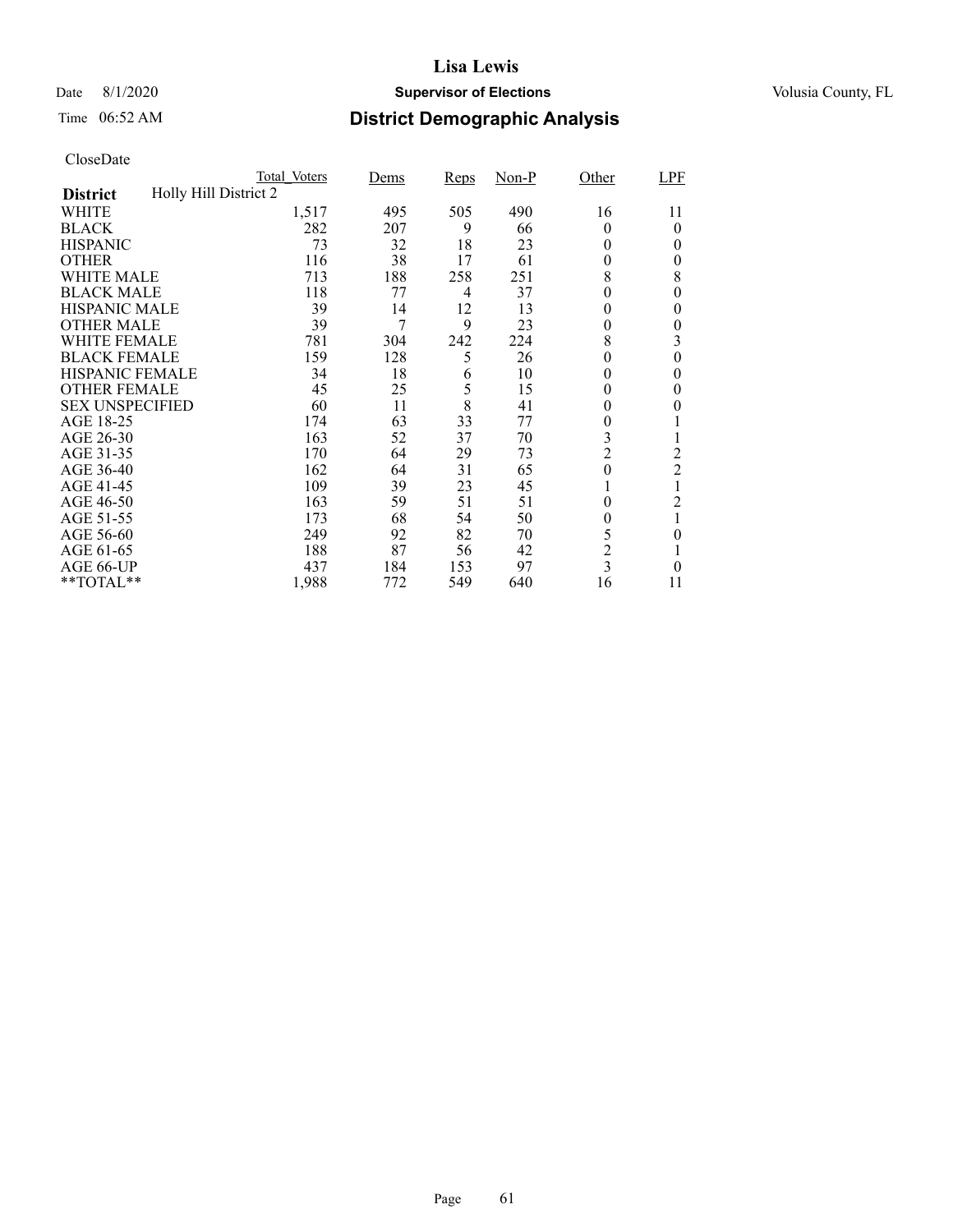### Date 8/1/2020 **Supervisor of Elections Supervisor of Elections** Volusia County, FL

# Time 06:52 AM **District Demographic Analysis**

|                        |                       | Total Voters | Dems | <b>Reps</b> | $Non-P$ | Other    | LPF      |
|------------------------|-----------------------|--------------|------|-------------|---------|----------|----------|
| <b>District</b>        | Holly Hill District 3 |              |      |             |         |          |          |
| WHITE                  |                       | 1,551        | 495  | 616         | 415     | 19       | 6        |
| <b>BLACK</b>           |                       | 202          | 156  | 9           | 36      |          | 0        |
| <b>HISPANIC</b>        |                       | 58           | 30   | 6           | 21      |          | 0        |
| <b>OTHER</b>           |                       | 104          | 38   | 22          | 43      |          | 0        |
| WHITE MALE             |                       | 656          | 179  | 284         | 178     | 10       | 5        |
| <b>BLACK MALE</b>      |                       | 88           | 58   | 7           | 22      |          | 0        |
| <b>HISPANIC MALE</b>   |                       | 31           | 17   | 3           | 10      |          | 0        |
| <b>OTHER MALE</b>      |                       | 34           | 15   | 7           | 12      | $\theta$ | 0        |
| WHITE FEMALE           |                       | 878          | 311  | 327         | 230     | 9        |          |
| <b>BLACK FEMALE</b>    |                       | 113          | 97   | 2           | 14      | 0        | $\theta$ |
| <b>HISPANIC FEMALE</b> |                       | 25           | 13   | 3           | 9       | 0        | 0        |
| <b>OTHER FEMALE</b>    |                       | 40           | 14   | 8           | 18      | 0        | 0        |
| <b>SEX UNSPECIFIED</b> |                       | 50           | 15   | 12          | 22      |          | 0        |
| AGE 18-25              |                       | 120          | 39   | 24          | 55      |          |          |
| AGE 26-30              |                       | 95           | 34   | 28          | 32      |          | 0        |
| AGE 31-35              |                       | 73           | 29   | 13          | 29      | 2        | 0        |
| AGE 36-40              |                       | 89           | 30   | 21          | 37      |          | 0        |
| AGE 41-45              |                       | 103          | 38   | 23          | 41      |          | 0        |
| AGE 46-50              |                       | 105          | 35   | 29          | 40      | 0        |          |
| AGE 51-55              |                       | 141          | 43   | 47          | 48      |          | 2        |
| AGE 56-60              |                       | 183          | 69   | 57          | 55      |          |          |
| AGE 61-65              |                       | 216          | 88   | 73          | 48      | 6        |          |
| AGE 66-UP              |                       | 790          | 314  | 338         | 130     | 8        | 0        |
| **TOTAL**              |                       | 1,915        | 719  | 653         | 515     | 22       | 6        |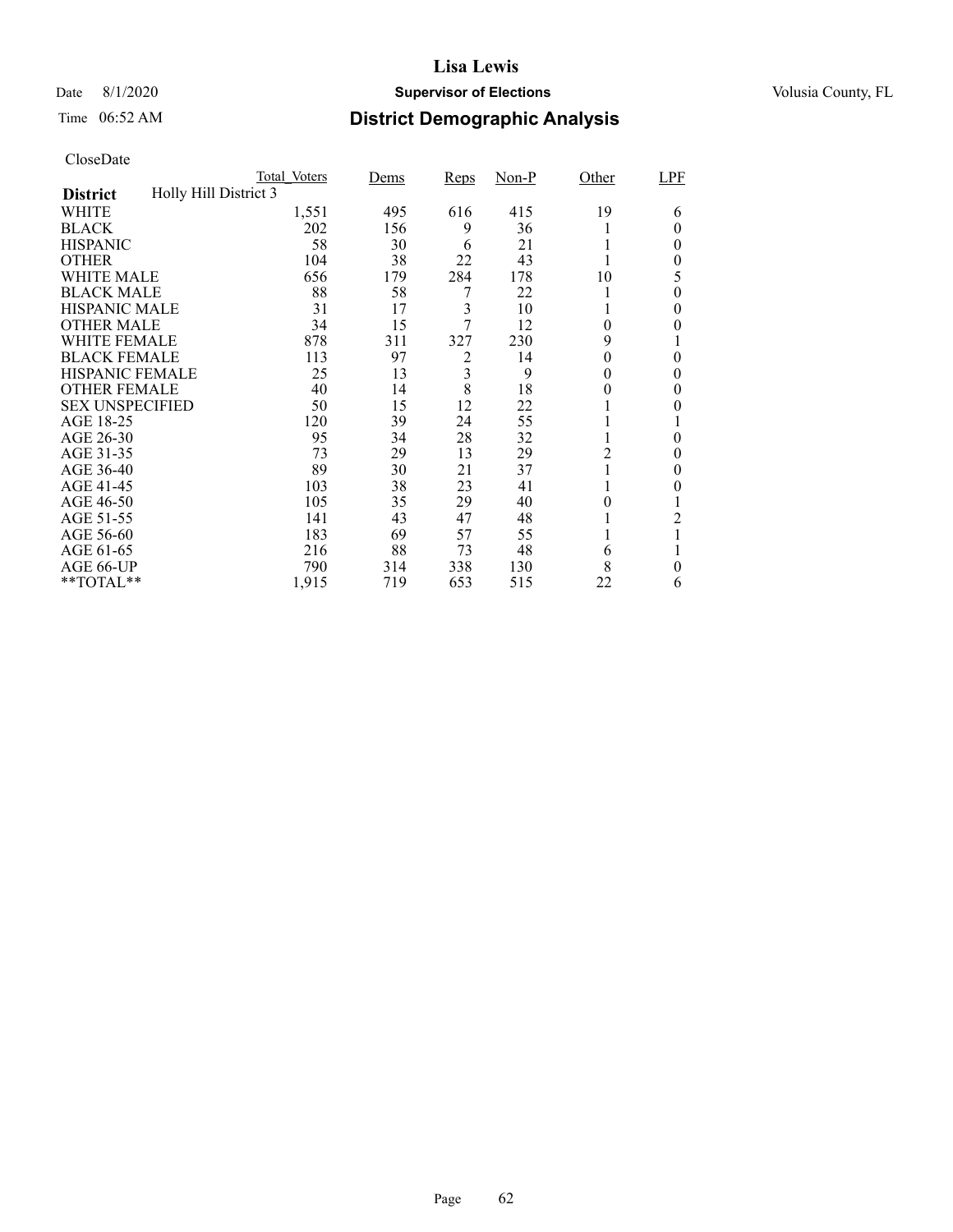### Date 8/1/2020 **Supervisor of Elections Supervisor of Elections** Volusia County, FL

# Time 06:52 AM **District Demographic Analysis**

|                        |                       | Total Voters | Dems | <b>Reps</b> | $Non-P$ | Other          | LPF              |
|------------------------|-----------------------|--------------|------|-------------|---------|----------------|------------------|
| <b>District</b>        | Holly Hill District 4 |              |      |             |         |                |                  |
| WHITE                  |                       | 1,444        | 449  | 548         | 424     | 18             | 5                |
| <b>BLACK</b>           |                       | 399          | 296  | 9           | 90      | 4              | 0                |
| <b>HISPANIC</b>        |                       | 89           | 41   | 11          | 36      | $\theta$       |                  |
| <b>OTHER</b>           |                       | 110          | 42   | 17          | 51      | $\theta$       | $\theta$         |
| WHITE MALE             |                       | 648          | 166  | 268         | 201     | 10             | 3                |
| <b>BLACK MALE</b>      |                       | 118          | 79   | 2           | 36      |                | 0                |
| <b>HISPANIC MALE</b>   |                       | 43           | 18   | 3           | 21      | 0              |                  |
| <b>OTHER MALE</b>      |                       | 33           | 14   | 8           | 11      | 0              | $\theta$         |
| WHITE FEMALE           |                       | 778          | 279  | 274         | 215     | 8              | 2                |
| <b>BLACK FEMALE</b>    |                       | 274          | 213  | 7           | 51      | 3              | $\theta$         |
| <b>HISPANIC FEMALE</b> |                       | 42           | 20   | 7           | 15      | $\theta$       | 0                |
| <b>OTHER FEMALE</b>    |                       | 49           | 24   | 8           | 17      | $\theta$       | 0                |
| <b>SEX UNSPECIFIED</b> |                       | 57           | 15   | 8           | 34      | 0              | $_{0}$           |
| AGE 18-25              |                       | 228          | 87   | 43          | 94      | 3              |                  |
| AGE 26-30              |                       | 198          | 99   | 28          | 69      |                | T                |
| AGE 31-35              |                       | 200          | 79   | 38          | 78      | $\overline{c}$ | 3                |
| AGE 36-40              |                       | 135          | 61   | 30          | 42      | $\overline{c}$ | $\boldsymbol{0}$ |
| AGE 41-45              |                       | 126          | 49   | 32          | 41      | $\overline{4}$ | 0                |
| AGE 46-50              |                       | 136          | 48   | 37          | 49      | $\overline{c}$ | $\theta$         |
| AGE 51-55              |                       | 153          | 49   | 51          | 51      | $\overline{c}$ | $_{0}$           |
| AGE 56-60              |                       | 211          | 76   | 79          | 53      | $\overline{c}$ |                  |
| AGE 61-65              |                       | 185          | 78   | 68          | 37      | $\overline{c}$ | $\theta$         |
| AGE 66-UP              |                       | 470          | 202  | 179         | 87      | $\overline{2}$ | 0                |
| **TOTAL**              |                       | 2,042        | 828  | 585         | 601     | 22             | 6                |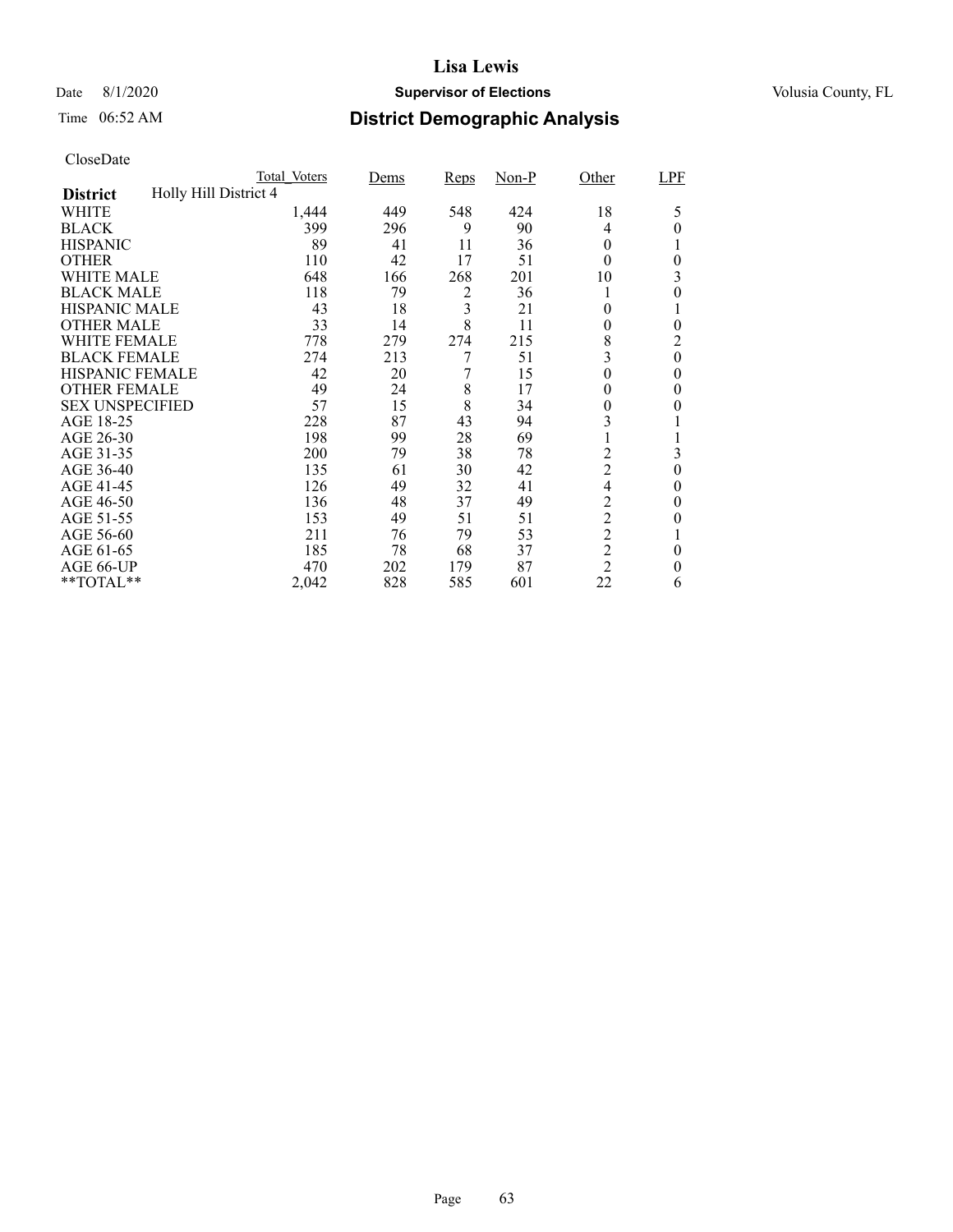### Date 8/1/2020 **Supervisor of Elections Supervisor of Elections** Volusia County, FL

# Time 06:52 AM **District Demographic Analysis**

|                        |            | Total Voters | Dems | <b>Reps</b>    | $Non-P$ | Other                   | LPF      |
|------------------------|------------|--------------|------|----------------|---------|-------------------------|----------|
| <b>District</b>        | Lake Helen |              |      |                |         |                         |          |
| WHITE                  |            | 1,867        | 513  | 834            | 498     | 19                      | 3        |
| <b>BLACK</b>           |            | 165          | 138  | 7              | 19      |                         | 0        |
| <b>HISPANIC</b>        |            | 85           | 33   | 21             | 29      |                         |          |
| <b>OTHER</b>           |            | 71           | 29   | 19             | 22      | $\theta$                |          |
| WHITE MALE             |            | 847          | 198  | 392            | 247     |                         | 3        |
| <b>BLACK MALE</b>      |            | 72           | 62   | 4              | 6       | 0                       | 0        |
| <b>HISPANIC MALE</b>   |            | 36           | 15   | 8              | 12      | 0                       |          |
| <b>OTHER MALE</b>      |            | 21           | 11   | 4              | 5       | $\theta$                |          |
| <b>WHITE FEMALE</b>    |            | 999          | 312  | 431            | 244     | 12                      | 0        |
| <b>BLACK FEMALE</b>    |            | 89           | 75   | $\overline{2}$ | 11      |                         | 0        |
| HISPANIC FEMALE        |            | 48           | 17   | 13             | 17      |                         | 0        |
| <b>OTHER FEMALE</b>    |            | 31           | 16   | 6              | 9       | 0                       | 0        |
| <b>SEX UNSPECIFIED</b> |            | 45           | 7    | 21             | 17      | 0                       | 0        |
| AGE 18-25              |            | 180          | 43   | 62             | 72      | 3                       | 0        |
| AGE 26-30              |            | 149          | 32   | 65             | 49      | $\overline{2}$          |          |
| AGE 31-35              |            | 141          | 43   | 45             | 51      | $\overline{2}$          | 0        |
| AGE 36-40              |            | 138          | 40   | 39             | 57      | $\overline{c}$          | 0        |
| AGE 41-45              |            | 142          | 33   | 49             | 58      |                         |          |
| AGE 46-50              |            | 149          | 40   | 57             | 46      | 3                       | 3        |
| AGE 51-55              |            | 179          | 52   | 86             | 39      | $\overline{c}$          | $\theta$ |
| AGE 56-60              |            | 220          | 75   | 94             | 48      | $\overline{\mathbf{3}}$ | 0        |
| AGE 61-65              |            | 247          | 81   | 120            | 45      |                         | $\theta$ |
| AGE 66-UP              |            | 643          | 274  | 264            | 103     | $\overline{2}$          | 0        |
| **TOTAL**              |            | 2,188        | 713  | 881            | 568     | 21                      | 5        |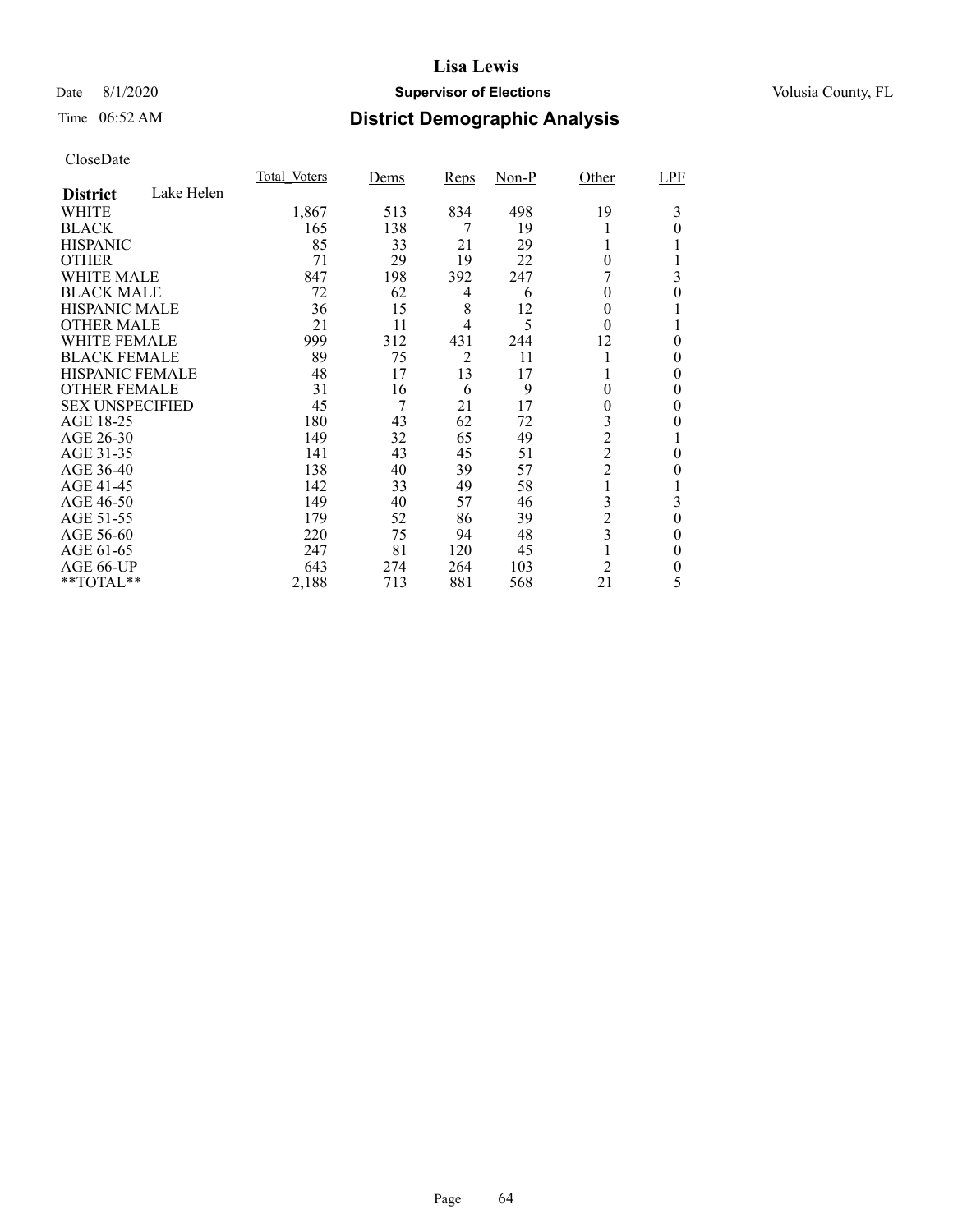### Date 8/1/2020 **Supervisor of Elections Supervisor of Elections** Volusia County, FL

# Time 06:52 AM **District Demographic Analysis**

|                        | Total Voters          | Dems  | Reps     | Non-P    | Other          | LPF            |
|------------------------|-----------------------|-------|----------|----------|----------------|----------------|
| <b>District</b>        | New Smyrna Bch Zone 1 |       |          |          |                |                |
| WHITE                  | 5,076                 | 1,473 | 2,399    | 1,115    | 73             | 16             |
| <b>BLACK</b>           | 18                    | 12    |          | 4        |                | 0              |
| <b>HISPANIC</b>        | 66                    | 24    | 22       | 19       |                | 0              |
| <b>OTHER</b>           | 168                   | 38    | 59       | 69       | $\overline{2}$ | 0              |
| WHITE MALE             | 2,360                 | 558   | 1,176    | 580      | 37             | 9              |
| <b>BLACK MALE</b>      | 12                    | 8     | $\theta$ | 4        | 0              | 0              |
| <b>HISPANIC MALE</b>   | 27                    | 10    | 6        | 10       |                | 0              |
| <b>OTHER MALE</b>      | 60                    | 11    | 29       | 19       |                | 0              |
| WHITE FEMALE           | 2,663                 | 896   | 1,203    | 521      | 36             |                |
| <b>BLACK FEMALE</b>    | 5                     | 3     |          | $\Omega$ |                | 0              |
| <b>HISPANIC FEMALE</b> | 38                    | 13    | 16       | 9        | $_{0}$         | 0              |
| <b>OTHER FEMALE</b>    | 67                    | 25    | 25       | 16       |                | 0              |
| <b>SEX UNSPECIFIED</b> | 96                    | 23    | 25       | 48       | 0              | 0              |
| AGE 18-25              | 280                   | 61    | 107      | 102      | 9              |                |
| AGE 26-30              | 189                   | 40    | 66       | 80       |                | 2              |
| AGE 31-35              | 211                   | 61    | 58       | 88       | $\overline{c}$ | $\overline{2}$ |
| AGE 36-40              | 222                   | 70    | 67       | 80       | $\overline{c}$ | 3              |
| AGE 41-45              | 199                   | 44    | 76       | 69       | 9              |                |
| AGE 46-50              | 268                   | 73    | 115      | 71       | 8              |                |
| AGE 51-55              | 405                   | 99    | 210      | 89       | 6              |                |
| AGE 56-60              | 590                   | 140   | 315      | 123      | 10             | 2              |
| AGE 61-65              | 678                   | 217   | 325      | 126      | 8              | $\overline{2}$ |
| AGE 66-UP              | 2,285                 | 741   | 1,142    | 379      | 22             |                |
| **TOTAL**              | 5,328                 | 1,547 | 2,481    | 1,207    | 77             | 16             |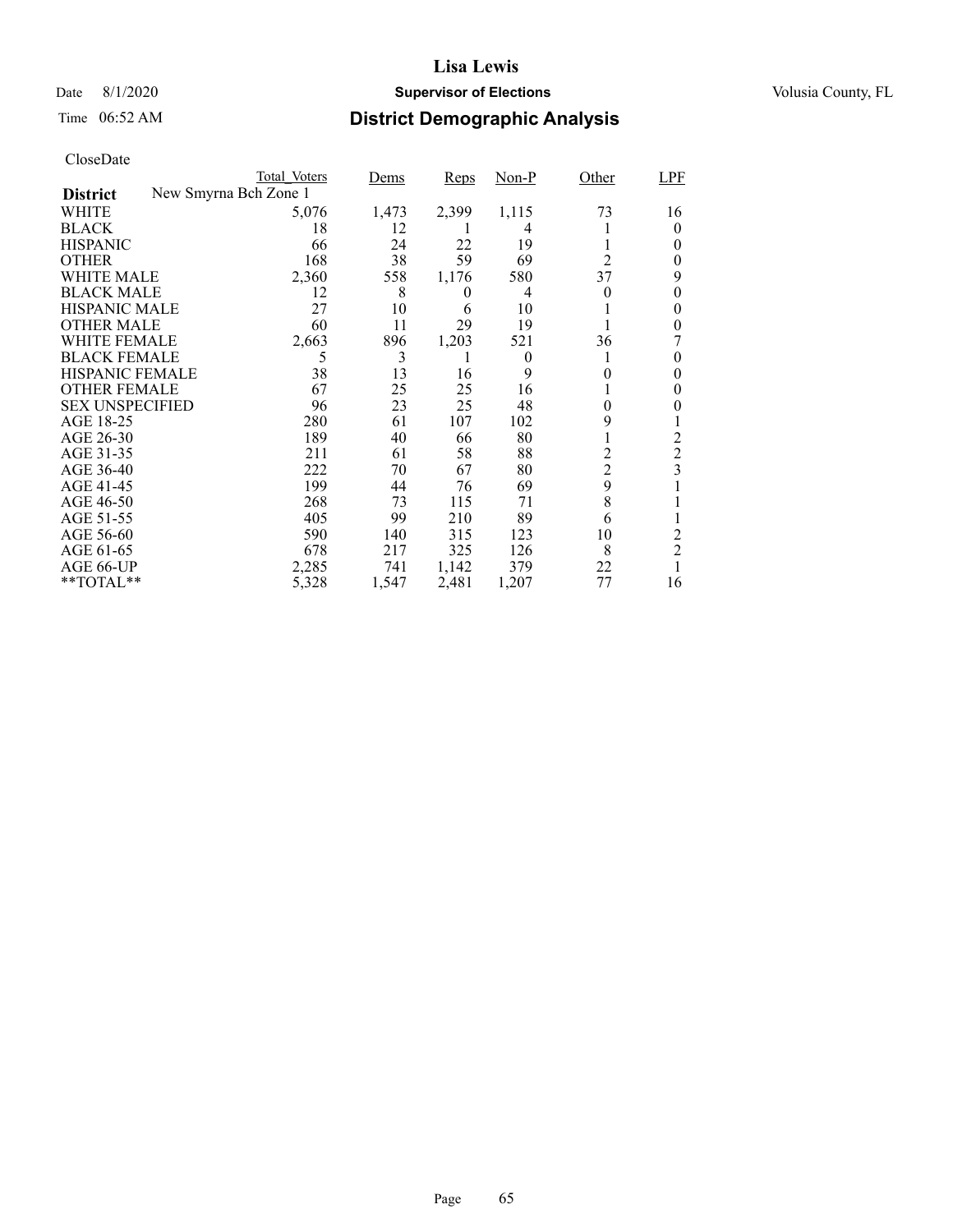### Date 8/1/2020 **Supervisor of Elections Supervisor of Elections** Volusia County, FL

# Time 06:52 AM **District Demographic Analysis**

|                        | Total Voters          | Dems  | Reps  | Non-P | Other          | LPF            |
|------------------------|-----------------------|-------|-------|-------|----------------|----------------|
| <b>District</b>        | New Smyrna Bch Zone 2 |       |       |       |                |                |
| WHITE                  | 4,174                 | 1,315 | 1,754 | 1,026 | 66             | 13             |
| <b>BLACK</b>           | 83                    | 67    | 3     | 13    | 0              | $\theta$       |
| <b>HISPANIC</b>        | 97                    | 36    | 36    | 24    |                | 0              |
| <b>OTHER</b>           | 163                   | 50    | 52    | 59    |                |                |
| WHITE MALE             | 1,879                 | 495   | 838   | 504   | 34             | 8              |
| <b>BLACK MALE</b>      | 27                    | 21    | 2     | 4     | $\theta$       | $\theta$       |
| <b>HISPANIC MALE</b>   | 54                    | 15    | 23    | 16    | 0              | 0              |
| <b>OTHER MALE</b>      | 49                    | 14    | 17    | 17    | $\theta$       |                |
| WHITE FEMALE           | 2,254                 | 803   | 901   | 513   | 32             | 5              |
| <b>BLACK FEMALE</b>    | 55                    | 45    | 1     | 9     | $\theta$       | $\theta$       |
| HISPANIC FEMALE        | 43                    | 21    | 13    | 8     |                | 0              |
| <b>OTHER FEMALE</b>    | 75                    | 29    | 25    | 20    |                | 0              |
| <b>SEX UNSPECIFIED</b> | 81                    | 25    | 25    | 31    | $\overline{0}$ | 0              |
| AGE 18-25              | 281                   | 99    | 86    | 90    | 4              | 2              |
| AGE 26-30              | 187                   | 58    | 55    | 70    | 2              | $\overline{c}$ |
| AGE 31-35              | 211                   | 61    | 67    | 77    | 5              | 1              |
| AGE 36-40              | 211                   | 65    | 66    | 74    | 4              | $\overline{c}$ |
| AGE 41-45              | 238                   | 71    | 73    | 86    | 6              | $\overline{2}$ |
| AGE 46-50              | 307                   | 77    | 126   | 94    | 9              |                |
| AGE 51-55              | 355                   | 83    | 167   | 101   | $\overline{4}$ | 0              |
| AGE 56-60              | 457                   | 123   | 232   | 91    | 11             | $\theta$       |
| AGE 61-65              | 557                   | 193   | 237   | 117   | 8              | 2              |
| AGE 66-UP              | 1,712                 | 638   | 735   | 322   | 15             | $\overline{c}$ |
| **TOTAL**              | 4,517                 | 1,468 | 1,845 | 1,122 | 68             | 14             |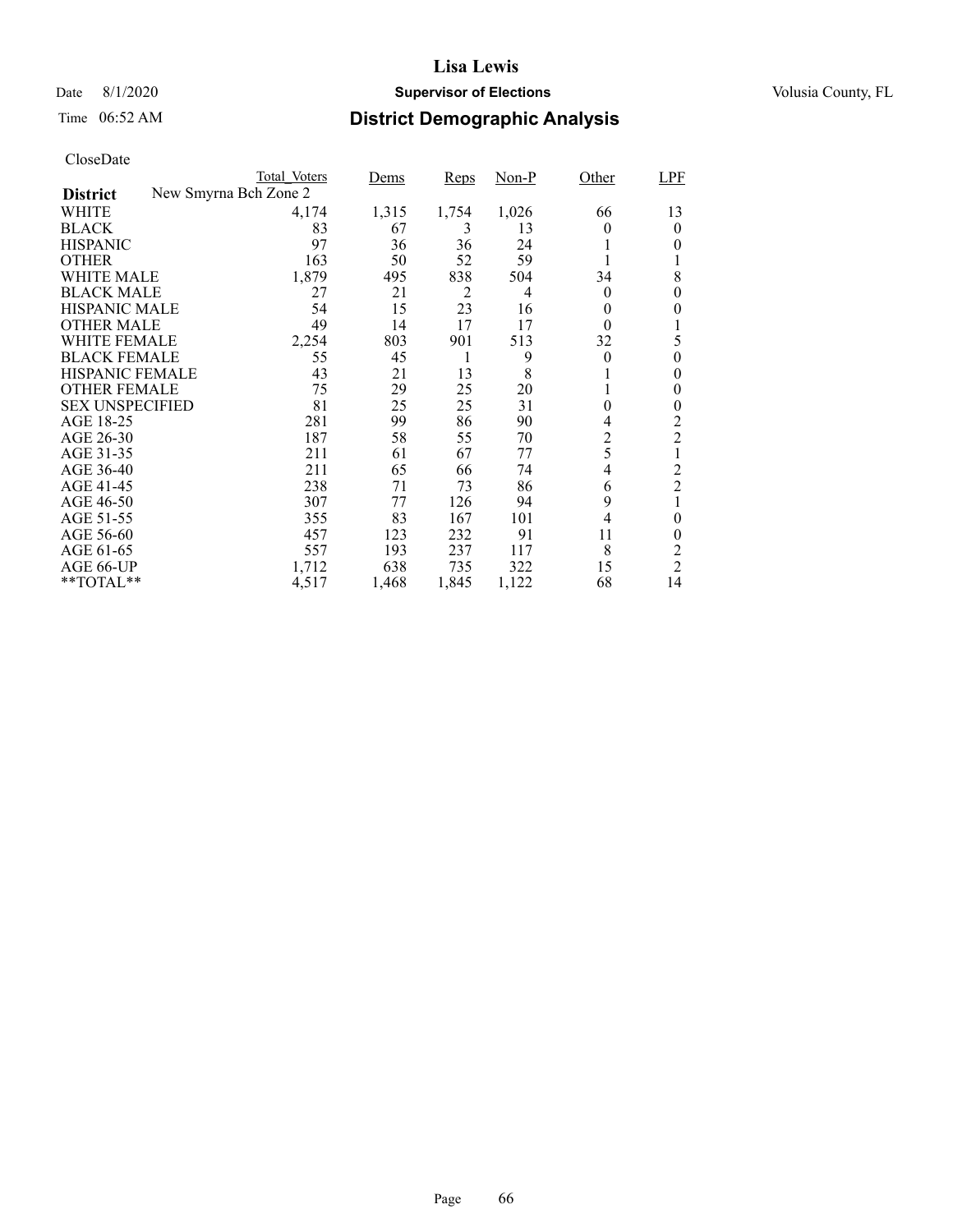### Date 8/1/2020 **Supervisor of Elections Supervisor of Elections** Volusia County, FL

# Time 06:52 AM **District Demographic Analysis**

|                        | Total Voters          | Dems  | Reps  | $Non-P$ | Other            | LPF            |
|------------------------|-----------------------|-------|-------|---------|------------------|----------------|
| <b>District</b>        | New Smyrna Bch Zone 3 |       |       |         |                  |                |
| WHITE                  | 5,863                 | 1,457 | 2,802 | 1,481   | 104              | 19             |
| <b>BLACK</b>           | 58                    | 39    | 3     | 15      | 0                |                |
| <b>HISPANIC</b>        | 147                   | 45    | 48    | 49      | 4                |                |
| <b>OTHER</b>           | 186                   | 44    | 60    | 79      | $\overline{2}$   |                |
| WHITE MALE             | 2,695                 | 558   | 1,343 | 726     | 56               | 12             |
| <b>BLACK MALE</b>      | 34                    | 20    | 2     | 11      | $\theta$         |                |
| <b>HISPANIC MALE</b>   | 77                    | 26    | 23    | 25      | $\overline{c}$   |                |
| <b>OTHER MALE</b>      | 64                    | 18    | 17    | 28      |                  | $\theta$       |
| WHITE FEMALE           | 3,117                 | 890   | 1,434 | 739     | 48               | 6              |
| <b>BLACK FEMALE</b>    | 24                    | 19    | L     | 4       | $\theta$         | 0              |
| <b>HISPANIC FEMALE</b> | 66                    | 18    | 23    | 23      | $\overline{c}$   | 0              |
| <b>OTHER FEMALE</b>    | 84                    | 20    | 32    | 30      | 1                |                |
| <b>SEX UNSPECIFIED</b> | 93                    | 16    | 38    | 38      | $\boldsymbol{0}$ | 1              |
| AGE 18-25              | 346                   | 78    | 127   | 126     | 14               |                |
| AGE 26-30              | 285                   | 67    | 97    | 109     | 8                | 4              |
| AGE 31-35              | 342                   | 82    | 120   | 132     | 6                | $\overline{c}$ |
| AGE 36-40              | 341                   | 81    | 131   | 118     | 8                | $\mathfrak{Z}$ |
| AGE 41-45              | 338                   | 79    | 135   | 112     | 9                | 3              |
| AGE 46-50              | 352                   | 70    | 175   | 98      |                  | $\overline{c}$ |
| AGE 51-55              | 420                   | 78    | 227   | 105     | 8                | $\overline{c}$ |
| AGE 56-60              | 598                   | 133   | 299   | 158     | 6                | $\overline{c}$ |
| AGE 61-65              | 686                   | 180   | 333   | 160     | 10               | 3              |
| AGE 66-UP              | 2,545                 | 737   | 1,268 | 506     | 34               | $\theta$       |
| **TOTAL**              | 6,254                 | 1,585 | 2,913 | 1,624   | 110              | 22             |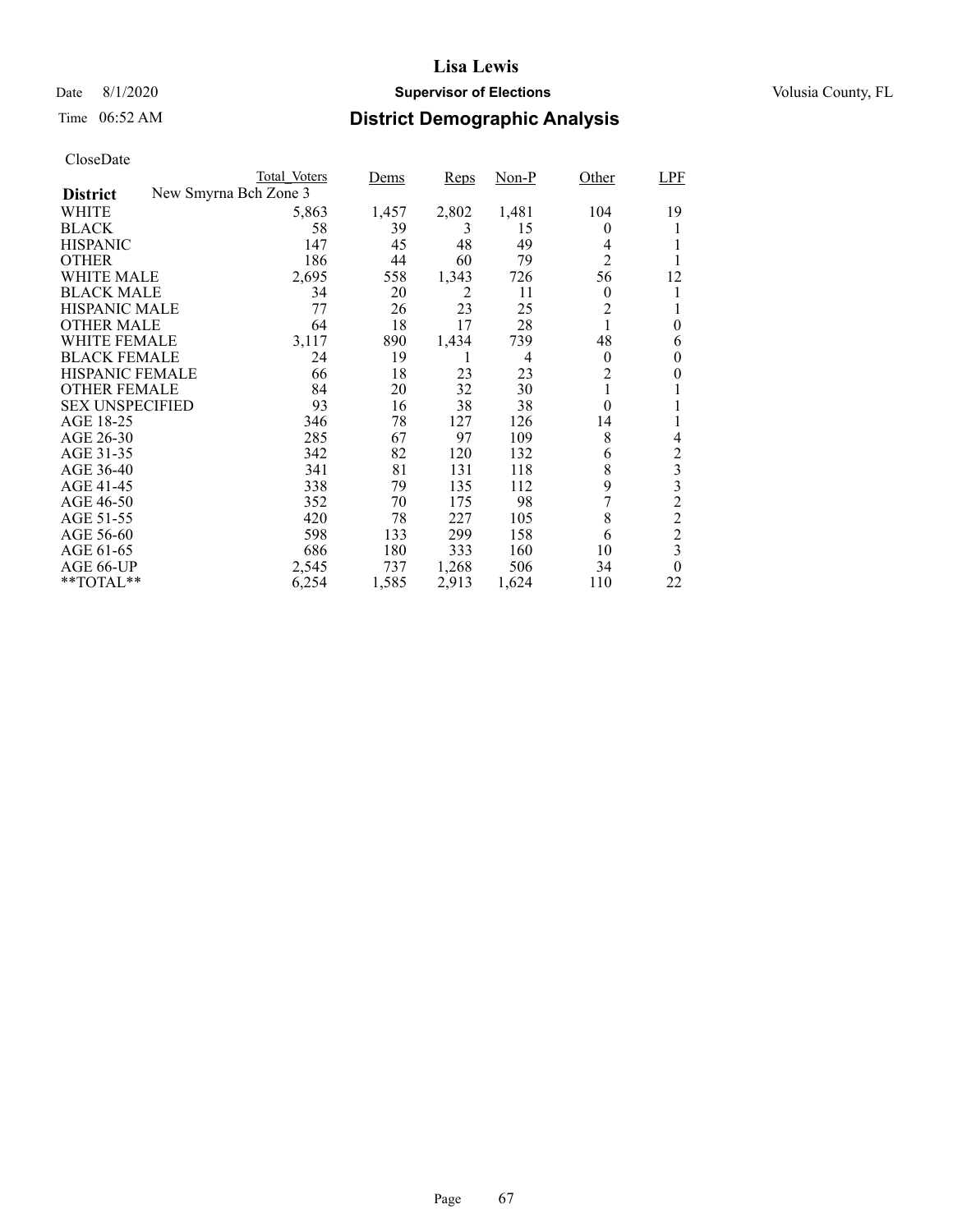### Date 8/1/2020 **Supervisor of Elections Supervisor of Elections** Volusia County, FL

# Time 06:52 AM **District Demographic Analysis**

| CloseDate |
|-----------|
|-----------|

|                        |                       | Total Voters | Dems  | Reps  | Non-P | Other            | LPF            |
|------------------------|-----------------------|--------------|-------|-------|-------|------------------|----------------|
| <b>District</b>        | New Smyrna Bch Zone 4 |              |       |       |       |                  |                |
| WHITE                  |                       | 5,945        | 1,540 | 2,832 | 1,450 | 111              | 12             |
| <b>BLACK</b>           |                       | 603          | 493   | 17    | 90    | 2                |                |
| <b>HISPANIC</b>        |                       | 155          | 60    | 44    | 48    | 3                | 0              |
| <b>OTHER</b>           |                       | 286          | 87    | 60    | 135   | 4                | 0              |
| <b>WHITE MALE</b>      |                       | 2,712        | 593   | 1,375 | 684   | 51               | 9              |
| <b>BLACK MALE</b>      |                       | 247          | 190   | 7     | 48    |                  | 1              |
| <b>HISPANIC MALE</b>   |                       | 67           | 28    | 20    | 18    |                  | $\theta$       |
| <b>OTHER MALE</b>      |                       | 109          | 26    | 29    | 50    | 4                | $\theta$       |
| <b>WHITE FEMALE</b>    |                       | 3,179        | 930   | 1,434 | 752   | 60               | 3              |
| <b>BLACK FEMALE</b>    |                       | 342          | 291   | 9     | 41    | 1                | 0              |
| <b>HISPANIC FEMALE</b> |                       | 81           | 32    | 21    | 26    | 2                | 0              |
| <b>OTHER FEMALE</b>    |                       | 122          | 47    | 26    | 49    | $\boldsymbol{0}$ | 0              |
| <b>SEX UNSPECIFIED</b> |                       | 130          | 43    | 32    | 55    | $\overline{0}$   | 0              |
| AGE 18-25              |                       | 476          | 156   | 131   | 172   | 15               | 2              |
| AGE 26-30              |                       | 358          | 117   | 99    | 129   | 10               | 3              |
| AGE 31-35              |                       | 342          | 110   | 113   | 109   | 8                | $\overline{c}$ |
| AGE 36-40              |                       | 333          | 99    | 125   | 103   | 5                |                |
| AGE 41-45              |                       | 312          | 75    | 124   | 109   | 4                | 0              |
| AGE 46-50              |                       | 428          | 141   | 165   | 107   | 14               |                |
| AGE 51-55              |                       | 488          | 143   | 209   | 121   | 14               |                |
| AGE 56-60              |                       | 722          | 193   | 362   | 158   | 9                | 0              |
| AGE 61-65              |                       | 816          | 244   | 381   | 179   | 12               | $\theta$       |
| AGE 66-UP              |                       | 2,712        | 902   | 1,243 | 535   | 29               | 3              |
| $*$ TOTAL $*$          |                       | 6,989        | 2,180 | 2,953 | 1,723 | 120              | 13             |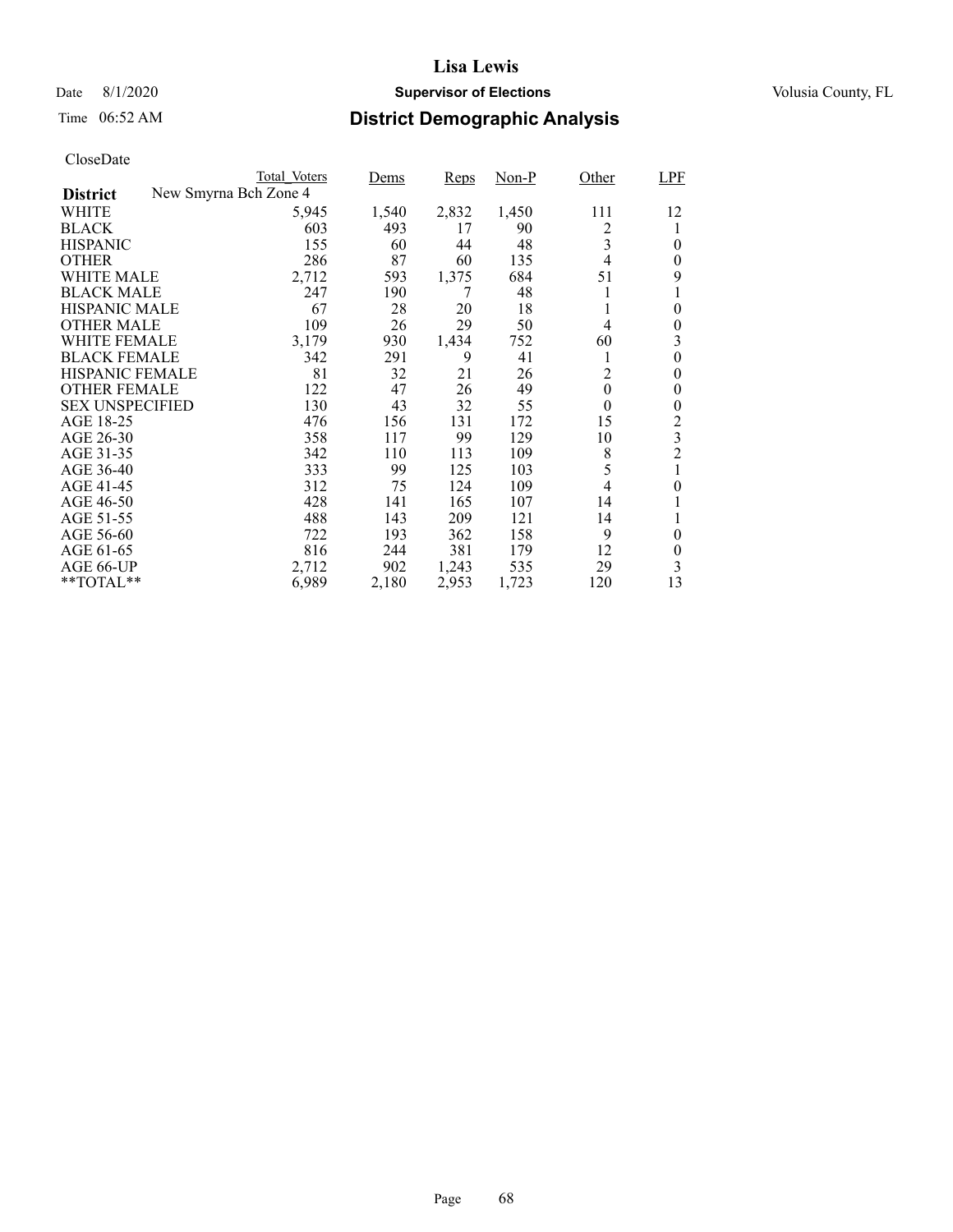### Date 8/1/2020 **Supervisor of Elections Supervisor of Elections** Volusia County, FL

# Time 06:52 AM **District Demographic Analysis**

|                        |          | Total Voters | Dems | Reps             | $Non-P$        | Other    | LPF      |
|------------------------|----------|--------------|------|------------------|----------------|----------|----------|
| <b>District</b>        | Oak Hill |              |      |                  |                |          |          |
| WHITE                  |          | 1,386        | 325  | 670              | 366            | 22       | 3        |
| <b>BLACK</b>           |          | 156          | 130  | 6                | 20             | $\theta$ | 0        |
| <b>HISPANIC</b>        |          | 13           | 6    |                  | 6              | 0        | 0        |
| <b>OTHER</b>           |          | 41           | 13   | 16               | 12             | 0        | 0        |
| WHITE MALE             |          | 680          | 143  | 341              | 187            |          | 2        |
| <b>BLACK MALE</b>      |          | 73           | 56   | 4                | 13             | 0        | $\theta$ |
| <b>HISPANIC MALE</b>   |          | 6            |      | 1                | 4              | 0        | 0        |
| <b>OTHER MALE</b>      |          | 15           | 4    | 6                | 5              | $\theta$ | 0        |
| WHITE FEMALE           |          | 687          | 178  | 319              | 174            | 15       |          |
| <b>BLACK FEMALE</b>    |          | 83           | 74   | 2                |                | $\Omega$ | 0        |
| <b>HISPANIC FEMALE</b> |          | 7            | 5    | $\boldsymbol{0}$ | 2              |          | 0        |
| <b>OTHER FEMALE</b>    |          | 17           | 8    | 7                | $\overline{2}$ | 0        | 0        |
| <b>SEX UNSPECIFIED</b> |          | 28           | 5    | 13               | 10             | 0        | 0        |
| AGE 18-25              |          | 108          | 35   | 29               | 40             | 4        | 0        |
| AGE 26-30              |          | 67           | 24   | 21               | 19             | 3        | 0        |
| AGE 31-35              |          | 64           | 21   | 22               | 21             |          |          |
| AGE 36-40              |          | 79           | 26   | 28               | 24             | 0        |          |
| AGE 41-45              |          | 76           | 23   | 25               | 28             | 0        | 0        |
| AGE 46-50              |          | 100          | 27   | 41               | 29             | 3        | 0        |
| AGE 51-55              |          | 117          | 29   | 58               | 30             | $\Omega$ | 0        |
| AGE 56-60              |          | 172          | 50   | 77               | 41             | 4        | 0        |
| AGE 61-65              |          | 210          | 68   | 103              | 37             | $\theta$ | 2        |
| AGE 66-UP              |          | 603          | 171  | 289              | 135            | 8        | 0        |
| **TOTAL**              |          | 1,596        | 474  | 693              | 404            | 22       | 3        |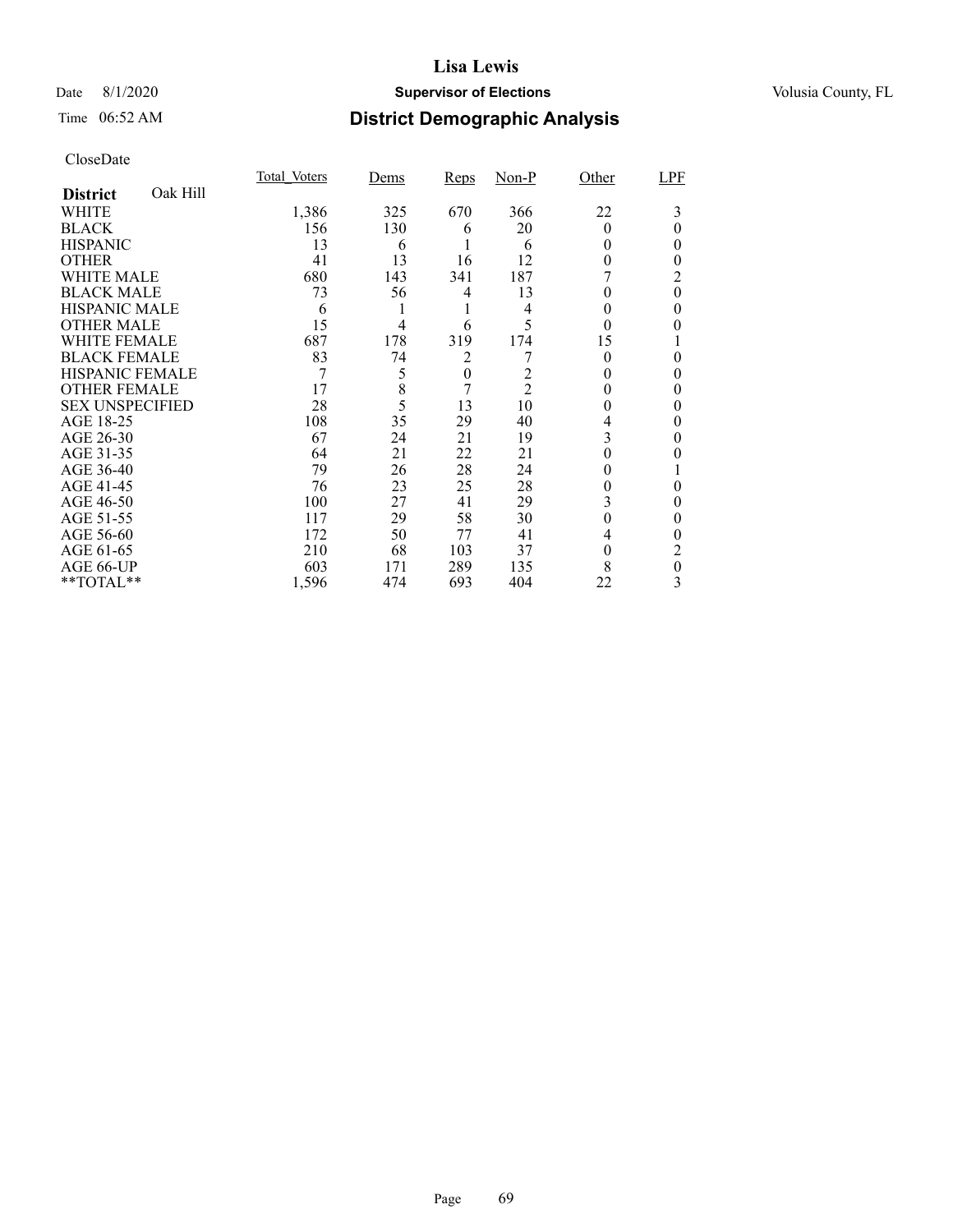### Date 8/1/2020 **Supervisor of Elections Supervisor of Elections** Volusia County, FL

# Time 06:52 AM **District Demographic Analysis**

|                        |                    | Total Voters | Dems | <b>Reps</b> | $Non-P$ | Other            | LPF          |
|------------------------|--------------------|--------------|------|-------------|---------|------------------|--------------|
| <b>District</b>        | Orange City Seat 1 |              |      |             |         |                  |              |
| WHITE                  |                    | 786          | 243  | 324         | 204     | 12               | 3            |
| <b>BLACK</b>           |                    | 150          | 114  | 8           | 28      | $\theta$         | 0            |
| <b>HISPANIC</b>        |                    | 510          | 232  | 75          | 200     | 2                |              |
| <b>OTHER</b>           |                    | 89           | 40   | 18          | 30      |                  | $\theta$     |
| WHITE MALE             |                    | 301          | 77   | 132         | 84      | 6                | 2            |
| <b>BLACK MALE</b>      |                    | 51           | 35   | 4           | 12      | 0                | $\theta$     |
| <b>HISPANIC MALE</b>   |                    | 205          | 79   | 37          | 88      |                  | 0            |
| <b>OTHER MALE</b>      |                    | 30           | 10   | 11          | 9       | 0                | 0            |
| WHITE FEMALE           |                    | 483          | 165  | 192         | 119     | 6                |              |
| <b>BLACK FEMALE</b>    |                    | 97           | 77   | 4           | 16      | 0                | 0            |
| <b>HISPANIC FEMALE</b> |                    | 299          | 149  | 36          | 112     |                  |              |
| <b>OTHER FEMALE</b>    |                    | 43           | 25   | 5           | 12      |                  | 0            |
| <b>SEX UNSPECIFIED</b> |                    | 26           | 12   | 4           | 10      | 0                | $_{0}$       |
| AGE 18-25              |                    | 157          | 68   | 22          | 63      | 3                |              |
| AGE 26-30              |                    | 122          | 52   | 24          | 44      | $\overline{2}$   | $\theta$     |
| AGE 31-35              |                    | 96           | 36   | 20          | 39      |                  | 0            |
| AGE 36-40              |                    | 115          | 42   | 25          | 46      | $\boldsymbol{0}$ | 2            |
| AGE 41-45              |                    | 87           | 33   | 21          | 30      | $\overline{c}$   | $\mathbf{1}$ |
| AGE 46-50              |                    | 99           | 37   | 31          | 29      | $\overline{c}$   | $\theta$     |
| AGE 51-55              |                    | 90           | 34   | 26          | 29      |                  | 0            |
| AGE 56-60              |                    | 100          | 39   | 26          | 34      |                  | 0            |
| AGE 61-65              |                    | 104          | 49   | 30          | 24      |                  | $\theta$     |
| AGE 66-UP              |                    | 565          | 239  | 200         | 124     | 2                | 0            |
| **TOTAL**              |                    | 1,535        | 629  | 425         | 462     | 15               | 4            |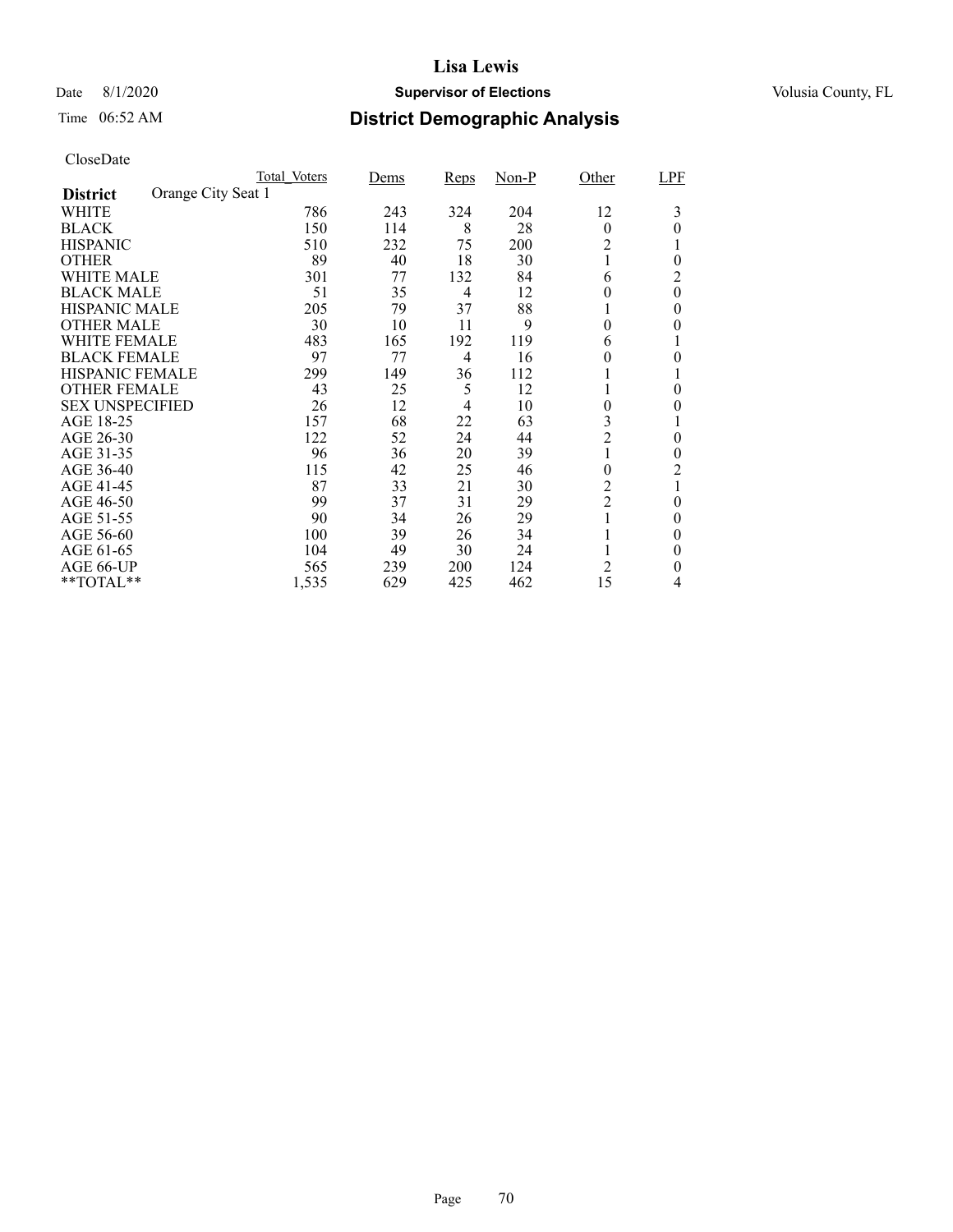### Date 8/1/2020 **Supervisor of Elections Supervisor of Elections** Volusia County, FL

# Time 06:52 AM **District Demographic Analysis**

|                        |                    | Total Voters | Dems           | <b>Reps</b> | $Non-P$ | Other            | LPF      |
|------------------------|--------------------|--------------|----------------|-------------|---------|------------------|----------|
| <b>District</b>        | Orange City Seat 2 |              |                |             |         |                  |          |
| WHITE                  |                    | 1,107        | 289            | 498         | 308     | 9                | 3        |
| <b>BLACK</b>           |                    | 69           | 55             | 4           | 10      |                  | 0        |
| <b>HISPANIC</b>        |                    | 283          | 124            | 44          | 114     |                  | 0        |
| <b>OTHER</b>           |                    | 72           | 12             | 23          | 36      |                  | $_{0}$   |
| WHITE MALE             |                    | 505          | 102            | 245         | 150     | 6                | 2        |
| <b>BLACK MALE</b>      |                    | 34           | 24             | 3           | 7       | 0                | $\theta$ |
| <b>HISPANIC MALE</b>   |                    | 120          | 47             | 23          | 50      | $^{(1)}$         | $\theta$ |
| <b>OTHER MALE</b>      |                    | 26           | 2              | 10          | 13      |                  | 0        |
| WHITE FEMALE           |                    | 592          | 186            | 246         | 156     | 3                |          |
| <b>BLACK FEMALE</b>    |                    | 35           | 31             |             | 3       | 0                | $\theta$ |
| <b>HISPANIC FEMALE</b> |                    | 159          | 76             | 21          | 61      |                  | 0        |
| <b>OTHER FEMALE</b>    |                    | 29           | 8              | 10          | 11      | $_{0}$           | $\theta$ |
| <b>SEX UNSPECIFIED</b> |                    | 31           | $\overline{4}$ | 10          | 17      | $^{(1)}$         | $\theta$ |
| AGE 18-25              |                    | 164          | 52             | 40          | 70      | 2                | 0        |
| AGE 26-30              |                    | 125          | 41             | 29          | 53      | $\boldsymbol{0}$ | 2        |
| AGE 31-35              |                    | 120          | 41             | 40          | 37      | 2                | $\theta$ |
| AGE 36-40              |                    | 104          | 26             | 35          | 42      |                  | $_{0}$   |
| AGE 41-45              |                    | 115          | 33             | 38          | 42      |                  |          |
| AGE 46-50              |                    | 131          | 30             | 56          | 45      | $\theta$         | $\theta$ |
| AGE 51-55              |                    | 149          | 50             | 54          | 45      | $_{0}$           | 0        |
| AGE 56-60              |                    | 146          | 48             | 59          | 38      |                  | $\theta$ |
| AGE 61-65              |                    | 131          | 35             | 68          | 27      |                  | $\theta$ |
| AGE 66-UP              |                    | 344          | 124            | 150         | 67      | 3                | 0        |
| **TOTAL**              |                    | 1,531        | 480            | 569         | 468     | 11               | 3        |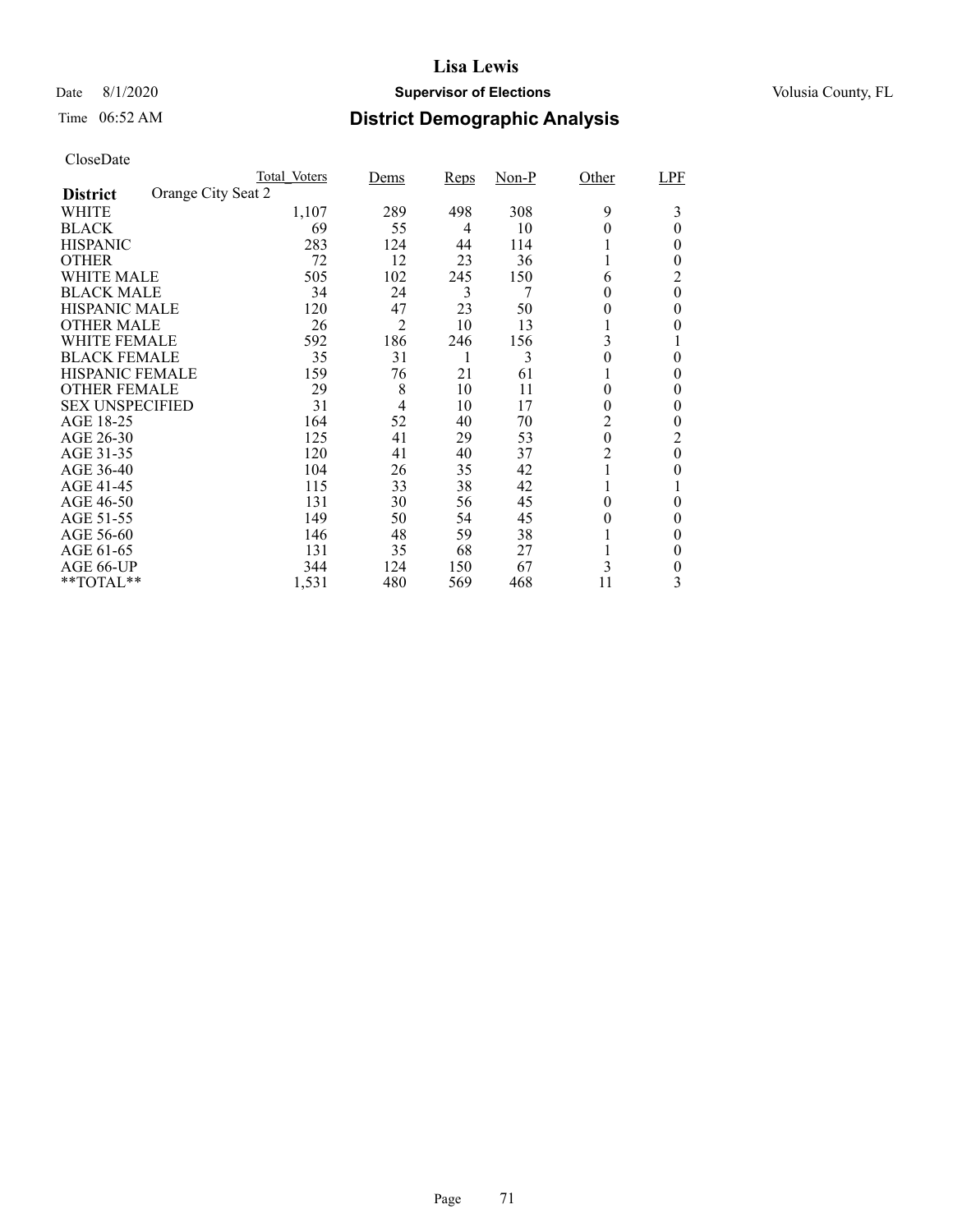### Date 8/1/2020 **Supervisor of Elections Supervisor of Elections** Volusia County, FL

# Time 06:52 AM **District Demographic Analysis**

|                        | Total Voters       |       | Dems | <b>Reps</b> | $Non-P$ | Other            | LPF      |
|------------------------|--------------------|-------|------|-------------|---------|------------------|----------|
| <b>District</b>        | Orange City Seat 3 |       |      |             |         |                  |          |
| WHITE                  |                    | 1,157 | 297  | 507         | 333     | 14               | 6        |
| <b>BLACK</b>           |                    | 118   | 88   | 6           | 24      | $\theta$         | 0        |
| <b>HISPANIC</b>        |                    | 342   | 156  | 56          | 126     | 4                | $_{0}$   |
| <b>OTHER</b>           |                    | 108   | 32   | 24          | 48      | 3                |          |
| WHITE MALE             |                    | 509   | 114  | 224         | 162     | 4                | 5        |
| <b>BLACK MALE</b>      |                    | 44    | 29   | 3           | 12      | $\boldsymbol{0}$ | 0        |
| <b>HISPANIC MALE</b>   |                    | 134   | 54   | 31          | 46      | 3                | 0        |
| <b>OTHER MALE</b>      |                    | 40    | 11   | 8           | 20      | $\boldsymbol{0}$ |          |
| WHITE FEMALE           |                    | 629   | 178  | 279         | 162     | 9                |          |
| <b>BLACK FEMALE</b>    |                    | 70    | 56   | 3           | 11      | 0                | $\theta$ |
| <b>HISPANIC FEMALE</b> |                    | 201   | 99   | 25          | 76      |                  | 0        |
| <b>OTHER FEMALE</b>    |                    | 49    | 17   | 12          | 18      | 2                | $\theta$ |
| <b>SEX UNSPECIFIED</b> |                    | 49    | 15   | 8           | 24      | $\overline{c}$   | $_{0}$   |
| AGE 18-25              |                    | 133   | 53   | 24          | 52      | 3                |          |
| AGE 26-30              |                    | 97    | 33   | 26          | 32      | 4                | 2        |
| AGE 31-35              |                    | 101   | 33   | 23          | 44      | 0                |          |
| AGE 36-40              |                    | 105   | 37   | 22          | 45      | 0                |          |
| AGE 41-45              |                    | 121   | 49   | 33          | 39      | 0                | 0        |
| AGE 46-50              |                    | 125   | 37   | 42          | 43      | $\overline{2}$   |          |
| AGE 51-55              |                    | 111   | 36   | 45          | 26      | 4                | 0        |
| AGE 56-60              |                    | 137   | 48   | 55          | 31      | 3                | 0        |
| AGE 61-65              |                    | 176   | 54   | 72          | 49      |                  | 0        |
| AGE 66-UP              |                    | 619   | 193  | 251         | 170     |                  |          |
| **TOTAL**              |                    | 1,725 | 573  | 593         | 531     | 21               | 7        |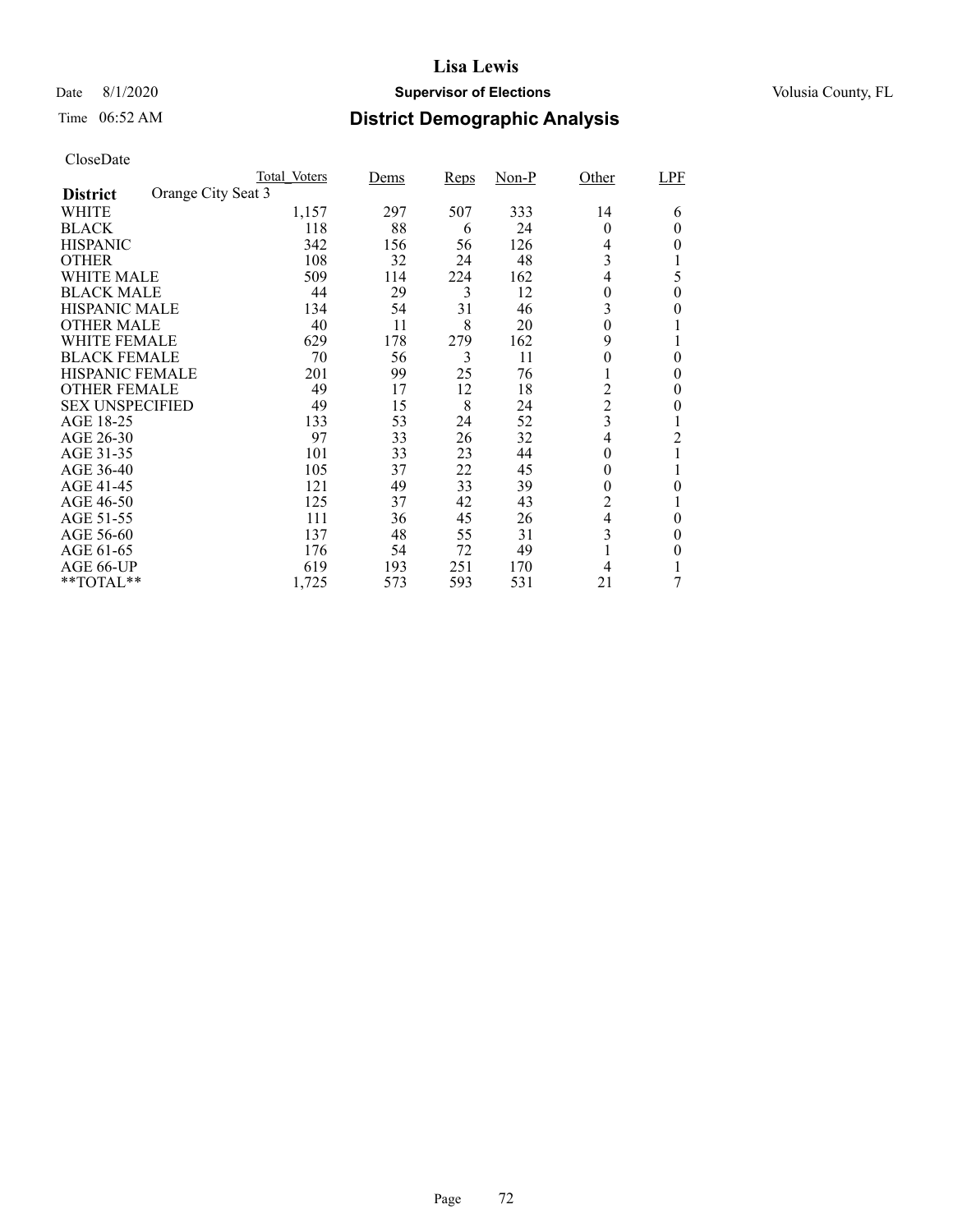## Date 8/1/2020 **Supervisor of Elections Supervisor of Elections** Volusia County, FL

# Time 06:52 AM **District Demographic Analysis**

|                        | Total Voters       | Dems | Reps | <u>Non-P</u> | Other    | LPF      |
|------------------------|--------------------|------|------|--------------|----------|----------|
| <b>District</b>        | Orange City Seat 4 |      |      |              |          |          |
| WHITE                  | 1,275              | 373  | 533  | 349          | 13       |          |
| <b>BLACK</b>           | 22                 | 16   | 2    | 3            |          | 0        |
| <b>HISPANIC</b>        | 114                | 50   | 22   | 42           | 0        | 0        |
| <b>OTHER</b>           | 84                 | 17   | 13   | 53           |          | 0        |
| WHITE MALE             | 594                | 132  | 267  | 187          | 5        | 3        |
| <b>BLACK MALE</b>      | 9                  | 6    | 2    | 1            | 0        | 0        |
| <b>HISPANIC MALE</b>   | 57                 | 24   | 13   | 20           | $^{(1)}$ | $\theta$ |
| <b>OTHER MALE</b>      | 26                 | 5    | 6    | 15           | 0        | 0        |
| WHITE FEMALE           | 668                | 240  | 259  | 157          | 8        | 4        |
| <b>BLACK FEMALE</b>    | 13                 | 10   | 0    | 2            |          | 0        |
| <b>HISPANIC FEMALE</b> | 55                 | 26   | 8    | 21           | 0        | 0        |
| <b>OTHER FEMALE</b>    | 34                 | 11   | 5    | 17           |          | 0        |
| <b>SEX UNSPECIFIED</b> | 38                 | 2    | 9    | 27           | 0        | 0        |
| AGE 18-25              | 150                | 30   | 50   | 66           | 2        | 2        |
| AGE 26-30              | 108                | 26   | 26   | 51           | 5        | $\theta$ |
| AGE 31-35              | 90                 | 22   | 24   | 44           | 0        | 0        |
| AGE 36-40              | 105                | 34   | 38   | 31           | 0        | 2        |
| AGE 41-45              | 109                | 34   | 35   | 36           | 4        | $\theta$ |
| AGE 46-50              | 114                | 32   | 44   | 38           | $^{(1)}$ | 0        |
| AGE 51-55              | 134                | 39   | 54   | 40           | $_{0}$   |          |
| AGE 56-60              | 145                | 34   | 64   | 46           | 0        |          |
| AGE 61-65              | 153                | 42   | 73   | 36           |          |          |
| AGE 66-UP              | 387                | 163  | 162  | 59           | 3        | 0        |
| **TOTAL**              | 1,495              | 456  | 570  | 447          | 15       |          |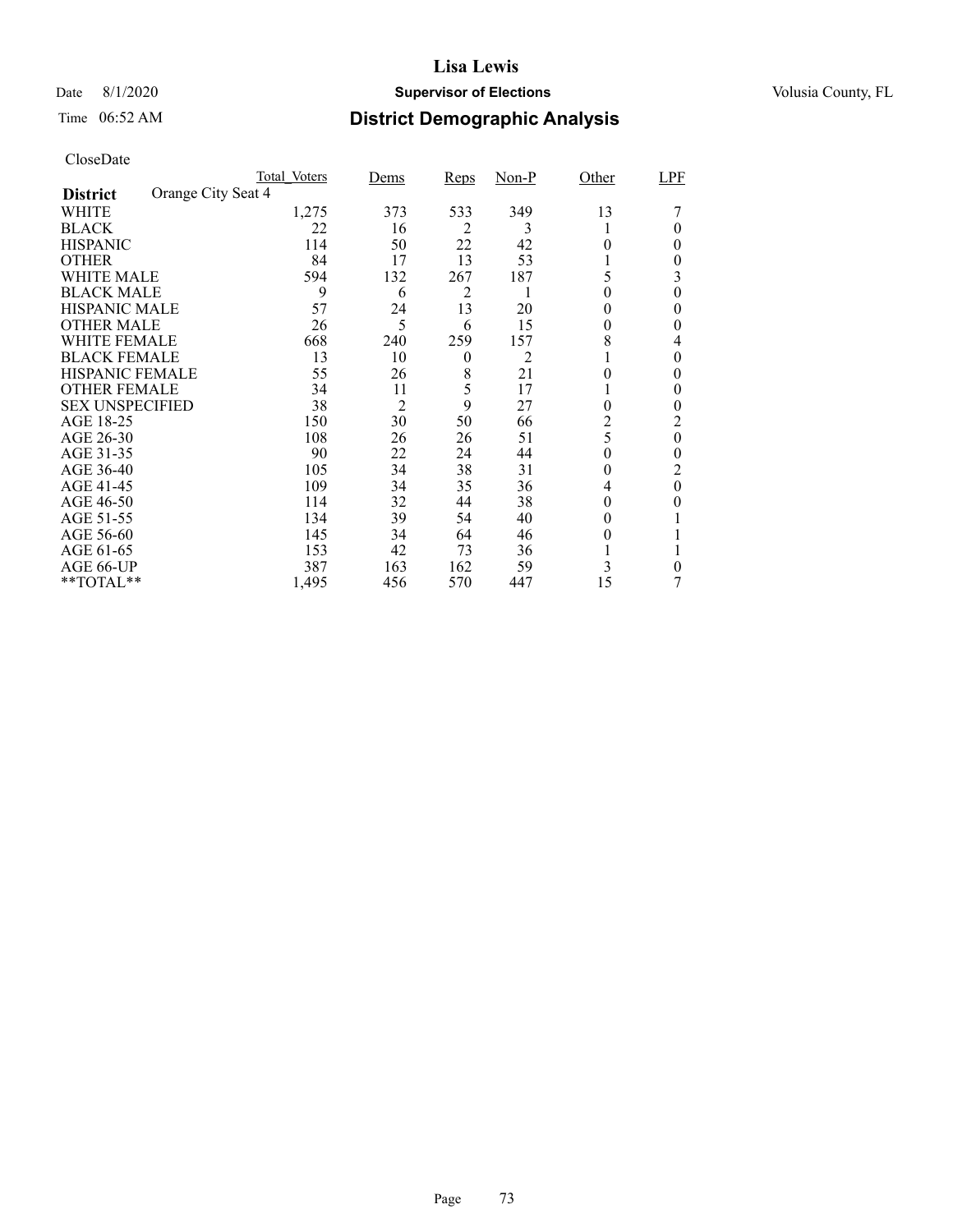## Date 8/1/2020 **Supervisor of Elections Supervisor of Elections** Volusia County, FL

# Time 06:52 AM **District Demographic Analysis**

|                        | Total Voters       | Dems | <b>Reps</b>    | $Non-P$ | Other                   | LPF      |
|------------------------|--------------------|------|----------------|---------|-------------------------|----------|
| <b>District</b>        | Orange City Seat 5 |      |                |         |                         |          |
| WHITE                  | 1,509              | 396  | 743            | 353     | 16                      |          |
| <b>BLACK</b>           | 130                | 101  | 4              | 24      |                         | 0        |
| <b>HISPANIC</b>        | 181                | 73   | 28             | 79      |                         | 0        |
| <b>OTHER</b>           | 86                 | 32   | 22             | 31      |                         | 0        |
| WHITE MALE             | 608                | 130  | 318            | 149     | 10                      |          |
| <b>BLACK MALE</b>      | 49                 | 36   | 2              | 11      | $\theta$                | 0        |
| <b>HISPANIC MALE</b>   | 81                 | 37   | 13             | 30      |                         | 0        |
| <b>OTHER MALE</b>      | 24                 | 10   | 5              | 9       | $\theta$                | 0        |
| WHITE FEMALE           | 890                | 266  | 421            | 197     | 6                       | 0        |
| <b>BLACK FEMALE</b>    | 79                 | 65   | $\overline{2}$ | 11      |                         | 0        |
| <b>HISPANIC FEMALE</b> | 96                 | 35   | 15             | 46      | 0                       | 0        |
| <b>OTHER FEMALE</b>    | 46                 | 17   | 16             | 12      |                         | $\theta$ |
| <b>SEX UNSPECIFIED</b> | 33                 | 6    | 5              | 22      | 0                       | $\theta$ |
| AGE 18-25              | 87                 | 23   | 23             | 40      |                         | $\theta$ |
| AGE 26-30              | 70                 | 14   | 14             | 41      |                         | $\theta$ |
| AGE 31-35              | 82                 | 31   | 30             | 21      | 0                       | 0        |
| AGE 36-40              | 68                 | 24   | 13             | 31      | 0                       | 0        |
| AGE 41-45              | 59                 | 21   | 15             | 21      | $\overline{c}$          | 0        |
| AGE 46-50              | 90                 | 31   | 30             | 29      | $\boldsymbol{0}$        | 0        |
| AGE 51-55              | 82                 | 29   | 29             | 22      | $\overline{c}$          | $\theta$ |
| AGE 56-60              | 132                | 45   | 44             | 40      | $\overline{\mathbf{3}}$ | 0        |
| AGE 61-65              | 150                | 62   | 51             | 35      | $\overline{2}$          | 0        |
| AGE 66-UP              | 1,086              | 322  | 548            | 207     | 8                       |          |
| **TOTAL**              | 1,906              | 602  | 797            | 487     | 19                      |          |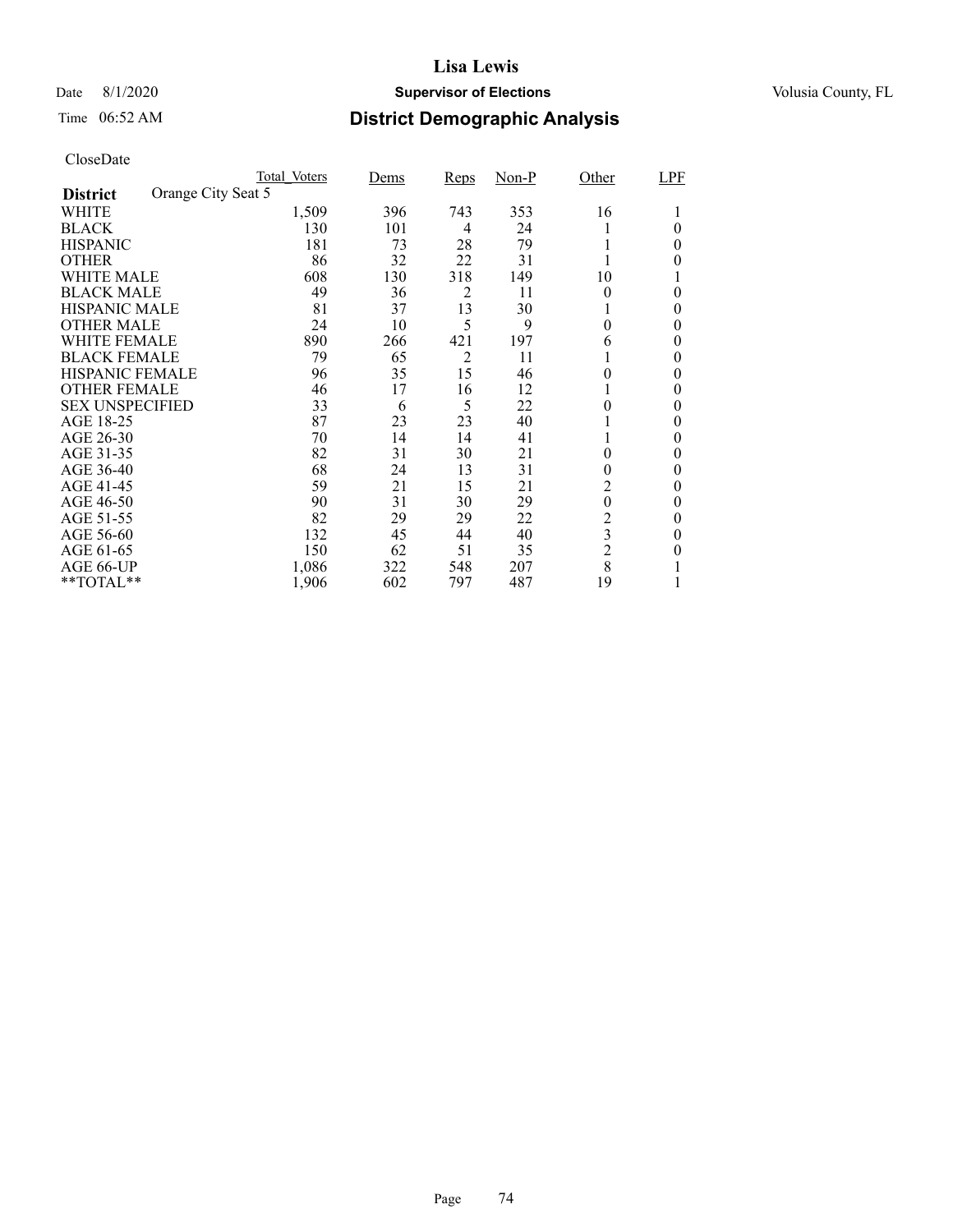## Date 8/1/2020 **Supervisor of Elections Supervisor of Elections** Volusia County, FL

# Time 06:52 AM **District Demographic Analysis**

|                        | Total Voters        | Dems  | Reps  | Non-P | Other          | <b>LPF</b> |
|------------------------|---------------------|-------|-------|-------|----------------|------------|
| <b>District</b>        | Ormond Beach Zone 1 |       |       |       |                |            |
| WHITE                  | 8,186               | 2,274 | 3,894 | 1,935 | 67             | 16         |
| <b>BLACK</b>           | 128                 | 97    | 5     | 26    | 0              | $\theta$   |
| <b>HISPANIC</b>        | 213                 | 78    | 60    | 67    | 6              | 2          |
| <b>OTHER</b>           | 463                 | 138   | 117   | 202   | 6              | $\Omega$   |
| WHITE MALE             | 3,783               | 860   | 1,921 | 962   | 26             | 14         |
| <b>BLACK MALE</b>      | 67                  | 47    | 2     | 18    | $\theta$       | 0          |
| <b>HISPANIC MALE</b>   | 84                  | 26    | 25    | 28    | 4              |            |
| <b>OTHER MALE</b>      | 192                 | 53    | 50    | 86    | 3              | $\theta$   |
| WHITE FEMALE           | 4,330               | 1,396 | 1,948 | 943   | 41             | 2          |
| <b>BLACK FEMALE</b>    | 57                  | 47    | 3     | 7     | $\theta$       | $\theta$   |
| <b>HISPANIC FEMALE</b> | 125                 | 50    | 34    | 38    | $\overline{2}$ | 1          |
| <b>OTHER FEMALE</b>    | 201                 | 66    | 50    | 83    | $\overline{2}$ | 0          |
| <b>SEX UNSPECIFIED</b> | 151                 | 42    | 43    | 65    |                | 0          |
| AGE 18-25              | 714                 | 197   | 252   | 251   | 11             | 3          |
| AGE 26-30              | 414                 | 118   | 139   | 151   | 5              |            |
| AGE 31-35              | 455                 | 114   | 181   | 149   |                | 4          |
| AGE 36-40              | 515                 | 127   | 204   | 178   | 5              |            |
| AGE 41-45              | 531                 | 144   | 211   | 164   | 8              | 4          |
| AGE 46-50              | 614                 | 156   | 287   | 164   | 6              |            |
| AGE 51-55              | 715                 | 186   | 354   | 171   | 4              | $\theta$   |
| AGE 56-60              | 859                 | 237   | 418   | 196   | 8              | 0          |
| AGE 61-65              | 940                 | 298   | 456   | 175   | 11             | 0          |
| AGE 66-UP              | 3,232               | 1,010 | 1,573 | 631   | 14             | 4          |
| $*$ $TOTAL**$          | 8,990               | 2,587 | 4,076 | 2,230 | 79             | 18         |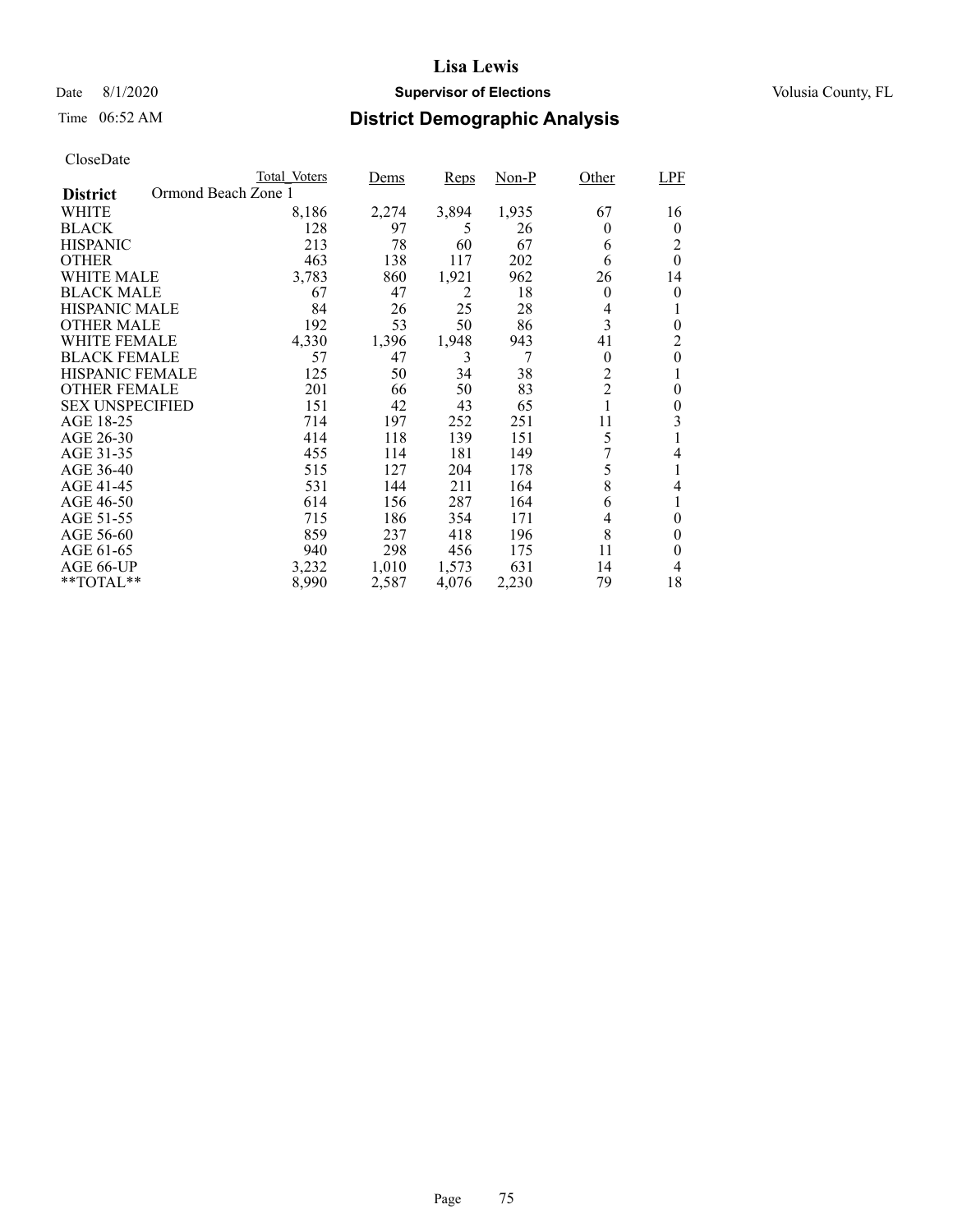## Date 8/1/2020 **Supervisor of Elections Supervisor of Elections** Volusia County, FL

# Time 06:52 AM **District Demographic Analysis**

|                                        | Total Voters | Dems  | Reps  | Non-P | Other          | LPF                     |
|----------------------------------------|--------------|-------|-------|-------|----------------|-------------------------|
| Ormond Beach Zone 2<br><b>District</b> |              |       |       |       |                |                         |
| WHITE                                  | 5,959        | 1,895 | 2,370 | 1,595 | 80             | 19                      |
| <b>BLACK</b>                           | 420          | 327   | 23    | 69    | 1              | 0                       |
| <b>HISPANIC</b>                        | 247          | 112   | 48    | 86    | $\theta$       | 1                       |
| <b>OTHER</b>                           | 412          | 153   | 95    | 160   | $\overline{2}$ | $\overline{2}$          |
| WHITE MALE                             | 2,660        | 706   | 1,160 | 746   | 34             | 14                      |
| <b>BLACK MALE</b>                      | 174          | 123   | 12    | 38    | 1              | 0                       |
| <b>HISPANIC MALE</b>                   | 86           | 39    | 25    | 22    | 0              | 0                       |
| <b>OTHER MALE</b>                      | 145          | 48    | 30    | 63    | $\overline{2}$ | $\overline{c}$          |
| WHITE FEMALE                           | 3,219        | 1,167 | 1,188 | 814   | 45             | 5                       |
| <b>BLACK FEMALE</b>                    | 238          | 197   | 11    | 30    | $\Omega$       | $\theta$                |
| <b>HISPANIC FEMALE</b>                 | 155          | 72    | 22    | 60    | $\theta$       | 1                       |
| <b>OTHER FEMALE</b>                    | 172          | 73    | 51    | 48    | 0              | 0                       |
| <b>SEX UNSPECIFIED</b>                 | 189          | 62    | 37    | 89    |                | 0                       |
| AGE 18-25                              | 562          | 166   | 160   | 218   | 12             | 6                       |
| AGE 26-30                              | 461          | 149   | 136   | 167   | 9              | 0                       |
| AGE 31-35                              | 419          | 150   | 115   | 151   | 1              | $\overline{c}$          |
| AGE 36-40                              | 388          | 121   | 111   | 147   | 6              | $\overline{\mathbf{3}}$ |
| AGE 41-45                              | 427          | 144   | 116   | 154   | 6              | 7                       |
| AGE 46-50                              | 491          | 146   | 187   | 145   | 11             | $\overline{c}$          |
| AGE 51-55                              | 608          | 186   | 252   | 160   | 9              | $\mathbf{1}$            |
| AGE 56-60                              | 707          | 221   | 292   | 185   | 9              | 0                       |
| AGE 61-65                              | 745          | 282   | 284   | 169   | 9              | 1                       |
| AGE 66-UP                              | 2,224        | 919   | 882   | 412   | 11             | $\theta$                |
| $*$ $TOTAL**$                          | 7,038        | 2,487 | 2,536 | 1,910 | 83             | 22                      |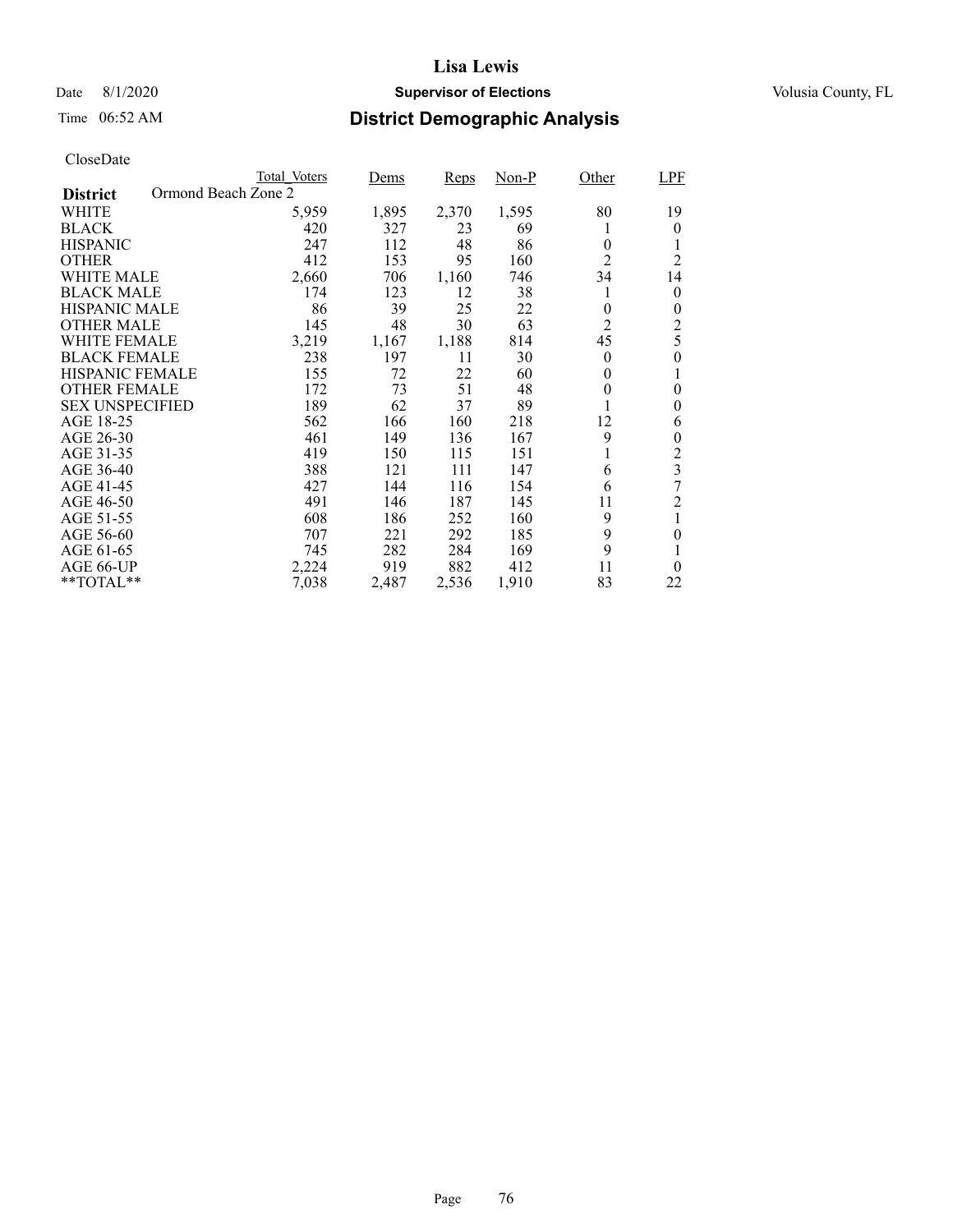## Date 8/1/2020 **Supervisor of Elections Supervisor of Elections** Volusia County, FL

# Time 06:52 AM **District Demographic Analysis**

|                        | Total Voters        | Dems  | <b>Reps</b> | Non-P | Other          | <b>LPF</b>     |
|------------------------|---------------------|-------|-------------|-------|----------------|----------------|
| <b>District</b>        | Ormond Beach Zone 3 |       |             |       |                |                |
| WHITE                  | 7,515               | 2,000 | 3,691       | 1,735 | 70             | 19             |
| <b>BLACK</b>           | 313                 | 231   | 9           | 66    | 6              | 1              |
| <b>HISPANIC</b>        | 296                 | 95    | 76          | 118   | 6              |                |
| <b>OTHER</b>           | 594                 | 190   | 144         | 248   | 11             | 1              |
| WHITE MALE             | 3,494               | 795   | 1,834       | 823   | 27             | 15             |
| <b>BLACK MALE</b>      | 124                 | 88    | 2           | 32    | $\overline{c}$ | 0              |
| <b>HISPANIC MALE</b>   | 129                 | 32    | 37          | 57    | $\overline{2}$ | 1              |
| <b>OTHER MALE</b>      | 214                 | 66    | 57          | 85    | 6              | 0              |
| WHITE FEMALE           | 3,935               | 1,183 | 1,825       | 880   | 43             | 4              |
| <b>BLACK FEMALE</b>    | 185                 | 140   | 7           | 33    | 4              | 1              |
| <b>HISPANIC FEMALE</b> | 159                 | 62    | 37          | 56    | 4              | $\theta$       |
| <b>OTHER FEMALE</b>    | 281                 | 101   | 71          | 106   | 3              | 0              |
| <b>SEX UNSPECIFIED</b> | 197                 | 49    | 50          | 95    | $\overline{2}$ | 1              |
| AGE 18-25              | 894                 | 257   | 312         | 299   | 23             | 3              |
| AGE 26-30              | 520                 | 164   | 172         | 179   | 3              | $\overline{c}$ |
| AGE 31-35              | 506                 | 155   | 171         | 172   |                | 1              |
| AGE 36-40              | 586                 | 137   | 242         | 196   | 6              | 5              |
| AGE 41-45              | 490                 | 111   | 205         | 162   | 9              | 3              |
| AGE 46-50              | 617                 | 140   | 301         | 163   | 10             | 3              |
| AGE 51-55              | 729                 | 178   | 374         | 169   | 7              | 1              |
| AGE 56-60              | 763                 | 205   | 380         | 173   | 4              |                |
| AGE 61-65              | 849                 | 260   | 413         | 164   | 11             |                |
| AGE 66-UP              | 2,759               | 907   | 1,349       | 488   | 13             | 2              |
| $*$ TOTAL $*$          | 8,718               | 2,516 | 3,920       | 2,167 | 93             | 22             |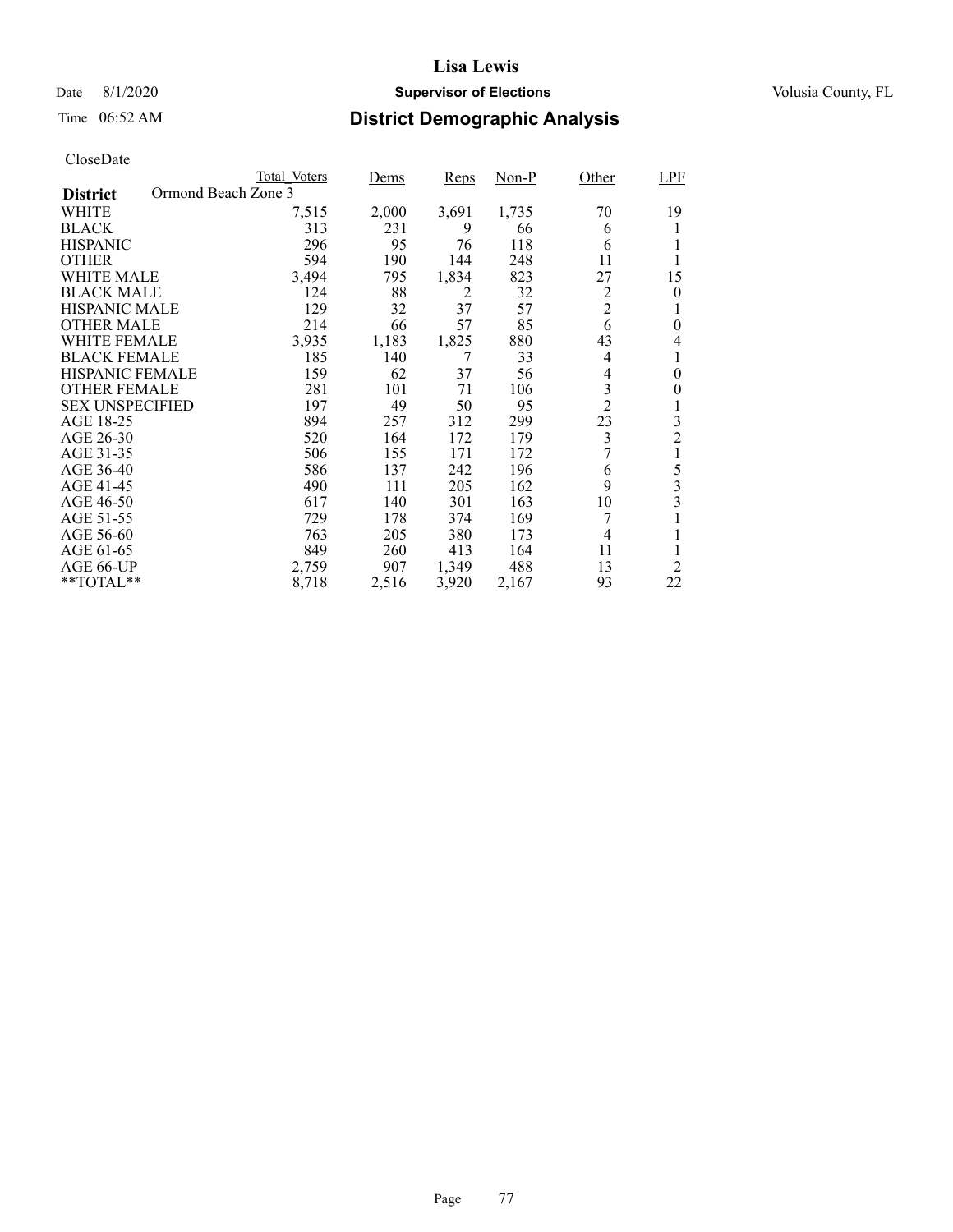## Date 8/1/2020 **Supervisor of Elections Supervisor of Elections** Volusia County, FL

# Time 06:52 AM **District Demographic Analysis**

|                                        | Total Voters | Dems  | Reps  | Non-P | Other          | <b>LPF</b>     |
|----------------------------------------|--------------|-------|-------|-------|----------------|----------------|
| Ormond Beach Zone 4<br><b>District</b> |              |       |       |       |                |                |
| WHITE                                  | 7,105        | 2,134 | 3,021 | 1,851 | 84             | 15             |
| <b>BLACK</b>                           | 253          | 184   | 14    | 51    | 3              |                |
| <b>HISPANIC</b>                        | 203          | 93    | 45    | 64    |                | 0              |
| <b>OTHER</b>                           | 450          | 125   | 117   | 198   | 10             | $\theta$       |
| WHITE MALE                             | 3,110        | 795   | 1,374 | 896   | 35             | 10             |
| <b>BLACK MALE</b>                      | 118          | 84    | 6     | 25    | 2              | 1              |
| <b>HISPANIC MALE</b>                   | 89           | 41    | 20    | 27    |                | $\theta$       |
| <b>OTHER MALE</b>                      | 175          | 44    | 41    | 86    | 4              | $\theta$       |
| WHITE FEMALE                           | 3,912        | 1,321 | 1,612 | 925   | 49             | 5              |
| <b>BLACK FEMALE</b>                    | 132          | 98    | 7     | 26    | 1              | 0              |
| <b>HISPANIC FEMALE</b>                 | 113          | 52    | 25    | 36    | $\theta$       | 0              |
| <b>OTHER FEMALE</b>                    | 179          | 58    | 48    | 69    | 4              | 0              |
| <b>SEX UNSPECIFIED</b>                 | 183          | 43    | 64    | 74    | $\overline{2}$ | 0              |
| AGE 18-25                              | 521          | 145   | 158   | 201   | 14             | 3              |
| AGE 26-30                              | 446          | 120   | 158   | 156   | 11             |                |
| AGE 31-35                              | 459          | 146   | 122   | 183   | 5              | 3              |
| AGE 36-40                              | 366          | 112   | 107   | 143   | $\overline{c}$ | $\overline{c}$ |
| AGE 41-45                              | 340          | 84    | 129   | 121   | 4              | $\overline{2}$ |
| AGE 46-50                              | 438          | 112   | 177   | 142   | 4              | 3              |
| AGE 51-55                              | 546          | 140   | 232   | 165   | 8              |                |
| AGE 56-60                              | 734          | 223   | 330   | 171   | 10             | $\theta$       |
| AGE 61-65                              | 826          | 279   | 347   | 187   | 13             | $\theta$       |
| AGE 66-UP                              | 3,333        | 1,175 | 1,437 | 693   | 27             |                |
| **TOTAL**                              | 8,011        | 2,536 | 3,197 | 2,164 | 98             | 16             |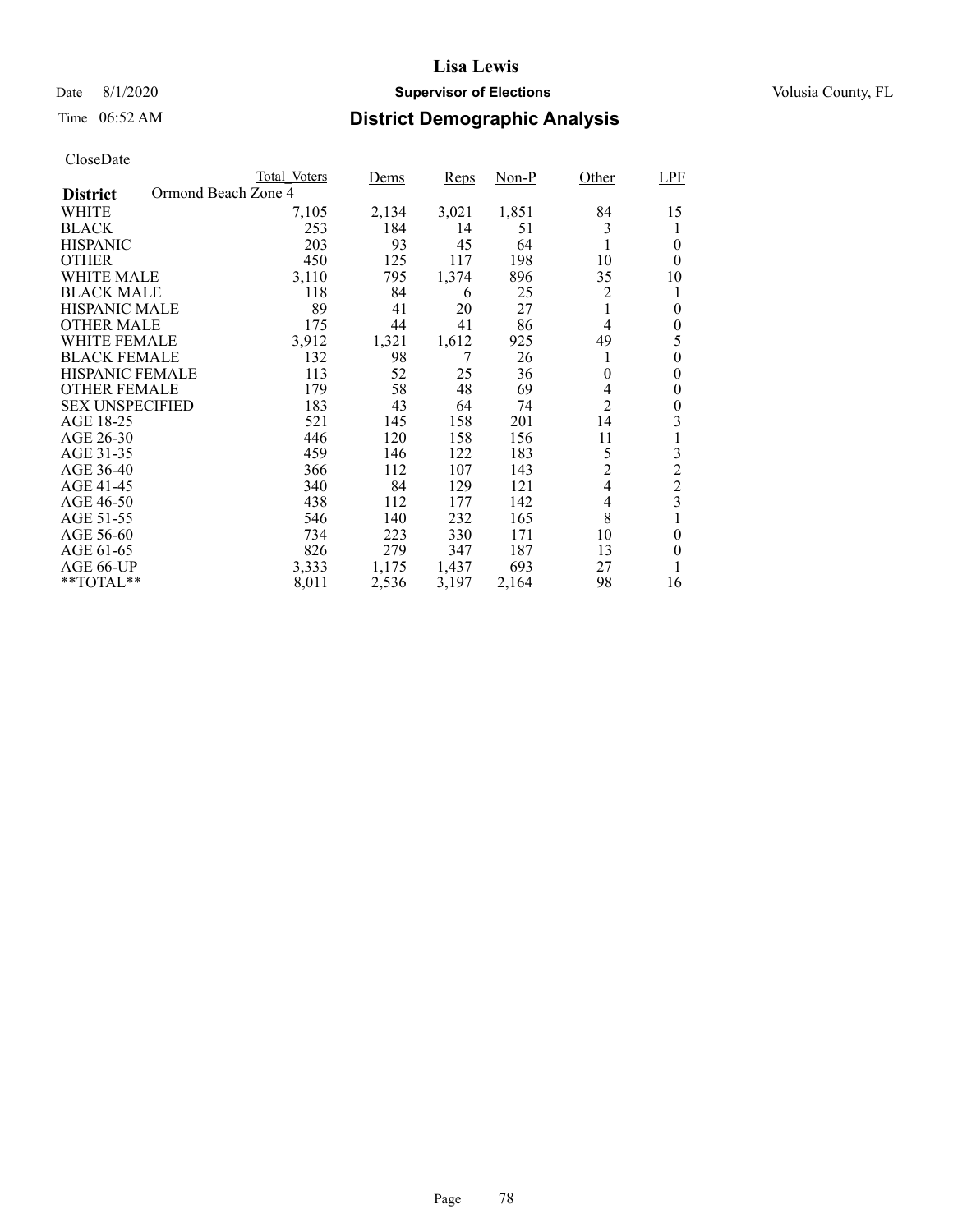## Date 8/1/2020 **Supervisor of Elections Supervisor of Elections** Volusia County, FL

# Time 06:52 AM **District Demographic Analysis**

|                        |         | Total Voters | Dems           | <b>Reps</b> | $Non-P$        | Other | LPF      |
|------------------------|---------|--------------|----------------|-------------|----------------|-------|----------|
| <b>District</b>        | Pierson |              |                |             |                |       |          |
| WHITE                  |         | 571          | 143            | 301         | 113            | 8     | 6        |
| <b>BLACK</b>           |         | 37           | 30             |             | 6              | 0     | $_{0}$   |
| <b>HISPANIC</b>        |         | 186          | 83             | 13          | 90             | 0     | 0        |
| <b>OTHER</b>           |         | 33           | 7              | 6           | 20             | 0     | 0        |
| WHITE MALE             |         | 282          | 66             | 150         | 57             | 4     | 5        |
| <b>BLACK MALE</b>      |         | 18           | 15             | 1           | 2              | 0     | 0        |
| <b>HISPANIC MALE</b>   |         | 99           | 48             | 7           | 44             | 0     | $\theta$ |
| <b>OTHER MALE</b>      |         | 14           | $\overline{2}$ | 5           | 7              | 0     | 0        |
| <b>WHITE FEMALE</b>    |         | 284          | 76             | 148         | 55             |       |          |
| <b>BLACK FEMALE</b>    |         | 19           | 15             | $\theta$    | $\overline{4}$ | 0     | $\Omega$ |
| HISPANIC FEMALE        |         | 84           | 33             | 6           | 45             | 0     | 0        |
| <b>OTHER FEMALE</b>    |         | 11           | $\overline{4}$ |             | 6              | 0     | $\theta$ |
| <b>SEX UNSPECIFIED</b> |         | 16           | $\overline{4}$ | 3           | 9              | 0     |          |
| AGE 18-25              |         | 120          | 35             | 22          | 62             | 0     |          |
| AGE 26-30              |         | 79           | 29             | 19          | 28             |       | 2        |
| AGE 31-35              |         | 54           | 16             | 18          | 20             | 0     | $\theta$ |
| AGE 36-40              |         | 62           | 12             | 25          | 24             | 0     |          |
| AGE 41-45              |         | 43           | 8              | 16          | 17             |       | 2        |
| AGE 46-50              |         | 53           | 14             | 23          | 15             |       | $\theta$ |
| AGE 51-55              |         | 49           | 14             | 21          | 13             |       | $\theta$ |
| AGE 56-60              |         | 79           | 28             | 37          | 13             |       | 0        |
| AGE 61-65              |         | 94           | 29             | 47          | 18             | 0     | $\theta$ |
| AGE 66-UP              |         | 192          | 77             | 93          | 18             |       | 0        |
| **TOTAL**              |         | 827          | 263            | 321         | 229            | 8     | 6        |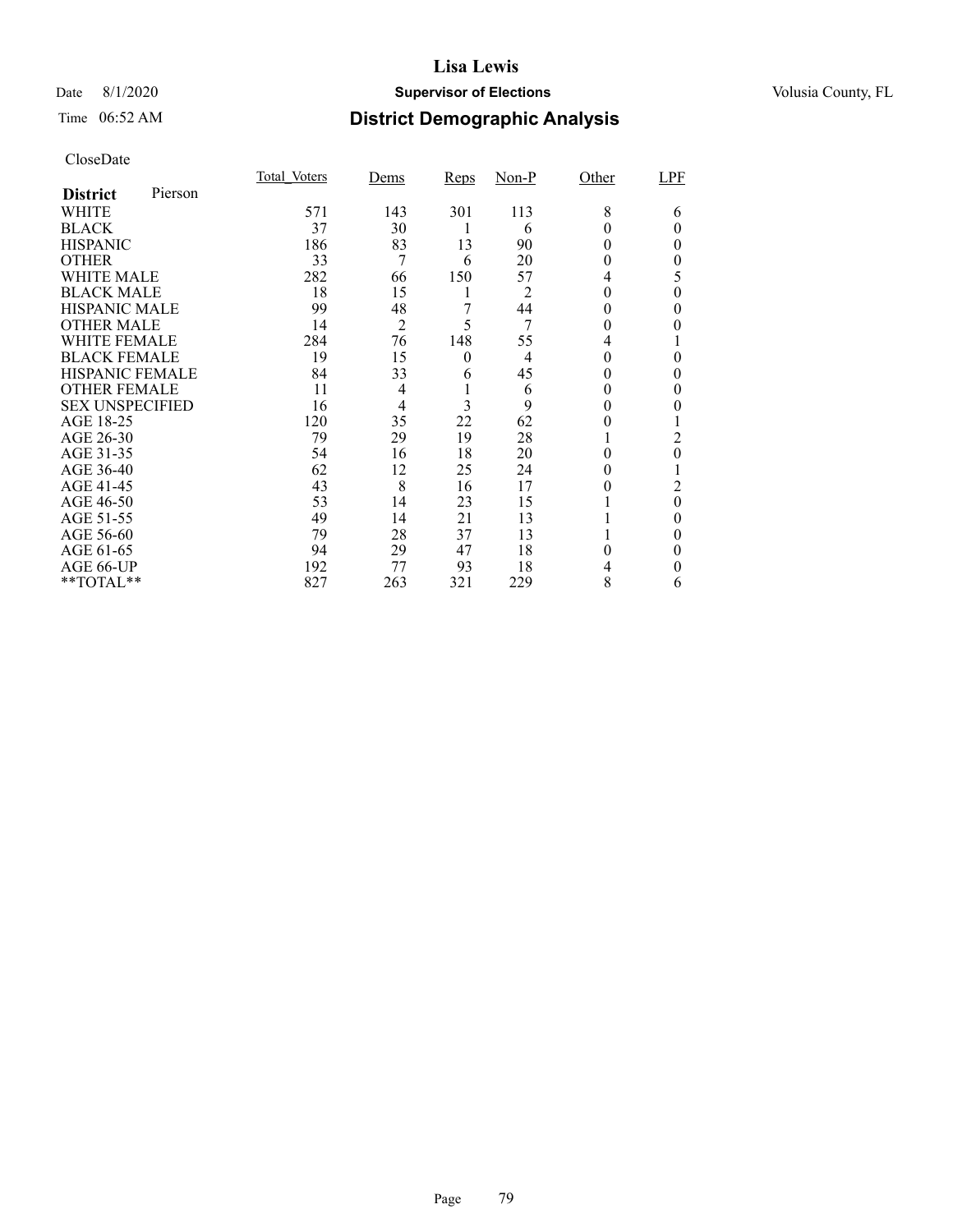## Date 8/1/2020 **Supervisor of Elections Supervisor of Elections** Volusia County, FL

# Time 06:52 AM **District Demographic Analysis**

|                        |             | Total Voters | Dems           | <b>Reps</b>    | $Non-P$ | Other    | <b>LPF</b> |
|------------------------|-------------|--------------|----------------|----------------|---------|----------|------------|
| <b>District</b>        | Ponce Inlet |              |                |                |         |          |            |
| WHITE                  |             | 3,032        | 706            | 1,587          | 693     | 40       | 6          |
| <b>BLACK</b>           |             | 13           | 4              | 2              |         | $_{0}$   | 0          |
| <b>HISPANIC</b>        |             | 60           | 12             | 27             | 20      | 0        |            |
| <b>OTHER</b>           |             | 118          | 33             | 43             | 42      | 0        | 0          |
| WHITE MALE             |             | 1,449        | 281            | 786            | 358     | 20       | 4          |
| <b>BLACK MALE</b>      |             | 8            | $\overline{c}$ | $\overline{c}$ | 4       | $\theta$ | 0          |
| <b>HISPANIC MALE</b>   |             | 23           | 3              | 11             | 9       | 0        | 0          |
| <b>OTHER MALE</b>      |             | 42           | 13             | 16             | 13      | 0        | 0          |
| <b>WHITE FEMALE</b>    |             | 1,556        | 418            | 792            | 324     | 20       | 2          |
| <b>BLACK FEMALE</b>    |             | 5            | 2              | $\theta$       | 3       | $\theta$ | 0          |
| <b>HISPANIC FEMALE</b> |             | 37           | 9              | 16             | 11      | $_{0}$   |            |
| <b>OTHER FEMALE</b>    |             | 48           | 13             | 18             | 17      | $\theta$ | 0          |
| <b>SEX UNSPECIFIED</b> |             | 55           | 14             | 18             | 23      | 0        | 0          |
| AGE 18-25              |             | 166          | 38             | 65             | 55      | 6        | 2          |
| AGE 26-30              |             | 100          | 25             | 35             | 39      | Ι.       | 0          |
| AGE 31-35              |             | 81           | 27             | 25             | 27      |          |            |
| AGE 36-40              |             | 77           | 21             | 30             | 26      |          | 0          |
| AGE 41-45              |             | 98           | 13             | 47             | 37      |          |            |
| AGE 46-50              |             | 138          | 29             | 70             | 36      | 2        |            |
| AGE 51-55              |             | 224          | 33             | 122            | 67      | 1        |            |
| AGE 56-60              |             | 354          | 80             | 192            | 77      | 4        |            |
| AGE 61-65              |             | 439          | 88             | 254            | 87      | 10       | 0          |
| AGE 66-UP              |             | 1,544        | 400            | 819            | 310     | 14       |            |
| **TOTAL**              |             | 3,223        | 755            | 1,659          | 762     | 40       | 7          |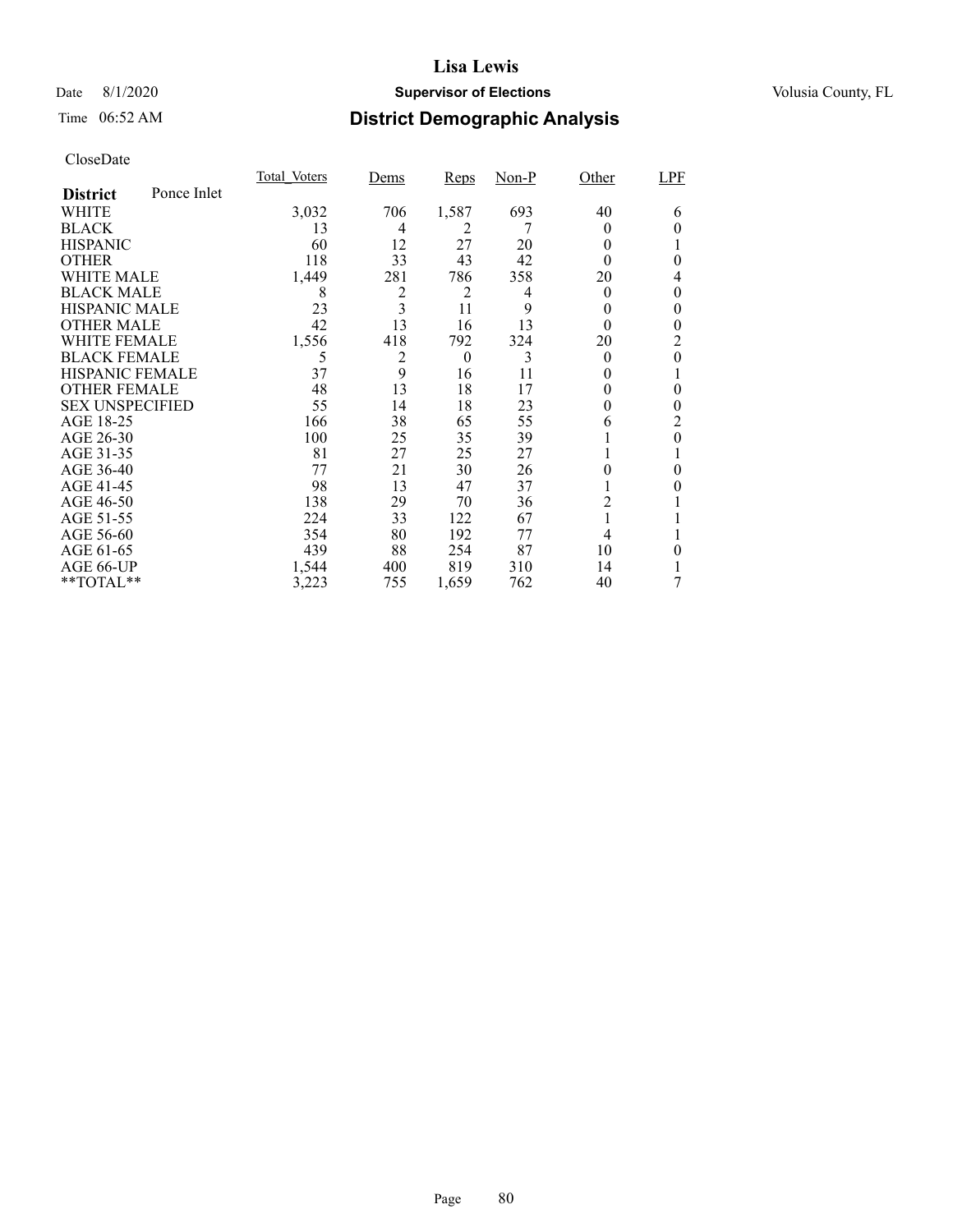## Date 8/1/2020 **Supervisor of Elections Supervisor of Elections** Volusia County, FL

# Time 06:52 AM **District Demographic Analysis**

|                                           | Total Voters | Dems  | Reps  | $Non-P$ | Other          | <b>LPF</b>       |
|-------------------------------------------|--------------|-------|-------|---------|----------------|------------------|
| Port Orange District 1<br><b>District</b> |              |       |       |         |                |                  |
| WHITE                                     | 8,554        | 2,562 | 3,257 | 2,616   | 102            | 17               |
| <b>BLACK</b>                              | 216          | 142   | 18    | 52      | 4              | 0                |
| <b>HISPANIC</b>                           | 374          | 143   | 74    | 153     | 3              | 1                |
| <b>OTHER</b>                              | 471          | 132   | 124   | 200     | 11             | 4                |
| WHITE MALE                                | 3,924        | 988   | 1,634 | 1,248   | 47             | 7                |
| <b>BLACK MALE</b>                         | 95           | 56    | 12    | 25      | 2              | 0                |
| <b>HISPANIC MALE</b>                      | 164          | 60    | 32    | 71      | 1              | 0                |
| <b>OTHER MALE</b>                         | 163          | 40    | 46    | 71      | 3              | 3                |
| WHITE FEMALE                              | 4,501        | 1,546 | 1,576 | 1,315   | 55             | 9                |
| <b>BLACK FEMALE</b>                       | 116          | 83    | 6     | 25      | 2              | 0                |
| <b>HISPANIC FEMALE</b>                    | 199          | 79    | 40    | 77      | $\overline{2}$ | 1                |
| <b>OTHER FEMALE</b>                       | 201          | 64    | 63    | 69      | 5              | $\boldsymbol{0}$ |
| <b>SEX UNSPECIFIED</b>                    | 252          | 63    | 64    | 120     | 3              | 2                |
| AGE 18-25                                 | 788          | 238   | 170   | 353     | 25             | $\overline{2}$   |
| AGE 26-30                                 | 656          | 181   | 174   | 288     | 12             | 1                |
| AGE 31-35                                 | 579          | 172   | 150   | 246     | 7              | 4                |
| AGE 36-40                                 | 564          | 165   | 156   | 225     | 12             | 6                |
| AGE 41-45                                 | 527          | 150   | 169   | 198     | 8              | $\overline{c}$   |
| AGE 46-50                                 | 612          | 179   | 208   | 216     | 6              | 3                |
| AGE 51-55                                 | 723          | 202   | 292   | 222     | 6              |                  |
| AGE 56-60                                 | 987          | 295   | 387   | 293     | 12             | 0                |
| AGE 61-65                                 | 1,089        | 378   | 445   | 259     | 6              | 1                |
| AGE 66-UP                                 | 3,087        | 1,018 | 1,321 | 720     | 26             | $\overline{2}$   |
| $*$ $TOTAL**$                             | 9,615        | 2,979 | 3,473 | 3,021   | 120            | 22               |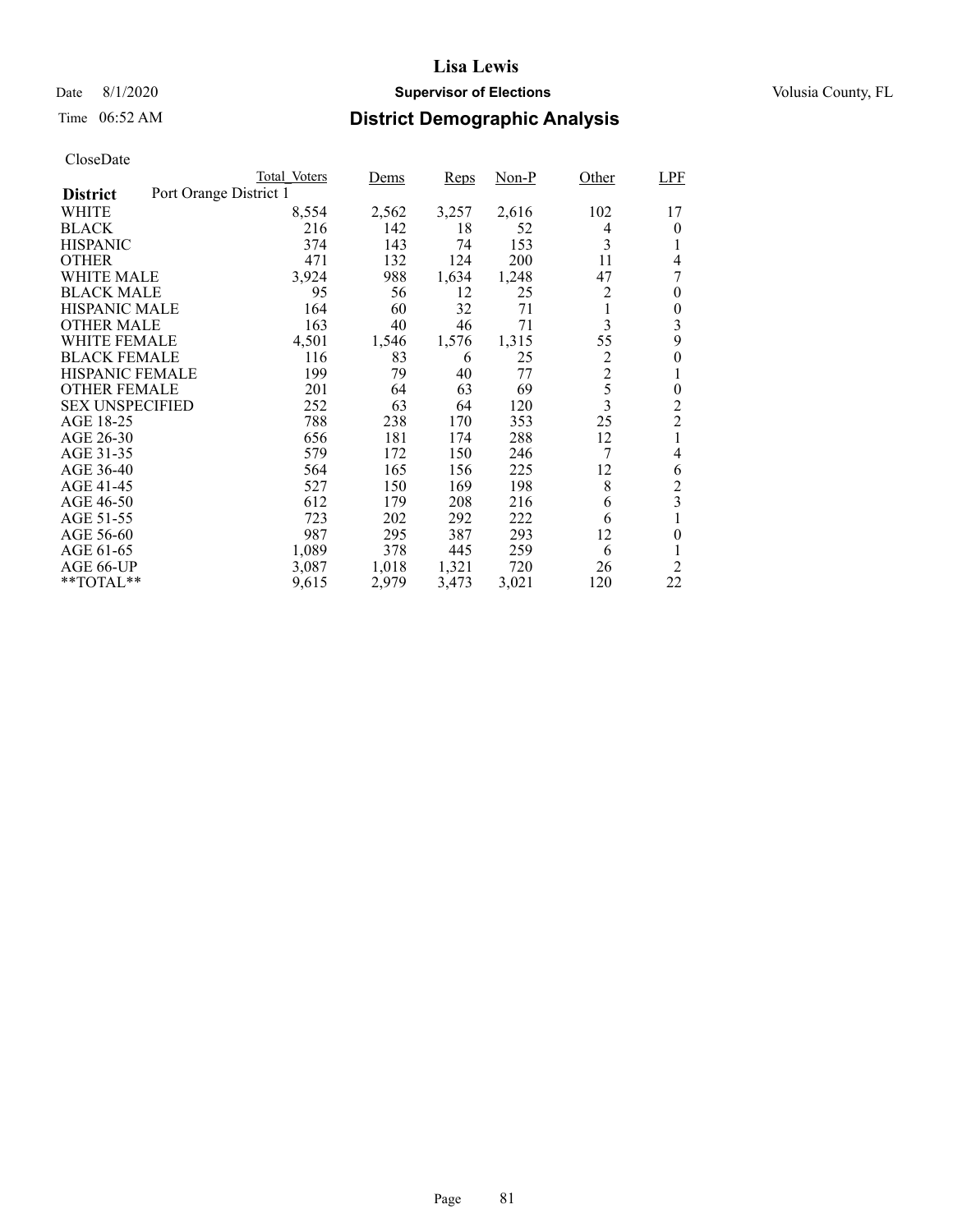## Date 8/1/2020 **Supervisor of Elections Supervisor of Elections** Volusia County, FL

# Time 06:52 AM **District Demographic Analysis**

|                                           | Total Voters | Dems  | Reps  | $Non-P$ | Other | LPF              |
|-------------------------------------------|--------------|-------|-------|---------|-------|------------------|
| Port Orange District 2<br><b>District</b> |              |       |       |         |       |                  |
| WHITE                                     | 8,924        | 2,626 | 3,658 | 2,486   | 127   | 27               |
| <b>BLACK</b>                              | 460          | 349   | 23    | 84      | 2     | 2                |
| <b>HISPANIC</b>                           | 425          | 169   | 84    | 167     | 4     | 1                |
| <b>OTHER</b>                              | 580          | 185   | 120   | 265     | 8     | $\overline{c}$   |
| WHITE MALE                                | 3,992        | 978   | 1,775 | 1,157   | 66    | 16               |
| <b>BLACK MALE</b>                         | 172          | 121   | 10    | 40      | 1     | $\boldsymbol{0}$ |
| <b>HISPANIC MALE</b>                      | 207          | 78    | 49    | 77      | 3     | $\boldsymbol{0}$ |
| <b>OTHER MALE</b>                         | 220          | 62    | 53    | 102     |       | $\overline{c}$   |
| WHITE FEMALE                              | 4,797        | 1,609 | 1,830 | 1,286   | 61    | 11               |
| <b>BLACK FEMALE</b>                       | 282          | 223   | 13    | 44      |       | 1                |
| <b>HISPANIC FEMALE</b>                    | 213          | 90    | 33    | 88      | 1     | 1                |
| <b>OTHER FEMALE</b>                       | 252          | 96    | 44    | 105     | 7     | $\overline{0}$   |
| <b>SEX UNSPECIFIED</b>                    | 254          | 72    | 78    | 103     | 0     |                  |
| AGE 18-25                                 | 930          | 295   | 233   | 368     | 30    | 4                |
| AGE 26-30                                 | 742          | 218   | 221   | 287     | 13    | 3                |
| AGE 31-35                                 | 700          | 213   | 201   | 269     | 10    | 7                |
| AGE 36-40                                 | 600          | 159   | 203   | 230     | 5     | 3                |
| AGE 41-45                                 | 525          | 141   | 188   | 189     | 4     | 3                |
| AGE 46-50                                 | 604          | 168   | 242   | 178     | 10    | 6                |
| AGE 51-55                                 | 792          | 230   | 319   | 230     | 11    | $\overline{c}$   |
| AGE 56-60                                 | 1,000        | 321   | 415   | 248     | 14    | $\overline{c}$   |
| AGE 61-65                                 | 1,021        | 342   | 429   | 235     | 14    | 1                |
| AGE 66-UP                                 | 3,472        | 1,242 | 1,433 | 766     | 30    |                  |
| $*$ $TOTAL**$                             | 10,389       | 3,329 | 3,885 | 3,002   | 141   | 32               |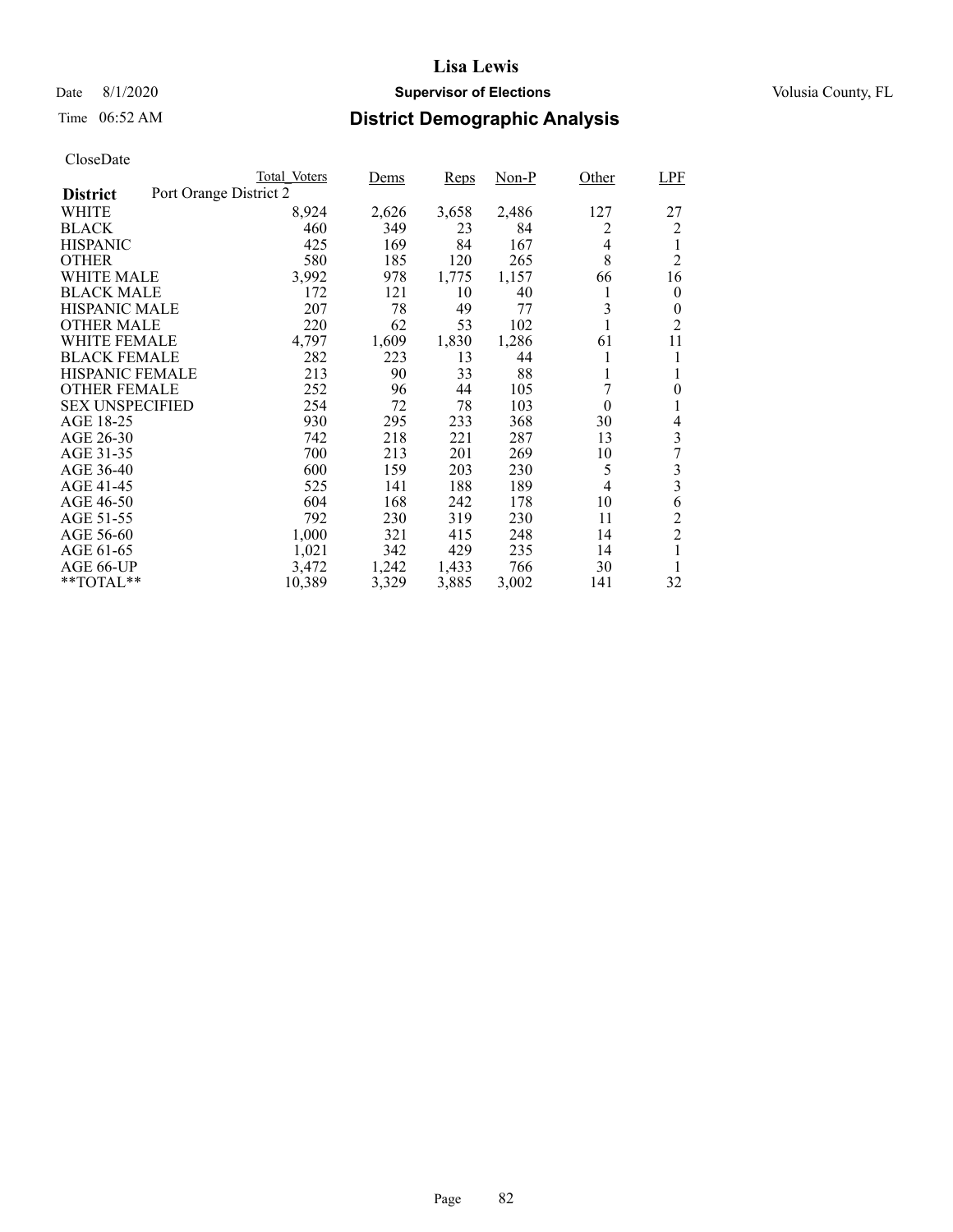## Date 8/1/2020 **Supervisor of Elections Supervisor of Elections** Volusia County, FL

# Time 06:52 AM **District Demographic Analysis**

|                        |                        | Total Voters | <u>Dems</u> | Reps  | $Non-P$ | Other          | <b>LPF</b>       |
|------------------------|------------------------|--------------|-------------|-------|---------|----------------|------------------|
| <b>District</b>        | Port Orange District 3 |              |             |       |         |                |                  |
| WHITE                  |                        | 11,076       | 2,970       | 4,911 | 3,012   | 147            | 36               |
| <b>BLACK</b>           |                        | 478          | 351         | 19    | 104     | 3              | 1                |
| <b>HISPANIC</b>        |                        | 533          | 180         | 123   | 222     | 3              | 5                |
| <b>OTHER</b>           |                        | 730          | 219         | 199   | 304     | 8              | $\theta$         |
| WHITE MALE             |                        | 5,032        | 1,144       | 2,356 | 1,435   | 70             | 27               |
| <b>BLACK MALE</b>      |                        | 213          | 144         | 12    | 54      | 2              | 1                |
| <b>HISPANIC MALE</b>   |                        | 248          | 78          | 76    | 88      | 1              | 5                |
| <b>OTHER MALE</b>      |                        | 277          | 85          | 76    | 112     | 4              | $\overline{0}$   |
| WHITE FEMALE           |                        | 5,889        | 1,786       | 2,487 | 1,534   | 74             | 8                |
| <b>BLACK FEMALE</b>    |                        | 260          | 203         | 7     | 49      | 1              | $\boldsymbol{0}$ |
| <b>HISPANIC FEMALE</b> |                        | 276          | 101         | 46    | 127     | 2              | $\theta$         |
| <b>OTHER FEMALE</b>    |                        | 310          | 105         | 92    | 109     | $\overline{4}$ | $\theta$         |
| <b>SEX UNSPECIFIED</b> |                        | 312          | 74          | 100   | 134     | 3              | 1                |
| AGE 18-25              |                        | 1,130        | 330         | 346   | 424     | 23             | 7                |
| AGE 26-30              |                        | 891          | 246         | 281   | 342     | 17             | 5                |
| AGE 31-35              |                        | 853          | 219         | 295   | 323     | 9              | 7                |
| AGE 36-40              |                        | 875          | 228         | 309   | 319     | 16             | 3                |
| AGE 41-45              |                        | 783          | 229         | 270   | 267     | 13             | 4                |
| AGE 46-50              |                        | 820          | 241         | 336   | 231     | 9              | 3                |
| AGE 51-55              |                        | 896          | 232         | 400   | 244     | 14             | 6                |
| AGE 56-60              |                        | 1,068        | 304         | 486   | 269     | 9              | $\boldsymbol{0}$ |
| AGE 61-65              |                        | 1,151        | 368         | 512   | 257     | 12             | $\overline{c}$   |
| AGE 66-UP              |                        | 4,344        | 1,323       | 2,016 | 961     | 39             | 5                |
| $*$ $TOTAL**$          |                        | 12,817       | 3,720       | 5,252 | 3,642   | 161            | 42               |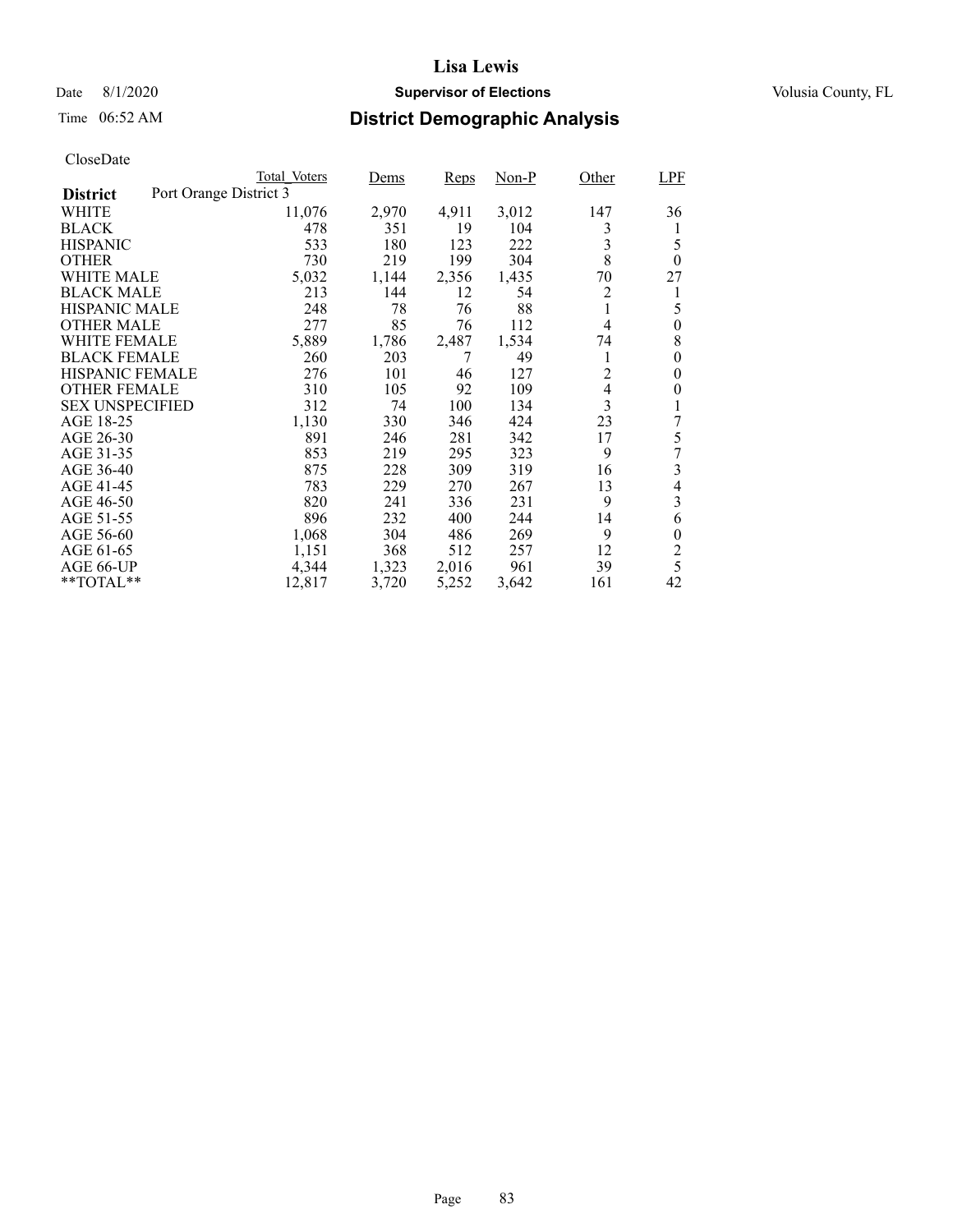## Date 8/1/2020 **Supervisor of Elections Supervisor of Elections** Volusia County, FL

# Time 06:52 AM **District Demographic Analysis**

|                        |                        | Total Voters | Dems  | Reps  | $Non-P$ | Other          | <b>LPF</b>       |
|------------------------|------------------------|--------------|-------|-------|---------|----------------|------------------|
| <b>District</b>        | Port Orange District 4 |              |       |       |         |                |                  |
| WHITE                  |                        | 10,217       | 2,686 | 4,740 | 2,626   | 129            | 36               |
| <b>BLACK</b>           |                        | 317          | 226   | 20    | 69      | 2              | $\overline{0}$   |
| <b>HISPANIC</b>        |                        | 432          | 161   | 134   | 132     | 5              | 0                |
| <b>OTHER</b>           |                        | 726          | 257   | 169   | 287     | 10             | 3                |
| WHITE MALE             |                        | 4,795        | 1,065 | 2,346 | 1,297   | 61             | 26               |
| <b>BLACK MALE</b>      |                        | 150          | 100   | 14    | 36      | $\overline{0}$ | $\overline{0}$   |
| <b>HISPANIC MALE</b>   |                        | 193          | 64    | 66    | 61      | $\overline{c}$ | 0                |
| <b>OTHER MALE</b>      |                        | 272          | 91    | 70    | 102     | 7              | $\overline{2}$   |
| WHITE FEMALE           |                        | 5,282        | 1,591 | 2,334 | 1,279   | 68             | 10               |
| <b>BLACK FEMALE</b>    |                        | 161          | 121   | 6     | 32      | 2              | 0                |
| <b>HISPANIC FEMALE</b> |                        | 228          | 93    | 63    | 69      | 3              | 0                |
| <b>OTHER FEMALE</b>    |                        | 329          | 137   | 74    | 114     | 3              | 1                |
| <b>SEX UNSPECIFIED</b> |                        | 282          | 68    | 90    | 124     | $\theta$       | $\boldsymbol{0}$ |
| AGE 18-25              |                        | 1,160        | 316   | 384   | 425     | 30             | 5                |
| AGE 26-30              |                        | 645          | 203   | 212   | 218     | 10             | $\overline{2}$   |
| AGE 31-35              |                        | 693          | 213   | 228   | 233     | 11             | 8                |
| AGE 36-40              |                        | 795          | 237   | 264   | 282     | 8              | 4                |
| AGE 41-45              |                        | 870          | 201   | 354   | 291     | 17             | 7                |
| AGE 46-50              |                        | 1,010        | 240   | 482   | 273     | 12             | 3                |
| AGE 51-55              |                        | 997          | 238   | 480   | 265     | 12             | $\overline{2}$   |
| AGE 56-60              |                        | 1,130        | 282   | 580   | 255     | 8              | 5                |
| AGE 61-65              |                        | 1,055        | 348   | 479   | 218     | 10             | $\theta$         |
| AGE 66-UP              |                        | 3,330        | 1,049 | 1,598 | 652     | 28             | 3                |
| $*$ $TOTAL**$          |                        | 11,692       | 3,330 | 5,063 | 3,114   | 146            | 39               |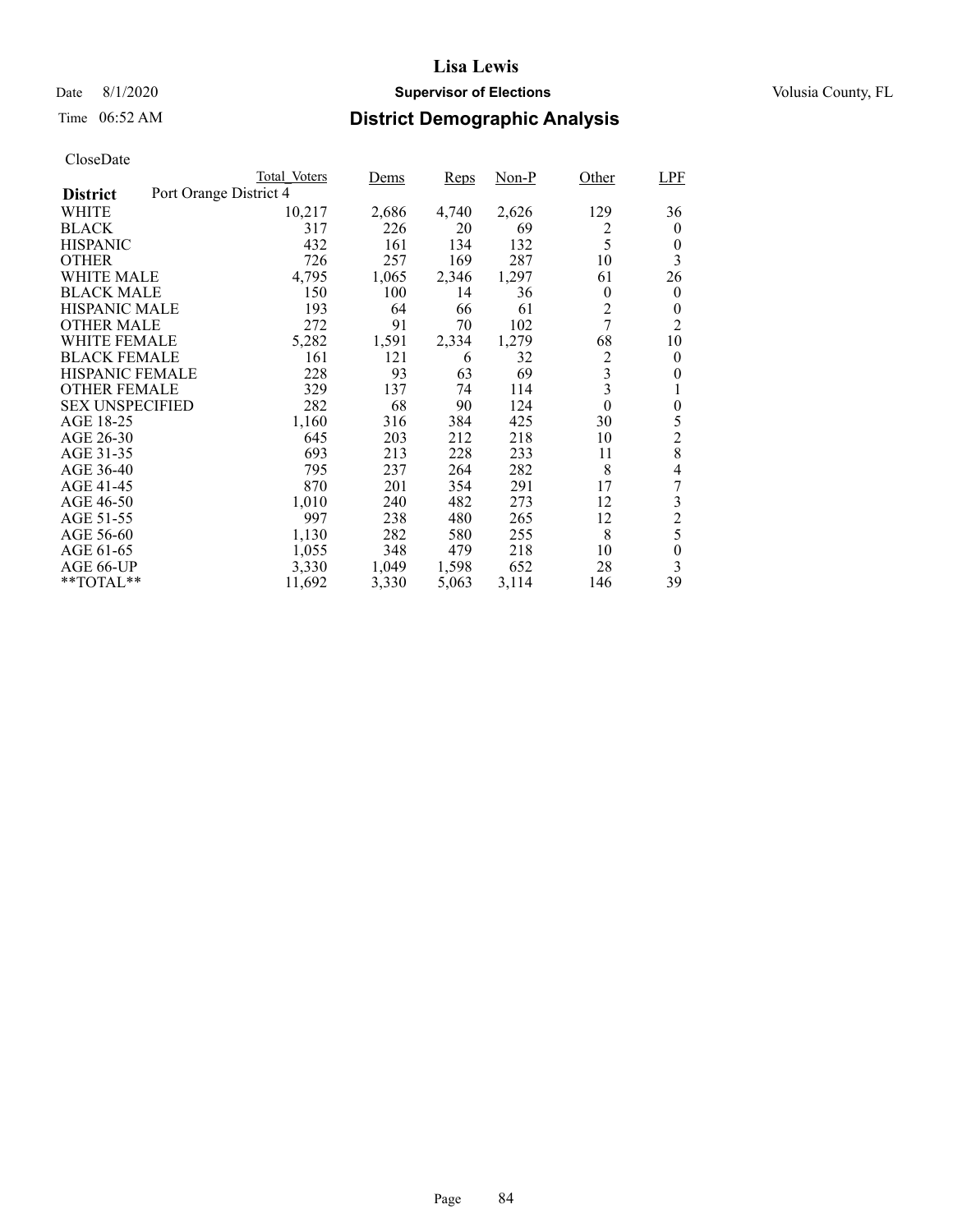## Date 8/1/2020 **Supervisor of Elections Supervisor of Elections** Volusia County, FL

# Time 06:52 AM **District Demographic Analysis**

|                        |               | Total Voters | Dems  | Reps  | Non-P | Other                   | <b>LPF</b>       |
|------------------------|---------------|--------------|-------|-------|-------|-------------------------|------------------|
| <b>District</b>        | South Daytona |              |       |       |       |                         |                  |
| WHITE                  |               | 7,032        | 2,145 | 2,807 | 1,945 | 114                     | 21               |
| <b>BLACK</b>           |               | 692          | 529   | 19    | 135   | 8                       |                  |
| <b>HISPANIC</b>        |               | 314          | 135   | 73    | 102   | 3                       |                  |
| <b>OTHER</b>           |               | 438          | 148   | 103   | 182   | $\overline{\mathbf{3}}$ | $\overline{2}$   |
| WHITE MALE             |               | 3,205        | 807   | 1,390 | 941   | 55                      | 12               |
| <b>BLACK MALE</b>      |               | 256          | 188   | 9     | 54    | 5                       | $\theta$         |
| <b>HISPANIC MALE</b>   |               | 135          | 48    | 37    | 48    |                         |                  |
| <b>OTHER MALE</b>      |               | 145          | 47    | 40    | 56    | $\overline{2}$          | $\boldsymbol{0}$ |
| WHITE FEMALE           |               | 3,741        | 1,319 | 1,388 | 967   | 59                      | 8                |
| <b>BLACK FEMALE</b>    |               | 428          | 338   | 9     | 77    | 3                       |                  |
| <b>HISPANIC FEMALE</b> |               | 170          | 81    | 36    | 51    | $\overline{2}$          | $\boldsymbol{0}$ |
| <b>OTHER FEMALE</b>    |               | 198          | 79    | 52    | 64    | 1                       | $\overline{2}$   |
| <b>SEX UNSPECIFIED</b> |               | 198          | 50    | 41    | 106   | $\theta$                |                  |
| AGE 18-25              |               | 717          | 223   | 187   | 281   | 20                      | 6                |
| AGE 26-30              |               | 608          | 206   | 138   | 244   | 16                      | 4                |
| AGE 31-35              |               | 619          | 216   | 164   | 227   | 11                      | 1                |
| AGE 36-40              |               | 542          | 187   | 144   | 197   | 9                       | 5                |
| AGE 41-45              |               | 491          | 156   | 142   | 179   | 12                      | $\overline{2}$   |
| AGE 46-50              |               | 534          | 169   | 196   | 164   | 4                       |                  |
| AGE 51-55              |               | 672          | 223   | 275   | 166   | 5                       | 3                |
| AGE 56-60              |               | 900          | 304   | 367   | 219   | 9                       |                  |
| AGE 61-65              |               | 923          | 330   | 372   | 206   | 15                      | $\boldsymbol{0}$ |
| AGE 66-UP              |               | 2,466        | 943   | 1,015 | 479   | 27                      | 2                |
| $*$ $TOTAL**$          |               | 8,476        | 2,957 | 3,002 | 2,364 | 128                     | 25               |